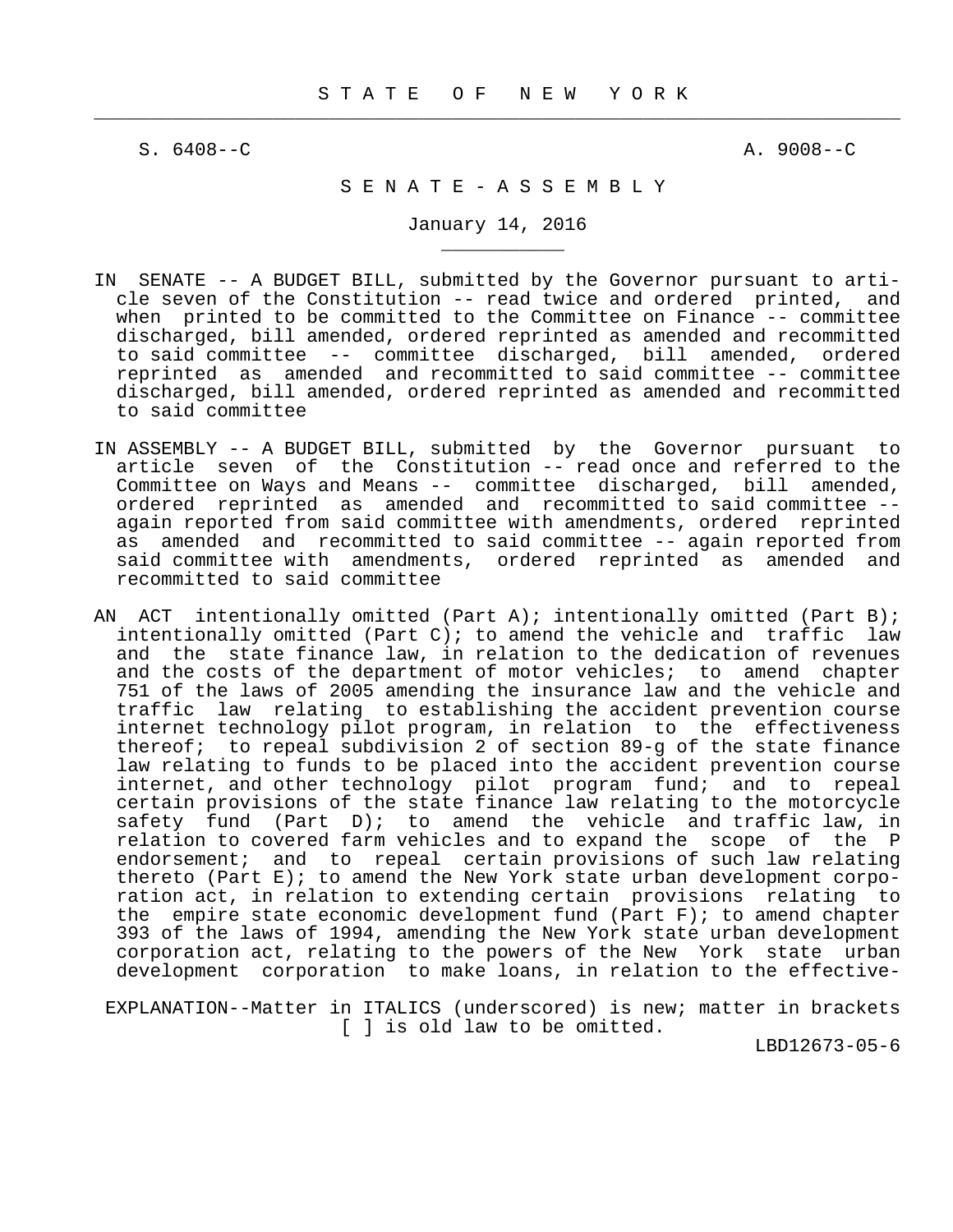ness thereof (Part G); to establish the Transformational Economic Development Infrastructure and Revitalization Projects act; and providing for the repeal of such provisions upon expiration thereof (Part H); to authorize and direct the New York state energy research and development authority to make a payment to the general fund of up to \$913,000 (Part I); to authorize the New York state energy research and development authority to finance a portion of its research, devel opment and demonstration, policy and planning, zero emissions vehicle and electric vehicle rebate and Fuel NY programs, and to finance the department of environmental conservation's climate change program, from an assessment on gas and electric corporations (Part J); to authorize the department of health to finance certain activities with revenues generated from an assessment on cable television companies (Part  $K$ ); to amend the public service law, in relation to authorizing the department of public service to increase program efficiencies (Part  $\overline{L}$ ); to amend chapter 21 of the laws of 2003, amending the execu tive law, relating to permitting the secretary of state to provide special handling for all documents filed or issued by the division of corporations and to permit additional levels of such expedited service, in relation to extending the expiration date thereof (Part M); intentionally omitted (Part N); to amend the general business law, in relation to authorized combative sports and to the costs of boxer medical examinations; and to amend a chapter of the laws of 2016 amending the general business law and other laws relating to author ized combative sports, as proposed in legislative bill numbers S.5949-A and A.2604-C, in relation to the effectiveness thereof and the service of commissioners on the state athletic commission (Part O); to amend chapter 584 of the laws of 2011, amending the public authorities law relating to the powers and duties of the dormitory authority of the state of New York relative to the establishment of subsidiaries for certain purposes, in relation to the effectiveness thereof (Part P); intentionally omitted (Part Q); intentionally omit ted (Part R); to amend the New York state urban development corpo ration act, in relation to transferring the statutory authority for the promulgation of marketing orders from the department of agricul ture and markets to the New York state urban development corporation; to repeal certain provisions of the agriculture and markets law relat ing to the marketing of agricultural products; and providing for the repeal of such provisions upon expiration thereof (Part S); to amend the environmental conservation law, in relation to waste tire manage ment (Part T); to amend the state finance law, in relation to creating a new climate change mitigation and adaptation account in the environ mental protection fund; to amend the environmental conservation law, in relation to local waterfront revitalization programs; to amend the environmental conservation law, in relation to climate smart community projects; and to amend the executive law, in relation to payments for local waterfront revitalization programs (Part U); intentionally omit ted (Part V); to amend the New York state urban development corpo ration act, in relation to the criteria governing the award of grants from the beginning farmers NY fund (Part W); to amend the environ mental conservation law, in relation to retrofit technology for dies el-fueled vehicles (Part X); to amend the vehicle and traffic law, in relation to the disposition of certain fees received from the regis tration of snowmobiles (Part Y); to amend the public service law, in relation to operation of farm waste electric generating equipment (Part Z); relating to establishing a zero emissions vehicle and clean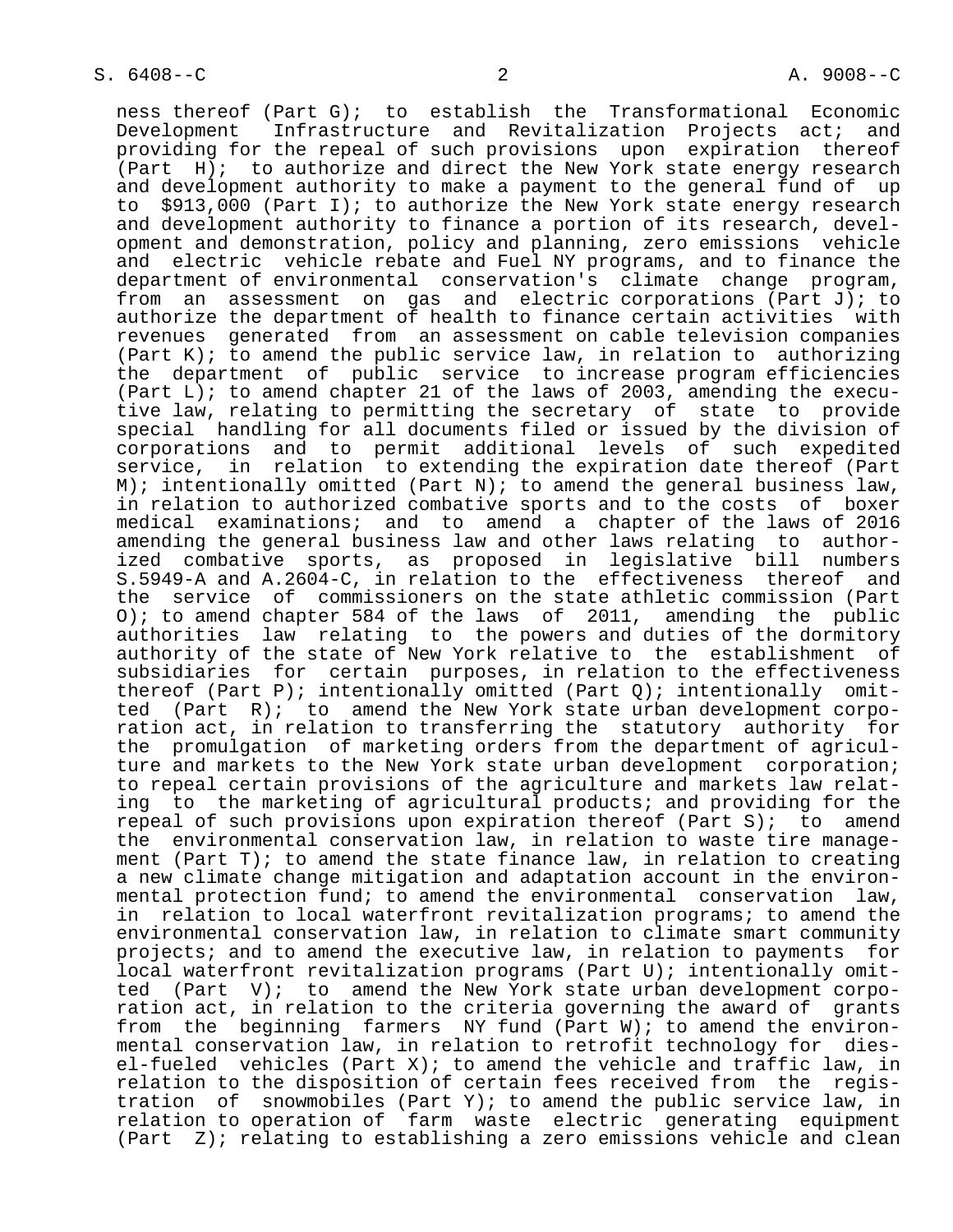# S. 6408--C 3 A. 9008--C

 burning fuel vehicle rebate program (Part AA); and to amend subpart H of part C of chapter 20 of the laws of 2015, appropriating money for certain municipal corporations and school districts, in relation to funding to local government entities from the urban development corpo ration; and to repeal certain provisions of such law relating thereto (Part BB)

 THE PEOPLE OF THE STATE OF NEW YORK, REPRESENTED IN SENATE AND ASSEM- BLY, DO ENACT AS FOLLOWS:

1 Section 1. This act enacts into law major components of legislation<br>2 which are necessary to implement the state fiscal plan for the 2016-2017 2 which are necessary to implement the state fiscal plan for the 2016-2017<br>3 state fiscal vear. Each component is wholly contained within a Part 3 state fiscal year. Each component is wholly contained within a Part 4 identified as Parts A through BB. The effective date for each particular<br>5 provision contained within such Part is set forth in the last section of 5 provision contained within such Part is set forth in the last section of<br>6 such Part. Any provision in any section contained within a Part, includ- 6 such Part. Any provision in any section contained within a Part, includ- 7 ing the effective date of the Part, which makes a reference to a section<br>8 "of this act", when used in connection with that particular component, "of this act", when used in connection with that particular component, 9 shall be deemed to mean and refer to the corresponding section of the 10 Part in which it is found. Section three of this act sets forth the 11 general effective date of this act. general effective date of this act.

|  | PART A                | 12 |
|--|-----------------------|----|
|  | Intentionally Omitted | 13 |
|  | PART B                | 14 |
|  | Intentionally Omitted | 15 |
|  | PART C                | 16 |
|  | Intentionally Omitted | 17 |
|  | PART D                | 18 |

19 Section 1. Section 399-l of the vehicle and traffic law, as added by

20 chapter 751 of the laws of 2005, is amended to read as follows:<br>21 S 399-1. Application. Applicants for participation in 21 S 399-l. Application. Applicants for participation in the pilot program established pursuant to this article shall be among those acci- 23 dent prevention course sponsoring agencies that have a course approved 24 by the commissioner pursuant to article twelve-B of this title prior to<br>25 the effective date of this article and which deliver such course to the 25 the effective date of this article and which deliver such course to the<br>26 public. Provided, however, the commissioner may, in his or her 26 public. Provided, however, the commissioner may, in his or her<br>27 discretion, approve applications after such date. In order to-be discretion, approve applications after such date. In order to be 28 approved for participation in such pilot program, the course must comply<br>29 with the provisions of law, rules and regulations applicable thereto. with the provisions of law, rules and regulations applicable thereto. 30 The commissioner may, in his or her discretion, impose a fee for the submission of each application to participate in the pilot program 32 established pursuant to this article. Such fee shall not exceed seven 33 thousand five hundred dollars. The proceeds from such fee shall be 34 deposited [in the accident prevention course internet technology pilot 35 program fund as established by section eighty-nine-g of the state<br>36 finance lawl BY THE COMPTROLLER INTO THE SPECIAL OBLIGATION RESERVE AND 36 finance law] BY THE COMPTROLLER INTO THE SPECIAL OBLIGATION RESERVE AND 37 PAYMENT ACCOUNT OF THE DEDICATED HIGHWAY AND BRIDGE TRUST FUND ESTAB-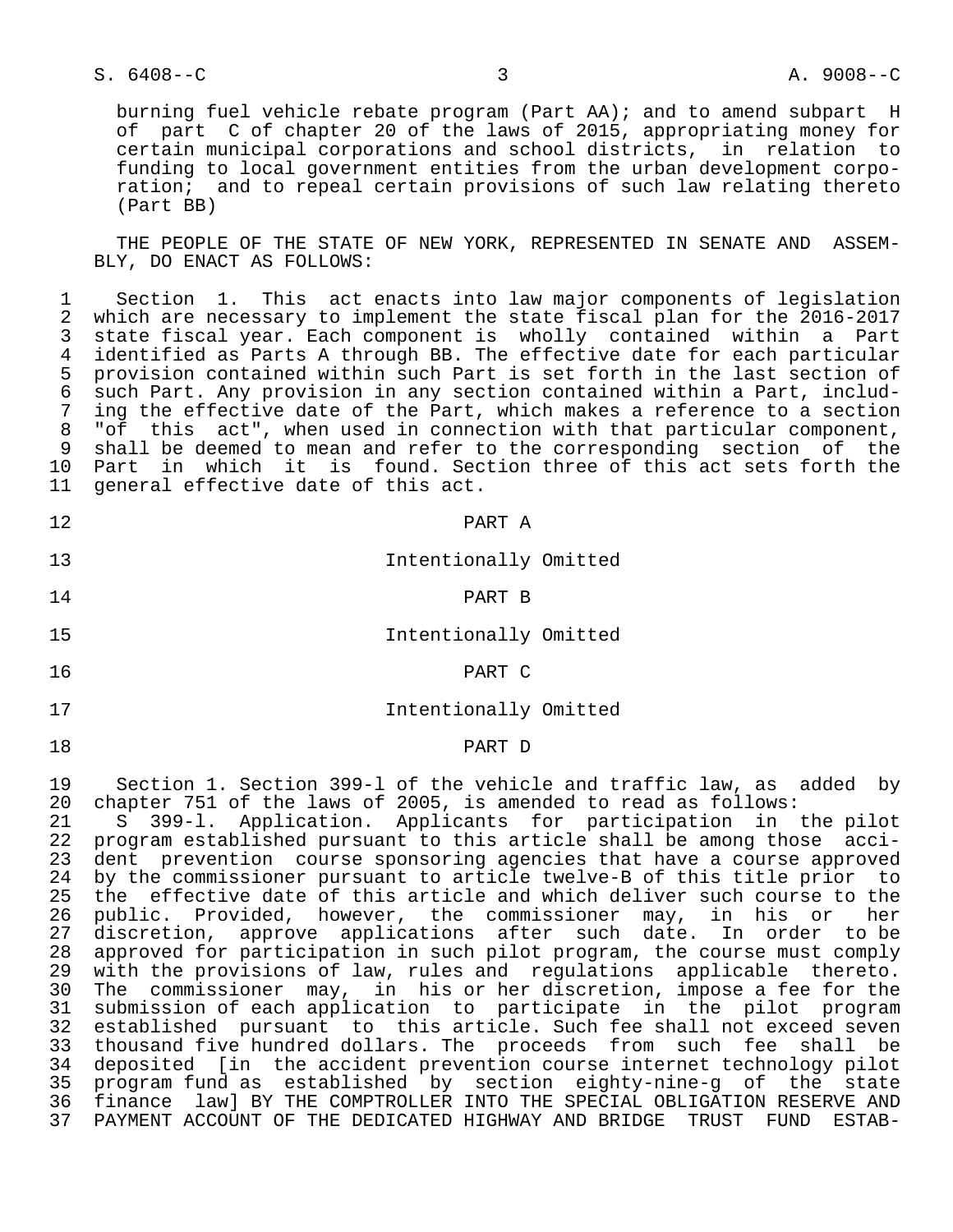1 LISHED PURSUANT TO SECTION EIGHTY-NINE-B OF THE STATE FINANCE LAW FOR<br>2 THE PURPOSES ESTABLISHED IN THIS SECTION. 2 THE PURPOSES ESTABLISHED IN THIS SECTION.<br>3 S 2. Subdivision 2 of section 89-

3 S 2. Subdivision 2 of section 89-g of the state finance law is<br>4 REPEALED and subdivisions 3 and 4 are renumbered subdivisions 2 and 3. 4 REPEALED and subdivisions 3 and 4 are renumbered subdivisions 2 and 3.<br>5 S 3. Section 5 of chapter 751 of the laws of 2005, amending the insu

5 S 3. Section 5 of chapter 751 of the laws of 2005, amending the insur-<br>6 ance law and the vehicle and traffic law relating to establishing the 6 ance law and the vehicle and traffic law relating to establishing the<br>7 accident prevention course internet technology pilot program, as amended 7 accident prevention course internet technology pilot program, as amended<br>8 by section 1 of part E of chapter 57 of the laws of 2014, is amended to 8 by section 1 of part E of chapter 57 of the laws of 2014, is amended to read as follows:

9 read as follows:<br>10 S 5. This act 10 S 5. This act shall take effect on the one hundred eightieth day after<br>11 it shall have become a law and shall expire and be deemed repealed [Mav 11 it shall have become a law and shall expire and be deemed repealed [May<br>12 31, 2019] APRIL 1, 2020; provided that any rules and regulations neces-12 31, 2019] APRIL 1, 2020; provided that any rules and regulations neces-<br>13 sary to implement the provisions of this act on its effective date are 13 sary to implement the provisions of this act on its effective date are<br>14 authorized and directed to be completed on or before such date. authorized and directed to be completed on or before such date.

 15 S 4. Paragraph a of subdivision 5 of section 410 of the vehicle and 16 traffic law, as amended by section 16 of part G of chapter 59 of the<br>17 laws of 2009, is amended to read as follows: 17 laws of 2009, is amended to read as follows:<br>18 a. The annual fee for registration or re

18 a. The annual fee for registration or reregistration of a motorcycle<br>19 shall be eleven dollars and fifty cents. Beginning April first, nine- 19 shall be eleven dollars and fifty cents. Beginning April first, nine- 20 teen hundred ninety-eight the annual fee for registration or reregistra-<br>21 tion of a motorcycle shall be seventeen dollars and fifty cents, of 21 tion of a motorcycle shall be seventeen dollars and fifty cents, of<br>22 which two dollars and fifty cents shall be deposited BY THE COMPTROLLER 22 which two dollars and fifty cents shall be deposited BY THE COMPTROLLER<br>23 into the [motorcycle safety fund established pursuant to section nineinto the [motorcycle safety fund established pursuant to section nine-24 ty-two-g of the state finance law] SPECIAL OBLIGATION RESERVE AND<br>25 PAYMENT ACCOUNT OF THE DEDICATED HIGHWAY AND BRIDGE TRUST FUND ESTAB-THE DEDICATED HIGHWAY AND BRIDGE TRUST FUND ESTAB- 26 LISHED PURSUANT TO SECTION EIGHTY-NINE-B OF THE STATE FINANCE LAW FOR 27 THE PURPOSES ESTABLISHED IN THIS SECTION.<br>28 S 5. Paragraph (c-1) of subdivision

28 S 5. Paragraph (c-1) of subdivision 2 of section 503 of the vehicle<br>29 and traffic law, as added by chapter 435 of the laws of 1997, is amended 29 and traffic law, as added by chapter 435 of the laws of 1997, is amended 30 to read as follows: 30 to read as follows:<br>31 (c-1) In addition

 31 (c-1) In addition to the fees established in paragraphs (b) and (c) of 32 this subdivision, a fee of fifty cents for each six months or portion<br>33 thereof of the period of validity shall be paid upon the issuance of any 33 thereof of the period of validity shall be paid upon the issuance of any<br>34 permit, license or renewal of a license which is valid for the operation 34 permit, license or renewal of a license which is valid for the operation<br>35 of a motorcycle, except a limited use motorcycle. Fees collected pursu-35 of a motorcycle, except a limited use motorcycle. Fees collected pursu-<br>36 ant to this paragraph shall be deposited BY THE COMPTROLLER into the ant to this paragraph shall be deposited BY THE COMPTROLLER into the 37 [motorcycle safety fund established pursuant to section ninety-two-g of 38 the state finance law] SPECIAL OBLIGATION RESERVE AND PAYMENT ACCOUNT OF 39 THE DEDICATED HIGHWAY AND BRIDGE TRUST FUND ESTABLISHED PURSUANT<br>40 SECTION EIGHTY-NINE-B OF THE STATE FINANCE LAW FOR THE PURPOSES EST 40 SECTION EIGHTY-NINE-B OF THE STATE FINANCE LAW FOR THE PURPOSES ESTAB-

41 LISHED IN THIS SECTION.<br>42 S 6. Subdivision 2 of 42 S 6. Subdivision 2 of section 92-g of the state finance law is<br>43 REPEALED and subdivisions 3 and 4 are renumbered subdivisions 2 and 3. A Subseminant REPEALED and subdivisions 3 and 4 are renumbered subdivisions 2 and 3.<br>44 S 7. Section 92-g of the state finance law is REPEALED.

44 S 7. Section 92-g of the state finance law is REPEALED.

5 8. Section 317 of the vehicle and traffic law is amended by adding a 46 new subdivision 5 to read as follows:

 47 5. ALL ASSESSMENTS CHARGED AND COLLECTED BY THE COMMISSIONER PURSUANT 48 TO THIS SECTION SHALL BE DEPOSITED BY THE COMPTROLLER INTO THE SPECIAL<br>49 OBLIGATION RESERVE AND PAYMENT ACCOUNT OF THE DEDICATED HIGHWAY AND 49 OBLIGATION RESERVE AND PAYMENT ACCOUNT OF THE DEDICATED HIGHWAY AND<br>50 BRIDGE TRUST FUND ESTABLISHED PURSUANT TO SECTION EIGHTY-NINE-B OF THE 50 BRIDGE TRUST FUND ESTABLISHED PURSUANT TO SECTION EIGHTY-NINE-B OF THE 51 STATE FINANCE LAW. 51 STATE FINANCE LAW.<br>52 S 9. Paragraph

52 S 9. Paragraph (b) of subdivision 1-a of section 318 of the vehicle<br>53 and traffic law, as amended by section 1-b of part A of chapter 63 of 53 and traffic law, as amended by section 1-b of part A of chapter 63 of<br>54 the laws of 2005, is amended to read as follows: 54 the laws of 2005, is amended to read as follows:<br>55 (b) Notwithstanding the provisions of paragre

55 (b) Notwithstanding the provisions of paragraph (a) of this subdivi-<br>56 sion, an order of suspension issued pursuant to paragraph (a) or (e) of sion, an order of suspension issued pursuant to paragraph (a) or (e) of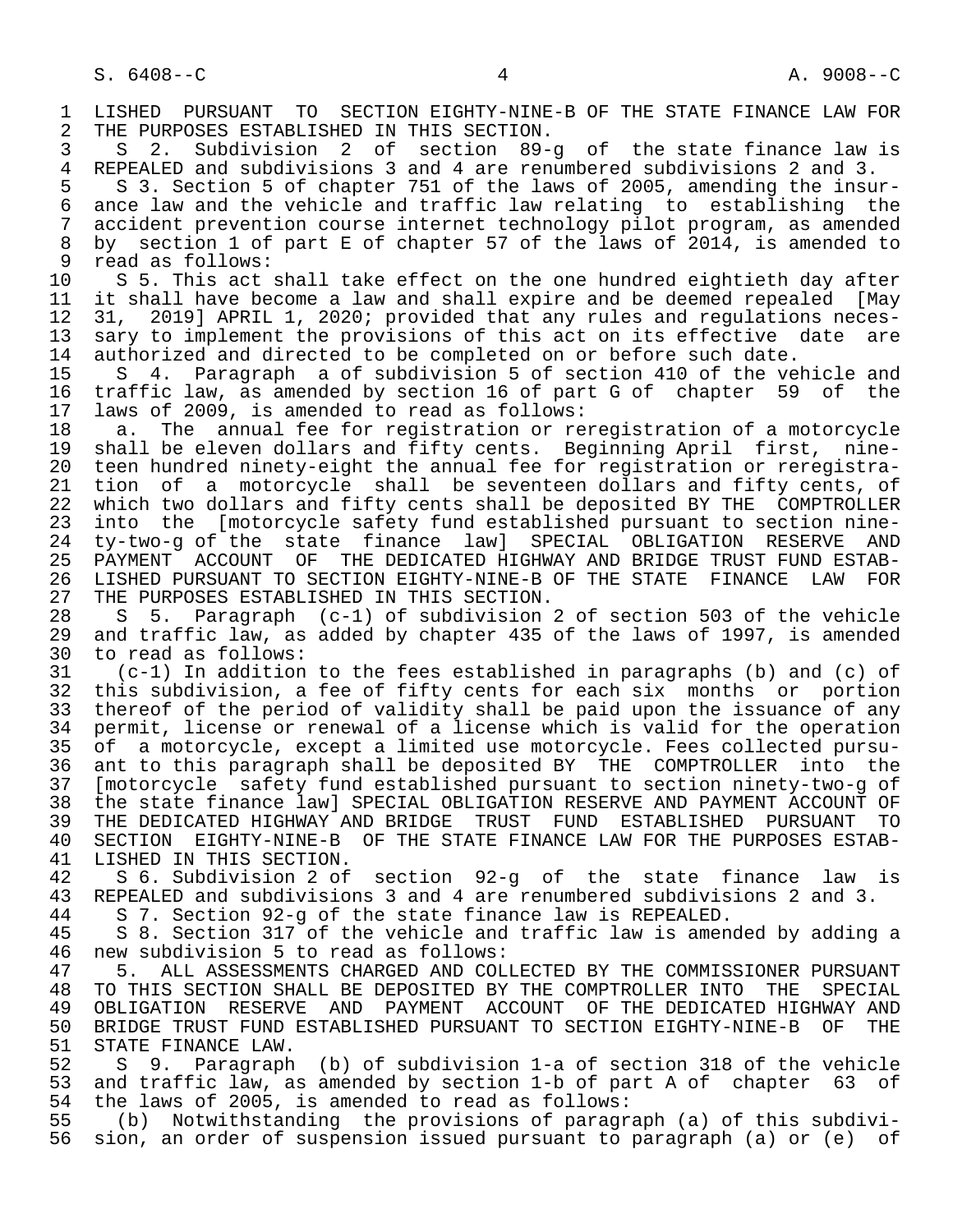1 this subdivision may be terminated if the registrant pays to the commis-<br>2 sioner a civil penalty in the amount of eight dollars for each day up to 2 sioner a civil penalty in the amount of eight dollars for each day up to<br>3 thirty days for which financial security was not in effect, plus ten 3 thirty days for which financial security was not in effect, plus ten<br>4 dollars for each day from the thirty-first to the sixtieth day for which 4 dollars for each day from the thirty-first to the sixtieth day for which<br>5 financial security was not in effect, plus twelve dollars for each day 5 financial security was not in effect, plus twelve dollars for each day 6 from the sixty-first to the ninetieth day for which financial security 7 was not in effect. Of each eight dollar penalty, six dollars will be<br>8 deposited in the general fund and two dollars in the [miscellaneous 8 deposited in the general fund and two dollars in the [miscellaneous 9 special revenue fund - compulsory insurance account] SPECIAL OBLIGATION<br>10 RESERVE AND PAYMENT ACCOUNT OF THE DEDICATED HIGHWAY AND BRIDGE TRUST 10 RESERVE AND PAYMENT ACCOUNT OF THE DEDICATED HIGHWAY AND BRIDGE<br>11 FUND ESTABLISHED PURSUANT TO SECTION EIGHTY-NINE-B OF THE STATE F 11 FUND ESTABLISHED PURSUANT TO SECTION EIGHTY-NINE-B OF THE STATE FINANCE<br>12 LAW FOR THE PURPOSES ESTABLISHED IN THIS SECTION. Of each ten dollar 12 LAW FOR THE PURPOSES ESTABLISHED IN THIS SECTION. Of each ten dollar<br>13 penalty collected, six dollars will be deposited in the general fund, 13 penalty collected, six dollars will be deposited in the general fund,<br>14 two dollars will be deposited in the [miscellaneous special revenue fund two dollars will be deposited in the [miscellaneous special revenue fund 15 - compulsory insurance account] SPECIAL OBLIGATION RESERVE AND PAYMENT 16 ACCOUNT OF THE DEDICATED HIGHWAY AND BRIDGE TRUST FUND ESTABLISHED<br>17 PURSUANT TO SECTION EIGHTY-NINE-B OF THE STATE FINANCE LAW FOR THE 17 PURSUANT TO SECTION EIGHTY-NINE-B OF THE STATE FINANCE LAW FOR THE<br>18 PURPOSES ESTABLISHED IN THIS SECTION, and two dollars shall be deposited 18 PURPOSES ESTABLISHED IN THIS SECTION, and two dollars shall be deposited<br>19 in the dedicated highway and bridge trust fund established pursuant to 19 in the dedicated highway and bridge trust fund established pursuant to<br>20 section eighty-nine-b of the state finance law and the dedicated mass 20 section eighty-nine-b of the state finance law and the dedicated mass<br>21 transportation fund established pursuant to section eighty-nine-c of the 21 transportation fund established pursuant to section eighty-nine-c of the 22 state finance law and distributed according to the provisions of subdi-<br>23 vision (d) of section three hundred one-j of the tax law. Of each twelve vision (d) of section three hundred one-j of the tax law. Of each twelve 24 dollar penalty collected, six dollars will be deposited into the general<br>25 fund, two dollars will be deposited into the [miscellaneous special 25 fund, two dollars will be deposited into the [miscellaneous special 26 revenue fund - compulsory insurance account] SPECIAL OBLIGATION RESERVE 27 AND PAYMENT ACCOUNT OF THE DEDICATED HIGHWAY AND BRIDGE TRUST<br>28 ESTABLISHED PURSUANT TO SECTION EIGHTY-NINE-B OF THE STATE FINAN 28 ESTABLISHED PURSUANT TO SECTION EIGHTY-NINE-B OF THE STATE FINANCE LAW 29 FOR THE PURPOSES ESTABLISHED IN THIS SECTION, and four dollars shall be<br>30 deposited in the dedicated highway and bridge trust fund established 30 deposited in the dedicated highway and bridge trust fund established<br>31 pursuant to section eighty-nine-b of the state finance law and the dedi-31 pursuant to section eighty-nine-b of the state finance law and the dedi-<br>32 cated mass transportation fund established pursuant to section eighty-32 cated mass transportation fund established pursuant to section eighty-<br>33 nine-c of the state finance law and distributed according to the 33 nine-c of the state finance law and distributed according to the 34 provisions of subdivision (d) of section three hundred one-j of the tax<br>35 law. The foregoing provision shall apply only once during any thirty-six 35 law. The foregoing provision shall apply only once during any thirty-six month period and only if the registrant surrendered the certificate of 37 registration and number plates to the commissioner not more than ninety<br>38 days from the date of termination of financial security or submits to 38 days from the date of termination of financial security or submits to<br>39 the commissioner new proof of financial security which took effect not 39 the commissioner new proof of financial security which took effect not<br>40 more than ninety days from the termination of financial security. 40 more than ninety days from the termination of financial security.<br>41 S 10. Section 423-a of the vehicle and traffic law is ame 41 S 10. Section 423-a of the vehicle and traffic law is amended by 42 adding a new subdivision 6 to read as follows:<br>43 6. ALL FUNDS COLLECTED FROM THE DEPARTMENT'S 43 6. ALL FUNDS COLLECTED FROM THE DEPARTMENT'S SHARE OF THE SALE OF 44 ASSETS PURSUANT TO THIS SECTION SHALL BE DEPOSITED BY THE COMPTROLLER 44 ASSETS PURSUANT TO THIS SECTION SHALL BE DEPOSITED BY THE COMPTROLLER<br>45 INTO THE SPECIAL OBLIGATION RESERVE AND PAYMENT ACCOUNT OF THE DEDICATED

INTO THE SPECIAL OBLIGATION RESERVE AND PAYMENT ACCOUNT OF THE DEDICATED<br>HIGHWAY AND BRIDGE TRUST FUND ESTABLISHED PURSUANT TO SECTION 46 HIGHWAY AND BRIDGE TRUST FUND ESTABLISHED PURSUANT TO SECTION 47 EIGHTY-NINE-B OF THE STATE FINANCE LAW.<br>48 S 11, Paragraph (a) of subdivisi 48 S 11. Paragraph (a) of subdivision 3 of section 89-b of the state

49 finance law, as amended by section 8 of part C of chapter 57 of the laws<br>50 of 2014, is amended to read as follows: 50 of 2014, is amended to read as follows:<br>51 (a) The special obligation reserve an

 51 (a) The special obligation reserve and payment account shall consist 52 (i) of all moneys required to be deposited in the dedicated highway and<br>53 bridge trust fund pursuant to the provisions of sections two hundred 53 bridge trust fund pursuant to the provisions of sections two hundred<br>54 five, two hundred eighty-nine-e, three hundred one-i, five hundred 54 five, two hundred eighty-nine-e, three hundred one-j, five-hundred<br>55 fifteen and eleven hundred sixty-seven of the tax law, section four 55 fifteen and eleven hundred sixty-seven of the tax law, section four<br>56 hundred one of the vehicle and traffic law, and section thirty-one of hundred one of the vehicle and traffic law, and section thirty-one of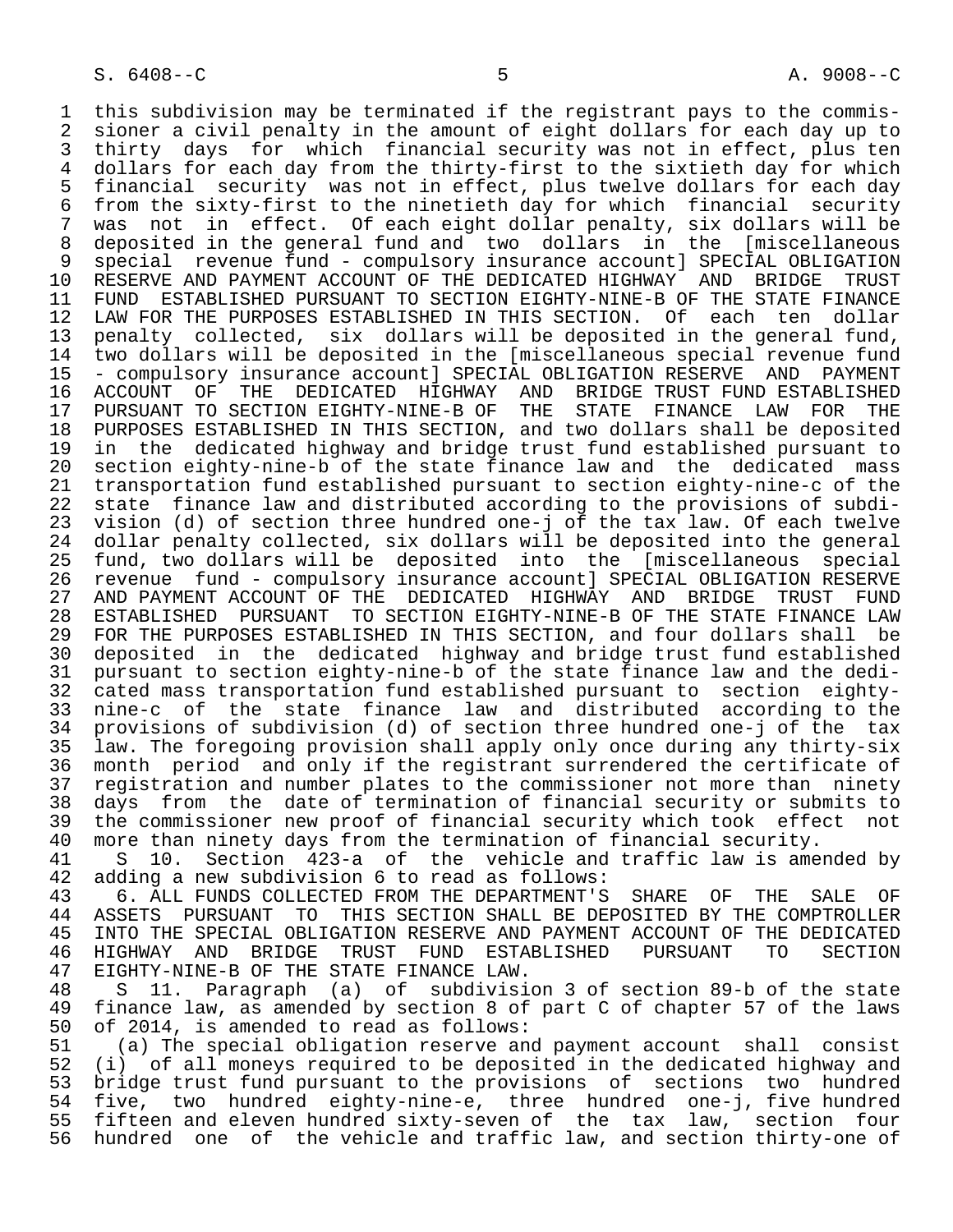1 chapter fifty-six of the laws of nineteen hundred ninety-three, (ii) all<br>2 fees, fines or penalties collected by the commissioner of transportation 2 fees, fines or penalties collected by the commissioner of transportation<br>3 AND THE COMMISSIONER OF MOTOR VEHICLES pursuant to section fifty-two. 3 AND THE COMMISSIONER OF MOTOR VEHICLES pursuant to section fifty-two,<br>4 section three hundred twenty-six, section eighty-eight of the highway 4 section three hundred twenty-six, section eighty-eight of the highway<br>5 law, subdivision fifteen of section three hundred eighty-five, SECTION 5 law, subdivision fifteen of section three hundred eighty-five, SECTION 6 FOUR HUNDRED TWENTY-THREE-A, SECTION FOUR HUNDRED TEN, SECTION THREE <br>7 HUNDRED SEVENTEEN, SECTION THREE HUNDRED EIGHTEEN, ARTICLE TWELVE-C, AND 7 HUNDRED SEVENTEEN, SECTION THREE HUNDRED EIGHTEEN, ARTICLE TWELVE-C, AND<br>8 PARAGRAPH (C-1) OF SUBDIVISION TWO OF SECTION FIVE HUNDRED THREE of the 8 PARAGRAPH (C-1) OF SUBDIVISION TWO OF SECTION FIVE HUNDRED THREE of the<br>9 vehicle and traffic law, section two of the chapter of the laws of two 9 vehicle and traffic law, section two of the chapter of the laws of two<br>10 thousand three that amended this paragraph, subdivision (d) of section 10 thousand three that amended this paragraph, subdivision (d) of section<br>11 three hundred four-a, paragraph one of subdivision (a) and subdivision 11 three hundred four-a, paragraph one of subdivision (a) and subdivision<br>12 (d) of section three hundred five, subdivision six-a of section four 12 (d) of section three hundred five, subdivision six-a of section four<br>13 hundred fifteen and subdivision (g) of section twenty-one hundred twen-13 hundred fifteen and subdivision (g) of section twenty-one hundred twen-<br>14 ty-five of the vehicle and traffic law, section fifteen of this chapter, ty-five of the vehicle and traffic law, section fifteen of this chapter, 15 excepting moneys deposited with the state on account of betterments<br>16 performed pursuant to subdivision twenty-seven or subdivision thirty-16 performed pursuant to subdivision twenty-seven or subdivision thirty-<br>17 five of section ten of the highway law, and sections ninety-four, one 17 five of section ten of the highway law, and sections ninety-four, one<br>18 hundred thirty-five, [one hundred forty-four] and one hundred forty-five 18 hundred thirty-five, [one hundred forty-four] and one hundred forty-five<br>19 of the transportation law, (iii) any moneys collected by the department 19 of the transportation law, (iii) any moneys collected by the department<br>20 of transportation for services provided pursuant to agreements entered 20 of transportation for services provided pursuant to agreements entered<br>21 into in accordance with section ninety-nine-r of the general municipal 21 into in accordance with section ninety-nine-r of the general municipal<br>22 law, and (iv) any other moneys collected therefor or credited or trans-22 law, and (iv) any other moneys collected therefor or credited or trans-<br>23 ferred thereto from any other fund, account or source. 23 ferred thereto from any other fund, account or source.<br>24 S 12. Paragraph (a) of subdivision 3 of section

23 101102 of the control of subdivision 3 of section 89-b of the state<br>25 finance law, as amended by section 9 of part C of chapter 57 of the laws finance law, as amended by section 9 of part C of chapter 57 of the laws 26 of 2014, is amended to read as follows:<br>27 (a) The special obligation reserve and

27 (a) The special obligation reserve and payment account shall consist<br>28 (i) of all moneys required to be deposited in the dedicated highway and 28 (i) of all moneys required to be deposited in the dedicated highway and 29 bridge trust fund pursuant to the provisions of sections two hundred<br>20 eighty-nine-e, three hundred one-i, five hundred fifteen and eleven 30 eighty-nine-e, three hundred one-j, five hundred fifteen and eleven 31 hundred sixty-seven of the tax law, section four hundred one of the<br>32 vehicle and traffic law, and section thirty-one of chapter fifty-six of 32 vehicle and traffic law, and section thirty-one of chapter fifty-six of<br>33 the laws of nineteen hundred ninety-three, (ii) all fees, fines or 33 the laws of nineteen hundred ninety-three, (ii) all fees, fines or<br>34 penalties collected by the commissioner of transportation AND THE 34 penalties collected by the commissioner of transportation AND THE 35 COMMISSIONER OF MOTOR VEHICLES pursuant to section fifty-two, section 36 three hundred twenty-six, section eighty-eight of the highway law,<br>37 subdivision fifteen of section three hundred eighty-five, SECTION FOUR 37 subdivision fifteen of section three hundred eighty-five, SECTION FOUR<br>38 HUNDRED TWENTY-THREE-A, SECTION FOUR HUNDRED TEN, SECTION THREE HUNDRED 38 HUNDRED TWENTY-THREE-A, SECTION FOUR HUNDRED TEN, SECTION THREE HUNDRED<br>39 SEVENTEEN, SECTION THREE HUNDRED EIGHTEEN, ARTICLE TWELVE-C, AND PARA-39 SEVENTEEN, SECTION THREE HUNDRED EIGHTEEN, ARTICLE TWELVE-C, AND PARA-<br>40 GRAPH (C-1) OF SUBDIVISION TWO OF SECTION FIVE HUNDRED THREE of the 40 GRAPH (C-1) OF SUBDIVISION TWO OF SECTION FIVE HUNDRED THREE of the<br>41 vehicle and traffic law, section fifteen of this chapter, excepting 41 vehicle and traffic law, section fifteen of this chapter, excepting<br>42 moneys deposited with the state on account of betterments performed 42 moneys deposited with the state on account of betterments performed<br>43 pursuant to subdivision twenty-seven or subdivision thirty-five of 43 pursuant to subdivision twenty-seven or subdivision thirty-five of<br>44 section ten of the highway law, and sections ninety-four, one hundred 44 section ten of the highway law, and sections ninety-four, one hundred<br>45 thirty-five, [one hundred forty-four] and one hundred forty-five of the thirty-five, [one hundred forty-four] and one hundred forty-five of the 46 transportation law, (iii) any moneys collected by the department of<br>47 transportation for services provided pursuant to agreements entered into 47 transportation for services provided pursuant to agreements entered into<br>48 in accordance with section ninety-nine-r of the general municipal law. 48 in accordance with section ninety-nine-r of the general municipal law, 49 and (iv) any other moneys collected therefor or credited or transferred<br>50 thereto from any other fund, account or source.

50 thereto from any other fund, account or source.<br>51 S 13. This act shall take effect immediately; 51 S 13. This act shall take effect immediately; provided, however, that<br>52 section seven of this act shall take effect April 1, 2020; provided 52 section seven of this act shall take effect April 1, 2020; provided<br>53 further, however, that the amendments to section 399-1 of the vehicle 53 further, however, that the amendments to section 399-1 of the vehicle<br>54 and traffic law made by section one of this act shall not affect the 54 and traffic law made by section one of this act shall not affect the<br>55 repeal of such section and shall be deemed repealed therewith; and 55 repeal of such section and shall be deemed repealed therewith; and<br>56 provided further, however, that the amendments to paragraph (a) of provided further, however, that the amendments to paragraph (a) of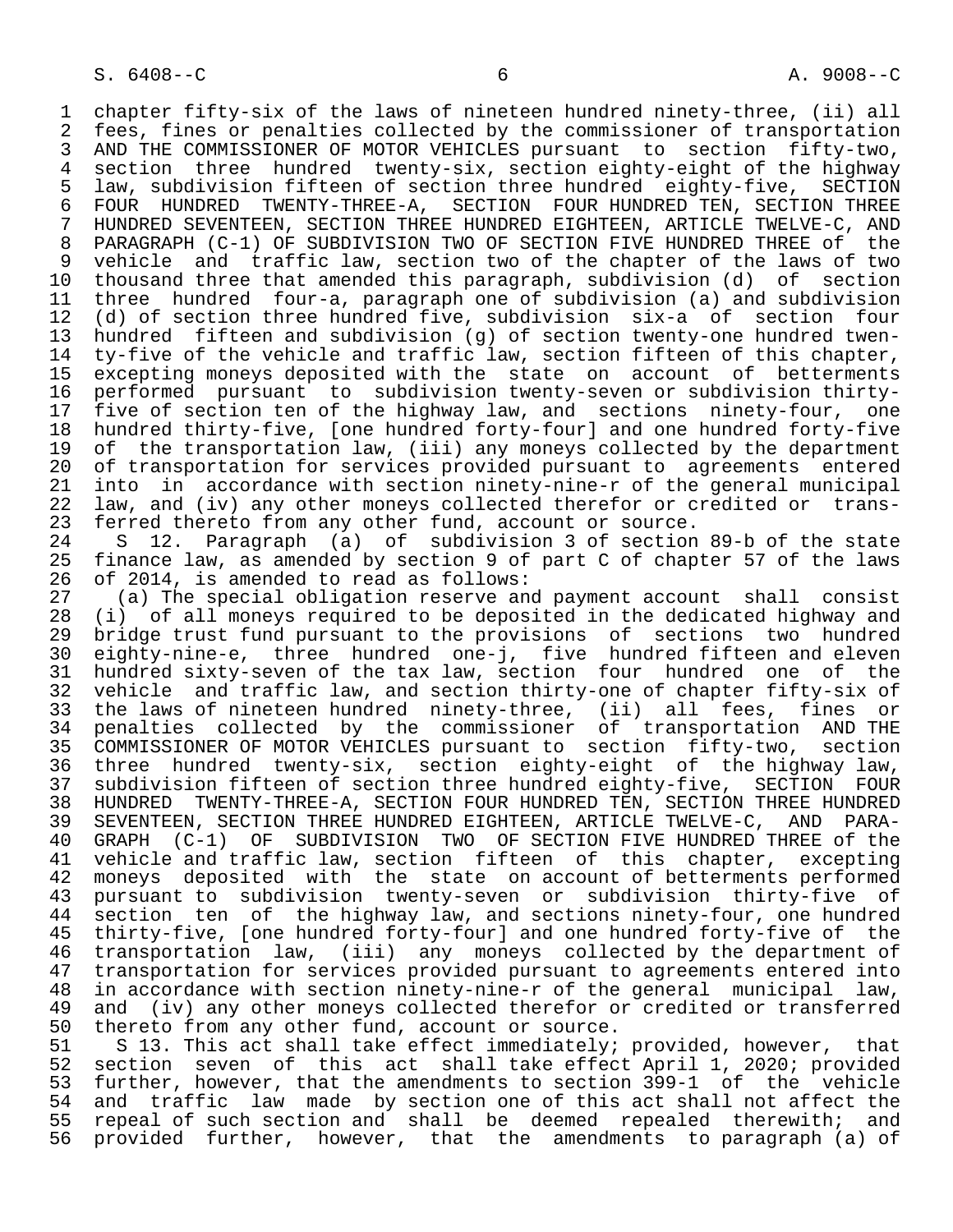1 subdivision 3 of section 89-b of the state finance law made by section<br>2 eleven of this act shall be subject to the expiration and reversion of 2 eleven of this act shall be subject to the expiration and reversion of<br>3 such paragraph pursuant to section 13 of part U1 of chapter 62 of the such paragraph pursuant to section 13 of part U1 of chapter 62 of the 4 laws of 2003, as amended, when upon such date the provisions of section<br>5 twelve of this act shall take effect. twelve of this act shall take effect.

### 6 PART E

7 Section 1. Subparagraph (vi) of paragraph (b) of subdivision 2 of<br>8 section 501 of the vehicle and traffic law is REPEALED. 8 section 501 of the vehicle and traffic law is REPEALED.<br>9 S 2. Subparagraph (i) of paragraph (b) of subdivi

9 S 2. Subparagraph (i) of paragraph (b) of subdivision 4 of section<br>10 501-a of the vehicle and traffic law, as amended by chapter 36 of the 10 501-a of the vehicle and traffic law, as amended by chapter 36 of the 11 laws of 2009, is amended to read as follows:<br>12 (i) a personal use vehicle or a COVERED f

 12 (i) a personal use vehicle or a COVERED farm vehicle or a combination 13 of such vehicles;<br>14 S 3. Subdivisio

14 S 3. Subdivision 7 of section 501-a of the vehicle and traffic law is<br>15 REPEALED, subdivision 8 is renumbered subdivision 7, and a new subdivi-15 REPEALED, subdivision 8 is renumbered subdivision 7, and a new subdivi-<br>16 sion 8 is added to read as follows: 16 sion 8 is added to read as follows:<br>17 8. COVERED FARM VEHICLE. (A) A V

 17 8. COVERED FARM VEHICLE. (A) A VEHICLE OR COMBINATION OF VEHICLES 18 REGISTERED IN THIS STATE, WHICH (I) DISPLAYS A COVERED FARM VEHICLE<br>19 DESIGNATION ISSUED BY THE COMMISSIONER, (II) IS OPERATED BY THE OWNER OR 19 DESIGNATION ISSUED BY THE COMMISSIONER, (II) IS OPERATED BY THE OWNER OR<br>20 OPERATOR OF A FARM OR RANCH, OR AN EMPLOYEE OR FAMILY MEMBER OF AN OWNER 20 OPERATOR OF A FARM OR RANCH, OR AN EMPLOYEE OR FAMILY MEMBER OF AN OWNER<br>21 OR OPERATOR OF A FARM OR RANCH, (III) IS USED TO TRANSPORT AGRICULTURAL OR OPERATOR OF A FARM OR RANCH, (III) IS USED TO TRANSPORT AGRICULTURAL 22 COMMODITIES, LIVESTOCK, MACHINERY OR SUPPLIES TO ORFROM A FARM OR<br>23 RANCH, (IV) IS NOT USED IN FOR-HIRE MOTOR CARRIER OPERATIONS, EXCLUSIVE 23 RANCH, (IV) IS NOT USED IN FOR-HIRE MOTOR CARRIER OPERATIONS, EXCLUSIVE 24 OF OPERATION BY A TENANT PURSUANT TO A CROP SHARE FARM LEASE AGREEMENT<br>25 TO TRANSPORT THE LANDLORD'S PORTION OF THE CROPS UNDER THAT AGREEMENT; 25 TO TRANSPORT THE LANDLORD'S PORTION OF THE CROPS UNDER THAT AGREEMENT;<br>26 AND (V) IS NOT USED FOR THE TRANSPORTATION OF HAZARDOUS MATERIALS.

26 AND (V) IS NOT USED FOR THE TRANSPORTATION OF HAZARDOUS MATERIALS.<br>27 (B) A COVERED FARM VEHICLE WITH A GROSS VEHICLE WEIGHT OR GROSS 27 (B) A COVERED FARM VEHICLE WITH A GROSS VEHICLE WEIGHT OR GROSS VEHI- 28 CLE WEIGHT RATING, WHICHEVER IS GREATER, OF MORE THAN TWENTY-SIX THOU- 29 SAND POUNDS MAY ONLY BE OPERATED WITHIN ONE HUNDRED FIFTY AIR MILES OF 30 THE FARM OR RANCH. 30 THE FARM OR RANCH.<br>31 (C) THE COMMISSI

31 (C) THE COMMISSIONER SHALL, BY REGULATION, DESIGNATE AN ENDORSEMENT OR<br>32 ENDORSEMENTS FOR THE OPERATION OF COVERED FARM VEHICLES WITH A GROSS 32 ENDORSEMENTS FOR THE OPERATION OF COVERED FARM VEHICLES WITH A GROSS<br>33 VEHICLE WEIGHT OR GROSS VEHICLE WEIGHT RATING OF MORE THAN TWENTY-SIX 33 VEHICLE WEIGHT OR GROSS VEHICLE WEIGHT RATING OF MORE THAN TWENTY-SIX<br>34 THOUSAND POUNDS, SUCH ENDORSEMENT OR ENDORSEMENTS SHALL BE REOUIRED TO 34 THOUSAND POUNDS. SUCH ENDORSEMENT OR ENDORSEMENTS SHALL BE REQUIRED TO 35 OPERATE SUCH A COVERED FARM VEHICLE OR COMBINATION OF COVERED FARM VEHI- 36 CLES. THE IDENTIFICATION AND SCOPE OF SUCH ENDORSEMENT OR ENDORSEMENTS<br>37 SHALL, AT A MINIMUM, INCLUDE A DISTINCTION BETWEEN THE OPERATION OF A 37 SHALL, AT A MINIMUM, INCLUDE A DISTINCTION BETWEEN THE OPERATION OF A<br>38 COVERED FARM VEHICLE HAVING A GROSS VEHICLE WEIGHT OR GROSS VEHICLE 38 COVERED FARM VEHICLE HAVING A GROSS VEHICLE WEIGHT OR GROSS VEHICLE<br>39 WEIGHT RATING OF MORE THAN TWENTY-SIX THOUSAND POUNDS AND THE OPERATION 39 WEIGHT RATING OF MORE THAN TWENTY-SIX THOUSAND POUNDS AND THE OPERATION<br>40 OF A COMBINATION OF COVERED FARM VEHICLES HAVING A GROSS VEHICLE WEIGHT 40 OF A COMBINATION OF COVERED FARM VEHICLES HAVING A GROSS VEHICLE WEIGHT<br>41 OR GROSS VEHICLE WEIGHT RATING OF MORE THAN TWENTY-SIX THOUSAND POUNDS. 41 OR GROSS VEHICLE WEIGHT RATING OF MORE THAN TWENTY-SIX THOUSAND POUNDS.<br>42 (D) FOR THE PURPOSES OF THIS SUBDIVISION, THE GROSS VEHICLE WEIGHT O

42 (D) FOR THE PURPOSES OF THIS SUBDIVISION, THE GROSS VEHICLE WEIGHT OF 43 A VEHICLE SHALL MEAN THE ACTUAL WEIGHT OF THE VEHICLE AND THE LOAD. 43 A VEHICLE SHALL MEAN THE ACTUAL WEIGHT OF THE VEHICLE AND THE LOAD.

44 S 4. Subparagraph (iv) of paragraph (b) of subdivision 2 of section<br>45 501 of the vehicle and traffic law, as added by chapter 173 of the laws 45 501 of the vehicle and traffic law, as added by chapter 173 of the laws 46 of 1990, is amended to read as follows:

 47 (iv) P endorsement. Shall be required to operate a bus as defined in 48 sections one hundred four and five hundred nine-a of this chapter OR ANY<br>49 MOTOR VEHICLE WITH A GROSS VEHICLE WEIGHT OR GROSS VEHICLE WEIGHT RATING 49 MOTOR VEHICLE WITH A GROSS VEHICLE WEIGHT OR GROSS VEHICLE WEIGHT RATING 50 OF MORE THAN TWENTY-SIX THOUSAND POUNDS WHICH IS DESIGNED TO TRANSPORT 51 PASSENGERS IN COMMERCE. FOR THE PURPOSES OF THIS SUBPARAGRAPH THE GROSS<br>52 VEHICLE WEIGHT OF A VEHICLE SHALL MEAN THE ACTUAL WEIGHT OF THE VEHICLE 52 VEHICLE WEIGHT OF A VEHICLE SHALL MEAN THE ACTUAL WEIGHT OF THE VEHICLE<br>53 AND THE LOAD. AND THE LOAD.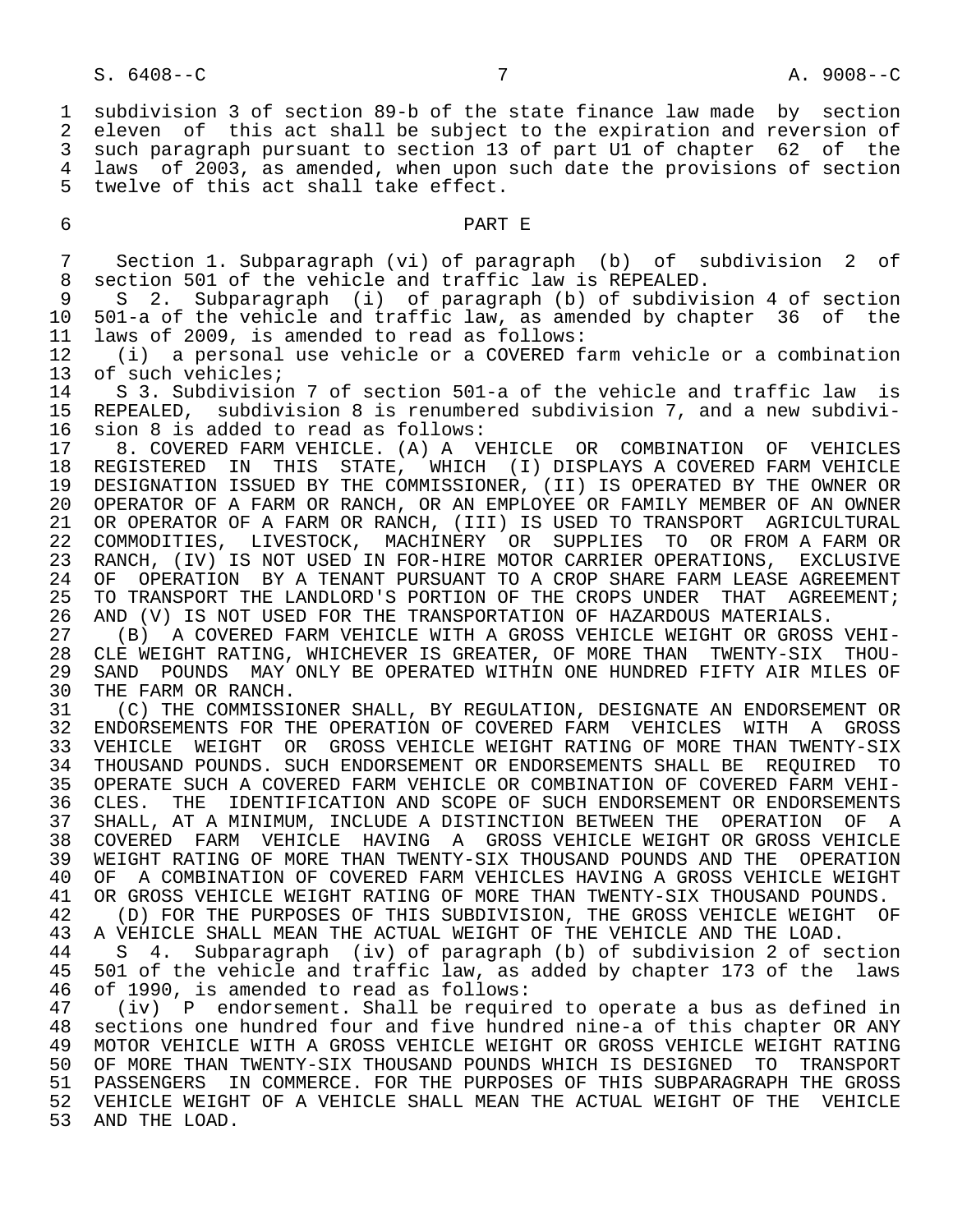1 S 5. This act shall take effect on the ninetieth day after it shall<br>2 have become a law. have become a law.

# 3 PART F

4 Section 1. Subdivision 3 of section 16-m of section 1 of chapter 174<br>5 of the laws of 1968 constituting the New York state urban development 5 of the laws of 1968 constituting the New York state urban development<br>6 corporation act, as amended by section 1 of part M of chapter 58 of the 6 corporation act, as amended by section 1 of part M of chapter 58 of the 7 laws of 2015, is amended to read as follows:<br>8 3. The provisions of this section shall e

8 3. The provisions of this section shall expire, notwithstanding any<br>9 inconsistent provision of subdivision 4 of section 469 of chapter 309 of 9 inconsistent provision of subdivision 4 of section 469 of chapter 309 of<br>10 the laws of 1996 or of any other law, on July 1, [2016] 2017. the laws of 1996 or of any other law, on July 1,  $[2016]$  2017.

11 S 2. This act shall take effect immediately and shall be deemed to<br>12 have been in full force and effect on and after July 1, 2016. have been in full force and effect on and after July 1, 2016.

# 13 PART G

14 Section 1. Section 2 of chapter 393 of the laws of 1994, amending the<br>15 New York state urban development corporation act, relating to the powers New York state urban development corporation act, relating to the powers 16 of New York state urban development corporation to make loans, as 17 amended by section 1 of part N of chapter 58 of the laws of 2015, is 18 amended to read as follows:<br>19 S 2. This act shall ta

 19 S 2. This act shall take effect immediately provided, however, that 20 section one of this act shall expire on July 1, [2016] 2017, at which 21 time the provisions of subdivision 26 of section 5 of the New York state 22 urban development corporation act shall be deemed repealed; provided,<br>23 however, that neither the expiration nor the repeal of such subdivision 23 however, that neither the expiration nor the repeal of such subdivision<br>24 as provided for herein shall be deemed to affect or impair in any manner 24 as provided for herein shall be deemed to affect or impair in any manner<br>25 any loan made pursuant to the authority of such subdivision prior to 25 any loan made pursuant to the authority of such subdivision prior to 26 such expiration and repeal. 26 such expiration and repeal.<br>27 S 2. This act shall take

27 S 2. This act shall take effect immediately and shall be deemed to<br>28 have been in full force and effect on and after April 1, 2016. have been in full force and effect on and after April 1, 2016.

# 29 PART H

 30 Section 1. This act shall be known and may be cited as the "Transfor- 31 mational Economic Development Infrastructure and Revitalization Projects 32 act".<br>33 S 2

33 S 2. Definitions. For the purposes of this act, the following terms<br>34 shall have the following meanings: 34 shall have the following meanings:<br>35 1. "Transformational Economic De

 35 1. "Transformational Economic Development Infrastructure and Revitali- 36 zation Projects act" or "projects" shall mean projects in the county of 37 New York related to the Jacob K. Javits Convention Center, the Empire<br>38 Station Complex, the James A. Farley Redevelopment, or the Pennsylvania 38 Station Complex, the James A. Farley Redevelopment, or the Pennsylvania<br>39 Station New York Redevelopment. The term "project" shall refer to any of 39 Station New York Redevelopment. The term "project" shall refer to any of 40 these construction projects. 40 these construction projects.<br>41 2. "Authorized entity" sha

41 2. "Authorized entity" shall mean the New York State Urban Development<br>42 Corporation, the New York Convention Center Development Corporation, 42 Corporation, the New York Convention Center Development Corporation,<br>43 and/or their subsidiaries. 43 and/or their subsidiaries.<br>44 3. "Best value" shall

44 3. "Best value" shall mean the basis for awarding contracts for<br>45 services to the bidder that optimize quality, cost and efficiency, price services to the bidder that optimize quality, cost and efficiency, price 46 and performance criteria, which may include, but is not limited to:<br>47 (a) The quality of the contractor's performance on previous proje

47 (a) The quality of the contractor's performance on previous projects;<br>48 (b) The timeliness of the contractor's performance on previou 48 (b) The timeliness of the contractor's performance on previous<br>49 projects; projects;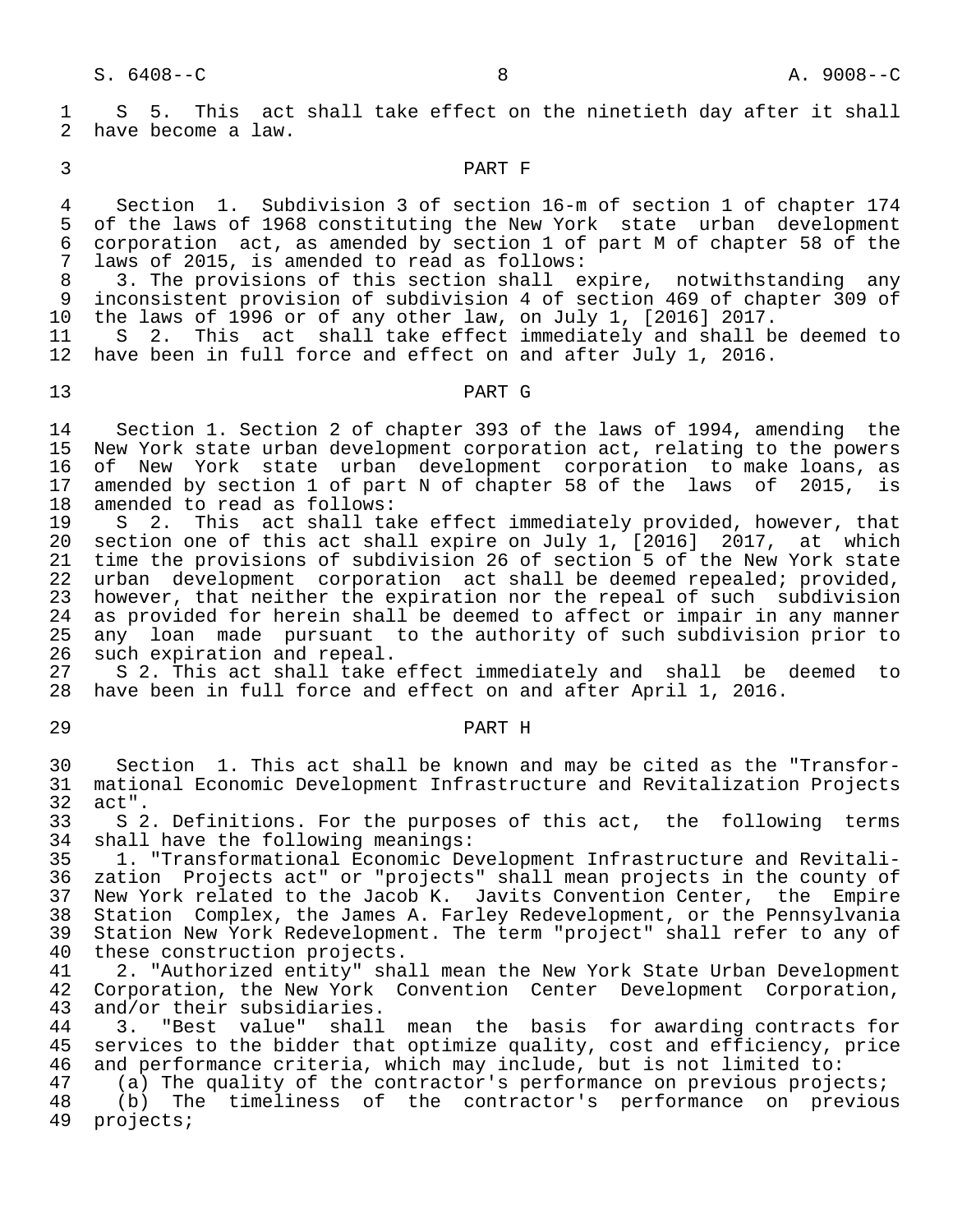1 (c) The level of customer satisfaction with the contractor's perform-<br>2 ance on previous projects; 2 ance on previous projects;<br>3 (d) The contractor's re 3 (d) The contractor's record of performing previous projects on budget 4 and ability to minimize cost overruns;<br>5 (e) The contractor's ability to limi 5 (e) The contractor's ability to limit change orders;<br>6 (f) The contractor's ability to prepare appropriate 6 (f) The contractor's ability to prepare appropriate project plans;<br>7 (g) The contractor's technical capacities; 7 (g) The contractor's technical capacities;<br>8 (b) The individual qualifications of the co 8 (h) The individual qualifications of the contractor's key personnel;<br>9 (i) The contractor's ability to assess and manage risk and minimi 9 (i) The contractor's ability to assess and manage risk and minimize<br>10 risk impact; and 10 risk impact; and<br>11 (i) The conti 11 (j) The contractor's past record of encouraging women and minority- 12 owned business enterprise participation and compliance with article 15-A<br>13 of the executive law. 13 of the executive law.<br>14 Such basis shall re 14 Such basis shall reflect, wherever possible, objective and quantifi-<br>15 able analysis. 15 able analysis.<br>16 4. "Design-b 16 4. "Design-build contract" shall mean, in conformity with the require- 17 ments of this act, a contract for the design and construction of the<br>18 projects with a single entity, which may be a team comprised of separate 18 projects with a single entity, which may be a team comprised of separate 19 entities.<br>20 5. "Pro 20 5. "Procurement record" shall mean documentation of the decisions made<br>21 and the approach taken in the procurement process. 21 and the approach taken in the procurement process.<br>22 6. "Project labor agreement" shall mean a pre-hi 22 6. "Project labor agreement" shall mean a pre-hire collective bargain-<br>23 ing agreement between a contractor and a bona fide building and ing agreement between a contractor and a bona fide building and 24 construction trade labor organization establishing the labor organiza tion as the collective bargaining representative for all persons who 26 will perform work on the project, and which provides that only contrac- 27 tors and subcontractors who sign a pre-negotiated agreement with the<br>28 labor organization can perform project work. 28 labor organization can perform project work.<br>29 S 3. Notwithstanding section 103 of 29 S 3. Notwithstanding section 103 of the general municipal law or<br>30 section 135 of the state finance law or the provisions of any other law section 135 of the state finance law or the provisions of any other law 31 to the contrary, in conformity with the requirements of this act, and<br>32 only when a project labor agreement is performed, the authorized entity 32 only when a project labor agreement is performed, the authorized entity<br>33 may utilize the alternative delivery method referred to as a design-33 may utilize the alternative delivery method referred to as a design-<br>34 build contract for the project. The authorized entity shall ensure that 34 build contract for the project. The authorized entity shall ensure that<br>35 its procurement record reflects the design-build contract process 35 its procurement record reflects the design-build contract process<br>36 authorized by this act if utilized and applicable. authorized by this act if utilized and applicable. 37 S 4. An entity selected by the authorized entity to enter into a 38 design-build contract for the project shall be selected through a two- 39 step method, as follows:<br>40 1. Step one. Generatio 40 1. Step one. Generation of a list of entities that have demonstrated<br>41 the general capability to perform a design-build contract for the 41 the general capability to perform a design-build contract for the<br>42 project. Such list shall consist of a specified number of entities, as 42 project. Such list shall consist of a specified number of entities, as<br>43 determined by the authorized entity, and shall be generated based upon 43 determined by the authorized entity, and shall be generated based upon<br>44 the authorized entity's review of responses to a publicly advertised 44 the authorized entity's review of responses to a publicly advertised<br>45 request for qualifications for the project. The authorized entity's 45 request for qualifications for the project. The authorized entity's 46 request for qualifications for the project shall include a general<br>47 description of the project, the maximum number of entities to be description of the project, the maximum number of entities to be 48 included on the list, and the selection criteria to be used in generat- 49 ing the list. Such selection criteria shall include the qualifications<br>50 and experience of the design and construction team, organization, demon-50 and experience of the design and construction team, organization, demon-<br>51 strated responsibility, ability of the team or of a member or members of strated responsibility, ability of the team or of a member or members of 52 the team to comply with applicable requirements, including the 53 provisions of articles 145, 147 and 148 of the education law, past 54 record of compliance with the labor law including prevailing wage 55 requirements under state and federal law; the past record of compliance<br>56 with existing labor standards and maintaining harmonious labor with existing labor standards and maintaining harmonious labor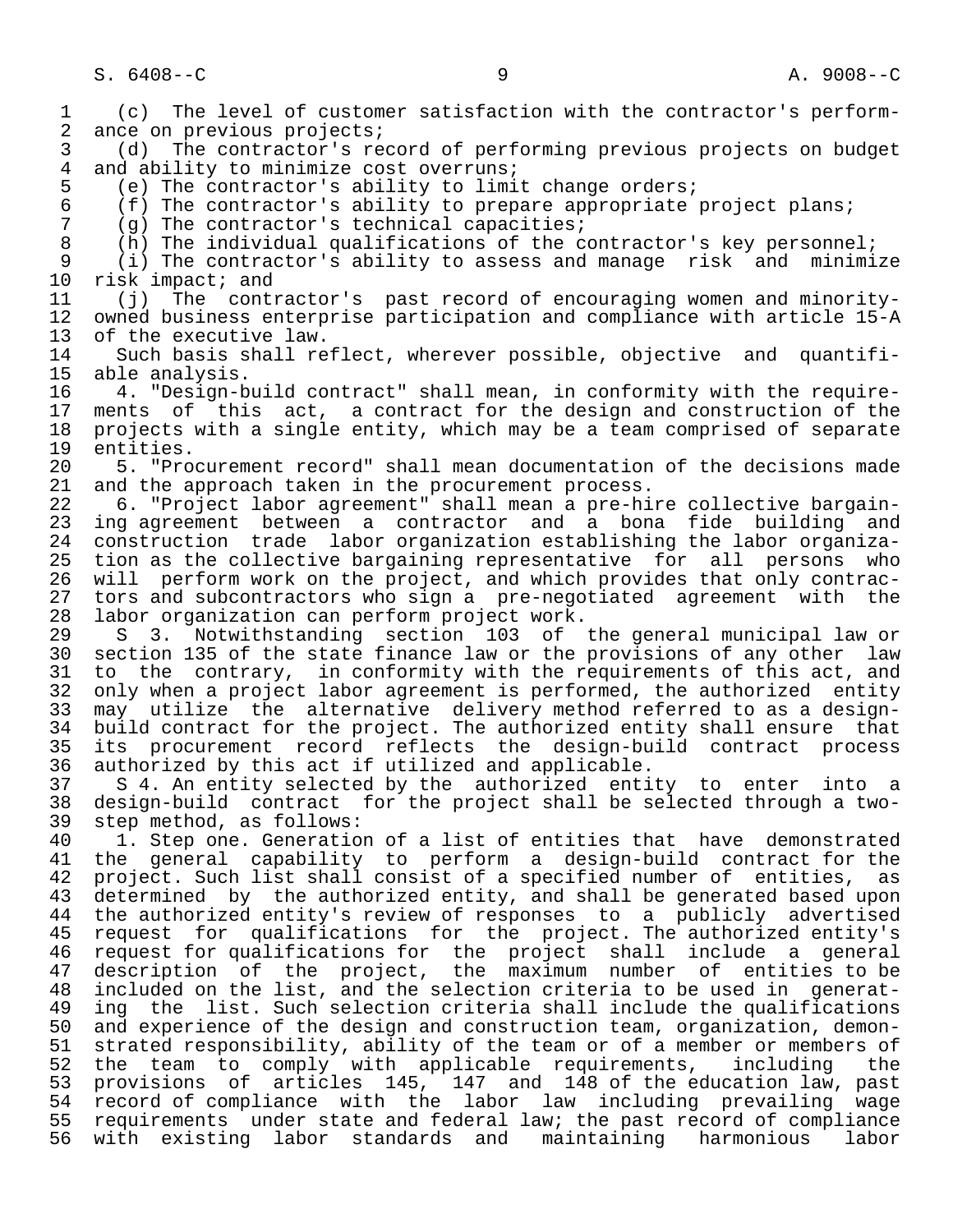1 relations; the record of protecting the health and safety of workers on<br>2 public works projects and job sites as demonstrated by the experience 2 public works projects and job sites as demonstrated by the experience<br>3 modification rate for each of the last three years; the prospective 3 modification rate for each of the last three years; the prospective<br>4 bidder's ability to undertake the particular type and complexity of 4 bidder's ability to undertake the particular type and complexity of<br>5 work; the financial capability, responsibility and reliability of the 5 work; the financial capability, responsibility and reliability of the 6 prospective bidder for such type and complexity of work; the prospective<br>7 bidder's compliance with equal employment opportunity requirements and 7 bidder's compliance with equal employment opportunity requirements and<br>8 anti-discrimination laws, and demonstrated commitment to working with 8 anti-discrimination laws, and demonstrated commitment to working with<br>9 minority and women-owned businesses through joint ventures or subcon-9 minority and women-owned businesses through joint ventures or subcon-<br>10 tractor relationships; whether or not the prospective bidder or a person 10 tractor relationships; whether or not the prospective bidder or a person<br>11 or entity with an interest of at least ten per centum in the prospective 11 or entity with an interest of at least ten per centum in the prospective<br>12 bidder, is debarred for having disregarded obligations to employees 12 bidder, is debarred for having disregarded obligations to employees<br>13 under the Davis-Bacon Act pursuant to 40 U.S.C. 3144 and 29 C.F.R. 5.12 13 under the Davis-Bacon Act pursuant to 40 U.S.C. 3144 and 29 C.F.R. 5.12<br>14 and such other qualifications the authorized entity deems appropriate 14 and such other qualifications the authorized entity deems appropriate<br>15 which may include but are not limited to project understanding, finan-15 which may include but are not limited to project understanding, finan-<br>16 cial capability and record of past performance. The authorized entity 16 cial capability and record of past performance. The authorized entity<br>17 shall evaluate and rate all entities responding to the request for qual-17 shall evaluate and rate all entities responding to the request for qual-<br>18 ifications. Based upon such ratings, the authorized entity shall list 18 ifications. Based upon such ratings, the authorized entity shall list<br>19 the entities that shall receive a request for proposals in accordance 19 the entities that shall receive a request for proposals in accordance<br>20 with subdivision two of this section. To the extent consistent with 20 with subdivision two of this section. To the extent consistent with<br>21 applicable federal law, the authorized entity shall consider, when 21 applicable federal law, the authorized entity shall consider,<br>22 awarding any contract pursuant to this section, the participation 22 awarding any contract pursuant to this section, the participation of:<br>23 (a) firms certified pursuant to article 15-A of the executive law as 23 (a) firms certified pursuant to article 15-A of the executive law as<br>24 minority or women-owned businesses and the ability of other businesses 24 minority or women-owned businesses and the ability of other businesses<br>25 under consideration to work with minority and women-owned businesses so 25 under consideration to work with minority and women-owned businesses so 26 as to promote and assist participation by such businesses; and (b) small<br>27 business concerns identified pursuant to subdivision (b) of section 27 business concerns identified pursuant to subdivision (b) of section

 28 139-g of the state finance law. 29 2. Step two. Selection of the proposal which is the best value to the<br>20 authorized entity. The authorized entity shall issue a request for 30 authorized entity. The authorized entity shall issue a request for 31 proposals for the project to the entities listed pursuant to subdivision<br>32 one of this section. If such an entity consists of a team of separate 32 one of this section. If such an entity consists of a team of separate<br>33 entities, the entities that comprise such a team must remain unchanged 33 entities, the entities that comprise such a team must remain unchanged<br>34 from the entity as listed pursuant to subdivision one of this section 34 from the entity as listed pursuant to subdivision one of this section<br>35 unless otherwise approved by the authorized entity. The request for 35 unless otherwise approved by the authorized entity.<br>36 proposals for the project shall set forth the project's proposals for the project shall set forth the project's scope of work, 37 and other requirements, as determined by the authorized entity includ- 38 ing, but not limited to, requiring either (a) a lump sum price or (b) a<br>39 fee for any preliminary professional services together with a specific 39 fee for any preliminary professional services together with a specific<br>40 methodology for determining a cost-plus not to exceed guaranteed maximum 40 methodology for determining a cost-plus not to exceed guaranteed maximum<br>41 price for the balance of work that will be completed pursuant to the 41 price for the balance of work that will be completed pursuant to the 42 design-build contract following the completion of any preliminary 43 professional services related to the project as long as any construction<br>44 work on the project is awarded by the contractor on a competitive basis 44 work on the project is awarded by the contractor on a competitive basis<br>45 which is approved by the authorized entity. The request for proposals 45 which is approved by the authorized entity. The request for proposals<br>46 shall specify the criteria to be used to evaluate the responses and the 46 shall specify the criteria to be used to evaluate the responses and the<br>47 relative weight of each such criteria. Such criteria shall include the 47 relative weight of each such criteria. Such criteria shall include the<br>48 proposal's cost, the quality of the proposal's solution, the qualifica- 48 proposal's cost, the quality of the proposal's solution, the qualifica- 49 tions and experience of the design-build entity, and other factors<br>50 deemed pertinent by the authorized entity, which may include, but shall 50 deemed pertinent by the authorized entity, which may include, but shall<br>51 not be limited to, the proposal's project implementation, ability to 51 not be limited to, the proposal's project implementation, ability to<br>52 complete the work in a timely and satisfactory manner, maintenance costs 52 complete the work in a timely and satisfactory manner, maintenance costs<br>53 of the completed project, maintenance of traffic approach, and community 53 of the completed project, maintenance of traffic approach, and community<br>54 impact. Any contract awarded pursuant to this act shall be awarded to a 54 impact. Any contract awarded pursuant to this act shall be awarded to a<br>55 responsive and responsible entity that submits the proposal, which, in 55 responsive and responsible entity that submits the proposal, which, in<br>56 consideration of these and other specified criteria deemed pertinent to consideration of these and other specified criteria deemed pertinent to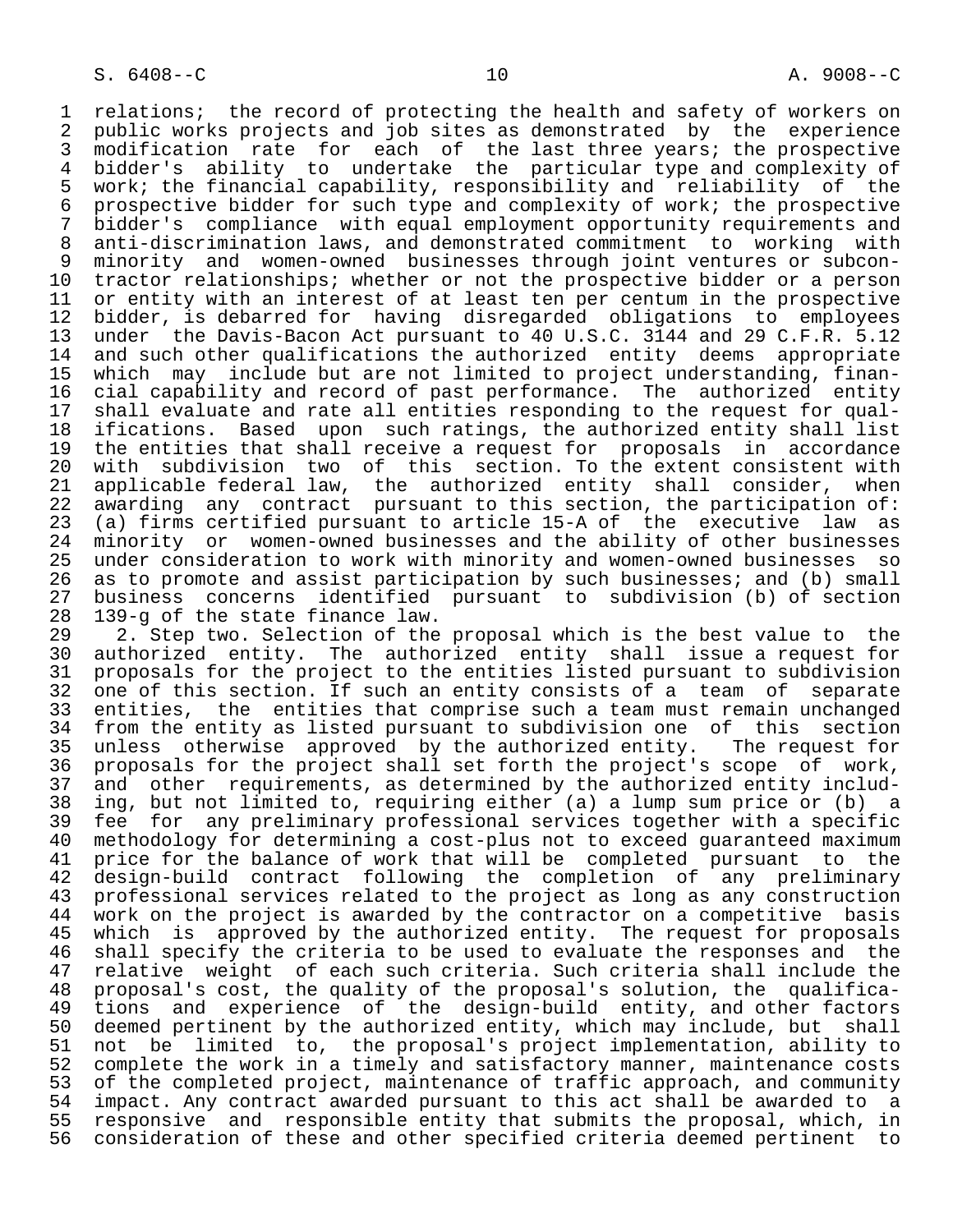1 the project, offers the best value to the authorized entity, as deter-<br>2 mined by the authorized entity. Nothing in this act shall be construed 2 mined by the authorized entity. Nothing in this act shall be construed<br>3 to prohibit the authorized entity from negotiating final contract terms 3 to prohibit the authorized entity from negotiating final contract terms<br>4 and conditions including cost. 4 and conditions including cost. 5 3. The design-build contract may be awarded to the contractor offering<br>6 the best value: 6 the best value:<br>7 (a) Utilizin 7 (a) Utilizing a cost-plus not to exceed guaranteed maximum price form of contract in which the authorized entity shall be entitled to monitor 9 and audit all project costs. In establishing the schedule and process<br>10 for determining a quaranteed maximum price, the contract between the 10 for determining a guaranteed maximum price, the contract between the<br>11 authorized entity and the contractor shall: 11 authorized entity and the contractor shall:<br>12 (i) describe the scope of the work an 12 (i) describe the scope of the work and the cost of performing such<br>13 work; 13 work;<br>14 (ii 14 (ii) include a detailed line item cost breakdown;<br>15 (iii) include a list of all drawings, specificati 15 (iii) include a list of all drawings, specifications and other infor-<br>16 mation on which the quaranteed maximum price is based; 16 mation on which the guaranteed maximum price is based;<br>17 (iv) include the dates for substantial and final c 17 (iv) include the dates for substantial and final completion on which 18 the guaranteed maximum price is based; and<br>19 (v) include a schedule of unit prices; 19 (v) include a schedule of unit prices;<br>20 (b) Utilizing a lump sum contract in w 20 (b) Utilizing a lump sum contract in which the contractor agrees to<br>21 accept a set dollar amount for a contract which comprises a single bid 21 accept a set dollar amount for a contract which comprises a single bid<br>22 without providing a cost breakdown for all costs such as for equipment, 22 without providing a cost breakdown for all costs such as for equipment,<br>23 labor, materials, as well as such contractor's profit for completing all labor, materials, as well as such contractor's profit for completing all 24 items of work comprising the project; or<br>25 (c) The design-build contract may incl 25 (c) The design-build contract may include both lump sum and cost-plus 26 not to exceed guaranteed maximum price, and also may provide for profes- 27 sional services on a fee-for-service basis.<br>28 4. Notwithstanding the foregoing provisi 28 4. Notwithstanding the foregoing provisions of this section, an enti- 29 ty selected by the authorized entity to enter into a design-build<br>20 contract for this project shall determine, before awarding any contracts 30 contract for this project shall determine, before awarding any contracts<br>31 authorized by this act, whether the bidder, or a person or entity with 31 authorized by this act, whether the bidder, or a person or entity with<br>32 an interest of at least ten per centum in the bidder, is included in the 32 an interest of at least ten per centum in the bidder, is included in the<br>33 published list of debarred contractors pursuant to 40 U.S.C. 3144 and 29 33 published list of debarred contractors pursuant to 40 U.S.C. 3144 and 29<br>34 C.F.R. 5.12, for having disregarded obligations to employees under the 34 C.F.R. 5.12, for having disregarded obligations to employees under the<br>35 Davis Bacon Act, and the bidder's inclusion on such list must be taken 35 Davis Bacon Act, and the bidder's inclusion on such list must be taken<br>36 into consideration in deciding whether the bidder is awarded any into consideration in deciding whether the bidder is awarded any 37 contract.<br>38 S 5. 38 S 5. Any contract entered into pursuant to this act shall include a<br>39 clause requiring that any professional services requlated by articles 39 clause requiring that any professional services regulated by articles<br>40 145, 147 and 148 of the education law shall be performed and stamped and 40 145, 147 and 148 of the education law shall be performed and stamped and<br>41 sealed, where appropriate, by a professional licensed in accordance with 41 sealed, where appropriate, by a professional licensed in accordance with 42 such articles. 42 such articles.<br>43 S 6. The c 43 S 6. The construction, demolition, reconstruction, excavation, reha- 44 bilitation, repair, renovation of the project undertaken by the author-<br>45 ized entity pursuant to this act shall be deemed a "public work" to be ized entity pursuant to this act shall be deemed a "public work" to be 46 performed in accordance with the provisions of article 8 of the labor<br>47 law, as well as subject to sections 200, 240, 241 and 242 of the labor law, as well as subject to sections 200, 240, 241 and 242 of the labor 48 law and enforcement of prevailing wage requirements by the New York<br>49 state department of labor. 49 state department of labor.<br>50 S 7. A project labor a 50 S 7. A project labor agreement shall be included as a requirement in<br>51 the request for proposals for the project, provided that, based upon a the request for proposals for the project, provided that, based upon a 52 study done by or for the authorized entity, the authorized entity deter-<br>53 mines that its interests are best met by requiring a project labor 53 mines that its interests are best met by requiring a project labor<br>54 agreement. The authorized entity shall conduct such a study and the 54 agreement. The authorized entity shall conduct such a study and the<br>55 project labor agreement shall be performed consistent with the project labor agreement shall be performed consistent with the 56 provisions of section 222 of the labor law. If a project labor agree-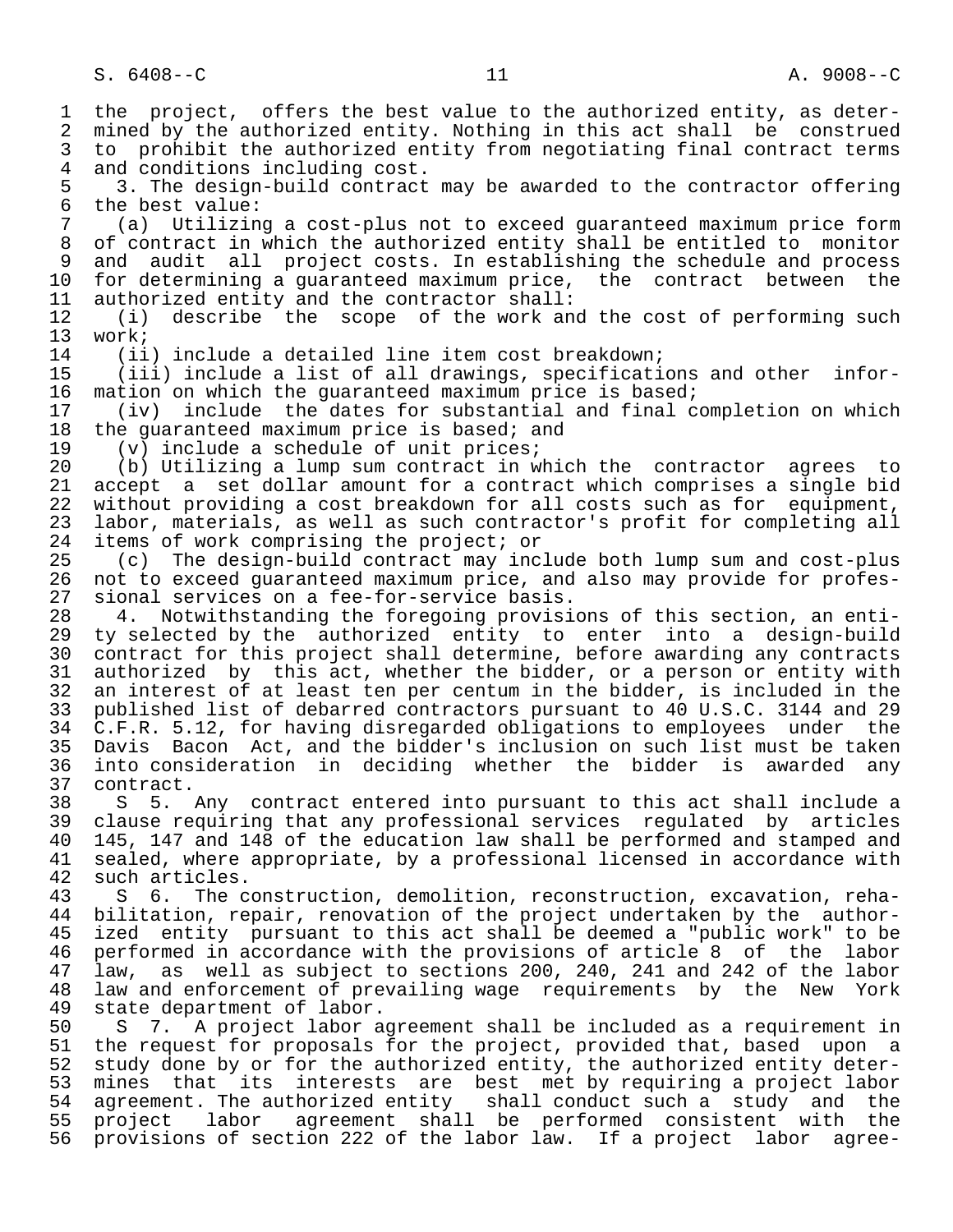1 ment is performed on the project the authorized entity may utilize a<br>2 design-build contract for the project and section 135 of the state 2 design-build contract for the project and section 135 of the state<br>3 finance law shall not apply to the project. If a project labor agree-3 finance law shall not apply to the project. If a project labor agree-<br>4 ment is not performed on the project the authorized entity shall not 4 ment is not performed on the project the authorized entity shall not<br>5 utilize a design-build contract for the project and sections 101 and 103 5 utilize a design-build contract for the project and sections 101 and 103 6 of the general municipal law and section 135 of the state finance law 7 shall apply to the project.<br>8 S 8. Each contract ente

8 S 8. Each contract entered into by the authorized entity pursuant to<br>9 this act shall comply, whenever practical, with the objectives and goals 9 this act shall comply, whenever practical, with the objectives and goals<br>10 of minority and women-owned business enterprises pursuant to article 10 of minority and women-owned business enterprises pursuant to article<br>11 15-A of the executive law or, if the project receives federal aid, shall 11 15-A of the executive law or, if the project receives federal aid, shall<br>12 comply with applicable federal requirements for disadvantaged business 12 comply with applicable federal requirements for disadvantaged business<br>13 enterprises. 13 enterprises.<br>14 S 9. The p

14 S 9. The project undertaken by the authorized entity pursuant to this<br>15 act shall be subject to the requirements of article 8 of the environ-15 act shall be subject to the requirements of article 8 of the environ-<br>16 mental conservation law, and, where applicable, the requirements of the 16 mental conservation law, and, where applicable, the requirements of the 17 national environmental policy act. 17 national environmental policy act.<br>18 S 10. The submission of a propo

18 S 10. The submission of a proposal or responses or the execution of a<br>19 design-build contract pursuant to this act shall not be construed to be 19 design-build contract pursuant to this act shall not be construed to be 100 a violation of section 6512 of the education law. 20 a violation of section 6512 of the education law.<br>21 S 11. Nothing contained in this act shall limit

21 S 11. Nothing contained in this act shall limit the right or obli-<br>22 gation of the authorized entity to comply with the provisions of any 22 gation of the authorized entity to comply with the provisions of any<br>23 existing contract, including any existing contract with or for the beneexisting contract, including any existing contract with or for the bene-24 fit of the holders of the obligations of the authorized entity, or to<br>25 award contracts as otherwise provided by law. award contracts as otherwise provided by law.

26 S 12. This act shall take effect immediately and shall expire and be<br>27 deemed repealed 3 years after such date, provided that, projects with 27 deemed repealed 3 years after such date, provided that, projects with<br>28 requests for qualifications issued prior to such repeal shall be permit-28 requests for qualifications issued prior to such repeal shall be permit-<br>29 ted to continue under this act notwithstanding such repeal. ted to continue under this act notwithstanding such repeal.

# 30 PART I

31 Section 1. Notwithstanding any law to the contrary, the comptroller is<br>32 hereby authorized and directed to receive for deposit to the credit of 32 hereby authorized and directed to receive for deposit to the credit of<br>33 the general fund the amount of up to \$913,000 from the New York state 33 the general fund the amount of up to \$913,000 from the New York state<br>34 energy research and development authority. energy research and development authority.

35 S 2. This act shall take effect immediately and shall be deemed to<br>36 have been in full force and effect on and after April 1, 2016. have been in full force and effect on and after April 1, 2016.

# 37 PART J

 38 Section 1. Expenditures of moneys by the New York state energy 39 research and development authority for services and expenses of the<br>40 energy research, development and demonstration program, including 40 energy research, development and demonstration program, including<br>41 grants, the energy policy and planning program, the zero emissions vehi-41 grants, the energy policy and planning program, the zero emissions vehi-<br>42 cle and electric vehicle rebate program, and the Fuel NY program shall 42 cle and electric vehicle rebate program, and the Fuel NY program shall<br>43 be subject to the provisions of this section. Notwithstanding the be subject to the provisions of this section. Notwithstanding the 44 provisions of subdivision 4-a of section 18-a of the public service law, 45 all moneys committed or expended in an amount not to exceed \$19,700,000 46 shall be reimbursed by assessment against gas corporations, as defined<br>47 in subdivision 11 of section 2 of the public service law and electric in subdivision 11 of section 2 of the public service law and electric 48 corporations as defined in subdivision 13 of section 2 of the public<br>49 service law, where such gas corporations and electric corporations have 49 service law, where such gas corporations and electric corporations have<br>50 gross revenues from intrastate utility operations in excess of \$500,000 50 gross revenues from intrastate utility operations in excess of \$500,000 51 in the preceding calendar year, and the total amount which may be<br>52 charged to any gas corporation and any electric corporation shall not charged to any gas corporation and any electric corporation shall not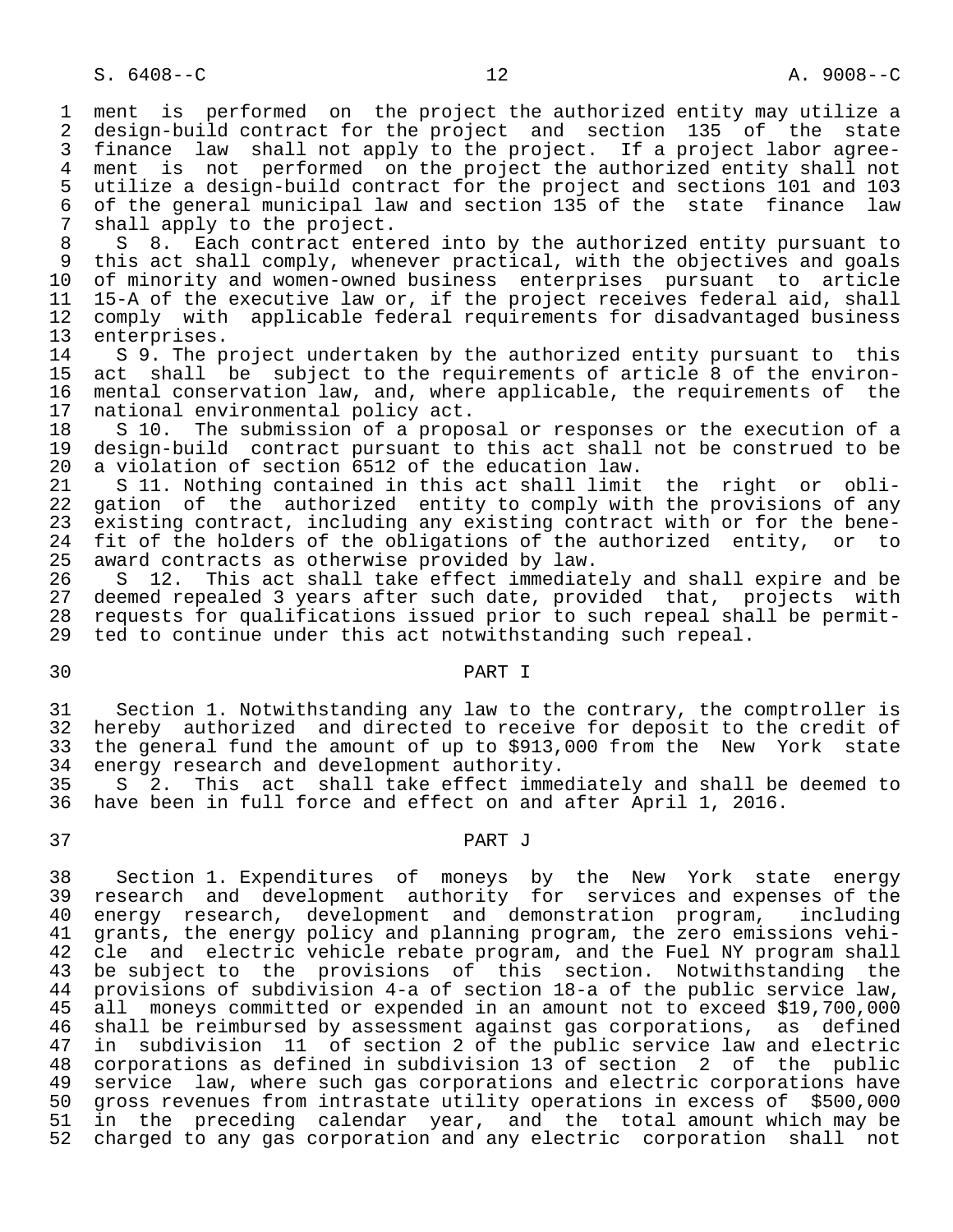1 exceed one cent per one thousand cubic feet of gas sold and .010 cent<br>2 per kilowatt-hour of electricity sold by such corporations in their 2 per kilowatt-hour of electricity sold by such corporations in their<br>3 intrastate utility operations in calendar year 2014. Such amounts shall 3 intrastate utility operations in calendar year 2014. Such amounts shall<br>4 be excluded from the general assessment provisions of subdivision 2 of 4 be excluded from the general assessment provisions of subdivision 2 of<br>5 section 18-a of the public service law. The chair of the public service 5 section 18-a of the public service law. The chair of the public service 6 commission shall bill such gas and/or electric corporations for such<br>7 amounts on or before August 10, 2016 and such amounts shall be paid to 7 amounts on or before August 10, 2016 and such amounts shall be paid to<br>8 the New York state energy research and development authority on or 8 the New York state energy research and development authority on or<br>9 before September 10, 2016, Upon receipt, the New York state energy 9 before September 10, 2016. Upon receipt, the New York state energy<br>10 research and development authority shall deposit such funds in the ener-10 research and development authority shall deposit such funds in the ener-<br>11 gy research and development operating fund established pursuant to 11 gy research and development operating fund established pursuant to<br>12 section 1859 of the public authorities law. The New York state energy 12 section 1859 of the public authorities law. The New York state energy<br>13 research and development authority is authorized and directed to: (1) 13 research and development authority is authorized and directed to: (1)<br>14 transfer \$1 million to the state general fund for services and expenses transfer \$1 million to the state general fund for services and expenses 15 of the department of environmental conservation and to transfer \$750,000 16 to the University of Rochester laboratory for laser energetics from the<br>17 funds received; and (2) commencing in 2016, provide to the chair of the 17 funds received; and (2) commencing in 2016, provide to the chair of the<br>18 public service commission and the director of the budget and the chairs 18 public service commission and the director of the budget and the chairs<br>19 and secretaries of the legislative fiscal committees, on or before 19 and secretaries of the legislative fiscal committees, on or before<br>20 August first of each year, an itemized record, certified by the presi-20 August first of each year, an itemized record, certified by the presi-<br>21 dent and chief executive officer of the authority, or his or her desig-21 dent and chief executive officer of the authority, or his or her desig-<br>22 nee, detailing any and all expenditures and commitments ascribable to 22 nee, detailing any and all expenditures and commitments ascribable to<br>23 moneys received as a result of this assessment by the chair of the 23 moneys received as a result of this assessment by the chair of the<br>24 department of public service pursuant to section 18-a of the public 24 department of public service pursuant to section 18-a of the public service law. This itemized record shall include an itemized breakdown 26 of the programs being funded by this section and the amount committed to<br>27 each program. The authority shall not commit for any expenditure, any 27 each program. The authority shall not commit for any expenditure, any<br>28 moneys derived from the assessment provided for in this section, until 28 moneys derived from the assessment provided for in this section, until<br>29 the chair of such authority shall have submitted, and the director of 29 the chair of such authority shall have submitted, and the director of<br>20 the budget shall have approved, a comprehensive financial plan encom- 30 the budget shall have approved, a comprehensive financial plan encom- 31 passing all moneys available to and all anticipated commitments and<br>32 expenditures by such authority from any source for the operations of 32 expenditures by such authority from any source for the operations of<br>33 such authority. Copies of the approved comprehensive financial plan 33 such authority. Copies of the approved comprehensive financial plan<br>34 shall be immediately submitted by the chair to the chairs and secre-34 shall be immediately submitted by the chair to the chairs and secre-<br>35 taries of the legislative fiscal committees. Any such amount not 35 taries of the legislative fiscal committees. Any such amount not<br>36 committed by such authority to contracts or contracts to be awarded or 36 committed by such authority to contracts or contracts to be awarded or 37 otherwise expended by the authority during the fiscal year shall be 38 refunded by such authority on a pro-rata basis to such gas and/or elec- 39 tric corporations, in a manner to be determined by the department of 40 public service. 40 public service.<br>41 S 2. This act

41 S 2. This act shall take effect immediately and shall be deemed to<br>42 have been in full force and effect on and after April 1, 2016. have been in full force and effect on and after April 1, 2016.

# 43 PART K

44 Section 1. Notwithstanding any other law, rule or regulation to the<br>45 contrary, expenses of the department of health public service education 45 contrary, expenses of the department of health public service education 46 program incurred pursuant to appropriations from the cable television 47 account of the state miscellaneous special revenue funds shall be deemed<br>48 expenses of the department of public service. 48 expenses of the department of public service.<br>49 S 2. This act shall take effect immediately

49 S 2. This act shall take effect immediately and shall be deemed to<br>50 have been in full force and effect on and after April 1, 2016. have been in full force and effect on and after April 1, 2016.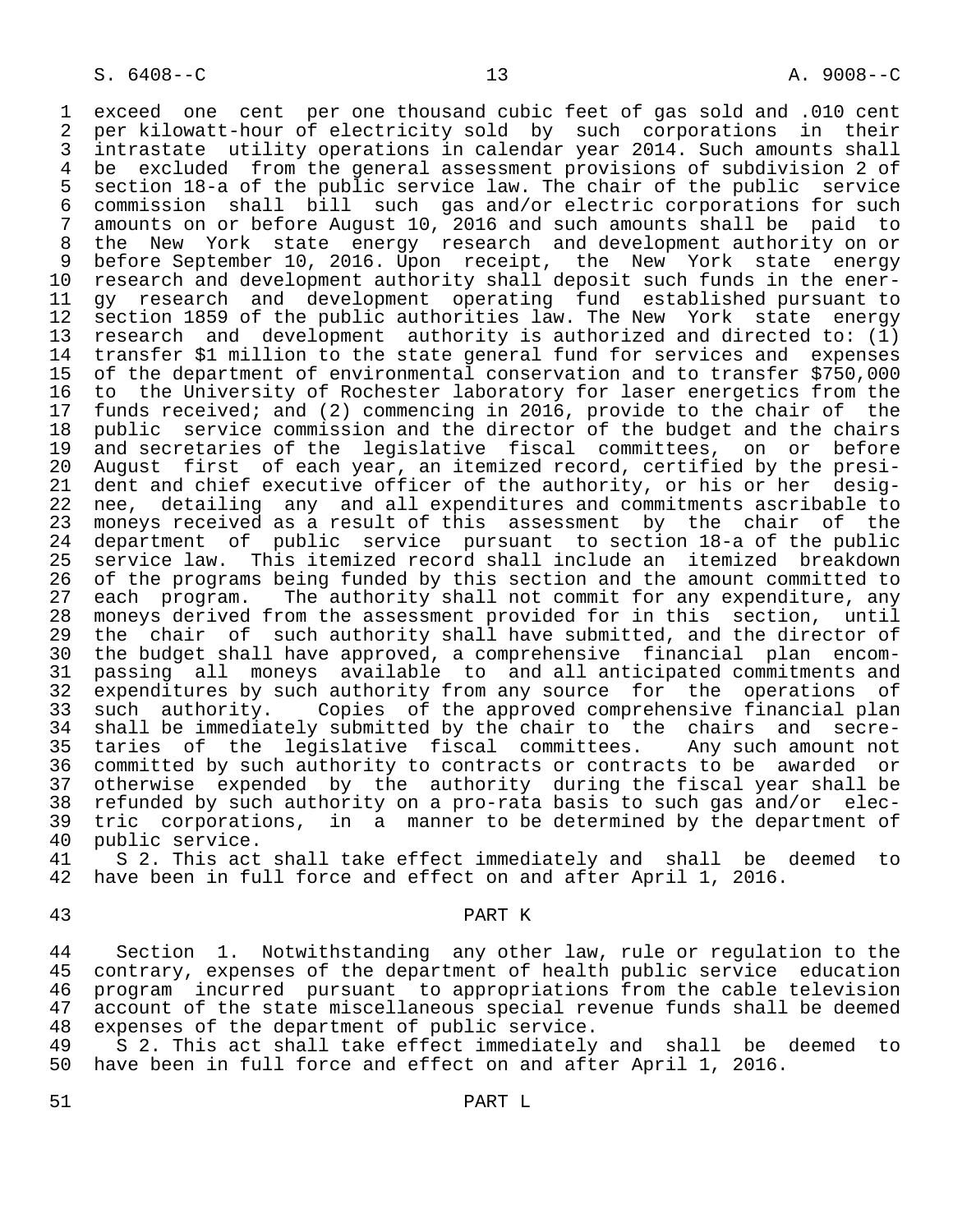1 Section 1. Paragraph (c) of subdivision 12 of section 66 of the public<br>2 service law, as amended by chapter 162 of the laws of 1998, is amended 2 service law, as amended by chapter 162 of the laws of 1998, is amended<br>3 to read as follows: 3 to read as follows:<br>4 (c) For the purpo 4 (c) For the purpose of this subdivision, "major changes" shall mean an<br>5 increase in the rates and charges which would increase the aggregate 5 increase in the rates and charges which would increase the aggregate 6 revenues of the applicant more than the greater of three hundred thou- 7 sand dollars or two and one-half percent, but shall not include changes 8 in rates, charges or rentals (I) allowed to go into effect by the 9 commission or made by the utility pursuant to an order of the commission<br>10 after hearings held upon notice to the public. OR (II) PROPOSED BY A 10 after hearings held upon notice to the public, OR (II) PROPOSED BY A 11 MUNICIPALITY. 11 MUNICIPALITY.<br>12 S 2. This a S 2. This act shall take effect immediately. 13 PART M 14 Section 1. Section 2 of chapter 21 of the laws of 2003, amending the<br>15 executive law relating to permitting the secretary of state to provide 15 executive law relating to permitting the secretary of state to provide<br>16 special handling for all documents filed or issued by the division of 16 special handling for all documents filed or issued by the division of<br>17 corporations and to permit additional levels of such expedited service, 17 corporations and to permit additional levels of such expedited service,<br>18 as amended by section 1 of part T of chapter 58 of the laws of 2015, is 18 as amended by section 1 of part T of chapter 58 of the laws of 2015, is<br>19 amended to read as follows: 19 amended to read as follows:<br>20 S 2. This act shall ta 20 S 2. This act shall take effect immediately, provided however, that<br>21 section one of this act shall be deemed to have been in full force and 21 section one of this act shall be deemed to have been in full force and<br>22 effect on and after April 1, 2003 and shall expire March 31, [2016] 22 effect on and after April 1, 2003 and shall expire March 31, [2016] 23 2017.<br>24 S 2 24 S 2. This act shall take effect immediately and shall be deemed to<br>25 have been in full force and effect on and after March 31, 2016. have been in full force and effect on and after March 31, 2016. 26 PART N 27 Intentionally Omitted 28 PART O 29 Section 1. Subdivision 2 of section 1010 of the general business law,<br>20 as added by a chapter of the laws of 2016 amending the general business as added by a chapter of the laws of 2016 amending the general business 31 law and other laws relating to authorized combative sports, as proposed<br>32 in legislative bill numbers S.5949-A and A.2604-C, is amended to read as 32 in legislative bill numbers S.5949-A and A.2604-C, is amended to read as 33 follows:<br>34 2. Any 34 2. Any professional applying for a license or renewal of a license to 35 participate in combative sports under this article shall undergo a 36 comprehensive physical examination including clinical neurological exam-<br>37 inations by a physician approved by the commission. If, at the time of 37 inations by a physician approved by the commission. If, at the time of<br>38 such examination, there is any indication of brain injury, or for any 38 such examination, there is any indication of brain injury, or for any<br>39 other reason the physician deems it appropriate, the professional shall other reason the physician deems it appropriate, the professional shall 40 be required to undergo further neurological examinations by a neurolo-<br>41 gist including magnetic resonance imaging or other medically equivalent 41 gist including magnetic resonance imaging or other medically equivalent<br>42 procedures. The commission shall not issue a license to a professional 42 procedures. The commission shall not issue a license to a professional<br>43 until such examinations are completed and reviewed by the commission. 43 until such examinations are completed and reviewed by the commission.<br>44 The results of all such examinations herein required shall become a part 44 The results of all such examinations herein required shall become a part<br>45 of the professional's permanent medical record as maintained by the of the professional's permanent medical record as maintained by the 46 commission. The costs of all such examinations [for professional boxers<br>47 shall be assumed by the state if such examinations are performed by a 47 shall be assumed by the state if such examinations are performed by a<br>48 physician or neurologist approved by the commission; the costs of all 48 physician or neurologist approved by the commission; the costs of all<br>49 such examinations for professional mixed martial arts participants] 49 such examinations for professional mixed martial arts participants]<br>50 shall be assumed by the applicant or promoter with which the professhall be assumed by the applicant or promoter with which the profes-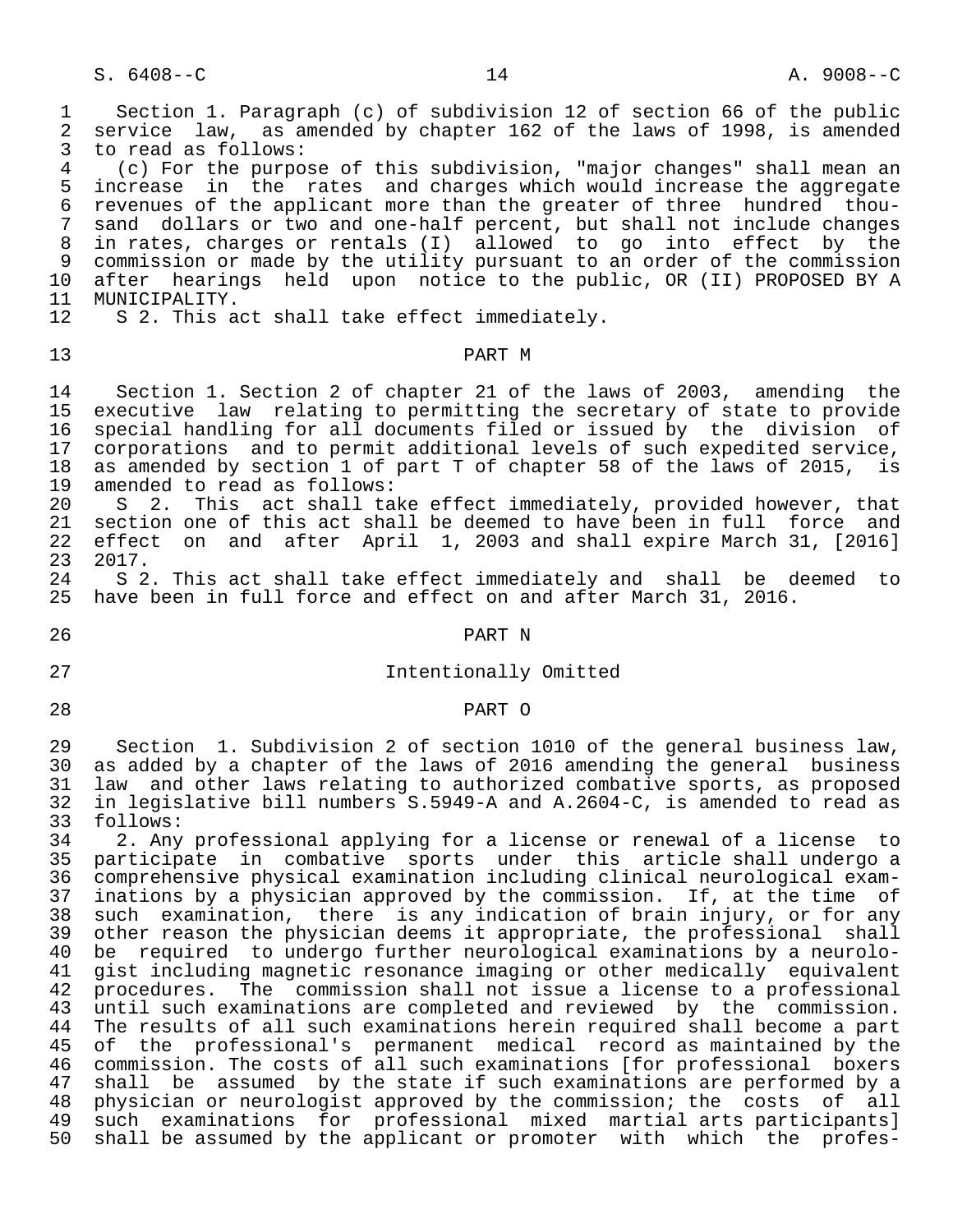1 sional [mixed martial arts participant] is affiliated, regardless of 2 provider.<br>3 S 2.S 3 S 2. Section 11 of a chapter of the laws of 2016 amending the general<br>4 business law and other laws relating to authorized combative sports, as 4 business law and other laws relating to authorized combative sports, as<br>5 proposed in legislative bill numbers S.5949-A and A.2604-C, is amended 5 proposed in legislative bill numbers S.5949-A and A.2604-C, is amended<br>6 to read as follows: 6 to read as follows:<br>7 S 11. This act sh 7 S 11. This act shall take effect on the first day of the first month<br>8 next succeeding the one hundred twentieth day after it shall have become next succeeding the one hundred twentieth day after it shall have become 9 a law and shall apply to gross receipts from combative sports held on or<br>10 after that date; provided, however, that: 10 after that date; provided, however, that:<br>11 (A) the addition, amendment and/or repe 11 (A) the addition, amendment and/or repeal of any rule or regulation of<br>12 the state athletic commission necessary for the implementation of this 12 the state athletic commission necessary for the implementation of this<br>13 act on its effective date is authorized to be made on or before such 13 act on its effective date is authorized to be made on or before such<br>14 effective date; 14 effective date;<br>15 (B) SECTION 15 (B) SECTION 1003 OF THE GENERAL BUSINESS LAW, AS ADDED BY SECTION TWO 16 OF THIS ACT, SHALL TAKE EFFECT IMMEDIATELY; AND 16 OF THIS ACT, SHALL TAKE EFFECT IMMEDIATELY; AND<br>17 (C) NOTWITHSTANDING SECTION 1003 OF THE GENER. 17 (C) NOTWITHSTANDING SECTION 1003 OF THE GENERAL BUSINESS LAW, AS ADDED<br>18 BY SECTION TWO OF THIS ACT, THE COMMISSIONERS APPOINTED TO THE COMMIS-18 BY SECTION TWO OF THIS ACT, THE COMMISSIONERS APPOINTED TO THE COMMIS-<br>19 SION REPEALED BY THIS ACT MAY CONTINUE TO SERVE AS COMMISSIONERS ON THE 19 SION REPEALED BY THIS ACT MAY CONTINUE TO SERVE AS COMMISSIONERS ON THE 20 COMMISSION CREATED BY THIS ACT, AND THEIR TERMS SHALL CONTINUE UNINTER-20 COMMISSION CREATED BY THIS ACT, AND THEIR TERMS SHALL CONTINUE UNINTER-<br>21 RUPTED BY SUCH REPEAL. 21 RUPTED BY SUCH REPEAL.<br>22 S 3. This act sha S 3. This act shall take effect immediately, provided, however that 23 section one of this act shall take effect on the same date and in the 24 same manner as a chapter of the laws of 2016 amending the general busi-<br>25 ness law and other laws relating to authorized combative sports, as 25 ness law and other laws relating to authorized combative sports, as 26 proposed in legislative bill numbers S.5949-A and A.2604-C, as amended, takes effect. 28 PART P 29 Section 1. Section 2 of chapter 584 of the laws of 2011, amending the<br>20 public authorities law relating to the powers and duties of the dormito-30 public authorities law relating to the powers and duties of the dormito-<br>31 ry authority of the state of New York relative to the establishment of 31 ry authority of the state of New York relative to the establishment of<br>32 subsidiaries for certain purposes, as amended by section 1 of part X of 32 subsidiaries for certain purposes, as amended by section 1 of part X of<br>33 chapter 57 of the laws of 2014, is amended to read as follows: 33 chapter 57 of the laws of 2014, is amended to read as follows:<br>34 S 2. This act shall take effect immediately and shall exp S 2. This act shall take effect immediately and shall expire and be 35 deemed repealed on July 1, [2016] 2018; provided however, that the expi-<br>36 ration of this act shall not impair or otherwise affect any of the 36 ration of this act shall not impair or otherwise affect any of the 37 powers, duties, responsibilities, functions, rights or liabilities of 38 any subsidiary duly created pursuant to subdivision twenty-five of<br>39 section 1678 of the public authorities law prior to such expiration. 39 section 1678 of the public authorities law prior to such expiration.<br>40 S 2. This act shall take effect immediately. S 2. This act shall take effect immediately. 41 PART Q 42 Intentionally Omitted 43 PART R 44 Intentionally Omitted

45 PART S

 46 Section 1. Section 258-aa and article 25 of the agriculture and markets law are REPEALED.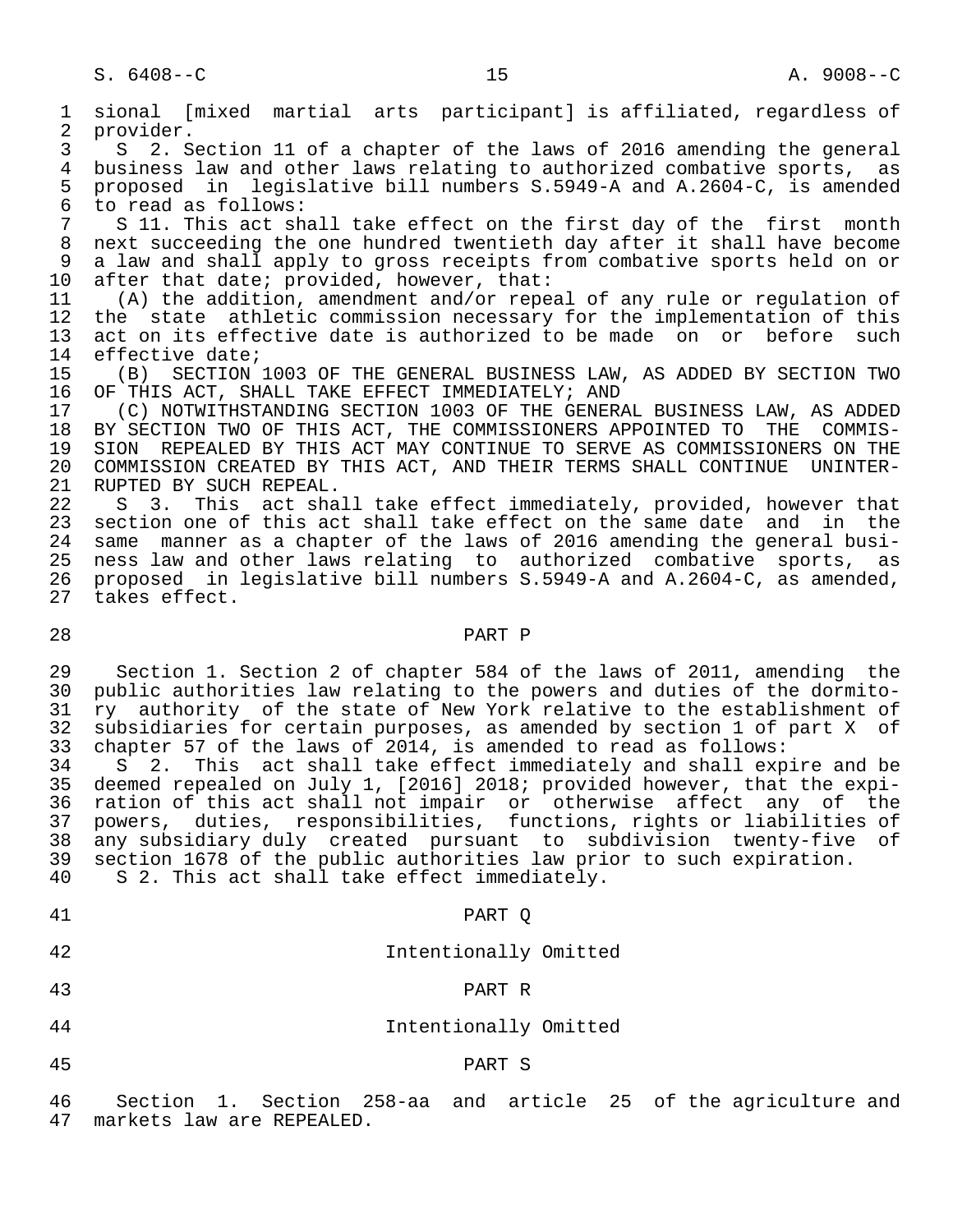1 S 2. Section 1 of chapter 174 of the laws of 1968, constituting the<br>2 New York state urban development corporation act, is amended by adding 2 New York state urban development corporation act, is amended by adding<br>3 three new sections 16-x, 16-y and 16-z to read as follows: three new sections  $16-x$ ,  $16-y$  and  $16-z$  to read as follows:

 4 S 16-X. DAIRY PROMOTION ACT. 1. DECLARATION OF POLICY. (A) IT IS HERE- 5 BY DECLARED THAT THE MISSION OF THE CORPORATION IS TO PROMOTE A VIGOROUS<br>6 AND GROWING STATE ECONOMY, IN IMPLEMENTING THIS MISSION, THE CORPORATION 6 AND GROWING STATE ECONOMY. IN IMPLEMENTING THIS MISSION, THE CORPORATION<br>7 HAS UNDERTAKEN A VIGOROUS CAMPAIGN TO MARKET THE STATE'S ASSETS AND, BY HAS UNDERTAKEN A VIGOROUS CAMPAIGN TO MARKET THE STATE'S ASSETS AND, BY 8 CARRYING OUT THE PROVISIONS OF THIS SECTION, WOULD FURTHER THIS MISSION<br>9 BY PROMOTING THE STATE'S DAIRY INDUSTRY. 9 BY PROMOTING THE STATE'S DAIRY INDUSTRY.<br>10 (B) IT IS FURTHER DECLARED THAT THE

10 (B) IT IS FURTHER DECLARED THAT THE CONTINUED EXISTENCE OF THE STATE<br>11 DAIRY INDUSTRY, AND THE CONTINUED PRODUCTION OF MILK ON THE FARMS OF 11 DAIRY INDUSTRY, AND THE CONTINUED PRODUCTION OF MILK ON THE FARMS OF<br>12 THIS STATE, IS OF VAST ECONOMIC IMPORTANCE TO THE STATE AND TO THE THIS STATE, IS OF VAST ECONOMIC IMPORTANCE TO THE STATE AND TO THE 13 HEALTH AND WELFARE OF THE INHABITANTS THEREOF; THAT IT IS ESSENTIAL, IN<br>14 ORDER TO ASSURE SUCH CONTINUED PRODUCTION OF MILK AND ITS HANDLING AND 14 ORDER TO ASSURE SUCH CONTINUED PRODUCTION OF MILK AND ITS HANDLING AND 15 DISTRIBUTION, THAT PRICES TO PRODUCERS BE SUCH AS TO RETURN REASONABLE<br>16 COSTS OF PRODUCTION, AND AT THE SAME TIME TO ASSURE AN ADEOUATE SUPPLY 16 COSTS OF PRODUCTION, AND AT THE SAME TIME TO ASSURE AN ADEQUATE SUPPLY<br>17 OF MILK AND DAIRY PRODUCTS TO CONSUMERS AT REASONABLE PRICES; AND TO 17 OF MILK AND DAIRY PRODUCTS TO CONSUMERS AT REASONABLE PRICES; AND TO<br>18 THESE ENDS IT IS ESSENTIAL THAT CONSUMERS AND OTHERS BE ADEOUATELY 18 THESE ENDS IT IS ESSENTIAL THAT CONSUMERS AND OTHERS BE ADEQUATELY<br>19 INFORMED AS TO THE DIETARY NEEDS AND ADVANTAGES OF MILK AND DAIRY 19 INFORMED AS TO THE DIETARY NEEDS AND ADVANTAGES OF MILK AND DAIRY 20 PRODUCTS AND AS TO THE ECONOMIES RESULTING FROM THE USE OF MILK AND 21 DAIRY PRODUCTS, AND TO COMMAND FOR MILK AND DAIRY PRODUCTS, CONSUMER 22 ATTENTION AND DEMAND CONSISTENT WITH THEIR IMPORTANCE AND VALUE. IT IS 23 FURTHER DECLARED THAT CONTINUED DECLINE IN THE CONSUMPTION OF FLUID MILK 24 AND SOME OTHER DAIRY PRODUCTS WILL JEOPARDIZE THE PRODUCTION OF ADEQUATE<br>25 SUPPLIES OF MILK AND DAIRY PRODUCTS BECAUSE OF INCREASING SURPLUSES 25 SUPPLIES OF MILK AND DAIRY PRODUCTS BECAUSE OF INCREASING SURPLUSES 26 NECESSARILY RETURNING LESS TO PRODUCERS; AND THAT CONTINUED ADEQUATE 27 SUPPLIES OF MILK AND DAIRY PRODUCTS IS A MATTER OF VITAL CONCERN AS<br>28 AFFECTING THE HEALTH AND GENERAL WELFARE OF THE PEOPLE OF THIS STATE. IT 28 AFFECTING THE HEALTH AND GENERAL WELFARE OF THE PEOPLE OF THIS STATE. IT<br>29 IS THEREFORE DECLARED TO BE THE LEGISLATIVE INTENT AND POLICY OF THE 29 IS THEREFORE DECLARED TO BE THE LEGISLATIVE INTENT AND POLICY OF THE 30 STATE:

30 STATE:<br>31 (I) 31 (I) TO ENABLE MILK PRODUCERS AND OTHERS IN THE DAIRY INDUSTRY, WITH<br>32 THE AID OF THE STATE, TO MORE EFFECTIVELY PROMOTE THE CONSUMPTION OF 32 THE AID OF THE STATE, TO MORE EFFECTIVELY PROMOTE THE CONSUMPTION OF 33 MILK AND DAIRY PRODUCTS. 33 MILK AND DAIRY PRODUCTS,<br>34 (II) TO PROVIDE METHODS

34 (II) TO PROVIDE METHODS AND MEANS FOR THE DEVELOPMENT OF NEW AND<br>35 IMPROVED DAIRY PRODUCTS, AND TO PROMOTE THEIR USE, AND 35 IMPROVED DAIRY PRODUCTS, AND TO PROMOTE THEIR USE, AND 36 (III) TO THIS END. TO ELIMINATE THE POSSIBLE

36 (III) TO THIS END, TO ELIMINATE THE POSSIBLE IMPAIRMENT OF THE 137 PURCHASING POWER OF THE MILK PRODUCERS OF THIS STATE AND TO ASSURE AN 37 PURCHASING POWER OF THE MILK PRODUCERS OF THIS STATE AND TO ASSURE AN<br>38 ADEOUATE SUPPLY OF MILK FOR CONSUMERS AT REASONABLE PRICES. 38 ADEQUATE SUPPLY OF MILK FOR CONSUMERS AT REASONABLE PRICES.<br>39 12. DEFINITIONS, AS USED IN THIS SECTION THE FOLLOWING TER

39 2. DEFINITIONS. AS USED IN THIS SECTION THE FOLLOWING TERMS SHALL HAVE 40 THE FOLLOWING MEANINGS: 40 THE FOLLOWING MEANINGS:<br>41 (A) "PRESIDENT" MEANS

41 (A) "PRESIDENT" MEANS THE PRESIDENT OF THE CORPORATION.<br>42 (B) "DAIRY PRODUCTS" MEANS MILK AND PRODUCTS DERIVED 42 (B) "DAIRY PRODUCTS" MEANS MILK AND PRODUCTS DERIVED THEREFROM, AND 43 PRODUCTS OF WHICH MILK OR A PORTION THERECT IS A SIGNIFICANT PART. 43 PRODUCTS OF WHICH MILK OR A PORTION THEREOF IS A SIGNIFICANT PART.<br>44 (C) "PRODUCER" MEANS ANY PERSON IN THIS STATE WHO IS ENGAGED II

44 (C) "PRODUCER" MEANS ANY PERSON IN THIS STATE WHO IS ENGAGED IN THE 45 PRODUCTION OF MILK OR WHO CAUSES MILK TO BE PRODUCED FOR ANY MARKET IN 45 PRODUCTION OF MILK OR WHO CAUSES MILK TO BE PRODUCED FOR ANY MARKET IN 46 THIS OR ANY OTHER STATE.<br>47 (D) "ADVISORY BOARD" M

47 (D) "ADVISORY BOARD" MEANS THE PERSONS APPOINTED BY THE COMMISSIONER<br>48 FROM NOMINATIONS FROM PRODUCERS TO ASSIST THE PRESIDENT IN ADMINISTERING 48 FROM NOMINATIONS FROM PRODUCERS TO ASSIST THE PRESIDENT IN ADMINISTERING<br>49 A DAIRY PROMOTION ORDER. 49 A DAIRY PROMOTION ORDER.<br>50 (E) "MILK DEALER" M

50 (E) "MILK DEALER" MEANS ANY PERSON WHO PURCHASES OR<sup>HANDLES</sup> OR<br>51 RECEIVES ORSELLS MILK, INCLUDING INDIVIDUALS, PARTNERSHIPS, CORPO-51 RECEIVES OR SELLS MILK, INCLUDING INDIVIDUALS, PARTNERSHIPS, CORPO-<br>52 RATIONS, COOPERATIVE ASSOCIATIONS, AND UNINCORPORATED COOPERATIVE ASSO-52 RATIONS, COOPERATIVE ASSOCIATIONS, AND UNINCORPORATED COOPERATIVE ASSO-<br>53 CIATIONS. 53 CIATIONS.<br>54 (F) "DA

54 (F) "DAIRY PROMOTION ORDER" MEANS AN ORDER ISSUED BY THE PRESIDENT,<br>55 PURSUANT TO THE PROVISIONS OF THIS SECTION. PURSUANT TO THE PROVISIONS OF THIS SECTION.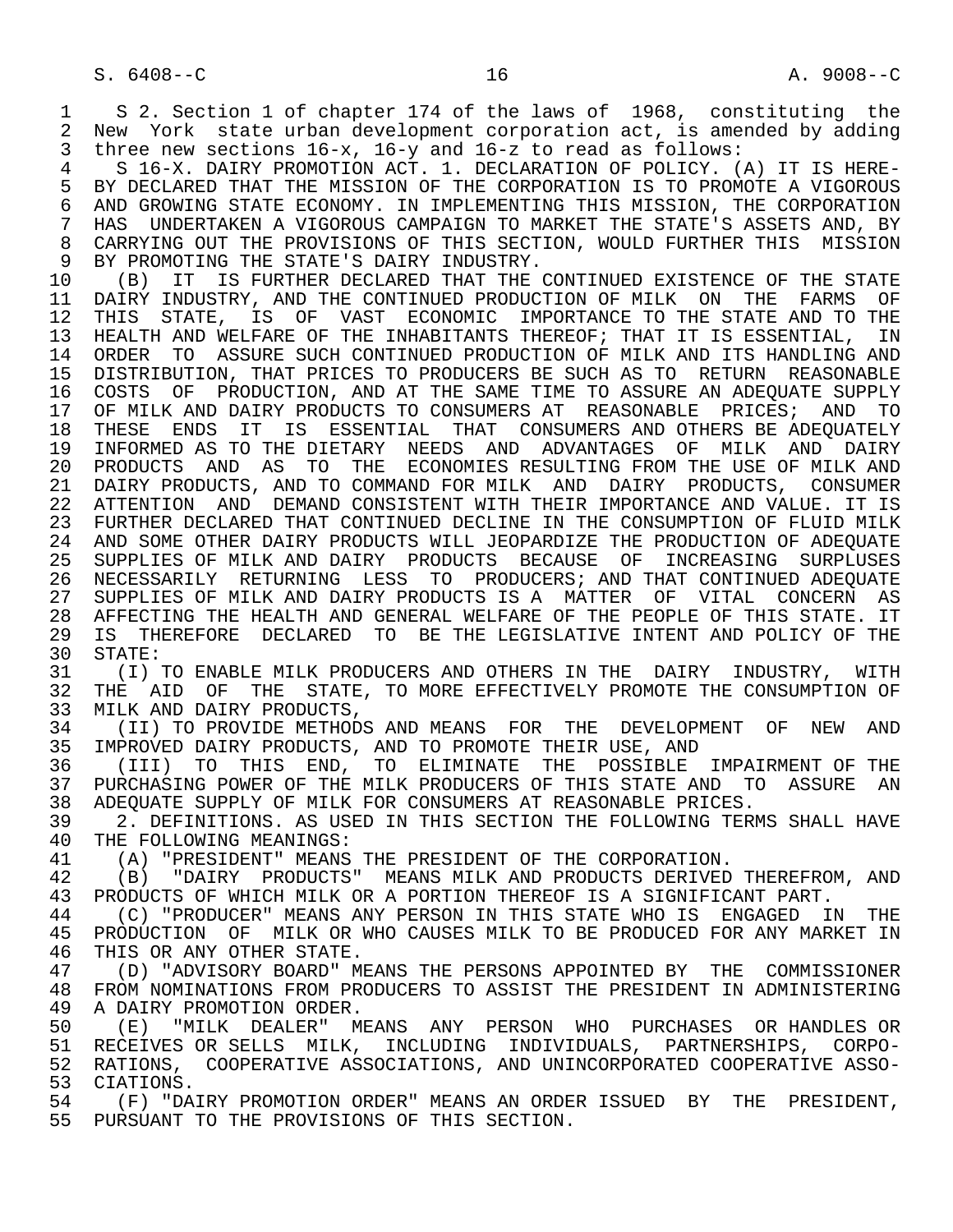1 (G) "COOPERATIVE" MEANS AN ASSOCIATION OR FEDERATION OR COOPERATIVE OF<br>2 MILK PRODUCERS ORGANIZED UNDER THE LAWS OF NEW YORK STATE, OR ANY OTHER 2 MILK PRODUCERS ORGANIZED UNDER THE LAWS OF NEW YORK STATE, OR ANY OTHER<br>3 STATE, HAVING AGREEMENTS WITH THEIR PRODUCER MEMBERS TO MARKET, BARGAIN 3 STATE, HAVING AGREEMENTS WITH THEIR PRODUCER MEMBERS TO MARKET, BARGAIN 4 FOR OR SELL THE MILK OF SUCH PRODUCERS, AND IS ACTUALLY PERFORMING ONE<br>5 OR MORE OF THESE SERVICES IN THE MARKETING OF THE MILK PRODUCED BY THEIR 5 OR MORE OF THESE SERVICES IN THE MARKETING OF THE MILK PRODUCED BY THEIR<br>6 MEMBERS, THROUGH THE COOPERATIVE OR THROUGH A FEDERATION OF MILK COOPER-6 MEMBERS, THROUGH THE COOPERATIVE OR THROUGH A FEDERATION OF MILK COOPER-<br>7 ATIVES IN WHICH THE COOPERATIVE HAS MEMBERSHIP. 7 ATIVES IN WHICH THE COOPERATIVE HAS MEMBERSHIP.<br>8 (H) "STATE" MEANS THE STATE OF NEW YORK.

8 (H) "STATE" MEANS THE STATE OF NEW YORK.<br>9 (I) "DEPARTMENT" MEANS THE NEW YORK S

 9 (I) "DEPARTMENT" MEANS THE NEW YORK STATE DEPARTMENT OF AGRICULTURE 10 AND MARKETS.<br>11 (J) "COMMI

11 (J) "COMMISSIONER" MEANS THE COMMISSIONER OF THE NEW YORK STATE<br>12 DEPARTMENT OF AGRICULTURE AND MARKETS. 12 DEPARTMENT OF AGRICULTURE AND MARKETS.<br>13 3. POWERS AND DUTIES OF THE PRESIDE

13 3. POWERS AND DUTIES OF THE PRESIDENT. (A) THE PRESIDENT SHALL ADMIN-<br>14 ISTER AND ENFORCE THE PROVISIONS OF THIS SECTION. IN ORDER TO EFFECTUATE 14 ISTER AND ENFORCE THE PROVISIONS OF THIS SECTION. IN ORDER TO EFFECTUATE 15 THE DECLARED POLICY OF THIS SECTION THE PRESIDENT, IN CONSULTATION WITH<br>16 THE COMMISSIONER AND PRODUCERS, MAY, AFTER DUE NOTICE AND HEARING, MAKE 16 THE COMMISSIONER AND PRODUCERS, MAY, AFTER DUE NOTICE AND HEARING, MAKE<br>17 AND ISSUE A DAIRY PROMOTION ORDER, OR ORDERS. 17 AND ISSUE A DAIRY PROMOTION ORDER, OR ORDERS.<br>18 (B) SUCH ORDER OR ORDERS SHALL, IN CONSULTA

18 (B) SUCH ORDER OR ORDERS SHALL, IN CONSULTATION WITH THE COMMISSIONER<br>19 AND PRODUCERS, BE ISSUED AND AMENDED OR TERMINATED IN ACCORDANCE WITH 19 AND PRODUCERS, BE ISSUED AND AMENDED OR TERMINATED IN ACCORDANCE WITH 20 THE FOLLOWING PROCEDURES: 20 THE FOLLOWING PROCEDURES:<br>21 (I) BEFORE ANY SUCH ORD

21 (I) BEFORE ANY SUCH ORDER MAY BECOME EFFECTIVE IT MUST BE APPROVED BY<br>22 FIFTY-ONE PER CENTUM OF THE PRODUCERS OF MILK VOTING IN THE REFERENDUM 22 FIFTY-ONE PER CENTUM OF THE PRODUCERS OF MILK VOTING IN THE REFERENDUM<br>23 FOR THE AREA TO BE REGULATED BY SUCH ORDER. SUCH REFERENDUM SHALL NOT 23 FOR THE AREA TO BE REGULATED BY SUCH ORDER. SUCH REFERENDUM SHALL NOT 24 CONSTITUTE VALID APPROVAL UNLESS FIFTY-ONE PER CENTUM OF ALL MILK<br>25 PRODUCERS FOR THE AREA TO BE REGULATED VOTE IN THE REFERENDUM. PRODUCERS 25 PRODUCERS FOR THE AREA TO BE REGULATED VOTE IN THE REFERENDUM. PRODUCERS 26 MAY VOTE BY INDIVIDUAL BALLOT OR THROUGH THEIR COOPERATIVES IN ACCORD-<br>27 ANCE WITH THE FOLLOWING PROCEDURES: 27 ANCE WITH THE FOLLOWING PROCEDURES:<br>28 (A) COOPERATIVES MAY SUBMIT WR

28 (A) COOPERATIVES MAY SUBMIT WRITTEN APPROVAL OF SUCH ORDER WITHIN A<br>29 PERIOD OF ONE HUNDRED TWENTY DAYS AFTER THE PRESIDENT HAS ANNOUNCED A 29 PERIOD OF ONE HUNDRED TWENTY DAYS AFTER THE PRESIDENT HAS ANNOUNCED A 30 REFERENDUM ON A PROPOSED ORDER, FOR SUCH PRODUCERS WHO ARE LISTED AND 31 CERTIFIED TO THE PRESIDENT AS MEMBERS OF SUCH COOPERATIVE; PROVIDED, 32 HOWEVER, THAT ANY COOPERATIVE BEFORE SUBMITTING SUCH WRITTEN APPROVAL<br>33 SHALL GIVE AT LEAST SIXTY DAYS PRIOR WRITTEN NOTICE TO EACH PRODUCER WHO SHALL GIVE AT LEAST SIXTY DAYS PRIOR WRITTEN NOTICE TO EACH PRODUCER WHO 34 IS ITS MEMBER, OF THE INTENTION OF THE COOPERATIVE TO APPROVE SUCH 35 PROPOSED ORDER, AND FURTHER PROVIDE THAT IF SUCH COOPERATIVE DOES NOT<br>36 INTEND TO APPROVE SUCH PROPOSED ORDER, IT SHALL LIKEWISE GIVE WRITTEN 36 INTEND TO APPROVE SUCH PROPOSED ORDER, IT SHALL LIKEWISE GIVE WRITTEN 37 NOTICE TO EACH SUCH PRODUCER WHO IS ITS MEMBER, OF ITS INTENTION NOT TO 38 APPROVE OF SUCH PROPOSED ORDER. 38 APPROVE OF SUCH PROPOSED ORDER.<br>39 (B) ANY PRODUCER MAY OBTAIN A

 39 (B) ANY PRODUCER MAY OBTAIN A BALLOT FROM THE PRESIDENT SO THAT HE OR 40 SHE MAY REGISTER HIS OR HER OWN APPROVAL OR DISAPPROVAL OF THE PROPOSED<br>41 ORDER 41 ORDER.<br>42 (C)

42 (C) A PRODUCER WHO IS A MEMBER OF A COOPERATIVE WHICH HAS NOTIFIED HIM<br>43 OR HER OF ITS INTENT TO APPROVE OR NOT TO APPROVE OF A PROPOSED ORDER. 43 OR HER OF ITS INTENT TO APPROVE OR NOT TO APPROVE OF A PROPOSED ORDER,<br>44 AND WHO OBTAINS A BALLOT AND WITH SUCH BALLOT EXPRESSES HIS OR HER 44 AND WHO OBTAINS A BALLOT AND WITH SUCH BALLOT EXPRESSES HIS OR HER<br>45 APPROVAL OR DISAPPROVAL OF THE PROPOSED ORDER, SHALL NOTIFY THE PRESI- 45 APPROVAL OR DISAPPROVAL OF THE PROPOSED ORDER, SHALL NOTIFY THE PRESI- 46 DENT AS TO THE NAME OF THE COOPERATIVE OF WHICH HE OR SHE IS A MEMBER,<br>47 AND THE PRESIDENT SHALL REMOVE SUCH PRODUCER'S NAME FROM THE LIST CERTI-47 AND THE PRESIDENT SHALL REMOVE SUCH PRODUCER'S NAME FROM THE LIST CERTI-<br>48 FIED BY SUCH COOPERATIVE.

48 FIED BY SUCH COOPERATIVE.<br>49 (D) IN ORDER TO ENSURE 49 (D) IN ORDER TO ENSURE THAT ALL MILK PRODUCERS ARE INFORMED REGARDING<br>50 A PROPOSED ORDER, THE PRESIDENT SHALL NOTIFY ALL MILK PRODUCERS THAT AN 50 A PROPOSED ORDER, THE PRESIDENT SHALL NOTIFY ALL MILK PRODUCERS THAT AN 51 ORDER IS BEING CONSIDERED AND THAT EACH PRODUCER MAY REGISTER HIS OR HER 51 ORDER IS BEING CONSIDERED AND THAT EACH PRODUCER MAY REGISTER HIS OR HER<br>52 APPROVAL OR DISAPPROVAL WITH THE PRESIDENT EITHER DIRECTLY OR THROUGH 52 APPROVAL OR DISAPPROVAL WITH THE PRESIDENT EITHER DIRECTLY OR THROUGH 53 HIS OR RER COOPERATIVE. 53 HIS OR HER COOPERATIVE.<br>54 (F) THE PRESIDENT SH

54 (E) THE PRESIDENT SHALL CONSULT WITH THE MILK PRODUCERS AND ESTABLISH<br>55 A REFERENDUM ADVISORY COMMITTEE TO ASSIST AND ADVISE HIM OR HER IN THE 55 A REFERENDUM ADVISORY COMMITTEE TO ASSIST AND ADVISE HIM OR HER IN THE 56 CONDUCT OF THE REFERENDUM. SUCH COMMITTEE SHALL REVIEW REFERENDUM PROCE-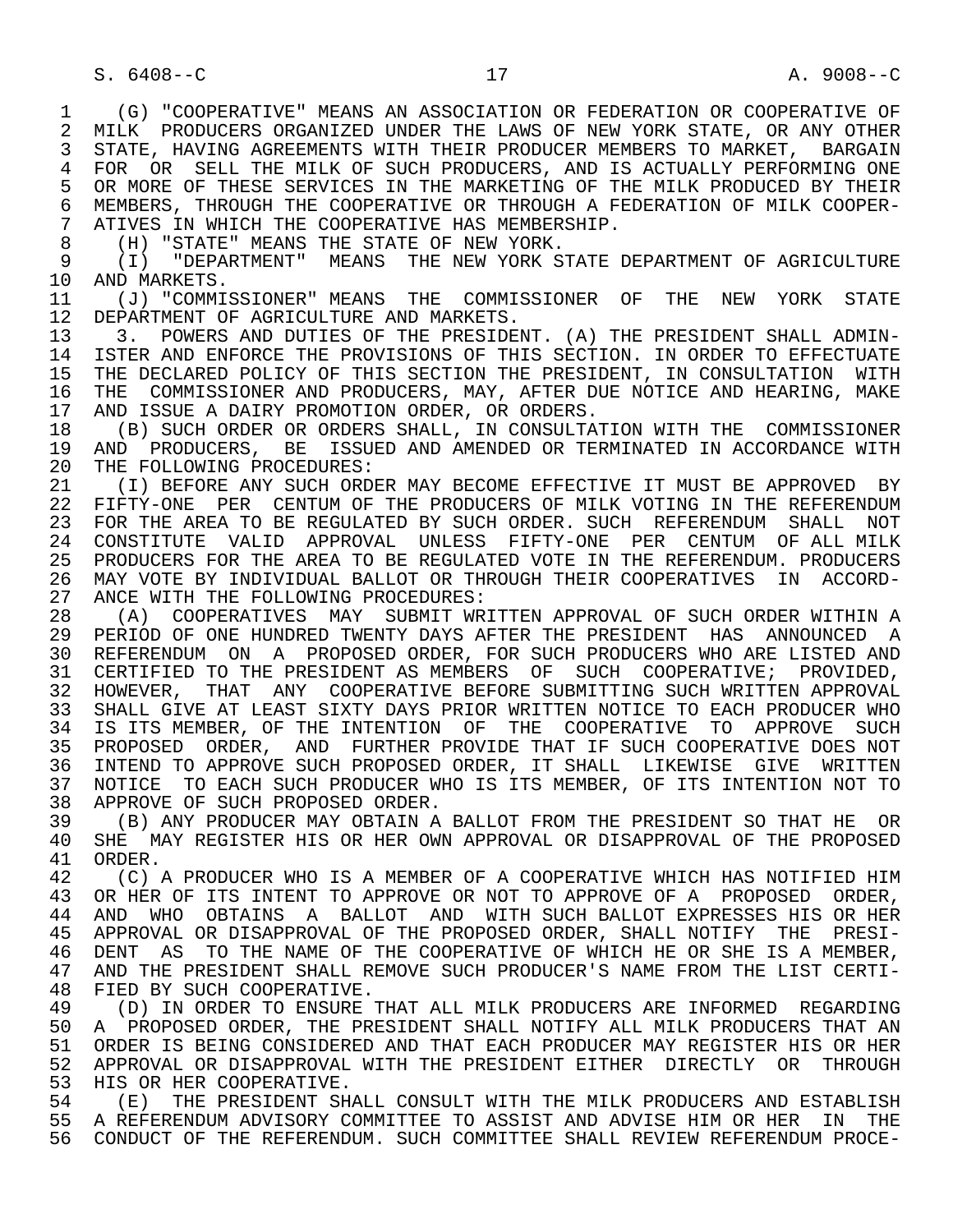1 DURES AND THE TABULATION OF RESULTS, AND SHALL ADVISE THE PRESIDENT OF<br>2 ITS FINDINGS. THE FINAL CERTIFICATION OF THE REFERENDUM RESULTS SHALL BE 2 ITS FINDINGS. THE FINAL CERTIFICATION OF THE REFERENDUM RESULTS SHALL BE<br>3 MADE BY THE PRESIDENT. THE COMMITTEE SHALL BE SELECTED BY THE COMMIS-MADE BY THE PRESIDENT. THE COMMITTEE SHALL BE SELECTED BY THE COMMIS-4 SIONER IN CONSULTATION WITH THE PRESIDENT, AND SHALL CONSIST OF NOT LESS<br>5 THAN THREE MEMBERS, NONE OF WHOM SHALL BE PERSONS DIRECTLY AFFECTED BY 5 THAN THREE MEMBERS, NONE OF WHOM SHALL BE PERSONS DIRECTLY AFFECTED BY<br>6 THE PROMOTION ORDER BEING VOTED UPON. TWO MEMBERS SHALL BE REPRESEN-6 THE PROMOTION ORDER BEING VOTED UPON. TWO MEMBERS SHALL BE REPRESEN-<br>7 TATIVES OF GENERAL FARM ORGANIZATIONS WHICH ARE NOT DIRECTLY AFFECTED BY 7 TATIVES OF GENERAL FARM ORGANIZATIONS WHICH ARE NOT DIRECTLY AFFECTED BY 8 THE ORDER BEING VOTED UPON. THE MEMBERS OF THE COMMITTEE SHALL NOT<br>9 RECEIVE A SALARY BUT SHALL BE ENTITLED TO ACTUAL AND REASONABLE EXPENSES 9 RECEIVE A SALARY BUT SHALL BE ENTITLED TO ACTUAL AND REASONABLE EXPENSES<br>10 INCURRED IN THE PERFORMANCE OF THEIR DUTIES. 10 INCURRED IN THE PERFORMANCE OF THEIR DUTIES.<br>11 (II) THE PRESIDENT, IN CONSULTATION WITH TI 11 (II) THE PRESIDENT, IN CONSULTATION WITH THE COMMISSIONER, MAY, AND<br>12 UPON WRITTEN PETITION OF NOT LESS THAN TEN PER CENTUM OF THE PRODUCERS 12 UPON WRITTEN PETITION OF NOT LESS THAN TEN PER CENTUM OF THE PRODUCERS 13 IN THE AREA, EITHER AS INDIVIDUALS OR THROUGH COOPERATIVE REPRESEN-<br>14 TATION, SHALL, CALL A HEARING TO AMEND OR TERMINATE SUCH ORDER, AND ANY 14 TATION, SHALL, CALL A HEARING TO AMEND OR TERMINATE SUCH ORDER, AND ANY 15 SUCH AMENDMENT OR TERMINATION SHALL BE EFFECTIVE ONLY UPON APPROVAL OF<br>16 FIFTY-ONE PER CENTUM OF THE PRODUCERS OF MILK FOR THE AREA REGULATED 16 FIFTY-ONE PER CENTUM OF THE PRODUCERS OF MILK FOR THE AREA REGULATED<br>17 PARTICIPATING IN A REFERENDUM VOTE AS PROVIDED PURSUANT TO THIS PARA- 17 PARTICIPATING IN A REFERENDUM VOTE AS PROVIDED PURSUANT TO THIS PARA-  $18$  GRAPH.<br> $19$   $(C)$ 19 (C) THE PRESIDENT, CONSULTING WITH AND SEEKING THE ADVICE AND CONSENT<br>20 OF THE ADVISORY BOARD, SHALL ADMINISTER AND ENFORCE ANY SUCH DAIRY 20 OF THE ADVISORY BOARD, SHALL ADMINISTER AND ENFORCE ANY SUCH DAIRY<br>21 PROMOTION ORDER WHILE IT IS IN EFFECT, FOR THE PURPOSE OF: 21 PROMOTION ORDER WHILE IT IS IN EFFECT, FOR THE PURPOSE OF:<br>22 (I) ENCOURAGING THE CONSUMPTION OF MILK AND DAIRY 22 (I) ENCOURAGING THE CONSUMPTION OF MILK AND DAIRY PRODUCTS BY<br>23 ACOUAINTING CONSUMERS AND OTHERS WITH THE ADVANTAGES AND ECONOMY OF ACOUAINTING CONSUMERS AND OTHERS WITH THE ADVANTAGES AND ECONOMY 24 USING MORE OF SUCH PRODUCTS,<br>25 (II) PROTECTING THE HEA 25 (II) PROTECTING THE HEALTH AND WELFARE OF CONSUMERS BY ASSURING AN 26 ADEQUATE SUPPLY OF MILK AND DAIRY PRODUCTS,<br>27 (III) PROVIDING FOR RESEARCH PROGRAMS DES 27 (III) PROVIDING FOR RESEARCH PROGRAMS DESIGNED TO DEVELOP NEW AND<br>28 IMPROVED DAIRY PRODUCTS. 28 IMPROVED DAIRY PRODUCTS,<br>29 (IV) PROVIDING FOR 29 (IV) PROVIDING FOR RESEARCH PROGRAMS DESIGNED TO ACQUAINT CONSUMERS<br>30 AND THE PUBLIC GENERALLY WITH THE EFFECTS OF THE USE OF MILK AND DAIRY 30 AND THE PUBLIC GENERALLY WITH THE EFFECTS OF THE USE OF MILK AND DAIRY<br>31 PRODUCTS ON THE HEALTH OF SUCH CONSUMERS. 31 PRODUCTS ON THE HEALTH OF SUCH CONSUMERS,<br>32 (V) CARRYING OUT, IN OTHER WAYS, TH 32 (V) CARRYING OUT, IN OTHER WAYS, THE DECLARED POLICY AND INTENT OF 33 THIS SECTION. 33 THIS SECTION.<br>34 4. PROVISIO 34 4. PROVISIONS OF DAIRY PROMOTION ORDERS. ANY DAIRY PROMOTION ORDER OR<br>35 ORDERS MAY CONTAIN, AMONG OTHERS, ANY OR ALL OF THE FOLLOWING: 35 ORDERS MAY CONTAIN, AMONG OTHERS, ANY OR ALL OF THE FOLLOWING:<br>36 (A) PROVISION FOR LEVYING AN ASSESSMENT AGAINST ALL PRODUCE (A) PROVISION FOR LEVYING AN ASSESSMENT AGAINST ALL PRODUCERS SUBJECT 37 TO THE REGULATION FOR THE PURPOSE OF CARRYING OUT THE PROVISIONS OF SUCH<br>38 ORDER AND TO PAY THE COST OF ADMINISTERING AND ENFORCING SUCH ORDER. IN 38 ORDER AND TO PAY THE COST OF ADMINISTERING AND ENFORCING SUCH ORDER. IN<br>39 ORDER TO COLLECT ANY SUCH ASSESSMENTS, PROVISION SHALL BE MADE FOR EACH 39 ORDER TO COLLECT ANY SUCH ASSESSMENTS, PROVISION SHALL BE MADE FOR EACH<br>40 MILK DEALER WHO RECEIVES MILK FROM PRODUCERS TO DEDUCT THE AMOUNT OF 40 MILK DEALER WHO RECEIVES MILK FROM PRODUCERS TO DEDUCT THE AMOUNT OF 41 ASSESSMENT FROM MONEYS OTHERWISE DUE TO PRODUCERS FOR THE MILK SO DELIV-<br>42 ERED. THE RATE OF SUCH ASSESSMENT SHALL NOT EXCEED TWO PERCENT PER 42 ERED. THE RATE OF SUCH ASSESSMENT SHALL NOT EXCEED TWO PERCENT PER<br>43 HUNDREDWEIGHT OF THE GROSS VALUE OF THE PRODUCERS' MILK, AND THERE MAY 43 HUNDREDWEIGHT OF THE GROSS VALUE OF THE PRODUCERS' MILK, AND THERE MAY<br>44 BE CREDITED AGAINST ANY SUCH ASSESSMENT THE AMOUNTS PER HUNDREDWEIGHT 44 BE CREDITED AGAINST ANY SUCH ASSESSMENT THE AMOUNTS PER HUNDREDWEIGHT<br>45 OTHERWISE PAID BY ANY PRODUCER COVERED BY THE ORDER BY VOLUNTARY 45 OTHERWISE PAID BY ANY PRODUCER COVERED BY THE ORDER BY VOLUNTARY 46 CONTRIBUTION OR OTHERWISE PURSUANT TO ANY OTHER FEDERAL OR STATE MILK<br>47 MARKET ORDER FOR ANY SIMILAR RESEARCH PROMOTION OR ADVERTISING PROGRAM. 47 MARKET ORDER FOR ANY SIMILAR RESEARCH PROMOTION OR ADVERTISING PROGRAM. 48 NOTWITHSTANDING THE PROVISIONS OF PARAGRAPH (B) OF SUBDIVISION THREE OF<br>49 THIS SECTION, THE PRESIDENT, UPON WRITTEN PETITION OF NO LESS THAN TWEN-49 THIS SECTION, THE PRESIDENT, UPON WRITTEN PETITION OF NO LESS THAN TWEN-<br>50 TY-FIVE PERCENT OF PRODUCERS IN THE AREA, EITHER AS INDIVIDUALS OR 50 TY-FIVE PERCENT OF PRODUCERS IN THE AREA, EITHER AS INDIVIDUALS OR<br>51 THROUGH COOPERATIVE REPRESENTATION, AND IN CONSULTATION WITH THE COMMIS-51 THROUGH COOPERATIVE REPRESENTATION, AND IN CONSULTATION WITH THE COMMIS-<br>52 SIONER, MAY CALL A HEARING FOR THE SOLE PURPOSE OF ESTABLISHING A NEW 52 SIONER, MAY CALL A HEARING FOR THE SOLE PURPOSE OF ESTABLISHING A NEW<br>53 RATE OF ASSESSMENT HEREUNDER AND MAY SUBMIT A PROPOSED CHANGE IN THE 53 RATE OF ASSESSMENT HEREUNDER AND MAY SUBMIT A PROPOSED CHANGE IN THE 54 RATE OF ASSESSMENT TO THE PRODUCERS FOR ACCEPTANCE OR REJECTION WITHOUT 54 RATE OF ASSESSMENT TO THE PRODUCERS FOR ACCEPTANCE OR REJECTION WITHOUT<br>55 OTHERWISE AFFECTING THE ORDER. THE PRODUCERS IN THE AREA MAY VOTE ON THE 55 OTHERWISE AFFECTING THE ORDER. THE PRODUCERS IN THE AREA MAY VOTE ON THE 56 PROPOSED RATE EITHER AS INDIVIDUALS OR THROUGH COOPERATIVE REPRESEN-56 PROPOSED RATE EITHER AS INDIVIDUALS OR THROUGH COOPERATIVE REPRESEN-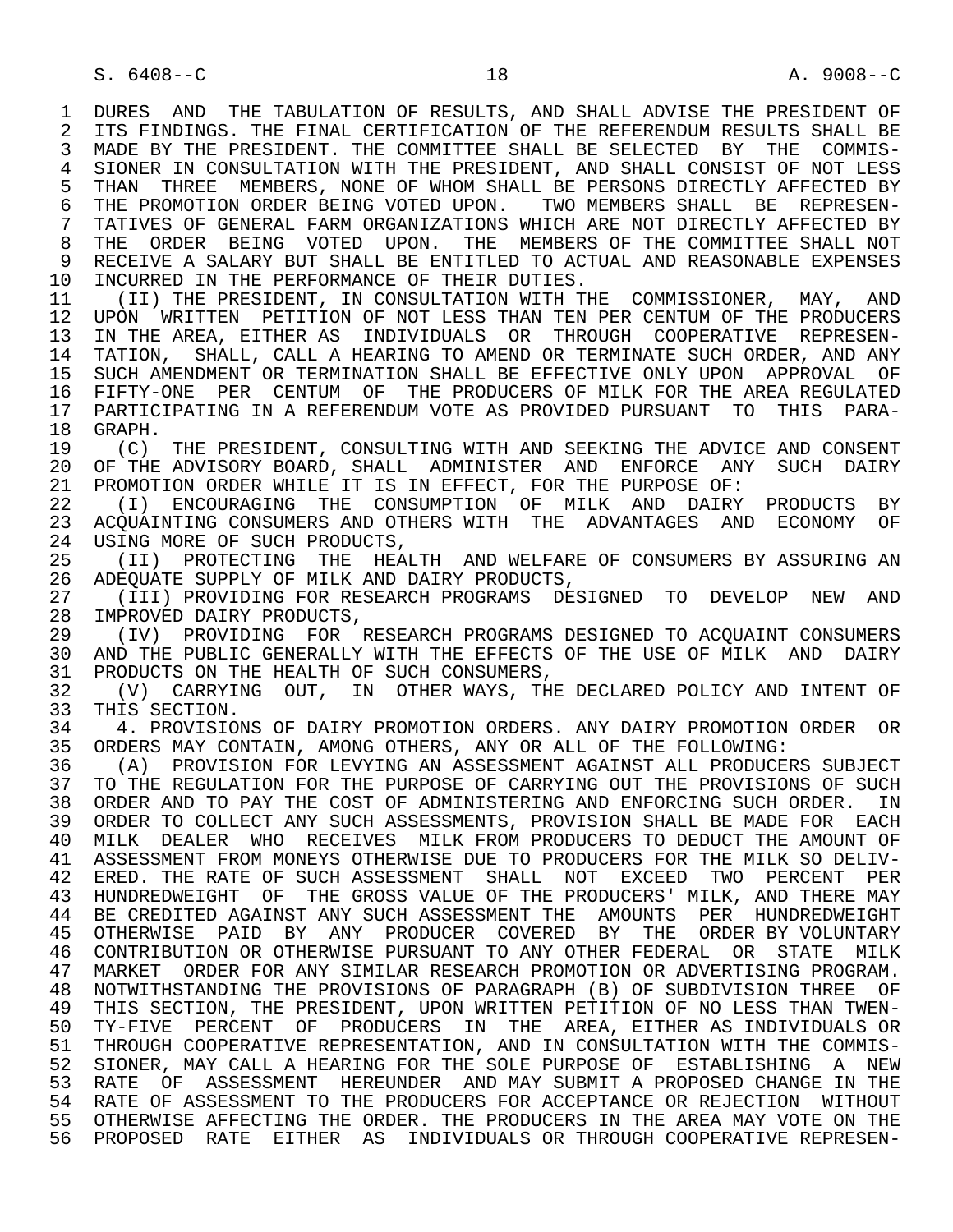S. 6408--C 19 19 A. 9008--C

1 TATION. NOTWITHSTANDING THE FOREGOING PROVISIONS OF THIS PARAGRAPH AND<br>2 OF PARAGRAPH (B) OF SUBDIVISION THREE OF THIS SECTION, OR THE PROVISIONS 2 OF PARAGRAPH (B) OF SUBDIVISION THREE OF THIS SECTION, OR THE PROVISIONS<br>3 OF ANY ORDER PROMULGATED PURSUANT TO THIS SECTION, THE RATE OF ASSESS-OF ANY ORDER PROMULGATED PURSUANT TO THIS SECTION, THE RATE OF ASSESS-4 MENT, FOR ANY PERIOD DURING WHICH A DAIRY PRODUCTS-PROMOTION-AND<br>5 RESEARCH-ORDER-ESTABLISHED-PURSUANT-TO-THE FEDERAL DAIRY AND TOBACCO 5 RESEARCH ORDER ESTABLISHED PURSUANT TO THE FEDERAL DAIRY AND TOBACCO<br>6 ADJUSTMENT ACT OF 1983 IS IN EFFECT, SHALL NOT BE LESS THAN AN AMOUNT 6 ADJUSTMENT ACT OF 1983 IS IN EFFECT, SHALL NOT BE LESS THAN AN AMOUNT<br>7 EOUAL TO THE MAXIMUM CREDIT WHICH PRODUCERS PARTICIPATING IN THIS 7 EQUAL TO THE MAXIMUM CREDIT WHICH PRODUCERS PARTICIPATING IN THIS 8 STATE'S DAIRY PRODUCTS PROMOTION OR<sup>NUTRITION EDUCATION PROGRAMS MAY</sup><br>9 RECEIVE PURSUANT TO SUBDIVISION (G) OF SEC. 113 OF SAID FEDERAL ACT. 9 RECEIVE PURSUANT TO SUBDIVISION (G) OF SEC. 113 OF SAID FEDERAL ACT.<br>10 (B) PROVISION FOR PAYMENTS TO ORGANIZATIONS ENGAGED IN CAMPAIGNS 10 (B) PROVISION FOR PAYMENTS TO ORGANIZATIONS ENGAGED IN CAMPAIGNS BY<br>11 ADVERTISEMENTS OR OTHERWISE, INCLUDING PARTICIPATION IN SIMILAR REGIONAL 11 ADVERTISEMENTS OR OTHERWISE, INCLUDING PARTICIPATION IN SIMILAR REGIONAL 12 OR NATIONAL PLANS OR CAMPAIGNS TO PROMOTE THE INCREASED CONSUMPTION OF 13 MILK AND DAIRY PRODUCTS, TO ACQUAINT THE PUBLIC WITH THE DIETARY ADVAN-<br>14 TAGES OF MILK AND DAIRY PRODUCTS AND WITH THE ECONOMY OF THEIR INCLUSION 14 TAGES OF MILK AND DAIRY PRODUCTS AND WITH THE ECONOMY OF THEIR INCLUSION 15 IN THE DIET AND TO COMMAND, FOR MILK AND DAIRY PRODUCTS, CONSUMER ATTEN-<br>16 TION CONSISTENT WITH THEIR IMPORTANCE AND VALUE. 16 TION CONSISTENT WITH THEIR IMPORTANCE AND VALUE.<br>17 (C) PROVISION FOR PAYMENTS TO INSTITUTIONS OR 17 (C) PROVISION FOR PAYMENTS TO INSTITUTIONS OR ORGANIZATIONS ENGAGED IN<br>18 RESEARCH LEADING TO THE DEVELOPMENT OF NEW OR IMPROVED DAIRY PRODUCTS OR 18 RESEARCH LEADING TO THE DEVELOPMENT OF NEW OR IMPROVED DAIRY PRODUCTS OR<br>19 RESEARCH WITH RESPECT TO THE VALUE OF MILK AND DAIRY PRODUCTS IN THE 19 RESEARCH WITH RESPECT TO THE VALUE OF MILK AND DAIRY PRODUCTS IN THE 20 HUMAN DIET. 20 HUMAN DIET.<br>21 (D) PROVI 21 (D) PROVISION FOR REQUIRING RECORDS TO BE KEPT AND REPORTS TO BE FILED<br>22 BY MILK DEALERS WITH RESPECT TO MILK RECEIVED FROM PRODUCERS AND WITH 22 BY MILK DEALERS WITH RESPECT TO MILK RECEIVED FROM PRODUCERS AND WITH 23 RESPECT TO ASSESSMENTS ON THE MILK OF SUCH PRODUCERS. 23 RESPECT TO ASSESSMENTS ON THE MILK OF SUCH PRODUCERS.<br>24 (E) PROVISION FOR THE AUDITING OF THE RECORDS OF SU 24 (E) PROVISION FOR THE AUDITING OF THE RECORDS OF SUCH MILK DEALERS FOR<br>25 THE PURPOSE OF VERIFYING PAYMENT OF PRODUCER ASSESSMENTS. THE PURPOSE OF VERIFYING PAYMENT OF PRODUCER ASSESSMENTS. 26 (F) PROVISION FOR AN ADVISORY BOARD PURSUANT TO SUBDIVISION 10 OF THIS 27 SECTION. 27 SECTION.<br>28 (G) P 28 (G) PROVISION FOR THE PRESIDENT TO RETAIN MONEY COLLECTED UNDER ANY<br>29 MARKETING ORDER ISSUED PURSUANT TO THIS SECTION, TO DEFRAY THE COSTS AND 29 MARKETING ORDER ISSUED PURSUANT TO THIS SECTION, TO DEFRAY THE COSTS AND 30 EXPENSES IN THE ADMINISTRATION THEROF. 30 EXPENSES IN THE ADMINISTRATION THEREOF.<br>31 (H) SUCH OTHER PROVISIONS AS MAY BI 31 (H) SUCH OTHER PROVISIONS AS MAY BE NECESSARY TO EFFECTUATE THE 32 DECLARED POLICIES OF THIS SECTION. 32 DECLARED POLICIES OF THIS SECTION.<br>33 5. MATTERS TO BE CONSIDERED. 33 5. MATTERS TO BE CONSIDERED. IN CARRYING OUT THE PROVISIONS OF THIS 34 SECTION AND PARTICULARLY IN DETERMINING WHETHER OR NOT A DAIRY PROMOTION<br>35 ORDER SHALL BE ISSUED, THE PRESIDENT, IN CONSULTATION WITH THE COMMIS-35 ORDER SHALL BE ISSUED, THE PRESIDENT, IN CONSULTATION WITH THE COMMIS-<br>36 SIONER, SHALL TAKE INTO CONSIDERATION, AMONG OTHERS, FACTS AVAILABLE TO 36 SIONER, SHALL TAKE INTO CONSIDERATION, AMONG OTHERS, FACTS AVAILABLE TO 37 HIM OR HER WITH RESPECT TO THE FOLLOWING:<br>38 (A) THE TOTAL PRODUCTION OF MILK IN THE 38 (A) THE TOTAL PRODUCTION OF MILK IN THE AREA AND THE PROPORTION OF 39 SUCH MILK BEING UTILIZED IN FLUID FORM AND IN OTHER PRODUCTS. 39 SUCH MILK BEING UTILIZED IN FLUID FORM AND IN OTHER PRODUCTS,<br>40 (B) THE PRICES BEING RECEIVED FOR MILK BY PRODUCERS IN THE 40 (B) THE PRICES BEING RECEIVED FOR MILK BY PRODUCERS IN THE AREA,<br>41 (C) THE LEVEL OF CONSUMPTION PER CAPITA FOR FLUID MILK AND OF 41 (C) THE LEVEL OF CONSUMPTION PER CAPITA FOR FLUID MILK AND OF OTHER 42 DAIRY PRODUCTS. 42 DAIRY PRODUCTS,<br>43 (D) THE PURCH 43 (D) THE PURCHASING POWER OF CONSUMERS,<br>44 (E) OTHER PRODUCTS WHICH COMPETE WITH 44 (E) OTHER PRODUCTS WHICH COMPETE WITH MILK AND DAIRY PRODUCTS AND 45 PRICES OF SUCH PRODUCTS. PRICES OF SUCH PRODUCTS. 46 6. INTERSTATE ORDERS FOR COMPACTS. THE COMMISSIONER IS AUTHORIZED TO 47 CONFER AND COOPERATE WITH THE LEGALLY CONSTITUTED AUTHORITIES OF OTHER 47 CONFER AND COOPERATE WITH THE LEGALLY CONSTITUTED AUTHORITIES OF OTHER 48 STATES AND OF THE UNITED STATES WITH RESPECT TO THE ISSUANCE AND OPERA-<br>49 TION OF JOINT AND CONCURRENT DAIRY PROMOTION ORDERS OR OTHER ACTIVITIES 49 TION OF JOINT AND CONCURRENT DAIRY PROMOTION ORDERS OR OTHER ACTIVITIES<br>50 TENDING TO CARRY OUT THE DECLARED INTENT OF THE ACT. THE COMMISSIONER TENDING TO CARRY OUT THE DECLARED INTENT OF THE ACT. THE COMMISSIONER 51 MAY JOIN WITH SUCH OTHER AUTHORITIES IN CONDUCTING JOINT INVESTIGATIONS, 52 HOLDING JOINT HEARINGS AND ISSUING JOINT OR CONCURRENT ORDER OR ORDERS 53 COMPLEMENTARY TO THOSE OF THE FEDERAL-GOVERNMENT-AND-THE-PRESIDENT,<br>54 AFTER-CONSULTING-WITH-THE-COMMISSIONER, SHALL HAVE THE AUTHORITY TO AFTER CONSULTING WITH THE COMMISSIONER, SHALL HAVE THE AUTHORITY TO 55 EMPLOY OR DESIGNATE A JOINT AGENT OR JOINT AGENCIES TO CARRY OUT AND 56 ENFORCE SUCH JOINT, CONCURRENT OR SUPPLEMENTARY ORDERS.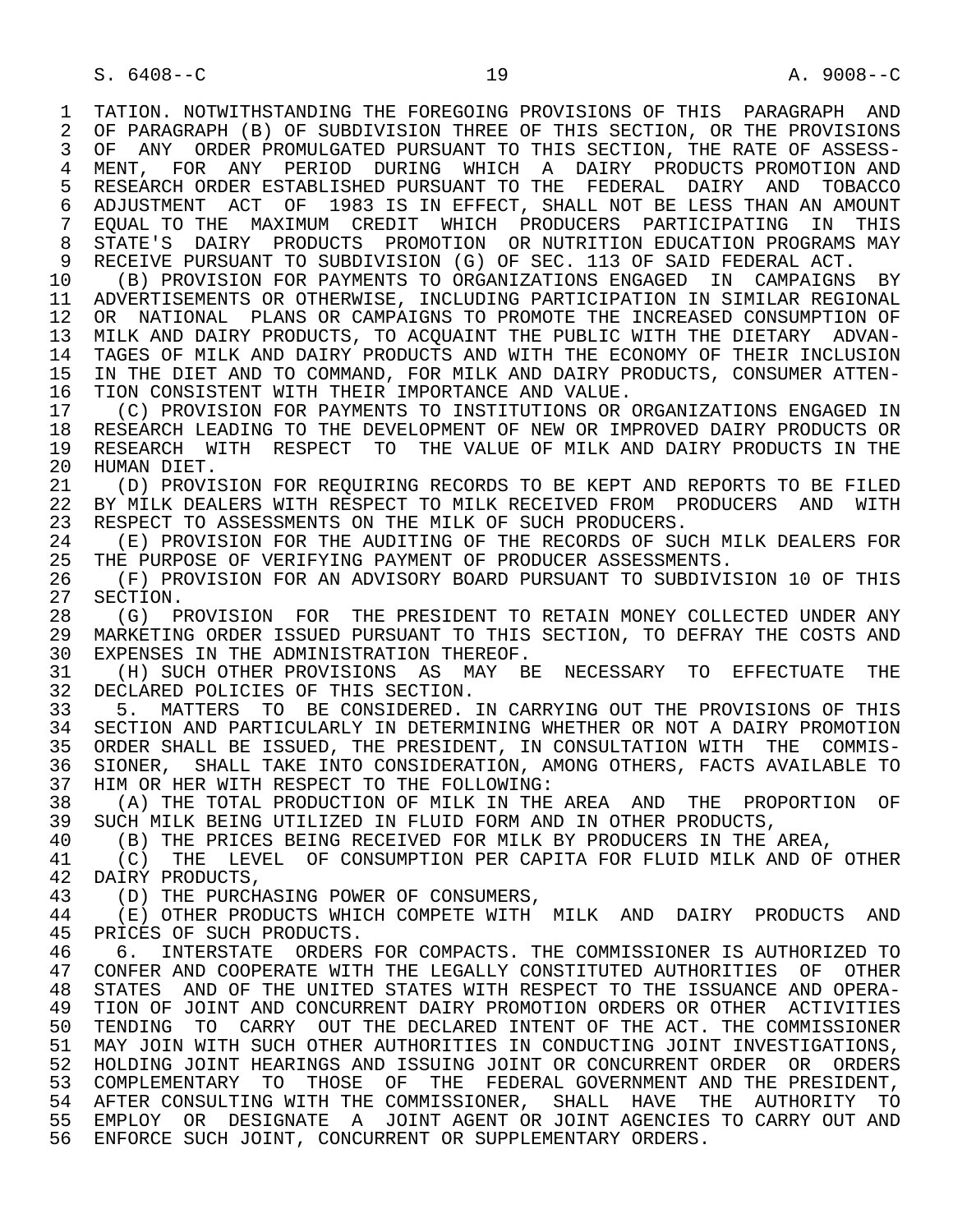1 7. PRIOR ASSESSMENTS. PRIOR TO THE EFFECTIVE DATE OF ANY DAIRY<br>2 PROMOTION ORDER AS PROVIDED IN THIS SECTION, THE PRESIDENT, IN CONSULTA-2 PROMOTION ORDER AS PROVIDED IN THIS SECTION, THE PRESIDENT, IN CONSULTA-<br>3 TION WITH THE COMMISSIONER, MAY REOUIRE THAT COOPERATIVE ASSOCIATIONS 3 TION WITH THE COMMISSIONER, MAY REQUIRE THAT COOPERATIVE ASSOCIATIONS 4 WHICH HAVE PETITIONED FOR SUCH AN ORDER AND THAT HAVE APPROVED OF THE 5 ISSUANCE OF SUCH AN ORDER, TO DEPOSIT WITH THE PRESIDENT SUCH AMOUNTS AS 5 ISSUANCE OF SUCH AN ORDER, TO DEPOSIT WITH THE PRESIDENT SUCH AMOUNTS AS<br>6 HE OR SHE MAY DEEM NECESSARY TO DEFRAY THE EXPENSE OF ADMINISTERING AND 6 HE OR SHE MAY DEEM NECESSARY TO DEFRAY THE EXPENSE OF ADMINISTERING AND<br>7 ENFORCING SUCH ORDER UNTIL SUCH TIME AS THE ASSESSMENTS AS HEREIN BEFORE 7 ENFORCING SUCH ORDER UNTIL SUCH TIME AS THE ASSESSMENTS AS HEREIN BEFORE<br>8 PROVIDED ARE ADEOUATE FOR THAT PURPOSE. SUCH FUNDS SHALL, BE. RECEIVED. 8 PROVIDED ARE ADEQUATE FOR THAT PURPOSE. SUCH FUNDS SHALL BE RECEIVED,<br>9 DEPOSITED AND DISBURSED BY THE PRESIDENT IN THE SAME MANNER AS OTHER DEPOSITED AND DISBURSED BY THE PRESIDENT IN THE SAME MANNER AS OTHER 10 FUNDS RECEIVED BY HIM OR HER PURSUANT TO THIS SECTION AND THE PRESIDENT<br>11 SHALL REIMBURSE THOSE WHO PAID THESE PRIOR ASSESSMENTS FROM OTHER FUNDS 11 SHALL REIMBURSE THOSE WHO PAID THESE PRIOR ASSESSMENTS FROM OTHER FUNDS<br>12 RECEIVED BY HIM OR HER PURSUANT TO THIS SECTION. 12 RECEIVED BY HIM OR HER PURSUANT TO THIS SECTION.<br>13 8. STATUS OF FUNDS. ANY MONEYS COLLECTED UNDER

13 8. STATUS OF FUNDS. ANY MONEYS COLLECTED UNDER ANY MARKET ORDER ISSUED<br>14 PURSUANT TO THIS SECTION SHALL NOT BE DEEMED TO BE STATE OR CORPORATION 14 PURSUANT TO THIS SECTION SHALL NOT BE DEEMED TO BE STATE OR CORPORATION 15 FUNDS AND SHALL BE DEPOSITED IN A BANK OR OTHER DEPOSITORY OF THE CORPO- 16 RATION, APPROVED BY THE PRESIDENT, ALLOCATED TO EACH DAIRY PROMOTION 17 ORDER UNDER WHICH THEY WERE COLLECTED, AND SHALL BE DISBURSED BY THE 18 PRESIDENT ONLY FOR THE NECESSARY EXPENSES INCURRED BY THE PRESIDENT WITH 19 RESPECT TO EACH SEPARATE ORDER, ALL IN ACCORDANCE WITH THE RULES AND 20 REGULATIONS OF THE PRESIDENT. ALL SUCH EXPENSES SHALL BE SUBJECT TO 21 AUDITS BY THE STATE COMPTROLLER. ANY MONEYS REMAINING IN SUCH FUND 22 ALLOCABLE TO A PARTICULAR ORDER, AFTER THE TERMINATION OF SUCH ORDER AND 23 NOT REQUIRED BY THE PRESIDENT TO DEFRAY THE EXPENSES OF OPERATING SUCH 24 ORDER, MAY IN THE DISCRETION OF THE PRESIDENT BE REFUNDED ON A PRO-RATA<br>25 BASIS TO ALL PERSONS FROM WHOM ASSESSMENTS THEREFOR WERE COLLECTED; BASIS TO ALL PERSONS FROM WHOM ASSESSMENTS THEREFOR WERE COLLECTED; 26 PROVIDED, HOWEVER, THAT IF THE PRESIDENT FINDS THAT THE AMOUNTS SO 27 REFUNDABLE ARE SO SMALL AS TO MAKE IMPRACTICABLE THE COMPUTATION AND 28 REFUNDING OF SUCH MONEYS, THE PRESIDENT MAY USE SUCH MONEYS TO DEFRAY 29 THE EXPENSES INCURRED BY HIM OR HER IN THE PROMULGATION, ISSUANCE, 30 ADMINISTRATION OR ENFORCEMENT OF ANY OTHER SIMILAR DAIRY PROMOTION ORDER 31 OR IN THE ABSENCE OF ANY OTHER SUCH DAIRY PROMOTION ORDER, THE PRESIDENT<br>32 MAY PAY SUCH MONEYS TO ANY ORGANIZATION OR INSTITUTION AS PROVIDED IN 32 MAY PAY SUCH MONEYS TO ANY ORGANIZATION OR INSTITUTION AS PROVIDED IN<br>33 PARAGRAPH (B) OR (C) OF SUBDIVISION FOUR OF THIS SECTION. 33 PARAGRAPH (B) OR (C) OF SUBDIVISION FOUR OF THIS SECTION.<br>34 9. BUDGET. THE COMMISSIONER, IN CONSULTATION WITH THE PF

34 9. BUDGET. THE COMMISSIONER, IN CONSULTATION WITH THE PRESIDENT, SHALL<br>35 PREPARE A BUDGET FOR THE ADMINISTRATION AND OPERATING COSTS AND EXPENSES 35 PREPARE A BUDGET FOR THE ADMINISTRATION AND OPERATING COSTS AND EXPENSES<br>36 INCLUDING ADVERTISING AND SALES PROMOTION WHEN REOUIRED IN ANY DAIRY 36 INCLUDING ADVERTISING AND SALES PROMOTION WHEN REQUIRED IN ANY DAIRY 37 PROMOTION ORDER EXECUTED HEREUNDER AND TO PROVIDE FOR THE COLLECTION OF 38 SUCH NECESSARY FEES OR ASSESSMENTS TO DEFRAY COSTS AND EXPENSES, IN NO 38 SUCH NECESSARY FEES OR ASSESSMENTS TO DEFRAY COSTS AND EXPENSES, IN NO<br>39 CASE, TO EXCEED TWO PERCENT PER HUNDREDWEIGHT OF THE GROSS VALUE OF MILK 39 CASE TO EXCEED TWO PERCENT PER HUNDREDWEIGHT OF THE GROSS VALUE OF MILK<br>40 MARKETED BY PRODUCERS IN THE AREA COVERED BY THE ORDER. 40 MARKETED BY PRODUCERS IN THE AREA COVERED BY THE ORDER.<br>41 10. ADVISORY BOARD. (A) ANY DAIRY PROMOTION ORDER IS.

41 10. ADVISORY BOARD. (A) ANY DAIRY PROMOTION ORDER ISSUED PURSUANT TO<br>42 THIS SECTION SHALL PROVIDE FOR THE ESTABLISHMENT OF AN ADVISORY BOARD TO 42 THIS SECTION SHALL PROVIDE FOR THE ESTABLISHMENT OF AN ADVISORY BOARD TO<br>43 ADVISE, AND. ASSIST, THE PRESIDENT IN THE ADMINISTRATION OF SUCH ORDER. 43 ADVISE AND ASSIST THE PRESIDENT IN THE ADMINISTRATION OF SUCH ORDER.<br>44 THE PRESIDENT SHALL ADMINISTER AND ENFORCE ANY SUCH DAIRY PROMOTION 44 THE PRESIDENT SHALL ADMINISTER AND ENFORCE ANY SUCH DAIRY PROMOTION 45 ORDER WHILE IT IS IN EFFECT, CONSULTING WITH THE ADVISORY BOARD AND 46 SEEKING ITS ADVICE AND CONSENT. THIS BOARD SHALL CONSIST OF NOT LESS<br>47 THAN FIVE MEMBERS AND SHALL BE APPOINTED BY THE COMMISSIONER FROM NOMI-THAN FIVE MEMBERS AND SHALL BE APPOINTED BY THE COMMISSIONER FROM NOMI-48 NATIONS SUBMITTED BY PRODUCERS MARKETING MILK IN THE AREA TO WHICH THE 49 ORDER APPLIES. NOMINATING PROCEDURE, QUALIFICATION, REPRESENTATION, AND 49 ORDER APPLIES. NOMINATING PROCEDURE, QUALIFICATION, REPRESENTATION, AND<br>50 SIZE OF THE ADVISORY BOARD SHALL BE PRESCRIBED IN THE ORDER FOR WHICH 50 SIZE OF THE ADVISORY BOARD SHALL BE PRESCRIBED IN THE ORDER FOR WHICH 51 SUCH BOARD WAS APPOINTED. 51 SUCH BOARD WAS APPOINTED.<br>52 (B) NO MEMBER OF AN ADV.

 52 (B) NO MEMBER OF AN ADVISORY BOARD SHALL RECEIVE A SALARY BUT SHALL BE 53 ENTITLED TO HIS OR HER ACTUAL AND REASONABLE EXPENSES INCURRED WHILE 54 PERFORMING HIS OR HER DUTIES AS AUTHORIZED IN THIS SECTION.

 55 (C) THE DUTIES AND RESPONSIBILITIES OF THE ADVISORY BOARD SHALL BE 56 PRESCRIBED BY THE PRESIDENT, IN CONSULTATION WITH THE COMMISSIONER, AND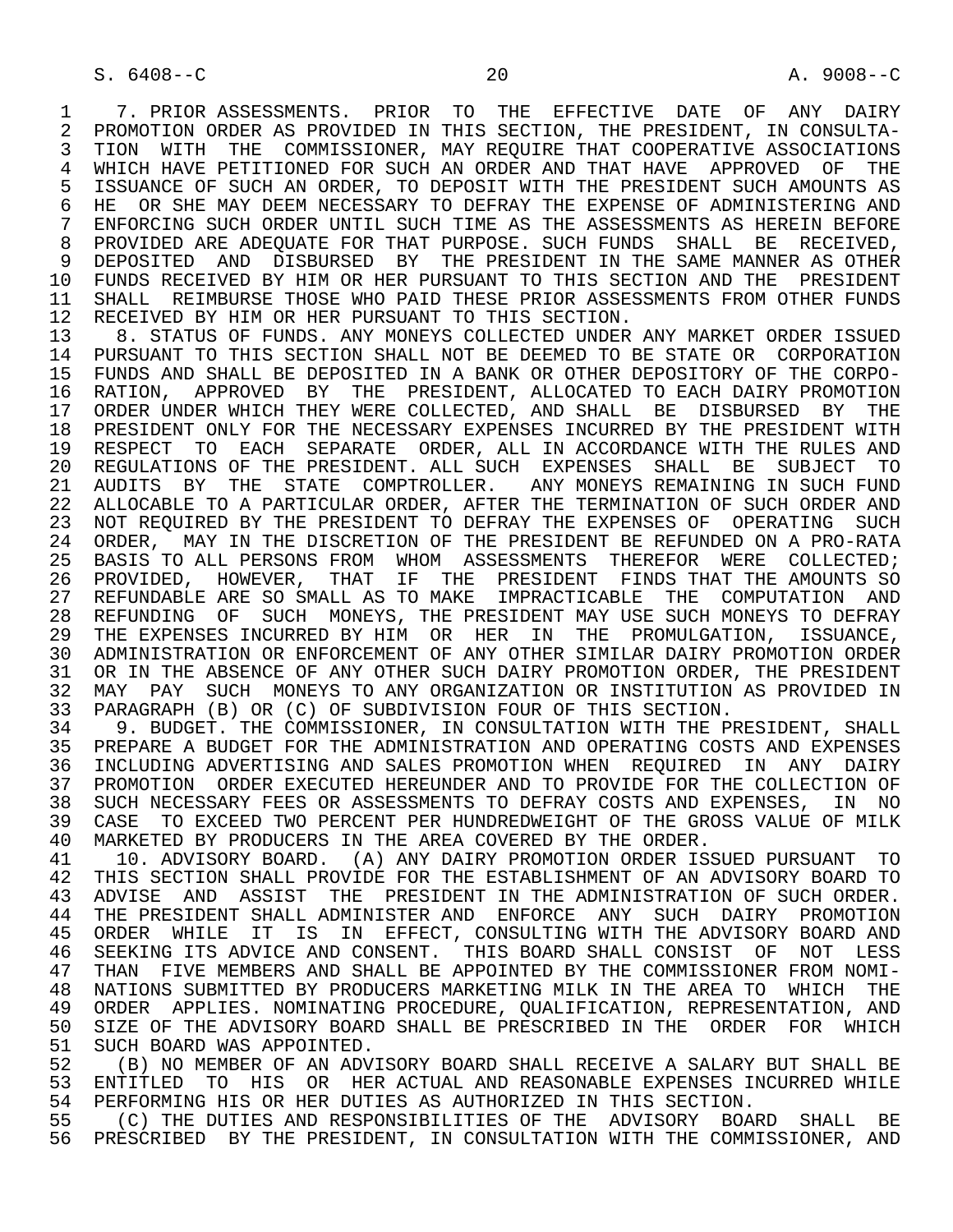1 HE OR SHE SHALL SPECIFICALLY DELEGATE TO THE ADVISORY BOARD, BY INCLU-<br>2 SION IN THE DAIRY PROMOTION ORDER THE FOLLOWING DUTIES AND RESPONSIBIL-2 SION IN THE DAIRY PROMOTION ORDER THE FOLLOWING DUTIES AND RESPONSIBIL-<br>3 ITIES:  $3$  ITIES:<br> $4$   $(1)$ 4 (I) THE RECOMMENDATION TO THE PRESIDENT OF ADMINISTRATIVE RULES AND<br>5 REGULATIONS RELATING TO THE ORDER. 5 REGULATIONS RELATING TO THE ORDER.<br>6 (II) RECOMMENDING TO THE PRESIDE 6 (II) RECOMMENDING TO THE PRESIDENT SUCH AMENDMENTS TO THE ORDER AS<br>7 DEEMED ADVISABLE. 7 DEEMED ADVISABLE.<br>8 (TTT) THE PREPAL 8 (III) THE PREPARATION AND SUBMISSION TO THE COMMISSIONER, IN CONSULTA- 9 TION WITH THE PRESIDENT, OF AN ESTIMATED BUDGET REQUIRED FOR THE PROPER 10 OPERATION OF THE ORDER. 10 OPERATION OF THE ORDER.<br>11 (IV) RECOMMENDING TO 11 (IV) RECOMMENDING TO THE PRESIDENT METHODS FOR ASSESSING PRODUCERS AND 12 METHODS FOR COLLECTING THE NECESSARY FUNDS. 12 METHODS FOR COLLECTING THE NECESSARY FUNDS.<br>13 (V) ASSISTING THE PRESIDENT IN THE COLLECT 13 (V) ASSISTING THE PRESIDENT IN THE COLLECTION AND ASSEMBLY OF INFORMA-<br>14 TION AND DATA NECESSARY FOR THE PROPER ADMINISTRATION OF THE ORDER 14 TION AND DATA NECESSARY FOR THE PROPER ADMINISTRATION OF THE ORDER.<br>15 (VI) THE PERFORMANCE OF SUCH OTHER DUTIES IN CONNECTION WITH THE 15 (VI) THE PERFORMANCE OF SUCH OTHER DUTIES IN CONNECTION WITH THE ORDER<br>16 AS THE PRESIDENT SHALL DESIGNATE. 16 AS THE PRESIDENT SHALL DESIGNATE.<br>17 11. RULES AND REGULATIONS; ENFO 17 11. RULES AND REGULATIONS; ENFORCEMENT. (A) THE PRESIDENT MAY, WITH 18 THE ADVICE AND CONSENT OF THE ADVISORY BOARD, MAKE AND ISSUE SUCH RULES 18 THE ADVICE AND CONSENT OF THE ADVISORY BOARD, MAKE AND ISSUE SUCH RULES<br>19 AND REGULATIONS AS MAY BE NECESSARY TO EFFECTUATE THE PROVISIONS AND 19 AND REGULATIONS AS MAY BE NECESSARY TO EFFECTUATE THE PROVISIONS AND<br>20 INTENT OF THIS SECTION AND TO ENFORCE THE PROVISIONS OF ANY DAIRY 20 INTENT OF THIS SECTION AND TO ENFORCE THE PROVISIONS OF ANY DAIRY<br>21 PROMOTION ORDER, ALL OF WHICH SHALL HAVE THE FORCE AND EFFECT OF LAW. 21 PROMOTION ORDER, ALL OF WHICH SHALL HAVE THE FORCE AND EFFECT OF LAW.<br>22 (B) THE PRESIDENT, IN CONSULTATION WITH THE COMMISSIONER MAY INSTIT 22 (B) THE PRESIDENT, IN CONSULTATION WITH THE COMMISSIONER MAY INSTITUTE<br>23 SUCH ACTION AT LAW OR IN EOUITY AS MAY APPEAR NECESSARY TO ENFORCE 23 SUCH ACTION AT LAW OR IN EQUITY AS MAY APPEAR NECESSARY TO ENFORCE 24 COMPLIANCE WITH ANY PROVISION OF THIS SECTION, OR ANY RULE OR REGU-<br>25 LATION, OR DAIRY PROMOTION ORDER COMMITTED TO HIS OR HER ADMINISTRATION, LATION, OR DAIRY PROMOTION ORDER COMMITTED TO HIS OR HER ADMINISTRATION, 26 AND MAY APPLY FOR RELIEF BY INJUNCTION IF NECESSARY TO PROTECT THE 27 PUBLIC INTEREST WITHOUT BEING COMPELLED TO ALLEGE<sup> OR PROVE THAT AN</sup><br>28 ADEOUATE REMEDY AT LAW DOES NOT EXIST. SUCH APPLICATION SHALL BE MADE TO 28 ADEQUATE REMEDY AT LAW DOES NOT EXIST. SUCH APPLICATION SHALL BE MADE TO<br>29 THE SUPREME COURT IN ANY DISTRICT OR COUNTY PROVIDED IN THE CIVIL PRAC-29 THE SUPREME COURT IN ANY DISTRICT OR COUNTY PROVIDED IN THE CIVIL PRAC-<br>30 TICE LAW AND RULES, OR TO THE SUPREME COURT IN THE THIRD JUDICIAL 30 TICE LAW AND RULES, OR TO THE SUPREME COURT IN THE THIRD JUDICIAL 31 DISTRICT. 31 DISTRICT.<br>32 12. COO 32 12. COOPERATION BY THE DEPARTMENT. THE PRESIDENT MAY REQUEST AND<br>33 RECEIVE, WITHIN NINETY DAYS OF SUCH-REOUEST FROM THE DEPARTMENT SUCH 33 RECEIVE, WITHIN NINETY DAYS OF SUCH REQUEST FROM THE DEPARTMENT SUCH<br>34 ASSISTANCE, INFORMATION AND COOPERATION AS MAY BE NECESSARY FOR THE 34 ASSISTANCE, INFORMATION AND COOPERATION AS MAY BE NECESSARY FOR THE<br>35 CORPORATION TO PROVIDE SERVICES WITH RESPECT TO THE ADMINISTRATION OF 35 CORPORATION TO PROVIDE SERVICES WITH RESPECT TO THE ADMINISTRATION OF 36 THE PROCEDURES SET FORTH FOR THE ISSUANCE, TERMINATION OR AMENDMENT OF THE PROCEDURES SET FORTH FOR THE ISSUANCE, TERMINATION OR AMENDMENT OF 37 ANY DAIRY PROMOTION ORDER AND/OR THE ADMINISTRATION OF ANY SUCH ORDER.<br>38 THE CORPORATION SHALL RETAIN AN AMOUNT EOUAL TO THE EXPENSES INCURRED BY 38 THE CORPORATION SHALL RETAIN AN AMOUNT EQUAL TO THE EXPENSES INCURRED BY<br>39 THE CORPORATION IN PERFORMING ITS DUTIES PURSUANT TO THIS SECTION AND THE CORPORATION IN PERFORMING ITS DUTIES PURSUANT TO THIS SECTION AND 40 REIMBURSE THE DEPARTMENT AN AMOUNT EQUAL TO THE EXPENSES INCURRED BY THE 41 DEPARTMENT IN SUPPLYING SUCH SERVICES. SUBSEQUENT TO SUBMISSION AND 41 DEPARTMENT IN SUPPLYING SUCH SERVICES, SUBSEQUENT—TO-SUBMISSION AND 42 AUDIT OF A VOUCHER THEREFOR. SUCH REIMBURSEMENT SHALL NOT EXCEED THE 42 AUDIT OF A VOUCHER THEREFOR. SUCH REIMBURSEMENT SHALL NOT EXCEED THE 43 TOTAL AMOUNT OF FUNDS COLLECTED BY THE CORPORATION PURSUANT TO THIS 43 TOTAL AMOUNT OF FUNDS COLLECTED BY THE CORPORATION PURSUANT TO THIS<br>44 SECTION LESS THE REASONABLE EXPENSES INCURRED BY THE CORPORATION IN 44 SECTION LESS THE REASONABLE EXPENSES INCURRED BY THE CORPORATION IN<br>45 PERFORMING ITS DUTIES PURSUANT TO THIS SECTION. PERFORMING ITS DUTIES PURSUANT TO THIS SECTION. 46 13. INDEMNIFICATION. THE STATE SHALL DEFEND, INDEMNIFY AND HOLD HARM-<br>47 LESS THE CORPORATION, ITS DIRECTORS, OFFICERS, AND EMPLOYEES, FROM AND LESS THE CORPORATION, ITS DIRECTORS, OFFICERS, AND EMPLOYEES, FROM AND 48 AGAINST ANY AND ALL CLAIMS, DEMANDS, CAUSES OF ACTION, DAMAGES, COSTS<br>49 AND EXPENSES WHATSOEVER ARISING DIRECTLY OR INDIRECTLY FROM, OR RELATING 49 AND EXPENSES WHATSOEVER ARISING DIRECTLY OR INDIRECTLY FROM, OR RELATING<br>50 TO, THE ADMINISTRATION OF A DAIRY PROMOTION ORDER ISSUED OR ADMINISTERED 50 TO, THE ADMINISTRATION OF A DAIRY PROMOTION ORDER ISSUED OR ADMINISTERED<br>51 PURSUANT TO THIS SECTION. IN CONNECTION WITH THE FOREGOING, THE CORPO- 51 PURSUANT TO THIS SECTION. IN CONNECTION WITH THE FOREGOING, THE CORPO- 52 RATION SHALL GIVE THE STATE (A) PROMPT WRITTEN NOTICE OF ANY ACTION, 53 CLAIM OR THREAT OF SUIT, (B) THE OPPORTUNITY TO TAKE OVER, SETTLE OR 54 DEFEND SUCH ACTION, CLAIM OR SUIT AT THE STATE'S SOLE EXPENSE, AND (C) 55 ASSISTANCE IN THE DEFENSE OF ANY SUCH ACTION AT THE EXPENSE OF THE 56 STATE.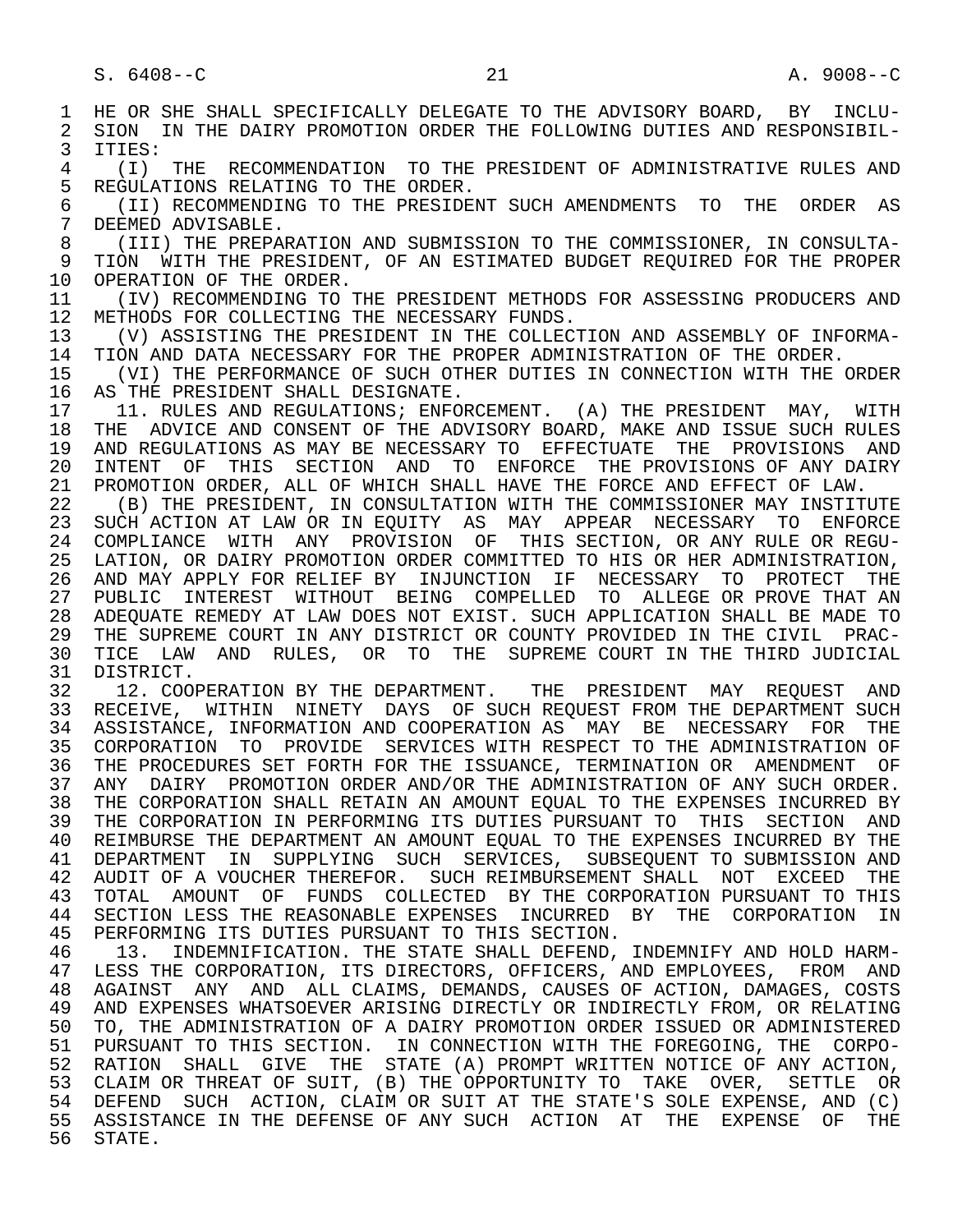1 14. CONTRACTUAL PROVISIONS. THE CORPORATION MAY CONTRACT FOR SERVICES<br>2 WITH RESPECT TO THE IMPLEMENTATION OF THIS SECTION IN ACCORDANCE WITH 2 WITH RESPECT TO THE IMPLEMENTATION OF THIS SECTION IN ACCORDANCE WITH<br>3 THE CORPORATION'S POLICIES, PROCEDURES AND GUIDELINES, NOTWITHSTANDING THE CORPORATION'S POLICIES, PROCEDURES AND GUIDELINES. NOTWITHSTANDING 4 SECTION 2879 OF THE PUBLIC AUTHORITIES LAW OR ANY OTHER LAW TO THE 5 CONTRARY, ANY SUCH CONTRACT MAY BE PROCURED BY THE CORPORATION ON A 5 CONTRARY, ANY SUCH CONTRACT MAY BE PROCURED BY THE CORPORATION ON A<br>6 SOLE-SOURCE BASIS, AND SHALL NOT BE SUBJECT TO COMPETITIVE BID OR 6 SOLE-SOURCE BASIS, AND SHALL NOT BE SUBJECT TO COMPETITIVE BID OR<br>7 COMPETITIVE REOUEST FOR PROPOSAL REOUIREMENTS. 7 COMPETITIVE REQUEST FOR PROPOSAL REQUIREMENTS.

 8 S 16-Y. MARKETING OF AGRICULTURAL PRODUCTS. DECLARATION OF POLICY. (A) 9 IT IS HEREBY DECLARED THAT THE MISSION OF THE CORPORATION IS TO PROMOTE<br>10 A VIGOROUS AND GROWING STATE ECONOMY, IN IMPLEMENTING THIS MISSION, THE 10 A VIGOROUS AND GROWING STATE ECONOMY. IN IMPLEMENTING THIS MISSION, THE<br>11 CORPORATION HAS UNDERTAKEN A VIGOROUS CAMPAIGN TO MARKET THE STATE'S 11 CORPORATION HAS UNDERTAKEN A VIGOROUS CAMPAIGN TO MARKET THE STATE'S<br>12 ASSETS AND BY CARRYING OUT THE PROVISIONS OF THIS SECTION, WOULD FURTHER 12 ASSETS AND BY CARRYING OUT THE PROVISIONS OF THIS SECTION, WOULD FURTHER<br>13 THIS MISSION BY PROMOTING THE DEVELOPMENT OF MARKETS FOR AGRICULTURAL 13 THIS MISSION BY PROMOTING THE DEVELOPMENT OF MARKETS FOR AGRICULTURAL<br>14 PRODUCTS GROWN AND PRODUCED IN THE STATE. PRODUCTS GROWN AND PRODUCED IN THE STATE.

15 (B) IT IS FURTHER DECLARED THAT THE MARKETING OF AGRICULTURAL COMMOD-<br>16 ITIES AND AOUATIC PRODUCTS IN THIS STATE, IN EXCESS OF REASONABLE AND 16 ITIES AND AQUATIC PRODUCTS IN THIS STATE, IN EXCESS OF REASONABLE AND<br>17 NORMAL, MARKET DEMANDS THEREFOR; DISORDERLY MARKETING OF SUCH COMMOD-17 NORMAL MARKET DEMANDS THEREFOR; DISORDERLY MARKETING OF SUCH COMMOD-<br>18 ITIES; IMPROPER PREPARATION FOR MARKET AND LACK OF UNIFORM GRADING AND 18 ITIES; IMPROPER PREPARATION FOR MARKET AND LACK OF UNIFORM GRADING AND<br>19 CLASSIFICATION OF AGRICULTURAL COMMODITIES AND AOUATIC PRODUCTS; UNFAIR 19 CLASSIFICATION OF AGRICULTURAL COMMODITIES AND AQUATIC PRODUCTS; UNFAIR 20 METHODS OF COMPETITION IN THE MARKETING OF SUCH COMMODITIES AND THE 21 INABILITY OF INDIVIDUAL PRODUCERS TO DEVELOP NEW AND LARGER MARKETS FOR 21 INABILITY OF INDIVIDUAL PRODUCERS TO DEVELOP NEW AND LARGER MARKETS FOR 22 AGRICULTURAL COMMODITIES AND AQUATIC PRODUCTS, RESULT IN AN UNREASONABLE 23 AND UNNECESSARY ECONOMIC WASTE OF THE AGRICULTURAL WEALTH OF THIS STATE. 24 SUCH CONDITIONS AND THE ACCOMPANYING WASTE JEOPARDIZE THE FUTURE CONTIN-<br>25 UED PRODUCTION OF ADEOUATE FOOD SUPPLIES FOR THE PEOPLE OF THIS AND 25 UED PRODUCTION OF ADEQUATE FOOD SUPPLIES FOR THE PEOPLE OF THIS AND 26 OTHER STATES. THESE CONDITIONS VITALLY CONCERN THE HEALTH, SAFETY AND<br>27 GENERAL WELFARE OF THE PEOPLE OF THIS STATE. 27 GENERAL WELFARE OF THE PEOPLE OF THIS STATE.<br>28 IT IS THEREFORE DECLARED THE LEGISLATIVE P

28 IT IS THEREFORE DECLARED THE LEGISLATIVE PURPOSE AND THE POLICY OF 29 THIS STATE: 29 THIS STATE:<br>30 (I) TO

30 (I) TO ENABLE AGRICULTURAL PRODUCERS AND AQUATIC PRODUCERS OF THIS<br>31 STATE, WITH THE AID OF THE STATE, MORE EFFECTIVELY TO CORRELATE THE 31 STATE, WITH THE AID OF THE STATE, MORE EFFECTIVELY TO CORRELATE THE 32 MARKETING OF THEIR AGRICULTURAL COMMODITIES AND AOUATIC PRODUCTS WITH 32 MARKETING OF THEIR AGRICULTURAL COMMODITIES AND AQUATIC PRODUCTS WITH 33 MARKET DEMANDS THEREFOR. 33 MARKET DEMANDS THEREFOR.<br>34 (II) TO ESTABLISH ORDE

34 (II) TO ESTABLISH ORDERLY, EFFICIENT AND EQUITABLE MARKETING OF AGRI-<br>35 CULTURAL COMMODITIES AND AOUATIC PRODUCTS. 35 CULTURAL COMMODITIES AND AQUATIC PRODUCTS.<br>36 (III) TO PROVIDE FOR UNIFORM GRADING A

36 (III) TO PROVIDE FOR UNIFORM GRADING AND PROPER PREPARATION OF AGRI-<br>37 CULTURAL COMMODITIES AND AOUATIC PRODUCTS FOR MARKET. 37 CULTURAL COMMODITIES AND AQUATIC PRODUCTS FOR MARKET.<br>38 (IV) TO PROVIDE METHODS AND MEANS FOR THE DEVELOPMEI

38 (IV) TO PROVIDE METHODS AND MEANS FOR THE DEVELOPMENT OF NEW AND LARG-<br>39 ER MARKETS FOR AGRICULTURAL COMMODITIES AND AOUATIC PRODUCTS PRODUCED IN 39 ER MARKETS FOR AGRICULTURAL COMMODITIES AND AQUATIC PRODUCTS PRODUCED IN 40 NEW YORK.<br>41 (V) TO

41 (V) TO ELIMINATE OR REDUCE THE ECONOMIC WASTE IN THE MARKETING OF 42 AGRICULTURAL COMMODITIES AND AOUATIC PRODUCTS. 42 AGRICULTURAL COMMODITIES AND AQUATIC PRODUCTS.<br>43 (VI) TO ELIMINATE UNJUST IMPAIRMENT OF THE P

43 (VI) TO ELIMINATE UNJUST IMPAIRMENT OF THE PURCHASING POWER OF AQUATIC<br>44 PRODUCERS AND THE AGRICULTURAL PRODUCERS OF THIS STATE; AND 44 PRODUCERS AND THE AGRICULTURAL PRODUCERS OF THIS STATE; AND 45 (VII) TO AID AGRICULTURAL AND AOUATIC PRODUCERS IN M

(VII) TO AID AGRICULTURAL AND AOUATIC PRODUCERS IN MAINTAINING AN 46 INCOME AT AN ADEQUATE AND EQUITABLE LEVEL.<br>47 3. DEFINITIONS. (A) "AGRICULTURAL COMMOD

47 2. DEFINITIONS. (A) "AGRICULTURAL COMMODITY" MEANS ANY AND ALL AGRI-<br>48 CULTURAL, HORTICULTURAL, VINEYARD PRODUCTS, CORN FOR GRAIN, OATS, SOYBE- 48 CULTURAL, HORTICULTURAL, VINEYARD PRODUCTS, CORN FOR GRAIN, OATS, SOYBE- 49 ANS, BARLEY, WHEAT, POULTRY OR POULTRY PRODUCTS, BEES, MAPLE SAP AND<br>50 PURE MAPLE PRODUCTS PRODUCED THEREFROM, CHRISTMAS TREES, LIVESTOCK, 50 PURE MAPLE PRODUCTS PRODUCED THEREFROM, CHRISTMAS TREES, LIVESTOCK,<br>51 INCLUDING SWINE, AND HONEY, SOLD IN THE STATE EITHER IN THEIR NATURAL 51 INCLUDING SWINE, AND HONEY, SOLD IN THE STATE EITHER IN THEIR NATURAL 52 STATE OR AS PROCESSED BY THE PRODUCER THEREOF BUT DOES NOT INCLUDE MILK,<br>53 TIMBER OR TIMBER PRODUCTS, OTHER THAN CHRISTMAS TREES, ALL HAY, RYE AND TIMBER OR TIMBER PRODUCTS, OTHER THAN CHRISTMAS TREES, ALL HAY, RYE AND 54 LEGUMES EXCEPT FOR SOYBEANS.

 55 (B) "AQUACULTURE" MEANS THE CULTURE, CULTIVATION AND HARVEST OF AQUAT- 56 IC PLANTS AND ANIMALS.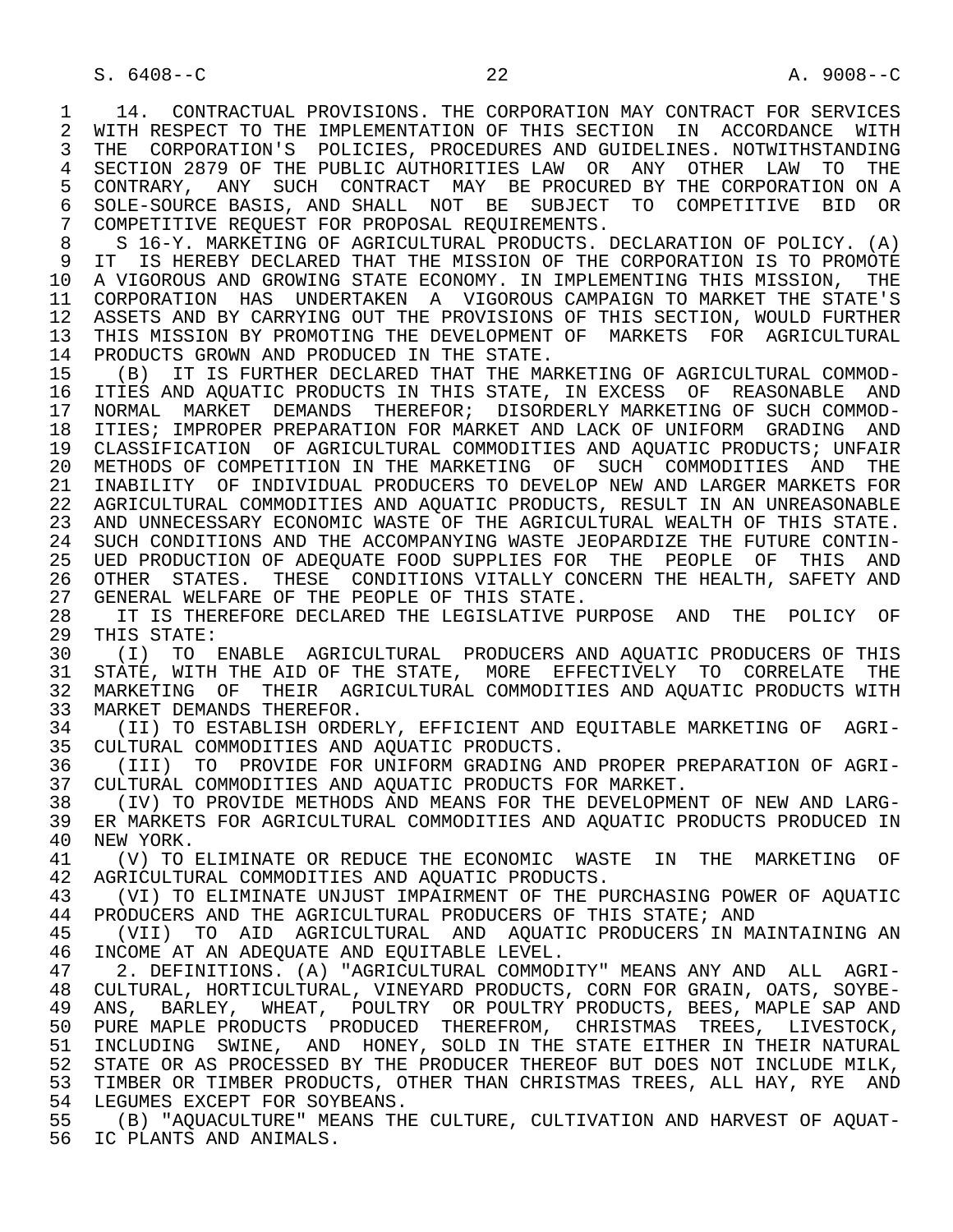1 (C) "AQUATIC PRODUCTS" MEANS ANY FOOD OR FIBER PRODUCTS OBTAINED<br>2 THROUGH THE PRACTICE OF AOUACULTURE, INCLUDING MARICULTURE; OR BY 2 THROUGH THE PRACTICE OF AQUACULTURE, INCLUDING MARICULTURE; OR BY<br>3 HARVEST FROM THE SEA WHEN SUCH PRODUCTS ARE CULTURED OR LANDED IN THIS 3 HARVEST FROM THE SEA WHEN SUCH PRODUCTS ARE CULTURED OR LANDED IN THIS 4 STATE. SUCH PRODUCTS INCLUDE BUT ARE NOT LIMITED TO FISH, SHELLFISH,<br>5 SEAWEED OR OTHER WATER BASED PLANT LIFE. 5 SEAWEED OR OTHER WATER BASED PLANT LIFE.<br>6 (D) "PRODUCER" MEANS ANY PERSON ENGAGEI

 6 (D) "PRODUCER" MEANS ANY PERSON ENGAGED WITHIN THIS STATE IN THE BUSI- 7 NESS OF PRODUCING, OR CAUSING TO BE PRODUCED FOR ANY MARKET, ANY AGRI- 8 CULTURAL COMMODITY OR AQUATIC PRODUCT.

9 (E) "HANDLER" MEANS ANY PERSON ENGAGED IN THE OPERATION OF PACKING,<br>10 GRADING, SELLING, OFFERING FOR SALE OR MARKETING ANY MARKETABLE AGRICUL- 10 GRADING, SELLING, OFFERING FOR SALE OR MARKETING ANY MARKETABLE AGRICUL- 11 TURAL COMMODITIES OR AQUATIC PRODUCTS, WHO AS OWNER, AGENT OR OTHERWISE<br>12 SHIPS OR CAUSES AN AGRICULTURAL COMMODITY TO BE SHIPPED. 12 SHIPS OR CAUSES AN AGRICULTURAL COMMODITY TO BE SHIPPED.<br>13 (F) "PROCESSOR" MEANS ANY PERSON ENGAGED WITHIN THIS S'

13 (F) "PROCESSOR" MEANS ANY PERSON ENGAGED WITHIN THIS STATE IN PROCESS-<br>14 ING OR IN THE OPERATION OF RECEIVING, GRADING, PACKING, CANNING, FREEZ-ING, OR IN THE OPERATION OF RECEIVING, GRADING, PACKING, CANNING, FREEZ-15 ING, DEHYDRATING, FERMENTING, DISTILLING, EXTRACTING, PRESERVING, GRIND-<br>16 ING. CRUSHING. OR IN ANY OTHER WAY PRESERVING OR CHANGING THE FORM OF AN 16 ING, CRUSHING, OR IN ANY OTHER WAY PRESERVING OR CHANGING THE FORM OF AN<br>17 AGRICULTURAL PRODUCT OR AOUATIC PRODUCT FOR THE PURPOSE OF MARKETING 17 AGRICULTURAL PRODUCT OR AQUATIC PRODUCT FOR THE PURPOSE OF MARKETING<br>18 SUCH COMMODITY BUT SHALL NOT INCLUDE A PERSON ENGAGED IN MANUFACTURING 18 SUCH COMMODITY BUT SHALL NOT INCLUDE A PERSON ENGAGED IN MANUFACTURING<br>19 FROM AN AGRICULTURAL COMMODITY OR AOUATIC PRODUCT ANOTHER AND DIFFERENT 19 FROM AN AGRICULTURAL COMMODITY OR AQUATIC PRODUCT ANOTHER AND DIFFERENT<br>20 PRODUCT. 20 PRODUCT.<br>21 (G) "D

21 (G) "DISTRIBUTOR" MEANS ANY PERSON ENGAGED WITHIN THIS STATE, IN SELL-<br>22 ING. OFFERING FOR SALE. MARKETING OR DISTRIBUTING AN AGRICULTURAL 22 ING, OFFERING FOR SALE, MARKETING OR DISTRIBUTING AN AGRICULTURAL<br>23 COMMODITY OR AOUATIC PRODUCT WHICH HE OR SHE HAS PURCHASED OR ACOUIRED 23 COMMODITY OR AQUATIC PRODUCT WHICH HE OR SHE HAS PURCHASED OR ACQUIRED 24 FROM A PRODUCER OR OTHER PERSON ORWHICH HE ORSHE IS MARKETING ON<br>25 BEHALF OF A PRODUCER OR OTHER PERSON, WHETHER AS OWNER, AGENT, EMPLOYEE, BEHALF OF A PRODUCER OR OTHER PERSON, WHETHER AS OWNER, AGENT, EMPLOYEE, 26 BROKER OR OTHERWISE, BUT SHALL NOT INCLUDE A RETAILER, EXCEPT SUCH 27 RETAILER WHO PURCHASES OR ACQUIRES FROM, OR HANDLES ON BEHALF OF ANY 28 PRODUCER OR OTHER PERSON, AN AGRICULTURAL COMMODITY OR AQUATIC PRODUCT 29 SUBJECT TO REGULATION BY THE MARKETING AGREEMENT OR ORDER COVERING SUCH 30 COMMODITY 30 COMMODITY.<br>31 (H) "PRE

31 (H) "PRESIDENT" MEANS THE PRESIDENT OF THE CORPORATION.<br>32 (I) "MARKETING AGREEMENT" MEANS AN AGREEMENT ENTERED I

32 (I) "MARKETING AGREEMENT" MEANS AN AGREEMENT ENTERED INTO, WITH THE<br>33 APPROVAL OF THE PRESIDENT, BY PRODUCERS WITH DISTRIBUTORS, PROCESSORS 33 APPROVAL OF THE PRESIDENT, BY PRODUCERS WITH DISTRIBUTORS, PROCESSORS<br>34 AND HANDLERS REGULATING THE PREPARATION, SALE AND HANDLING OF AGRICUL-34 AND HANDLERS REGULATING THE PREPARATION, SALE AND HANDLING OF AGRICUL-<br>35 TURAL COMMODITIES OR AOUATIC PRODUCTS. 35 TURAL COMMODITIES OR AQUATIC PRODUCTS.<br>36 (J) "MARKETING ORDER" MEANS AN ORDEI

 36 (J) "MARKETING ORDER" MEANS AN ORDER ISSUED BY THE PRESIDENT PURSUANT 37 TO THIS SECTION, PRESCRIBING RULES AND REGULATIONS GOVERNING THE MARKET-<br>38 ING FOR PROCESSING, THE DISTRIBUTING, THE SALE OF, OR THE HANDLING IN 38 ING FOR PROCESSING, THE DISTRIBUTING, THE SALE OF, OR THE HANDLING IN<br>39 ANY MANNER OF ANY AGRICULTURAL COMMODITY OR AOUATIC PRODUCT SOLD IN THIS 39 ANY MANNER OF ANY AGRICULTURAL COMMODITY OR AQUATIC PRODUCT SOLD IN THIS<br>40 STATE DURING ANY SPECIFIED PERIOD OR PERIODS. 40 STATE DURING ANY SPECIFIED PERIOD OR PERIODS.<br>41 (K) "COMMISSIONER" MEANS THE COMMISSION

41 (K) "COMMISSIONER" MEANS THE COMMISSIONER OF THE NEW YORK STATE<br>42 DEPARTMENT OF AGRICULTURE AND MARKETS. 42 DEPARTMENT OF AGRICULTURE AND MARKETS.<br>43 (L) "DEPARTMENT" MEANS THE NEW YORK!

 43 (L) "DEPARTMENT" MEANS THE NEW YORK STATE DEPARTMENT OF AGRICULTURE 44 AND MARKETS.<br>45 3. POWERS

 45 3. POWERS AND DUTIES OF THE PRESIDENT. (A) IN ORDER TO EFFECTUATE THE 46 DECLARED POLICY OF THIS SECTION, THE PRESIDENT, IN CONSULTATION WITH THE 47 COMMISSIONER, MAY, AFTER DUE NOTICE AND OPPORTUNITY FOR HEARING, APPROVE 47 COMMISSIONER, MAY, AFTER DUE NOTICE AND OPPORTUNITY FOR HEARING, APPROVE 48 MARKETING AGREEMENTS, WHICH MARKETING AGREEMENTS SHALL THEREUPON BE<br>49 BINDING UPON THE SIGNATORIES THERETO EXCLUSIVELY. 49 BINDING UPON THE SIGNATORIES THERETO EXCLUSIVELY.<br>50 (B) THE PRESIDENT, IN CONSULTATION WITH TH

50 (B) THE PRESIDENT, IN CONSULTATION WITH THE COMMISSIONER AND THE 51 PRODUCERS, MAY MAKE AND ISSUE MARKETING ORDERS, AFTER DUE NOTICE AND 51 PRODUCERS, MAY MAKE AND ISSUE MARKETING ORDERS, AFTER DUE NOTICE AND<br>52 OPPORTUNITY FOR HEARING, SUBJECT TO: 52 OPPORTUNITY FOR HEARING, SUBJECT TO:<br>53 (I) APPROVAL OF NOT LESS THAN SI

 53 (I) APPROVAL OF NOT LESS THAN SIXTY-SIX AND TWO-THIRDS PER CENTUM OF 54 THE PRODUCERS PARTICIPATING IN A REFERENDUM IN THE AREA AFFECTED, OR<br>55 (II) APPROVAL OF NOT LESS THAN SIXTY-FIVE PER CENTUM OF THE PRODU

 55 (II) APPROVAL OF NOT LESS THAN SIXTY-FIVE PER CENTUM OF THE PRODUCERS 56 PARTICIPATING IN A REFERENDUM VOTE, IN THE AREA AFFECTED, AND HAVING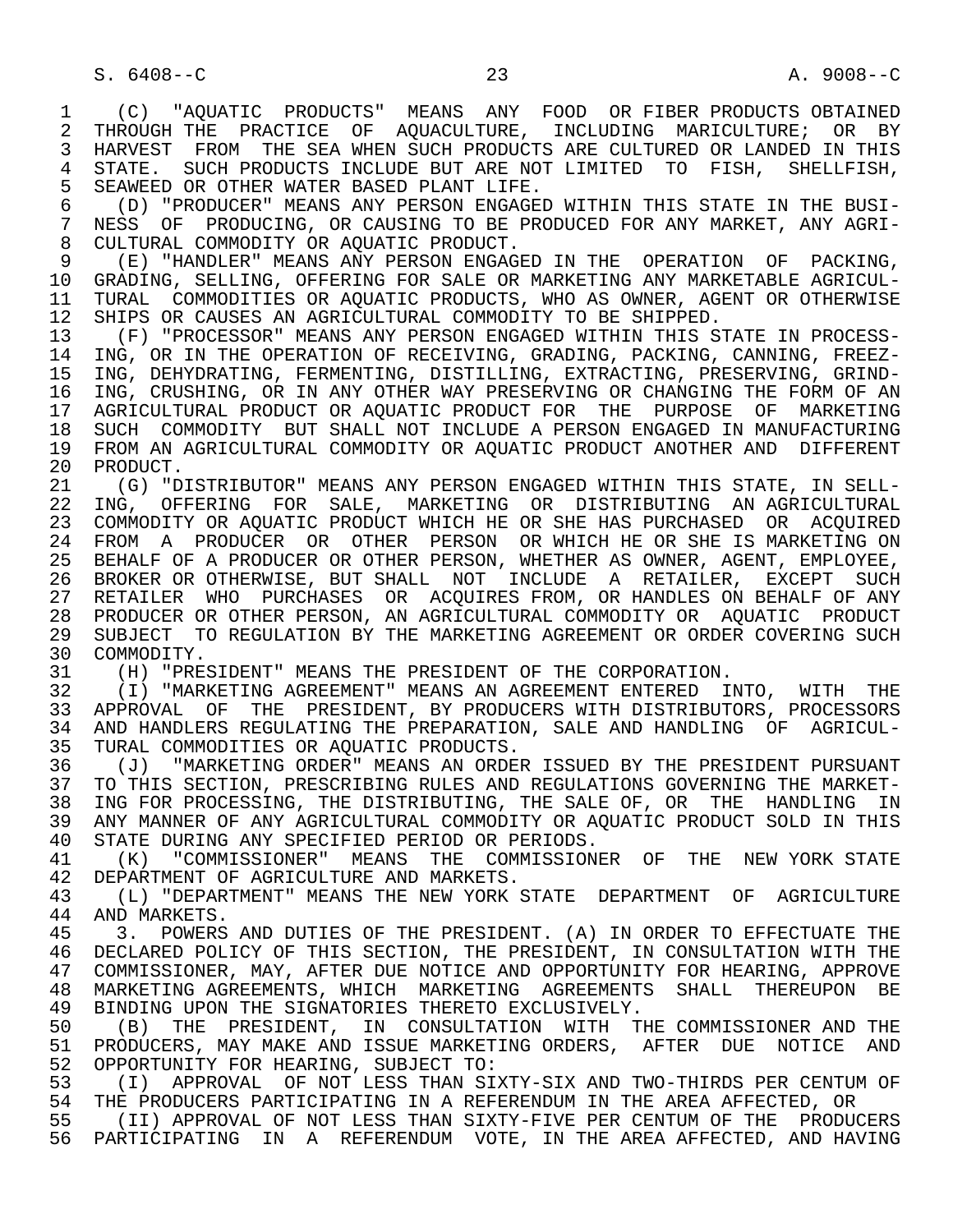1 MARKETED NOT LESS THAN FIFTY-ONE PER CENTUM OF THE TOTAL QUANTITY OF THE 2 COMMODITY WHICH WAS MARKETED IN THE NEXT PRECEDING. ORDINARY MARKETING 2 COMMODITY WHICH WAS MARKETED IN THE NEXT PRECEDING, ORDINARY MARKETING<br>3 SEASON BY ALL PRODUCERS THAT VOTED IN THE REFERENDUM, OR 3 SEASON BY ALL PRODUCERS THAT VOTED IN THE REFERENDUM, OR 4 (III) APPROVAL OF NOT LESS THAN FIFTY-ONE PER CENTUM OF THE PRODUCERS<br>5 PARTICIPATING IN A REFERENDUM VOTE, IN THE AREA AFFECTED, AND HAVING 5 PARTICIPATING IN A REFERENDUM VOTE, IN THE AREA AFFECTED, AND HAVING<br>6 MARKETED NOT LESS THAN SIXTY-FIVE PER CENTUM OF THE TOTAL OUANTITY OF 6 MARKETED NOT LESS THAN SIXTY-FIVE PER CENTUM OF THE TOTAL QUANTITY OF<br>7 THE COMMODITY WHICH WAS MARKETED IN THE NEXT PRECEDING, ORDINARY MARKET- 7 THE COMMODITY WHICH WAS MARKETED IN THE NEXT PRECEDING, ORDINARY MARKET- 8 ING SEASON BY ALL PRODUCERS THAT VOTED IN THE REFERENDUM. THE PRESIDENT 8 MAY, AND UPON WRITTEN PETITION DULY SIGNED BY TWENTY-FIVE PER CENTUM OF 9 MAY, AND UPON WRITTEN PETITION DULY SIGNED BY TWENTY-FIVE PER CENTUM OF<br>10 THE PRODUCERS IN THE AREA AMEND OR TERMINATE SUCH ORDER AFTER DUE NOTICE 10 THE PRODUCERS IN THE AREA AMEND OR TERMINATE SUCH ORDER AFTER DUE NOTICE<br>11 AND OPPORTUNITY FOR HEARING, BUT SUBJECT TO THE APPROVAL OF NOT LESS 11 AND OPPORTUNITY FOR HEARING, BUT SUBJECT TO THE APPROVAL OF NOT LESS<br>12 THAN FIFTY PER CENTUM OF SUCH PRODUCERS PARTICIPATING IN A REFERENDUM 12 THAN FIFTY PER CENTUM OF SUCH PRODUCERS PARTICIPATING IN A REFERENDUM 13 VOTE.  $13$  VOTE.<br> $14$  (C) 14 (C) THE PRESIDENT, CONSULTING WITH AND SEEKING THE ADVICE AND CONSENT<br>15 OF THE ADVISORY BOARD SHALL ADMINISTER AND ENFORCE ANY MARKETING ORDER, 15 OF THE ADVISORY BOARD SHALL ADMINISTER AND ENFORCE ANY MARKETING ORDER,<br>16 WHILE IT IS IN EFFECT, TO: 16 WHILE IT IS IN EFFECT, TO:<br>17 (I) ENCOURAGE AND MAINTA 17 (I) ENCOURAGE AND MAINTAIN STABLE PRICES RECEIVED BY PRODUCERS FOR 18 SUCH AGRICULTURAL COMMODITY AND AQUATIC PRODUCT AT A LEVEL WHICH IS<br>19 CONSISTENT WITH THE PROVISIONS AND AIMS OF THIS ACT. 19 CONSISTENT WITH THE PROVISIONS AND AIMS OF THIS ACT.<br>20 (II) PREVENT THE UNREASONABLE OR UNNECESSARY WASTE 20 (II) PREVENT THE UNREASONABLE OR UNNECESSARY WASTE OF LAND OR WATER<br>21 BASED WEALTH. 21 BASED WEALTH.<br>22 (III) PROT 22 (III) PROTECT THE INTERESTS OF CONSUMERS OF SUCH COMMODITY, BY EXER-<br>23 CISING THE POWERS OF THIS SECTION TO SUCH EXTENT AS IS NECESSARY TO 23 CISING THE POWERS OF THIS SECTION TO SUCH EXTENT AS IS NECESSARY TO 24 EFFECTUATE THE PURPOSES OF THIS ACT.<br>25 (IV) PROVIDE CONSULTATION TO THE C 25 (IV) PROVIDE CONSULTATION TO THE COMMISSIONER WHO SHALL BUDGET FOR THE 26 ADMINISTRATION AND OPERATING COSTS AND EXPENSES, SEEKING THE ADVICE AND 27 CONSENT OF THE ADVISORY BOARD, INCLUDING ADVERTISING AND SALES PROMOTION 28 WHEN REQUIRED IN ANY MARKETING AGREEMENT OR ORDER EXECUTED IN THIS 29 SECTION AND TO PROVIDE FOR THE COLLECTION AND RETENTION OF SUCH NECES- 30 SARY FEES TO DEFRAY SUCH COSTS AND EXPENSES, IN NO CASE TO EXCEED FIVE 31 PERCENT OF THE GROSS DOLLAR VOLUME OF SALES OR DOLLAR VOLUME OF 32 PURCHASES OR AMOUNTS HANDLED. TO BE COLLECTED FROM EACH PERSON ENGAGED 32 PURCHASES OR AMOUNTS HANDLED, TO BE COLLECTED FROM EACH PERSON ENGAGED<br>33 IN THE PRODUCTION, PROCESSING, DISTRIBUTING OR THE HANDLING OF ANY MARK-33 IN THE PRODUCTION, PROCESSING, DISTRIBUTING OR THE HANDLING OF ANY MARK-<br>34 ETABLE AGRICULTURAL COMMODITY AND AOUATIC PRODUCT PRODUCED OR LANDED IN 34 ETABLE AGRICULTURAL COMMODITY AND AQUATIC PRODUCT PRODUCED OR LANDED IN<br>35 THIS STATE AND DIRECTLY AFFECTED BY ANY MARKETING ORDER ISSUED PURSUANT 35 THIS STATE AND DIRECTLY AFFECTED BY ANY MARKETING ORDER ISSUED PURSUANT<br>36 TO THIS SECTION FOR SUCH COMMODITY. TO THIS SECTION FOR SUCH COMMODITY. 37 (V) CONFER AND COOPERATE WITH THE LEGALLY CONSTITUTED AUTHORITIES OF 38 OTHER STATES AND THE UNITED STATES.<br>39 (D) ANY MARKETING AGREEMENT OR OR 39 (D) ANY MARKETING AGREEMENT OR ORDER ISSUED BY THE PRESIDENT PURSUANT<br>40 TO THIS SECTION, IN CONSULTATION WITH THE COMMISSIONER, MAY CONTAIN ANY 40 TO THIS SECTION, IN CONSULTATION WITH THE COMMISSIONER, MAY CONTAIN ANY 41 OR ALL OF THE FOLLOWING: 41 OR ALL OF THE FOLLOWING:<br>42 (I) PROVISIONS FOR DET 42 (I) PROVISIONS FOR DETERMINING THE EXISTENCE AND EXTENT OF THE SURPLUS<br>43 OF ANY AGRICULTURAL COMMODITY, OR OF ANY GRADE, SIZE OR OUALITY THEREOF, 43 OF ANY AGRICULTURAL COMMODITY, OR OF ANY GRADE, SIZE OR QUALITY THEREOF,<br>44 AND PROVIDING FOR THE REGULATION AND DISPOSITION OF SUCH SURPLUS. 44 AND PROVIDING FOR THE REGULATION AND DISPOSITION OF SUCH SURPLUS.<br>45 (II) PROVISIONS FOR LIMITING THE TOTAL OUANTITY OF ANY AGRIC (II) PROVISIONS FOR LIMITING THE TOTAL OUANTITY OF ANY AGRICULTURAL 46 PRODUCT, OR OF ANY GRADE OR GRADES, SIZE OR SIZES, OR QUALITY OR<br>47 PORTIONS OR COMBINATIONS THEREOF, WHICH MAY BE MARKETED DURING ANY SPEC- 47 PORTIONS OR COMBINATIONS THEREOF, WHICH MAY BE MARKETED DURING ANY SPEC- 48 IFIED PERIOD OR PERIODS. SUCH TOTAL QUANTITY OF ANY SUCH COMMODITY SO<br>49 REGULATED SHALL NOT BE LESS THAN THE OUANTITY WHICH THE PRESIDENT SHALL 49 REGULATED SHALL NOT BE LESS THAN THE QUANTITY WHICH THE PRESIDENT SHALL<br>50 FIND IS REASONABLY NECESSARY TO SUPPLY THE MARKET DEMAND OF CONSUMERS 50 FIND IS REASONABLY NECESSARY TO SUPPLY THE MARKET DEMAND OF CONSUMERS 51 FOR SUCH COMMODITY.<br>52 (III) PROVISIONS (III) PROVISIONS REGULATING TO THE PERIOD, OR PERIODS, DURING WHICH 53 ANY AGRICULTURAL COMMODITY, OR ANY GRADE OR GRADES, SIZE OR SIZES OR<br>54 OUALITY OR PORTIONS OR COMBINATIONS OF SUCH COMMODITY, MAY BE MARKETED. 54 QUALITY OR PORTIONS OR COMBINATIONS OF SUCH COMMODITY, MAY BE MARKETED.<br>55 (IV) PROVISIONS FOR THE ESTABLISHMENT OF UNIFORM GRADING, STANDARDS (IV) PROVISIONS FOR THE ESTABLISHMENT OF UNIFORM GRADING, STANDARDS, 56 AND INSPECTION OF ANY AGRICULTURAL COMMODITY DELIVERED BY PRODUCERS OR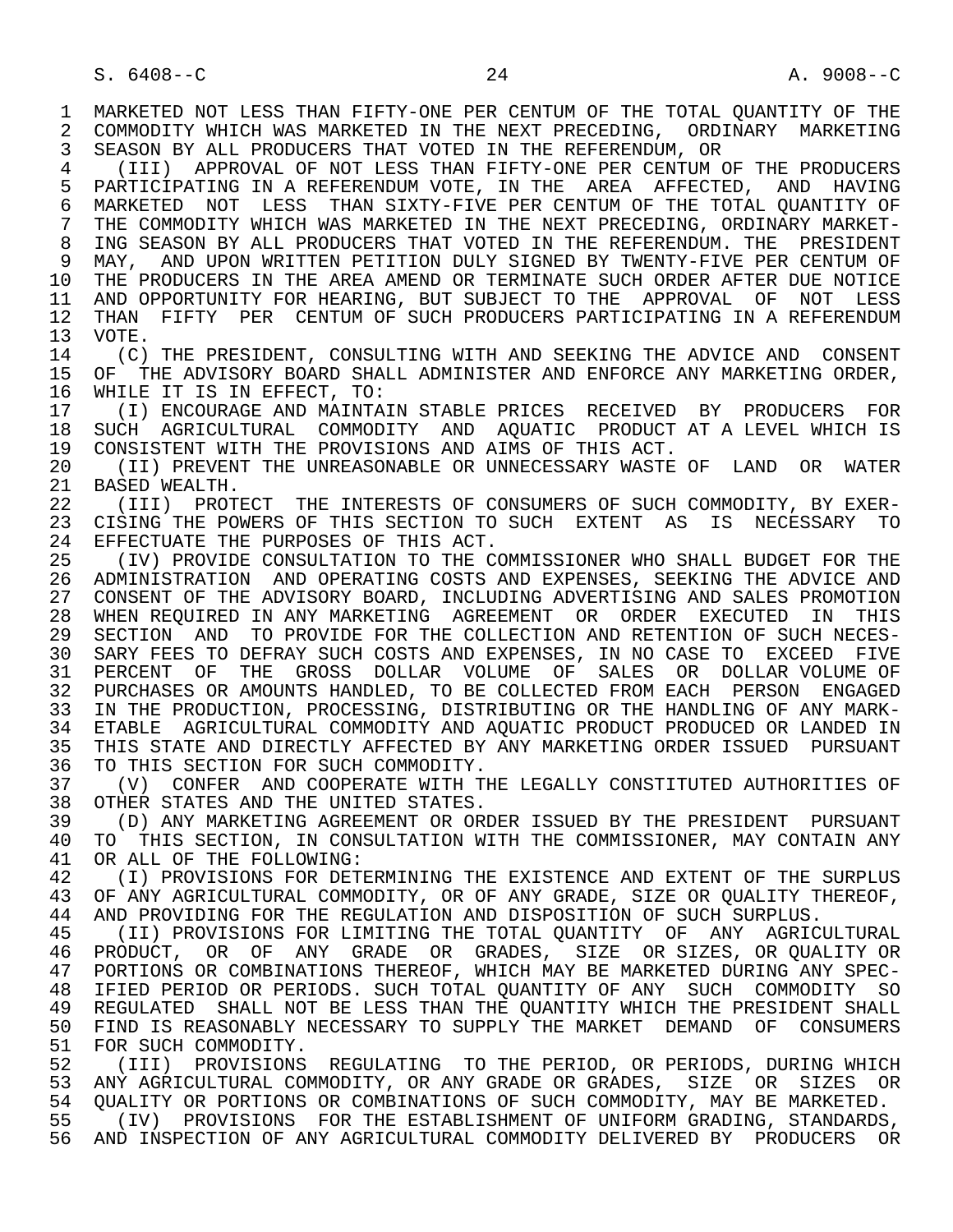1 OTHER PERSONS TO HANDLERS, PROCESSORS, DISTRIBUTORS OR OTHERS ENGAGING<br>2 IN THE HANDLING THEREOF, AND FOR THE ESTABLISHMENT OF GRADING OR STAND-2 IN THE HANDLING THEREOF, AND FOR THE ESTABLISHMENT OF GRADING OR STAND-<br>3 ARDS OF OUALITY, CONDITION, SIZE, MATURITY OR PACK FOR ANY AGRICULTURAL 3 ARDS OF QUALITY, CONDITION, SIZE, MATURITY OR PACK FOR ANY AGRICULTURAL 4 COMMODITY, AND THE INSPECTION AND GRADING OF SUCH COMMODITY IN ACCORD-<br>5 ANCE WITH SUCH GRADING OR STANDARDS SO ESTABLISHED; AND FOR PROVISIONS 5 ANCE WITH SUCH GRADING OR STANDARDS SO ESTABLISHED; AND FOR PROVISIONS<br>6 THAT NO PRODUCER, HANDLER, PROCESSOR OR DISTRIBUTOR OF ANY AGRICULTURAL 6 THAT NO PRODUCER, HANDLER, PROCESSOR OR DISTRIBUTOR OF ANY AGRICULTURAL<br>7 COMMODITY FOR WHICH GRADING OR STANDARDS ARE SO ESTABLISHED MAY, EXCEPT 7 COMMODITY FOR WHICH GRADING OR STANDARDS ARE SO ESTABLISHED MAY, EXCEPT 8 AS OTHERWISE PROVIDED IN SUCH MARKETING AGREEMENT OR ORDER, SELL, OFFER 9 FOR SALE, PROCESS, DISTRIBUTE OR OTHERWISE HANDLE ANY SUCH COMMODITY<br>10 WHETHER PRODUCED WITHIN OR WITHOUT THIS STATE, NOT MEETING AND COMPLYING 10 WHETHER PRODUCED WITHIN OR WITHOUT THIS STATE, NOT MEETING AND COMPLYING<br>11 WITH SUCH ESTABLISHED GRADING OR STANDARDS, FOR THE PURPOSES OF THIS 11 WITH SUCH ESTABLISHED GRADING OR STANDARDS. FOR THE PURPOSES OF THIS<br>12 SECTION, THE FEDERAL-STATE INSPECTION SERVICE SHALL PERFORM ALL 12 SECTION, THE FEDERAL-STATE INSPECTION SERVICE SHALL PERFORM ALL<br>13 INSPECTIONS MADE-NECESSARY-BY-SUCH-PROVISIONS. 13 INSPECTIONS MADE NECESSARY BY SUCH PROVISIONS.<br>14 (V) PROVISIONS FOR THE ESTABLISHMENT OF RES 14 (V) PROVISIONS FOR THE ESTABLISHMENT OF RESEARCH PROGRAMS DESIGNED TO<br>15 BENEFIT A SPECIFIED COMMODITY OR NEW YORK AGRICULTURE IN GENERAL. 15 BENEFIT A SPECIFIED COMMODITY OR NEW YORK AGRICULTURE IN GENERAL.<br>16 (VI) PROVISIONS FOR THE PRESIDENT TO RETAIN MONEY COLLECTED UND 16 The UNIM PROVISIONS FOR THE PRESIDENT TO RETAIN MONEY COLLECTED UNDER ANY<br>17 MARKETING ORDER ISSUED PURSUANT TO THIS SECTION TO DEFRAY THE COSTS AND 17 MARKETING ORDER ISSUED PURSUANT TO THIS SECTION TO DEFRAY THE COSTS AND 18 EXPENSES IN THE ADMINISTRATION THEREOF. 18 EXPENSES IN THE ADMINISTRATION THEREOF.<br>19 (VII) SUCH OTHER PROVISIONS AS MAY BE 19 (VII) SUCH OTHER PROVISIONS AS MAY BE NECESSARY TO EFFECTUATE THE 20 DECLARED POLICIES OF THIS SECTION. 20 DECLARED POLICIES OF THIS SECTION.<br>21 (VIII) PROVISIONS TO ESTABLISE 21 (VIII) PROVISIONS TO ESTABLISH MARKETING PROMOTION AND RESEARCH 22 PROGRAMS FOR AQUATIC PRODUCTS WHICH MAY INCLUDE SUBPARAGRAPHS (I)<br>23 THROUGH (VII) OF THIS PARAGRAPH. THROUGH (VII) OF THIS PARAGRAPH. 24 (E) THE PRESIDENT, SEEKING THE ADVICE AND THE CONSENT OF THE ADVISORY<br>25 BOARD, MAY TEMPORARILY SUSPEND THE OPERATION OF AN EFFECTIVE MARKETING 25 BOARD, MAY TEMPORARILY SUSPEND THE OPERATION OF AN EFFECTIVE MARKETING 26 ORDER FOR A CONTINUING PERIOD OF NOT LONGER THAN ONE GROWING AND MARKET-<br>27 ING SEASON, IF THE PURPOSES OF THIS SECTION ARE DEEMED UNNECESSARY 27 ING SEASON, IF THE PURPOSES OF THIS SECTION ARE DEEMED UNNECESSARY<br>28 DURING SUCH SEASON. 28 DURING SUCH SEASON.<br>29 (F) IN CARRYING O 29 (F) IN CARRYING OUT THE PURPOSES OF THIS SECTION, THE PRESIDENT, IN<br>30 CONSULTATION WITH THE COMMISSIONER AND CONSULTING WITH AND SEEKING THE 30 CONSULTATION WITH THE COMMISSIONER AND CONSULTING WITH AND SEEKING THE<br>31 ADVICE AND CONSENT OF THE ADVISORY BOARD, SHALL TAKE INTO CONSIDERATION 31 ADVICE AND CONSENT OF THE ADVISORY BOARD, SHALL TAKE INTO CONSIDERATION<br>32 ANY AND ALL FACTS AVAILABLE TO HIM OR HER WITH RESPECT TO THE FOLLOWING 32 ANY AND ALL FACTS AVAILABLE TO HIM OR HER WITH RESPECT TO THE FOLLOWING 33 ECONOMIC FACTORS: 33 ECONOMIC FACTORS:<br>34 (I) THE OUANTITY 34 (I) THE QUANTITY OF SUCH AGRICULTURAL COMMODITY AVAILABLE FOR DISTRIB-<br>35 UTION. 35 UTION.<br>36 (II) 36 (II) THE QUANTITY OF SUCH AGRICULTURAL COMMODITY NORMALLY REQUIRED BY<br>37 CONSUMERS. 37 CONSUMERS.<br>38 (III) THI 38 (III) THE COST OF PRODUCING SUCH AGRICULTURAL COMMODITY.<br>39 (IV) THE PURCHASING POWER OF CONSUMERS. 39 (IV) THE PURCHASING POWER OF CONSUMERS.<br>40 (V) THE LEVEL OF PRICES OF COMMODITI 40 (V) THE LEVEL OF PRICES OF COMMODITIES, SERVICES AND SECTIONS WHICH 41 THE FARMERS COMMONLY BUY. 41 THE FARMERS COMMONLY BUY.<br>42 (VI) THE LEVEL OF PRICE 42 (VI) THE LEVEL OF PRICES OF OTHER COMMODITIES WHICH COMPETE WITH OR<br>43 ARE UTILIZED AS SUBSTITUTES FOR SUCH AGRICULTURAL COMMODITY 43 ARE UTILIZED AS SUBSTITUTES FOR SUCH AGRICULTURAL COMMODITY.<br>44 (G) THE EXECUTION OF SUCH MARKETING AGREEMENTS SHALL 44 (G) THE EXECUTION OF SUCH MARKETING AGREEMENTS SHALL IN NO MANNER<br>45 AFFECT THE ISSUANCE, ADMINISTRATION OR ENFORCEMENT OF ANY MARKETING 45 AFFECT THE ISSUANCE, ADMINISTRATION OR ENFORCEMENT OF ANY MARKETING 46 ORDER PROVIDED FOR IN THIS SECTION. THE PRESIDENT, IN CONSULTATION WITH 47 THE COMMISSIONER, MAY ISSUE SUCH MARKETING ORDER WITHOUT EXECUTING A<br>48 MARKETING AGREEMENT OR MAY EXECUTE A MARKETING AGREEMENT WITHOUT ISSUING 48 MARKETING AGREEMENT OR MAY EXECUTE A MARKETING AGREEMENT WITHOUT ISSUING<br>49 A MARKETING ORDER COVERING THE SAME COMMODITY. THE PRESIDENT, IN HIS OR 49 A MARKETING ORDER COVERING THE SAME COMMODITY. THE PRESIDENT, IN HIS OR<br>50 HER DISCRETION, IN CONSULTATION WITH THE COMMISSIONER MAY HOLD A CONCUR-50 HER DISCRETION, IN CONSULTATION WITH THE COMMISSIONER MAY HOLD A CONCUR-<br>51 RENT HEARING UPON A PROPOSED MARKETING AGREEMENT AND A PROPOSED MARKET-51 RENT HEARING UPON A PROPOSED MARKETING AGREEMENT AND A PROPOSED MARKET-<br>52 ING ORDER IN THE MANNER PROVIDED FOR GIVING DUE NOTICE AND OPPORTUNITY 52 ING ORDER IN THE MANNER PROVIDED FOR GIVING DUE NOTICE AND OPPORTUNITY<br>53 FOR HEARING FOR A MARKETING ORDER AS PROVIDED IN THIS SECTION. 53 FOR HEARING FOR A MARKETING ORDER AS PROVIDED IN THIS SECTION.<br>54 The Prior to the Issuance, amendment or termination of ANY 54 (H) PRIOR TO THE ISSUANCE, AMENDMENT OR TERMINATION OF ANY MARKETING<br>55 ORDER, THE PRESIDENT MAY REOUIRE THE APPLICANTS FOR SUCH ISSUANCE, 55 ORDER, THE PRESIDENT MAY REQUIRE THE APPLICANTS FOR SUCH ISSUANCE, 56 AMENDMENT OR TERMINATION TO DEPOSIT WITH HIM OR HER SUCH AMOUNT AS HE OR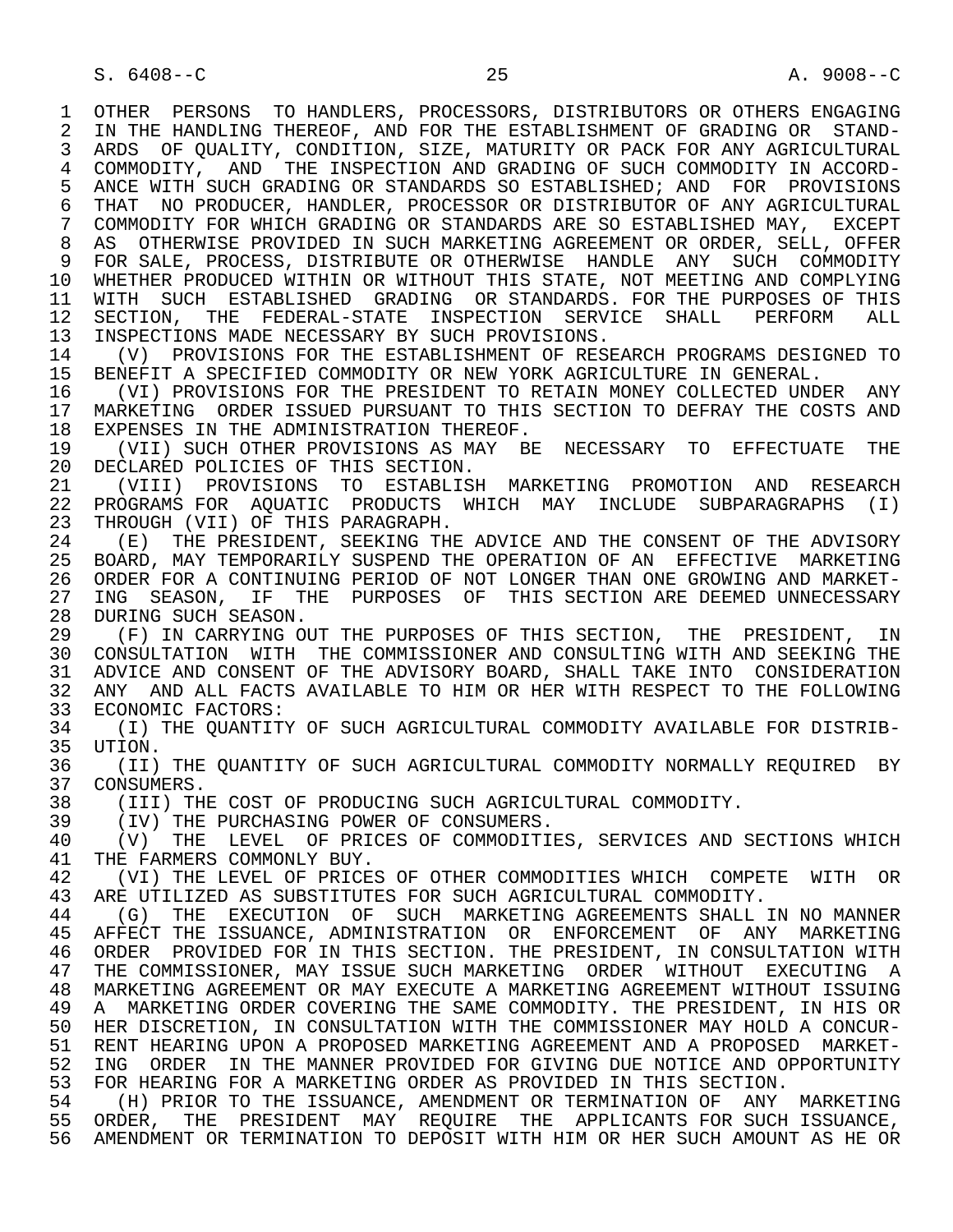1 SHE MAY DEEM NECESSARY TO DEFRAY THE EXPENSES OF PREPARING AND MAKING<br>2 EFFECTIVE AMENDING OR TERMINATING A MARKETING ORDER. SUCH FUNDS SHALL BE 2 EFFECTIVE AMENDING OR TERMINATING A MARKETING ORDER. SUCH FUNDS SHALL BE<br>3 RECEIVED, DEPOSITED AND DISBURSED BY THE PRESIDENT IN THE SAME MANNER AS 3 RECEIVED, DEPOSITED AND DISBURSED BY THE PRESIDENT IN THE SAME MANNER AS 4 OTHER FEES RECEIVED BY HIM OR HER UNDER THIS SECTION AND, IN THE EVENT<br>5 THE APPLICATION FOR ADOPTION, AMENDMENT OR TERMINATION OF A MARKETING 5 THE APPLICATION FOR ADOPTION, AMENDMENT OR TERMINATION OF A MARKETING<br>6 ORDER IS APPROVED IN A REFERENDUM, THE PRESIDENT SHALL REIMBURSE ANY 6 ORDER IS APPROVED IN A REFERENDUM, THE PRESIDENT SHALL REIMBURSE ANY<br>7 SUCH APPLICANT IN THE AMOUNT OF ANY SUCH DEPOSIT FROM ANY UNEXPENDED 7 SUCH APPLICANT IN THE AMOUNT OF ANY SUCH DEPOSIT FROM ANY UNEXPENDED<br>8 MONTES COLLECTED UNDER THE MARKETING ORDER AFFECTED BY SUCH REFERENDUM 8 MONIES COLLECTED UNDER THE MARKETING ORDER AFFECTED BY SUCH REFERENDUM.<br>9 (I) ANY MONEYS COLLECTED BY THE PRESIDENT PURSUANT TO THIS SECTION 9 (I) ANY MONEYS COLLECTED BY THE PRESIDENT PURSUANT TO THIS SECTION 10 SHALL NOT BE DEEMED STATE OR CORPORATION FUNDS AND SHALL BE DEPOSITED IN<br>11 A BANK OR OTHER DEPOSITORY OF THE CORPORATION, APPROVED BY THE PRESI-11 A BANK OR OTHER DEPOSITORY OF THE CORPORATION, APPROVED BY THE PRESI-<br>12 DENT, ALLOCATED TO EACH MARKETING ORDER UNDER WHICH THEY ARE COLLECTED, 12 DENT, ALLOCATED TO EACH MARKETING ORDER UNDER WHICH THEY ARE COLLECTED,<br>13 AND SHALL BE DISBURSED BY THE PRESIDENT ONLY FOR THE NECESSARY EXPENSES 13 AND SHALL BE DISBURSED BY THE PRESIDENT ONLY FOR THE NECESSARY EXPENSES<br>14 INCURRED. BY THE PRESIDENT WITH RESPECT TO EACH SUCH SEPARATE MARKETING 14 INCURRED BY THE PRESIDENT WITH RESPECT TO EACH SUCH SEPARATE MARKETING 15 ORDER, ALL IN ACCORDANCE WITH THE RULES AND REGULATIONS OF THE PRESI-<br>16 DENT. ALL SUCH EXPENDITURES SHALL BE SUBJECT TO AUDITS BY THE STATE 16 DENT. ALL SUCH EXPENDITURES SHALL BE SUBJECT TO AUDITS BY THE STATE<br>17 COMPTROLLER. ANY MONEYS REMAINING IN SUCH FUND ALLOCABLE TO ANY PARTIC-17 COMPTROLLER. ANY MONEYS REMAINING IN SUCH FUND ALLOCABLE TO ANY PARTIC-<br>18 ULAR COMMODITY AFFECTED BY A MARKETING ORDER MAY, IN THE DISCRETION OF 18 ULAR COMMODITY AFFECTED BY A MARKETING ORDER MAY, IN THE DISCRETION OF 19 THE PRESIDENT, BE REFUNDED AT THE CLOSE OF ANY MARKETING SEASON UPON A 20 PRO-RATA BASIS TO ALL PERSONS FROM WHOM ASSESSMENTS THEREFOR WERE 21 COLLECTED OR, WHENEVER THE PRESIDENT FINDS THAT SUCH MONEYS MAY BE 22 NECESSARY TO DEFRAY THE COST OF OPERATING SUCH MARKETING ORDER IN A 23 SUCCEEDING MARKETING SEASON, HE OR SHE MAY CARRY OVER ALL OR ANY PORTION 24 OF SUCH MONEYS INTO THE NEXT SUCH SUCCEEDING SEASON. UPON THE TERMI-<br>25 NATION BY THE PRESIDENT OF ANY MARKETING ORDER, ALL MONEYS REMAINING AND 25 NATION BY THE PRESIDENT OF ANY MARKETING ORDER, ALL MONEYS REMAINING AND 26 NOT REQUIRED BY THE PRESIDENT TO DEFRAY THE EXPENSES OF OPERATING SUCH 27 MARKETING ORDER, SHALL BE REFUNDED BY THE PRESIDENT UPON A PRO-RATA 28 BASIS TO ALL PERSONS FROM WHOM ASSESSMENTS THEREFOR WERE COLLECTED; 29 PROVIDED, HOWEVER, THAT IF THE PRESIDENT FINDS THAT THE AMOUNTS SO 30 REFUNDABLE ARE SO SMALL AS TO MAKE IMPRACTICABLE THE COMPUTATION AND 31 REFUNDING OF SUCH REFUNDS, THE PRESIDENT MAY USE SUCH MONEYS TO DEFRAY<br>32 THE EXPENSES INCURRED BY HIM OR HER IN THE FORMULATION, ISSUANCE, ADMIN-32 THE EXPENSES INCURRED BY HIM OR HER IN THE FORMULATION, ISSUANCE, ADMIN-<br>33 ISTRATION OR ENFORCEMENT OF ANY SUBSEOUENT MARKETING ORDER FOR SUCH 33 ISTRATION OR ENFORCEMENT OF ANY SUBSEQUENT MARKETING ORDER FOR SUCH

34 COMMODITY.<br>35 (J) ADV 35 (J) ADVISORY BOARD. (I) ANY MARKETING ORDER ISSUED PURSUANT TO THIS<br>36 SECTION SHALL PROVIDE FOR THE ESTABLISHMENT OF AN ADVISORY BOARD. TO 36 SECTION SHALL PROVIDE FOR THE ESTABLISHMENT OF AN ADVISORY BOARD, TO 37 CONSIST OF NOT LESS THAN FIVE MEMBERS NOR MORE THAN NINE MEMBERS, TO<br>38 ADVISE THE PRESIDENT IN THE ADMINISTRATION OF SUCH MARKETING ORDER IN 38 ADVISE THE PRESIDENT IN THE ADMINISTRATION OF SUCH MARKETING ORDER IN<br>39 ACCORDANCE WITH ITS TERMS AND PROVISIONS. THE PRESIDENT SHALL ADMINISTER ACCORDANCE WITH ITS TERMS AND PROVISIONS. THE PRESIDENT SHALL ADMINISTER 40 AND ENFORCE ANY SUCH ORDER WHILE IT IS IN EFFECT, CONSULTING WITH THE 41 ADVISORY BOARD AND SEEKING ITS ADVICE AND CONSENT. THE MEMBERS OF SAID 42 BOARD SHALL BE APPOINTED BY THE COMMISSIONER FROM NOMINATIONS RECEIVED<br>43 FROM THE COMMODITY GROUP FOR WHICH THE MARKETING ORDER IS ESTABLISHED. FROM THE COMMODITY GROUP FOR WHICH THE MARKETING ORDER IS ESTABLISHED. 44 NOMINATING PROCEDURE, QUALIFICATION, REPRESENTATION AND SIZE OF THE 45 ADVISORY BOARD SHALL BE PRESCRIBED IN EACH MARKETING ORDER FOR WHICH 46 SUCH BOARD IS APPOINTED. EACH ADVISORY BOARD SHALL BE COMPOSED OF SUCH 47 PRODUCERS AND HANDLERS OR PROCESSORS AS ARE DIRECTLY AFFECTED BY THE 47 PRODUCERS AND HANDLERS OR PROCESSORS AS ARE DIRECTLY AFFECTED BY THE 48 MARKETING ORDER IN SUCH PROPORTION OF REPRESENTATION AS THE ORDER SHALL<br>49 PRESCRIBE. THE COMMISSIONER MAY APPOINT ONE PERSON WHO IS NEITHER A 49 PRESCRIBE. THE COMMISSIONER MAY APPOINT ONE PERSON WHO IS NEITHER A<br>50 PRODUCER, PROCESSOR OR OTHER HANDLER TO REPRESENT THE DEPARTMENT OF 50 PRODUCER, PROCESSOR OR OTHER HANDLER TO REPRESENT THE DEPARTMENT OF<br>51 AGRICULTURE AND MARKETS, THE CORPORATION, OR THE PUBLIC GENERALLY. 51 AGRICULTURE AND MARKETS, THE CORPORATION, OR THE PUBLIC GENERALLY.<br>52 (II) NO MEMBER OF AN ADVISORY BOARD SHALL RECEIVE A SALARY. BUT

52 (II) NO MEMBER OF AN ADVISORY BOARD SHALL RECEIVE A SALARY, BUT EACH<br>53 SHALL BE ENTITLED TO HIS OR HER ACTUAL EXPENSES INCURRED WHILE ENGAGED 53 SHALL BE ENTITLED TO HIS OR HER ACTUAL EXPENSES INCURRED WHILE ENGAGED<br>54 IN PERFORMING HIS OR HER DUTIES HEREIN AUTHORIZED. 54 IN PERFORMING HIS OR HER DUTIES HEREIN AUTHORIZED.<br>55 (III) THE DUTIES AND RESPONSIBILITIES OF EACH ADY

 55 (III) THE DUTIES AND RESPONSIBILITIES OF EACH ADVISORY BOARD SHALL BE 56 PRESCRIBED BY THE PRESIDENT, IN CONSULTATION WITH THE COMMISSIONER, AND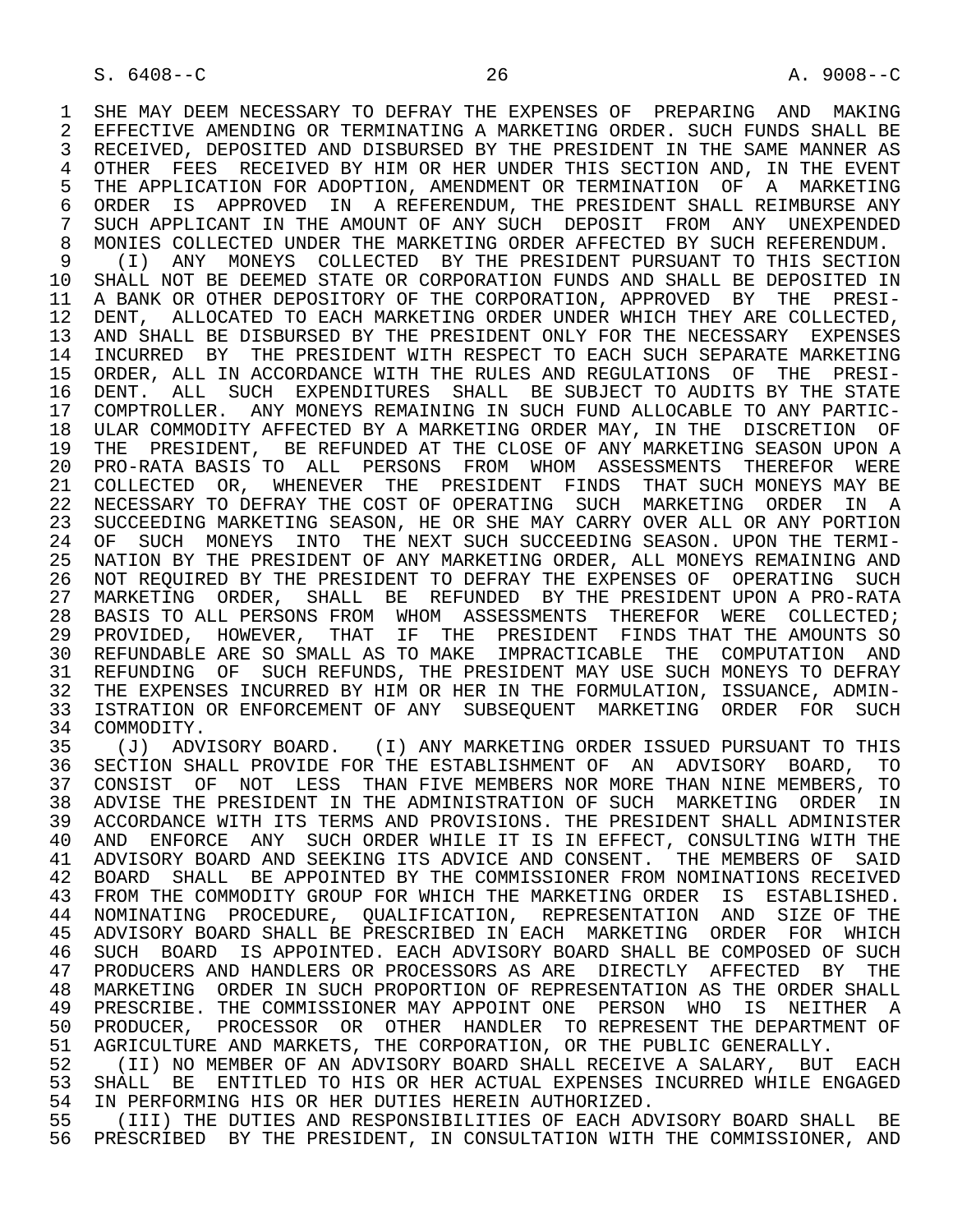1 HE OR SHE SHALL SPECIFICALLY DELEGATE TO THE ADVISORY BOARD, BY INCLU-<br>2 SION IN THE MARKETING ORDER, THE FOLLOWING DUTIES AND RESPONSIBILITIES: 2 SION IN THE MARKETING ORDER, THE FOLLOWING DUTIES AND RESPONSIBILITIES:<br>3 (A) THE RECOMMENDATION TO THE PRESIDENT OF ADMINISTRATIVE RULES ANI 3 (A) THE RECOMMENDATION TO THE PRESIDENT OF ADMINISTRATIVE RULES AND 4 REGULATIONS RELATING TO THE MARKETING ORDER 4 REGULATIONS RELATING TO THE MARKETING ORDER.<br>5 (B) RECOMMENDING TO THE PRESIDENT SUCH AM 5 (B) RECOMMENDING TO THE PRESIDENT SUCH AMENDMENTS TO THE MARKETING<br>6 ORDER AS DEEMED ADVISABLE. 6 ORDER AS DEEMED ADVISABLE.<br>7 (C) THE PREPARATION AN 7 (C) THE PREPARATION AND SUBMISSION TO THE COMMISSIONER, IN CONSULTA- 8 TION WITH THE PRESIDENT, OF THE ESTIMATED BUDGET REQUIRED FOR THE PROPER<br>9 OPERATION OF THE MARKETING ORDER. 9 OPERATION OF THE MARKETING ORDER.<br>10 (D) RECOMMENDING TO THE PRESIDE 10 (D) RECOMMENDING TO THE PRESIDENT METHODS FOR ASSESSING MEMBERS OF THE 11 INDUSTRY AND METHODS FOR COLLECTING THE NECESSARY FUNDS. 11 INDUSTRY AND METHODS FOR COLLECTING THE NECESSARY FUNDS.<br>12 (E) ASSISTING THE PRESIDENT IN THE COLLECTION AND ASSE 12 (E) ASSISTING THE PRESIDENT IN THE COLLECTION AND ASSEMBLING OF INFOR-<br>13 MATION AND DATA NECESSARY TO THE PROPER ADMINISTRATION OF THE ORDER. 13 MATION AND DATA NECESSARY TO THE PROPER ADMINISTRATION OF THE ORDER.<br>14 (F) THE PERFORMANCE OF SUCH OTHER DUTIES IN CONNECTION WITH 14 (F) THE PERFORMANCE OF SUCH OTHER DUTIES IN CONNECTION WITH THE THE SUCH OTHER SUCH OTHER AS THE PRESIDENT SHALL DESIGNATE. 15 MARKETING ORDER AS THE PRESIDENT SHALL DESIGNATE.<br>16 4. RULES AND REGULATIONS; ENFORCEMENT. THE PRE 16 1. RULES AND REGULATIONS; ENFORCEMENT. THE PRESIDENT, WITH THE ADVICE<br>17 AND CONSENT OF THE ADVISORY BOARD, MAY MAKE AND PROMULGATE SUCH RULES 17 AND CONSENT OF THE ADVISORY BOARD, MAY MAKE AND PROMULGATE SUCH RULES<br>18 AND REGULATIONS AS MAY BE NECESSARY TO EFFECTUATE THE PROVISIONS AND 18 AND REGULATIONS AS MAY BE NECESSARY TO EFFECTUATE THE PROVISIONS AND 19 INTENT OF THIS SECTION AND TO ENFORCE THE PROVISION OF ANY MARKETING 19 INTENT OF THIS SECTION AND TO ENFORCE THE PROVISION OF ANY MARKETING<br>20 AGREEMENT OR ORDER, ALL OF WHICH SHALL HAVE THE FORCE AND EFFECT OF LAW. 20 AGREEMENT OR ORDER, ALL OF WHICH SHALL HAVE THE FORCE AND EFFECT OF LAW.<br>21 THE PRESIDENT, IN CONSULTATION WITH THE COMMISSIONER MAY INSTITUTE 21 THE PRESIDENT, IN CONSULTATION WITH THE COMMISSIONER MAY INSTITUTE<br>22 SUCH ACTION AT LAW OR IN EOUITY AS MAY APPEAR NECESSARY TO ENFORCE 22 SUCH ACTION AT LAW OR IN EQUITY AS MAY APPEAR NECESSARY TO ENFORCE<br>23 COMPLIANCE WITH ANY PROVISION OF THIS SECTION, OR ANY RULE OR REGU- 23 COMPLIANCE WITH ANY PROVISION OF THIS SECTION, OR ANY RULE OR REGU- 24 LATION, MARKETING AGREEMENT OR ORDER, COMMITTED TO HIS OR HER ADMINIS-<br>25 TRATION, AND IN ADDITION MAY APPLY FOR RELIEF BY INJUNCTION IF NECESSARY 25 TRATION, AND IN ADDITION MAY APPLY FOR RELIEF BY INJUNCTION IF NECESSARY 26 TO PROTECT THE PUBLIC INTEREST WITHOUT BEING COMPELLED TO ALLEGE OR<br>27 PROVE THAT AN ADEOUATE REMEDY AT LAW DOES NOT EXIST. SUCH APPLICATION 27 PROVE THAT AN ADEQUATE REMEDY AT LAW DOES NOT EXIST. SUCH APPLICATION<br>28 MAY BE MADE TO THE SUPREME COURT IN ANY DISTRICT OR COUNTY AS PROVIDED 28 MAY BE MADE TO THE SUPREME COURT IN ANY DISTRICT OR COUNTY AS PROVIDED<br>29 IN THE CIVIL PRACTICE LAW AND RULES, OR TO THE SUPREME COURT IN THE 29 IN THE CIVIL PRACTICE LAW AND RULES, OR TO THE SUPREME COURT IN THE 30 THIRD JUDICIAL DISTRICT. 30 THIRD JUDICIAL DISTRICT.<br>31 5. COOPERATION BY THI 31 5. COOPERATION BY THE DEPARTMENT. THE PRESIDENT OF THE CORPORATION<br>32 MAY REOUEST AND RECEIVE, WITHIN NINETY DAYS OF SUCH REOUEST, FROM THE 32 MAY REQUEST AND RECEIVE, WITHIN NINETY DAYS OF SUCH REQUEST, FROM THE<br>33 DEPARTMENT SUCH ASSISTANCE, INFORMATION AND COOPERATION AS MAY BE NECES- 33 DEPARTMENT SUCH ASSISTANCE, INFORMATION AND COOPERATION AS MAY BE NECES- 34 SARY FOR THE CORPORATION TO PROVIDE SERVICES WITH RESPECT TO THE ADMIN- 35 ISTRATION OF THE PROCEDURES SET FORTH FOR THE ISSUANCE, TERMINATION OR 36 AMENDMENT OF ANY AGRICULTURAL, COMMODITIES OR AQUATIC ORDER AND/OR THE 37 ADMINISTRATION OF ANY SUCH ORDER. THE CORPORATION SHALL RETAIN AN 38 AMOUNT EQUAL TO THE EXPENSES INCURRED BY THE CORPORATION IN PERFORMING<br>39 ITS DUTIES PURSUANT TO THIS SECTION AND REIMBURSE THE DEPARTMENT AN ITS DUTIES PURSUANT TO THIS SECTION AND REIMBURSE THE DEPARTMENT AN 40 AMOUNT EQUAL TO THE EXPENSES INCURRED BY THE DEPARTMENT IN SUPPLYING 41 SUCH SERVICES, SUBSEQUENT TO SUBMISSION AND AUDIT OF A VOUCHER THEREFOR.<br>42 SUCH REIMBURSEMENT SHALL NOT EXCEED THE TOTAL AMOUNT OF FUNDS COLLECTED 42 SUCH REIMBURSEMENT SHALL NOT EXCEED THE TOTAL AMOUNT OF FUNDS COLLECTED<br>43 BY THE CORPORATION PURSUANT TO THIS SECTION LESS THE REASONABLE EXPENSES 43 BY THE CORPORATION PURSUANT TO THIS SECTION LESS THE REASONABLE EXPENSES<br>44 INCURRED BY THE CORPORATION IN PERFORMING ITS DUTIES PURSUANT TO THIS 44 INCURRED BY THE CORPORATION IN PERFORMING ITS DUTIES PURSUANT TO THIS 45 SECTION. SECTION. 46 6. INDEMNIFICATION. THE STATE SHALL DEFEND, INDEMNIFY AND HOLD HARM-<br>47 LESS THE CORPORATION, ITS DIRECTORS, OFFICERS, AND EMPLOYEES, FROM AND LESS THE CORPORATION, ITS DIRECTORS, OFFICERS, AND EMPLOYEES, FROM AND 48 AGAINST ANY AND ALL CLAIMS, DEMANDS, CAUSES OF ACTION, DAMAGES, COSTS<br>49 AND EXPENSES WHATSOEVER ARISING DIRECTLY OR INDIRECTLY FROM, OR RELATING 49 AND EXPENSES WHATSOEVER ARISING DIRECTLY OR INDIRECTLY FROM, OR RELATING<br>50 TO, THE ADMINISTRATION OF ANY AGRICULTURAL, COMMODITIES OR AOUATIC 50 TO, THE ADMINISTRATION OF ANY AGRICULTURAL, COMMODITIES OR AQUATIC<br>51 PROMOTION ORDER ISSUED OR ADMINISTERED PURSUANT TO THIS SECTION. IN 51 PROMOTION ORDER ISSUED OR ADMINISTERED PURSUANT TO THIS SECTION. IN 52 CONNECTION WITH THE FOREGOING, THE CORPORATION SHALL GIVE THE STATE (A) 53 PROMPT WRITTEN NOTICE OF ANY ACTION, CLAIM OR THREAT OF SUIT, (B) THE 54 OPPORTUNITY TO TAKE OVER, SETTLE OR DEFEND SUCH ACTION, CLAIM OR SUIT AT 55 THE STATE'S SOLE EXPENSE, AND (C) ASSISTANCE IN THE DEFENSE OF ANY SUCH 56 ACTION AT THE EXPENSE OF THE STATE.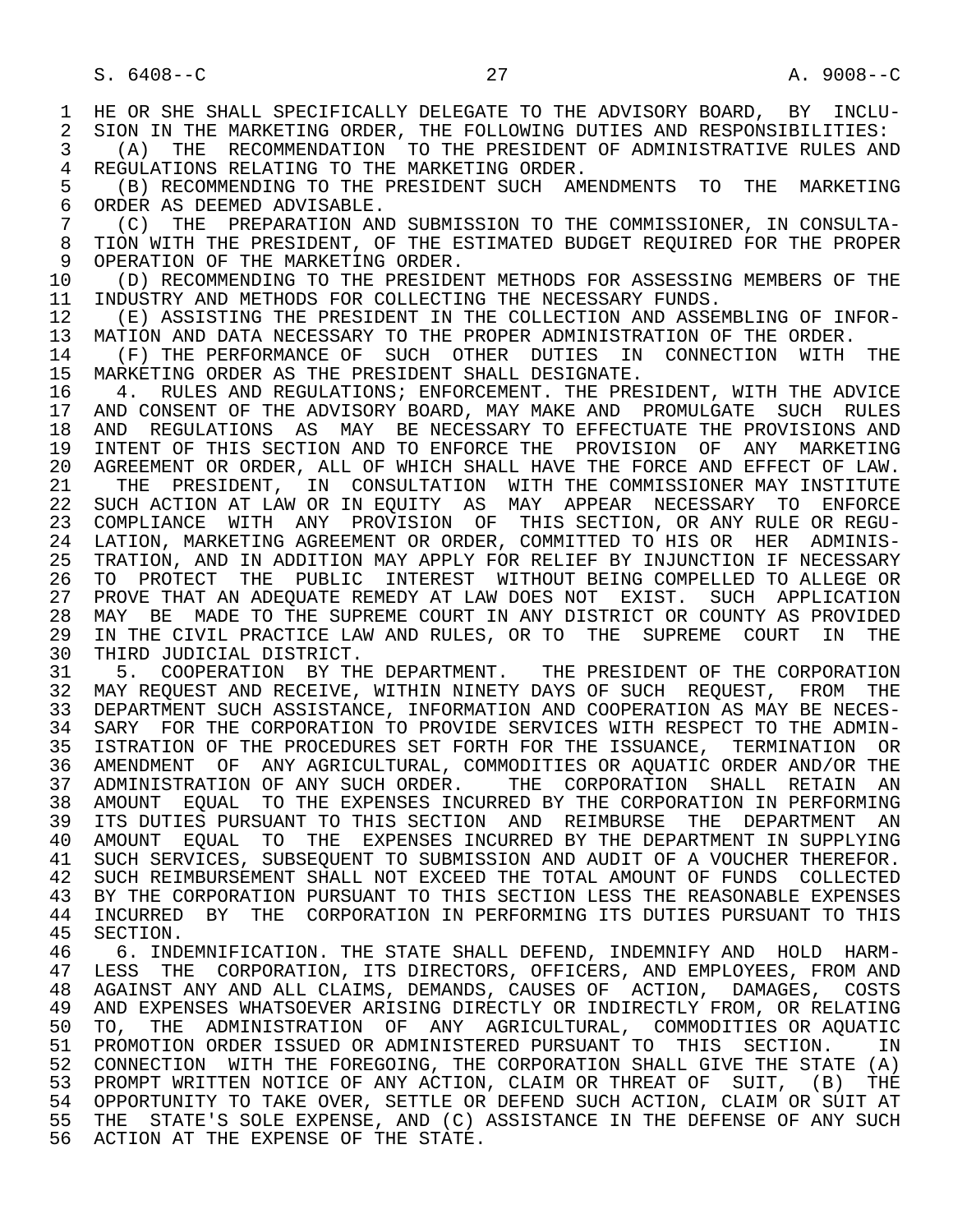1 7. CONTRACTUAL PROVISIONS. THE CORPORATION MAY CONTRACT FOR SERVICES<br>2 WITH RESPECT TO THE IMPLEMENTATION OF THIS SECTION IN ACCORDANCE WITH 2 WITH RESPECT TO THE IMPLEMENTATION OF THIS SECTION IN ACCORDANCE WITH<br>3 THE CORPORATION'S POLICIES, PROCEDURES AND GUIDELINES, NOTWITHSTANDING THE CORPORATION'S POLICIES, PROCEDURES AND GUIDELINES. NOTWITHSTANDING<br>SECTION 2879 OF THE PUBLIC AUTHORITIES LAW OR ANY OTHER LAW TO THE 4 SECTION 2879 OF THE PUBLIC AUTHORITIES LAW OR ANY OTHER LAW TO THE 5 CONTRARY, ANY SUCH CONTRACT MAY BE PROCURED BY THE CORPORATION ON A 5 CONTRARY, ANY SUCH CONTRACT MAY BE PROCURED BY THE CORPORATION ON A<br>6 SOLE-SOURCE BASIS, AND SHALL NOT BE SUBJECT TO COMPETITIVE BID OR 6 SOLE-SOURCE BASIS, AND SHALL NOT BE SUBJECT TO COMPETITIVE BID OR<br>7 COMPETITIVE REOUEST FOR PROPOSAL REOUIREMENTS. 7 COMPETITIVE REQUEST FOR PROPOSAL REQUIREMENTS.<br>8 S. 16-Z. MARKETING ORDERS. THE MARKETI

8 S 16-Z. MARKETING ORDERS. THE MARKETING ORDERS, THE REGULATORY<br>9 PROVISIONS RELATING THERETO, SET FORTH IN TITLE ONE OF THE OFFICIAL 9 PROVISIONS RELATING THERETO, SET FORTH IN TITLE ONE OF THE OFFICIAL<br>10 COMPILATION OF CODES, RULES AND REGULATIONS OF THE STATE OF NEW YORK 10 COMPILATION OF CODES, RULES AND REGULATIONS OF THE STATE OF NEW YORK<br>11 PARTS 40, 200, 201, 202, 203, 204, AND 205, AND THE CONTRACTS RELATING 11 PARTS 40, 200, 201, 202, 203, 204, AND 205, AND THE CONTRACTS RELATING<br>12 THERETO SHALL REMAIN IN FULL FORCE AND EFFECT UNTIL AMENDED OR REPEALED 12 THERETO SHALL REMAIN IN FULL FORCE AND EFFECT UNTIL AMENDED OR REPEALED<br>13 PURSUANT TO THE STATUTORY AUTHORITY SET FORTH IN SECTIONS 16-X AND 16-Y 13 PURSUANT TO THE STATUTORY AUTHORITY SET FORTH IN SECTIONS 16-X AND 16-Y<br>14 OF THIS ACT EXCEPT THAT: (A) SUCH MARKETING ORDERS, THE REGULATORY OF THIS ACT EXCEPT THAT: (A) SUCH MARKETING ORDERS, THE REGULATORY 15 PROVISIONS RELATING THERETO, AND THE CONTRACTS RELATING THERETO SHALL BE<br>16 ADMINISTERED BY AND UNDER THE SUPERVISION OF THE PRESIDENT OF THE CORPO-16 ADMINISTERED BY AND UNDER THE SUPERVISION OF THE PRESIDENT OF THE CORPO-<br>17 RATION AS OF THE EFFECTIVE DATE OF SECTIONS 16-X AND 16-Y OF THIS ACT; 17 RATION AS OF THE EFFECTIVE DATE OF SECTIONS 16-X AND 16-Y OF THIS ACT;<br>18 (B) ALL UNDISBURSED FUNDS UNDER THE CONTROL OF THE DEPARTMENT OF AGRI-18 (B) ALL UNDISBURSED FUNDS UNDER THE CONTROL OF THE DEPARTMENT OF AGRI-<br>19 CULTURE AND MARKETS SHALL BE TRANSFERRED TO THE CORPORATION ON OR BEFORE 19 CULTURE AND MARKETS SHALL BE TRANSFERRED TO THE CORPORATION ON OR BEFORE<br>20 SUCH EFFECTIVE DATE; AND (C) ANY ASSESSMENTS DUE AND PAYABLE UNDER SUCH 20 SUCH EFFECTIVE DATE; AND (C) ANY ASSESSMENTS DUE AND PAYABLE UNDER SUCH<br>21 MARKETING ORDERS SHALL BE REMITTED TO THE CORPORATION STARTING 30 DAYS 21 MARKETING ORDERS SHALL BE REMITTED TO THE CORPORATION STARTING 30 DAYS<br>22 AFTER THE EFFECTIVE DATE OF THIS SECTION. 22 AFTER THE EFFECTIVE DATE OF THIS SECTION.<br>23 S 3. This act shall take effect on the

23 S 3. This act shall take effect on the ninetieth day after it shall<br>24 have become a law and shall expire and be deemed repealed two vears 24 have become a law and shall expire and be deemed repealed two years<br>25 after such date; provided, however, that any assessment due and pavable after such date; provided, however, that any assessment due and payable 26 under such marketing orders shall be remitted to the urban development<br>27 corporation starting 30 days after such effective date. corporation starting 30 days after such effective date.

# 28 PART T

29 Section 1. Subdivisions 1 and 2 of section 27-1905 of the environ-<br>30 mental conservation law, as amended by section 1 of part G of chapter 58 30 mental conservation law, as amended by section 1 of part G of chapter 58<br>31 of the laws of 2013, are amended to read as follows: 31 of the laws of 2013, are amended to read as follows:<br>32 1. Until December thirty-first, two thousand

32 1. Until December thirty-first, two thousand [sixteen] NINETEEN,<br>33 accept from a customer, waste tires of approximately the same size and 33 accept from a customer, waste tires of approximately the same size and<br>34 in a quantity equal to the number of new tires purchased or installed by in a quantity equal to the number of new tires purchased or installed by 35 the customer; and<br>36 2. Until Deceml

 36 2. Until December thirty-first, two thousand [sixteen] NINETEEN, post 37 written notice in a prominent location, which must be at least eight and<br>38 one-half inches by fourteen inches in size and contain the following 38 one-half inches by fourteen inches in size and contain the following 39 language:<br>40 "New Y

40 The York State law requires us to accept and manage waste tires from<br>41 vehicles in exchange for an equal number of new tires that we sell or 41 vehicles in exchange for an equal number of new tires that we sell or<br>42 install. Tire retailers are required to charge a separate and distinct 42 install. Tire retailers are required to charge a separate and distinct<br>43 waste tire management and recycling fee of \$2.50 for each new tire sold. waste tire management and recycling fee of \$2.50 for each new tire sold. 44 The retailers in addition are authorized, at their sole discretion, to<br>45 pass on waste tire management and recycling costs to tire purchasers. pass on waste tire management and recycling costs to tire purchasers. 46 Such costs may be included as part of the advertised price of the new<br>47 tire, or charged as a separate per-tire charge in an amount not to 47 tire, or charged as a separate per-tire charge in an amount not to 48 exceed \$2.50 on each new tire sold." 48 exceed \$2.50 on each new tire sold."

The written notice shall also contain one of the following statements 50 at the end of the aforementioned language and as part of the notice, 51 which shall accurately indicate the manner in which the tire service 52 charges for waste tire management and recycling costs, and the amount of 53 any charges that are separately invoiced for such costs: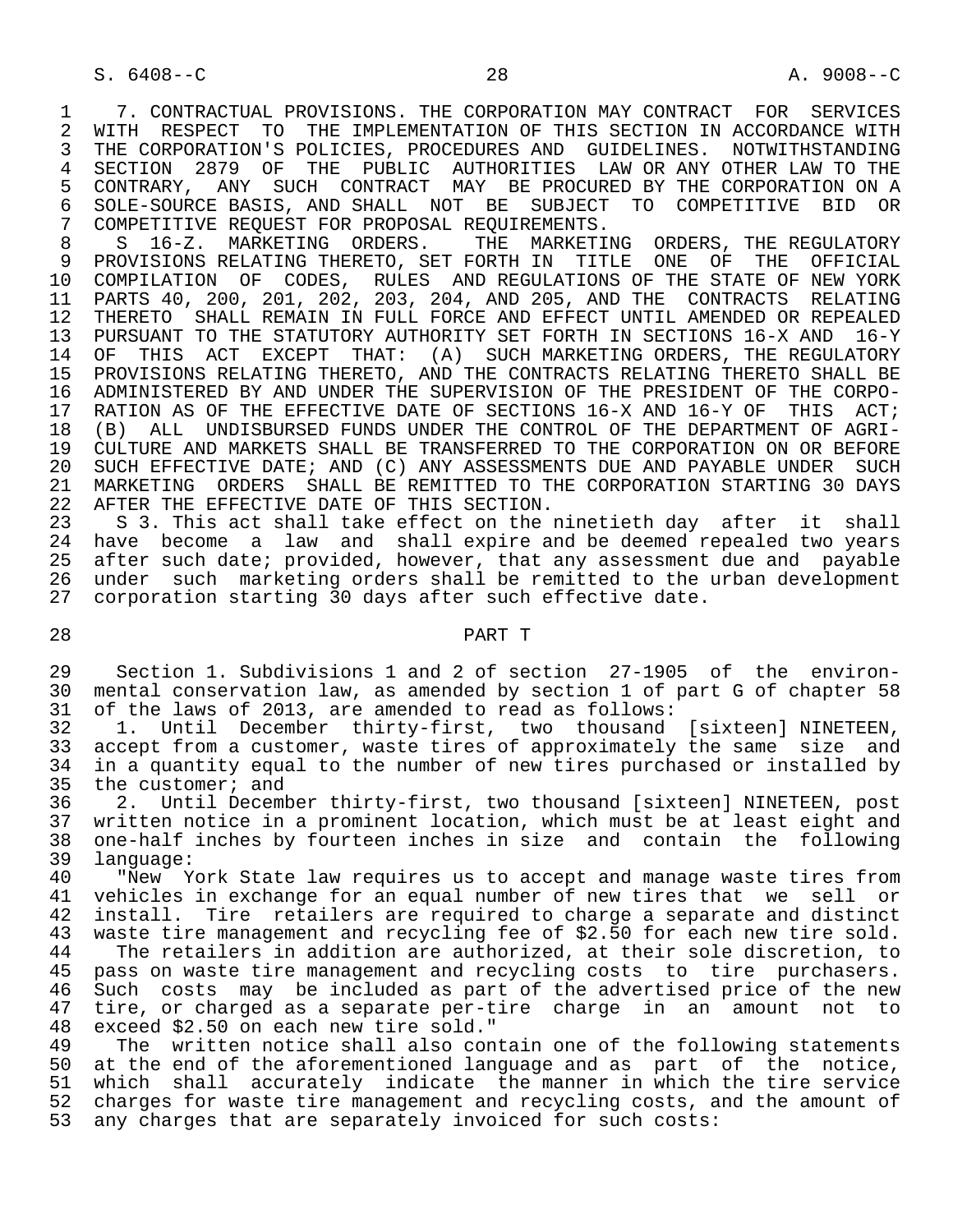1 "Our waste tire management and recycling costs are included in the<br>2 advertised price of each new tire.", or 2 advertised price of each new tire.", or<br>3 TWe charge a separate per-tire chard 3 The charge a separate per-tire charge of \$<sub>\_\_\_\_</sub> on each new tire sold<br>4 that will be listed on your invoice to cover our waste tire management 4 that will be listed on your invoice to cover our waste tire management<br>5 and recycling costs." 5 and recycling costs."<br>6 S 2. Subdivisions 6 S 2. Subdivisions 1, 2 and 3 and paragraph (a) of subdivision 6 of 7 section 27-1913 of the environmental conservation law, as amended by 8 section 2 of part G of chapter 58 of the laws of 2013, are amended to<br>9 read as follows: 9 read as follows:<br>10 1. Until Decem 10 1. Until December thirty-first, two thousand [sixteen] NINETEEN, a<br>11 waste tire management and recycling fee of two dollars and fifty cents 11 waste tire management and recycling fee of two dollars and fifty cents<br>12 shall be charged on each new tire sold. The fee shall be paid by the 12 shall be charged on each new tire sold. The fee shall be paid by the<br>13 purchaser to the tire service at the time the new tire or new motor 13 purchaser to the tire service at the time the new tire or new motor<br>14 vehicle is purchased. 14 vehicle is purchased.<br>15 The waste tire mana 15 The waste tire management and recycling fee does not apply to:<br>16 (a) recapped or resold tires; 16 (a) recapped or resold tires;<br>17 (b) mail-order sales; or 17 (b) mail-order sales; or<br>18 (c) the sale of new moto 18 (c) the sale of new motor vehicle tires to a person solely for the<br>19 purpose of resale provided the subsequent retail sale in this state is 19 purpose of resale provided the subsequent retail sale in this state is<br>20 subject to such fee. 20 subject to such fee.<br>21 2. Until December 21 2. Until December thirty-first, two thousand [sixteen] NINETEEN, the<br>22 tire service shall collect the waste tire management and recycling fee 22 tire service shall collect the waste tire management and recycling fee<br>23 from the purchaser at the time of the sale and shall remit such fee to from the purchaser at the time of the sale and shall remit such fee to 24 the department of taxation and finance with the quarterly report filed<br>25 pursuant to subdivision three of this section. pursuant to subdivision three of this section. 26 (a) The fee imposed shall be stated as an invoice item separate and<br>27 distinct from the selling price of the tire. 27 distinct from the selling price of the tire.<br>28 (b) The tire service shall be entitled to 28 (b) The tire service shall be entitled to retain an allowance of twen-<br>29 ty-five cents per tire from fees collected. 29 ty-five cents per tire from fees collected. 30 3. Until March thirty-first, two thousand [seventeen] TWENTY, each<br>31 tire service maintaining a place of business in this state shall make a 31 tire service maintaining a place of business in this state shall make a<br>32 return to the department of taxation and finance on a quarterly basis, 32 return to the department of taxation and finance on a quarterly basis,<br>33 with the return for December, January, and February being due on or 33 with the return for December, January, and February being due on or<br>34 before the immediately following March thirty-first; the return for 34 before the immediately following March thirty-first; the return for<br>35 March, April, and May being due on or before the immediately following 35 March, April, and May being due on or before the immediately following<br>36 June thirtieth; the return for June, July, and August being due on or June thirtieth; the return for June, July, and August being due on or 37 before the immediately following September thirtieth; and the return for<br>38 September, October, and November being due on or before the immediately 38 September, October, and November being due on or before the immediately<br>39 following December thirty-first. 39 following December thirty-first.<br>40 (a) Each return shall include: 40 (a) Each return shall include:<br>41 (i) the name of the tire servi 41 (i) the name of the tire service;<br>42 (ii) the address of the tire serv 42 (ii) the address of the tire service's principal place of business and<br>43 the address of the principal place of business (if that is a different 43 the address of the principal place of business (if that is a different<br>44 address) from which the tire service engages in the business of making 44 address) from which the tire service engages in the business of making<br>45 retail sales of tires; retail sales of tires; 46 (iii) the name and signature of the person preparing the return;<br>47 (iv) the total number of new tires sold at retail for the pre (iv) the total number of new tires sold at retail for the preceding 48 quarter and the total number of new tires placed on motor vehicles prior<br>49 to original retail sale; 49 to original retail sale;<br>50 (v) the amount of wast 50 (v) the amount of waste tire management and recycling fees due; and<br>51 (vi) such other reasonable information as the department of taxat 51 (vi) such other reasonable information as the department of taxation<br>52 and finance may require. 52 and finance may require.<br>53 (b) Copies of each 53 (b) Copies of each report shall be retained by the tire service for<br>54 three vears. three years.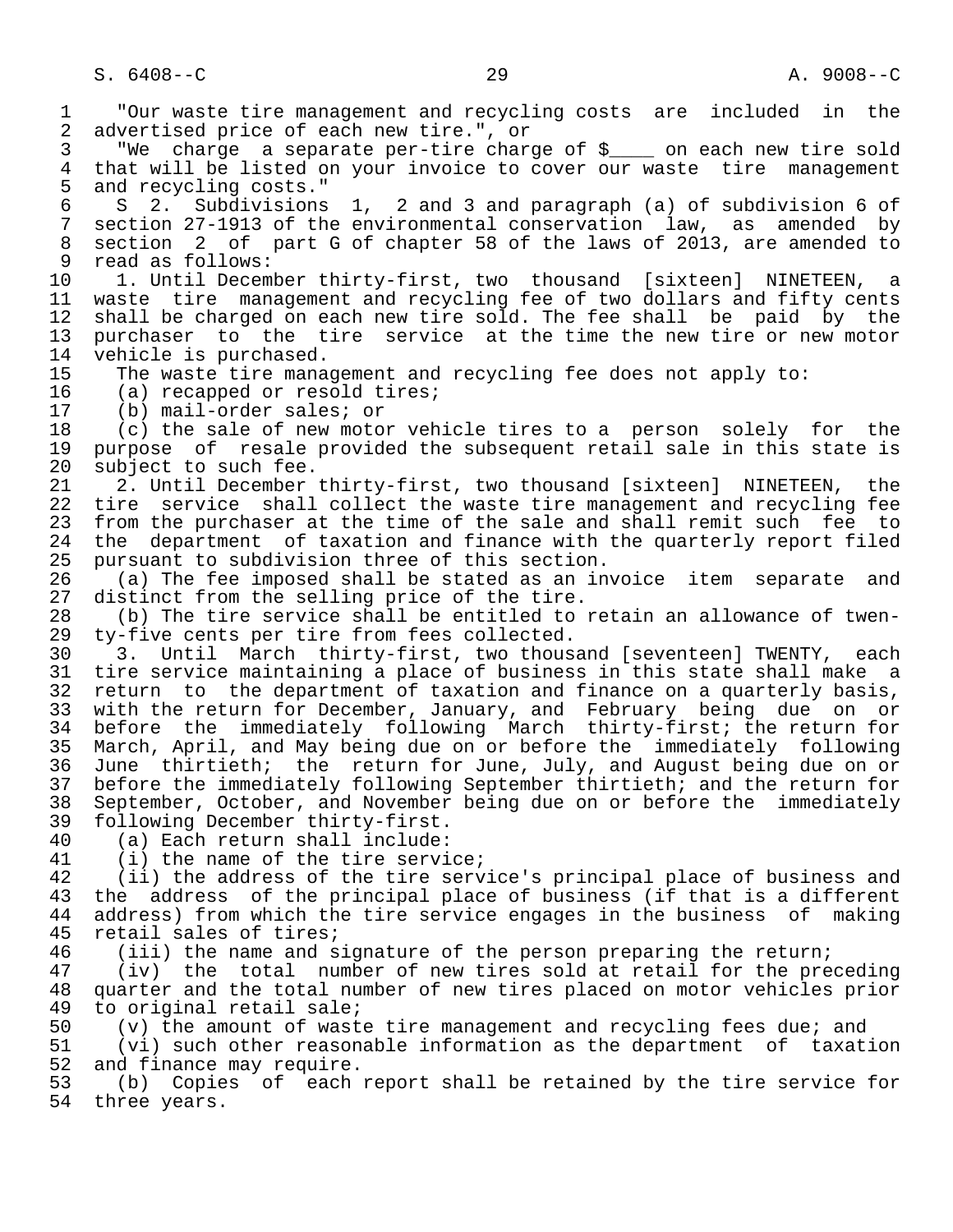1 If a tire service ceases business, it shall file a final return and<br>2 remit all fees due under this title with the department of taxation and 2 remit all fees due under this title with the department of taxation and<br>3 finance not more than one month after discontinuing that business. 3 finance not more than one month after discontinuing that business.<br>4 (a) Until December thirty-first, two thousand [sixteen] NINETEE]

4 (a) Until December thirty-first, two thousand [sixteen] NINETEEN, any<br>5 additional waste tire management and recycling costs of the tire service 5 additional waste tire management and recycling costs of the tire service<br>6 in excess of the amount authorized to be retained pursuant to paragraph 6 in excess of the amount authorized to be retained pursuant to paragraph<br>7 (b) of subdivision two of this section may be included in the published 7 (b) of subdivision two of this section may be included in the published 8 selling price of the new tire, or charged as a separate per-tire charge<br>8 on each new tire sold. When such costs are charged as a separate per-9 on each new tire sold. When such costs are charged as a separate per-<br>10 tire charge: (i) such charge shall be stated as an invoice item separate 10 tire charge: (i) such charge shall be stated as an invoice item separate<br>11 and distinct from the selling price of the tire; (ii) the invoice shall 11 and distinct from the selling price of the tire; (ii) the invoice shall<br>12 state that the charge is imposed at the sole discretion of the tire 12 state that the charge is imposed at the sole discretion of the tire 13 service; and (iii) the amount of such charge shall reflect the actual 14 cost to the tire service for the management and recycling of waste tires 15 accepted by the tire service pursuant to section 27-1905 of this title,<br>16 provided however, that in no event shall such charge exceed two dollars 16 provided however, that in no event shall such charge exceed two dollars<br>17 and fifty cents on each new tire sold. 17 and fifty cents on each new tire sold.<br>18 S 3. Subdivision 6 of section 27-1

18 S 3. Subdivision 6 of section 27-1915 of the environmental conserva-<br>19 tion law, as added by section 3 of part V-1 of chapter 62 of the laws of 19 tion law, as added by section 3 of part V-1 of chapter 62 of the laws of 20 2003, is amended to read as follows:<br>21 6. costs of the department of heal

21 6. costs of the department of health for the following:<br>22 (a) recommendations to protect public health; [and]

22 (a) recommendations to protect public health; [and]<br>23 (b) administration of requirements of this section[

23 (b) administration of requirements of this section[.]; AND<br>24 (C) PREVENTION OR CONTROL OF ON-SITE POPULATIONS OF

24 (C) PREVENTION OR CONTROL OF ON-SITE POPULATIONS OF VECTORS, AS<br>25 DEFINED IN SUBDIVISION TEN OF SECTION 27-2301 OF THIS ARTICLE, USING 25 DEFINED IN SUBDIVISION TEN OF SECTION 27-2301 OF THIS ARTICLE, USING 26 TECHNIQUES APPROPRIATE FOR PROTECTION OF HUMAN HEALTH AND THE ENVIRON-<br>27 MENT TO PREVENT THE SITE FROM BEING A VECTOR BREEDING AREA. 27 MENT TO PREVENT THE SITE FROM BEING A VECTOR BREEDING AREA.<br>28 S 4. This act shall take effect immediately.

S 4. This act shall take effect immediately.

29 PART U

 30 Section 1. Paragraph a of subdivision 2 of section 92-s of the state 31 finance law, as added by chapter 610 of the laws of 1993, is amended to 32 read as follows:<br>33 a. The comptro

33 a. The comptroller shall establish the following separate and distinct<br>34 accounts within the environmental protection fund: 34 accounts within the environmental protection fund:<br>35 (i) solid waste account;

35 (i) solid waste account;<br>36 (ii) parks, recreation a

36 (ii) parks, recreation and historic preservation account;<br>37 (iii) open space account; [and]

37 (iii) open space account; [and]<br>38 (iv) CLIMATE CHANGE MITIGATION.

38 (iv) CLIMATE CHANGE MITIGATION AND ADAPTATION ACCOUNT; AND 39 (V) environmental protection transfer account.

39 (V) environmental protection transfer account.

40 S 2. Subdivision 6 of section 92-s of the state finance law is amended<br>41 by adding a new paragraph (f) to read as follows: 41 by adding a new paragraph (f) to read as follows:

42 (F) MONEYS FROM THE CLIMATE CHANGE ACCOUNT SHALL BE AVAILABLE, PURSU-<br>43 ANT TO APPROPRIATION AND UPON CERTIFICATE OF APPROVAL OF AVAILABILITY BY 43 ANT TO APPROPRIATION AND UPON CERTIFICATE OF APPROVAL OF AVAILABILITY BY<br>44 THE DIRECTOR OF THE BUDGET, FOR CLIMATE SMART COMMUNITIES PROJECTS 44 THE DIRECTOR OF THE BUDGET, FOR CLIMATE SMART COMMUNITIES PROJECTS<br>45 PURSUANT TO TITLE FIFTEEN OF ARTICLE FIFTY-FOUR OF THE ENVIRONMENTAL FIFTEEN OF ARTICLE FIFTY-FOUR OF THE ENVIRONMENTAL 46 CONSERVATION LAW.<br>47 S 3. Paragraph

 47 S 3. Paragraph (b) of subdivision 6 of section 92-s of the state 48 finance law, as amended by chapter 432 of the laws of 1997, is amended 49 to read as follows: 49 to read as follows:<br>50 (b) Moneys from t

50 (b) Moneys from the solid waste account shall be available, pursuant<br>51 to appropriation and upon certificate of approval of availability by the 51 to appropriation and upon certificate of approval of availability by the<br>52 director of the budget, for any non-hazardous municipal landfill closure 52 director of the budget, for any non-hazardous municipal landfill closure<br>53 project; municipal waste reduction or recycling project, as defined in project; municipal waste reduction or recycling project, as defined in<br>article fifty-four of the environmental conservation law; for the 54 article fifty-four of the environmental conservation law;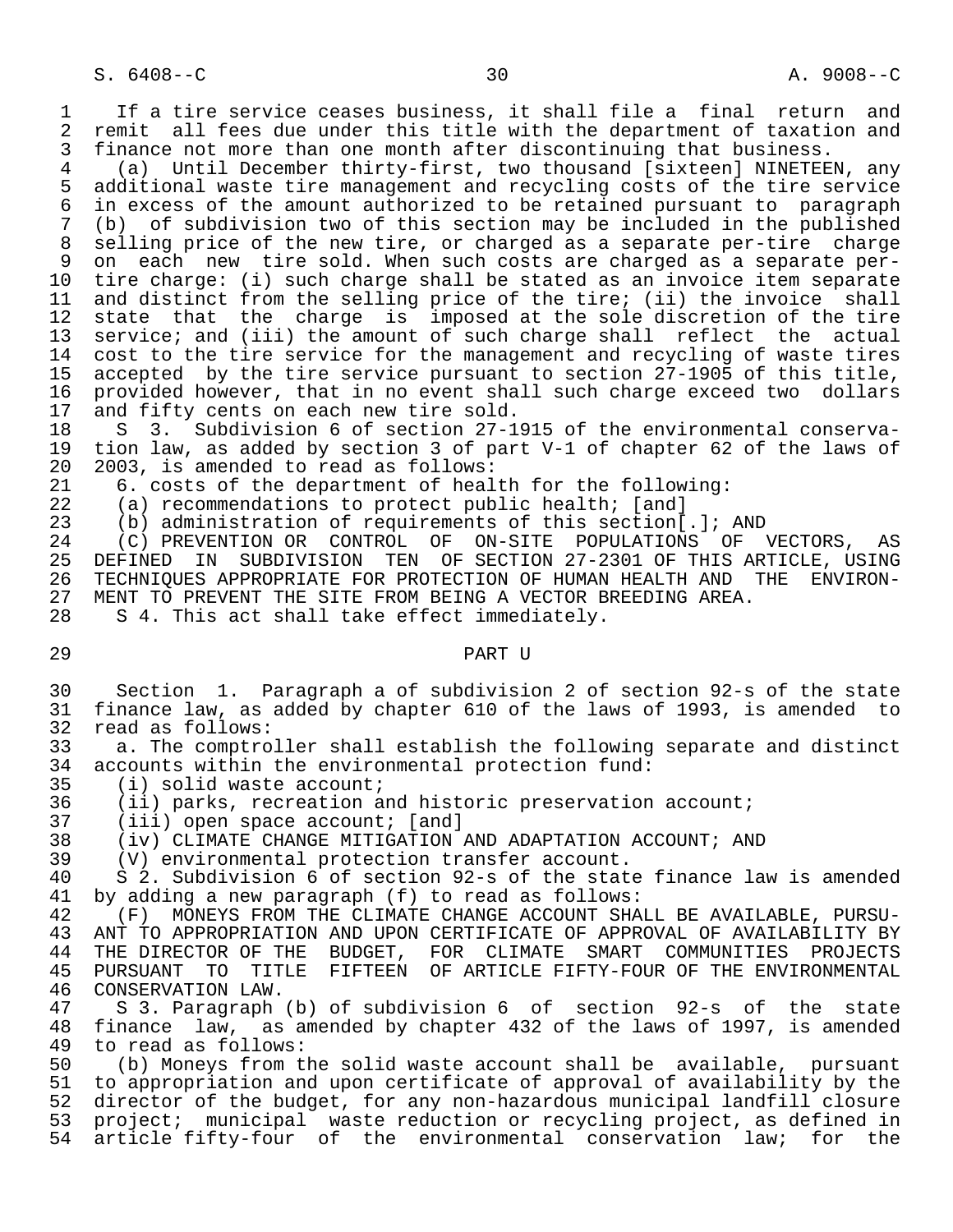1 purposes of section two hundred sixty-one and section two hundred<br>2 sixty-four of the economic development law; any project for the develop-2 sixty-four of the economic development law; any project for the develop-<br>3 ment, updating or revision of local solid waste management plans pursument, updating or revision of local solid waste management plans pursu-4 ant to sections 27-0107 and 27-0109 of the environmental conservation<br>5 law; ENVIRONMENTAL JUSTICE PROJECTS AND GRANTS and for the development 5 law; ENVIRONMENTAL JUSTICE PROJECTS AND GRANTS and for the development<br>6 of the pesticide sales and use data base (in conjunction with Cornell 6 of the pesticide sales and use data base [in conjunction with Cornell 7 University] pursuant to title twelve of article thirty-three of the<br>8 environmental conservation law 8 environmental conservation law.<br>9 S 4. Subdivisions 1 and

 9 S 4. Subdivisions 1 and 2 of section 54-1101 of the environmental 10 conservation law, subdivision 1 as amended by chapter 355 of the laws of 11 2014 and subdivision 2 as amended by chapter 309 of the laws of 1996,<br>12 are amended to read as follows: 12 are amended to read as follows:<br>13 1. The secretary is autho

13 1. The secretary is authorized to provide on a competitive basis,<br>14 within amounts appropriated, state assistance payments AND/OR TECHNICAL within amounts appropriated, state assistance payments AND/OR TECHNICAL 15 ASSISTANCE AS DEFINED IN SECTION NINE HUNDRED SEVENTEEN OF THE EXECUTIVE<br>16 LAW, to municipalities toward the [cost] DEVELOPMENT of any local water- 16 LAW, to municipalities toward the [cost] DEVELOPMENT of any local water- 17 front revitalization program, PURSUANT TO ARTICLE FORTY-TWO OF THE EXEC-<br>18 UTIVE LAW including planning projects to mitigate future physical 18 UTIVE LAW including planning projects to mitigate future physical 19 climate risks AND UPDATES TO EXISTING LOCAL WATERFRONT REVITALIZATION<br>20 PROGRAM PLANS TO MITIGATE FUTURE PHYSICAL CLIMATE RISKS. Eligible costs 20 PROGRAM PLANS TO MITIGATE FUTURE PHYSICAL CLIMATE RISKS. Eligible costs<br>21 include planning, studies, preparation of local laws, and construction 21 include planning, studies, preparation of local laws, and construction<br>22 projects. 22 projects.<br>23 2. Stat

2. State assistance payments AND/OR TECHNICAL ASSISTANCE, AS DEFINED 24 IN SECTION NINE HUNDRED SEVENTEEN OF THE EXECUTIVE LAW, shall not exceed<br>25 fifty percent of the cost of the program. For the purpose of determinfifty percent of the cost of the program. For the purpose of determin- 26 ing the amount of state assistance payments, costs shall not be more 27 than the amount set forth in the application for state assistance<br>28 payments approved by the secretary. The state assistance payments shall 28 payments approved by the secretary. The state assistance payments shall<br>29 be paid on audit and warrant of the state comptroller on a certificate 29 be paid on audit and warrant of the state comptroller on a certificate<br>30 of availability of the director of the budget. 30 of availability of the director of the budget.<br>31 S 5. Article 54 of the environmental conserve

31 S 5. Article 54 of the environmental conservation law is amended by<br>32 adding a new title 15 to read as follows: adding a new title 15 to read as follows:

| 33 |                              | TITLE 15                                                                  |
|----|------------------------------|---------------------------------------------------------------------------|
| 34 |                              | CLIMATE SMART COMMUNITY PROJECTS                                          |
| 35 | SECTION 54-1501. DEFINITION. |                                                                           |
| 36 |                              | 54-1503. CLIMATE SMART COMMUNITY PROJECTS.                                |
| 37 |                              | 54-1505. ELIGIBILITY<br>TO RECEIVE STATE ASSISTANCE PAYMENTS FOR          |
| 38 |                              | CLIMATE SMART COMMUNITY PROJECTS.                                         |
| 39 |                              | 54-1507. CRITERIA FOR CLIMATE SMART COMMUNITY PROJECTS.                   |
| 40 |                              | 54-1509. STATE ASSISTANCE APPLICATION PROCEDURE.                          |
| 41 |                              | 54-1511. STATE ASSISTANCE PAYMENTS FOR CLIMATE SMART COMMUNITY            |
| 42 |                              | PROJECTS.                                                                 |
| 43 |                              | 54-1513. CLIMATE CHANGE MITIGATION EASEMENTS.                             |
| 44 |                              | 54-1515. CONTRACTS FOR STATE ASSISTANCE PAYMENTS FOR CLIMATE              |
| 45 |                              | SMART COMMUNITY PROJECTS.                                                 |
| 46 |                              | 54-1517. POWERS AND DUTIES OF THE COMMISSIONER.                           |
| 47 |                              | 54-1519. POWERS AND DUTIES OF A MUNICIPALITY.                             |
| 48 |                              | 54-1521. CLEAN VEHICLE PROJECTS.                                          |
| 49 |                              | 54-1523. CLIMATE ADAPTATION AND MITIGATION PROJECTS.                      |
| 50 | S 54-1501. DEFINITION.       |                                                                           |
| 51 |                              | FOR PURPOSES OF THIS TITLE, "CLIMATE SMART COMMUNITY PROJECTS" SHALL      |
| 52 |                              | MEAN ADAPTATION AND MITIGATION PROJECTS, INCLUDING FLOOD MITIGATION AND   |
| 53 |                              | THE<br>COASTAL AND RIPARIAN RESILIENCY, GREENHOUSE GAS REDUCTIONS OUTSIDE |
| 54 |                              | POWER SECTOR AND CLIMATE CHANGE ADAPTATION PLANNING, AND CLEAN VEHICLE    |

55 PROJECTS.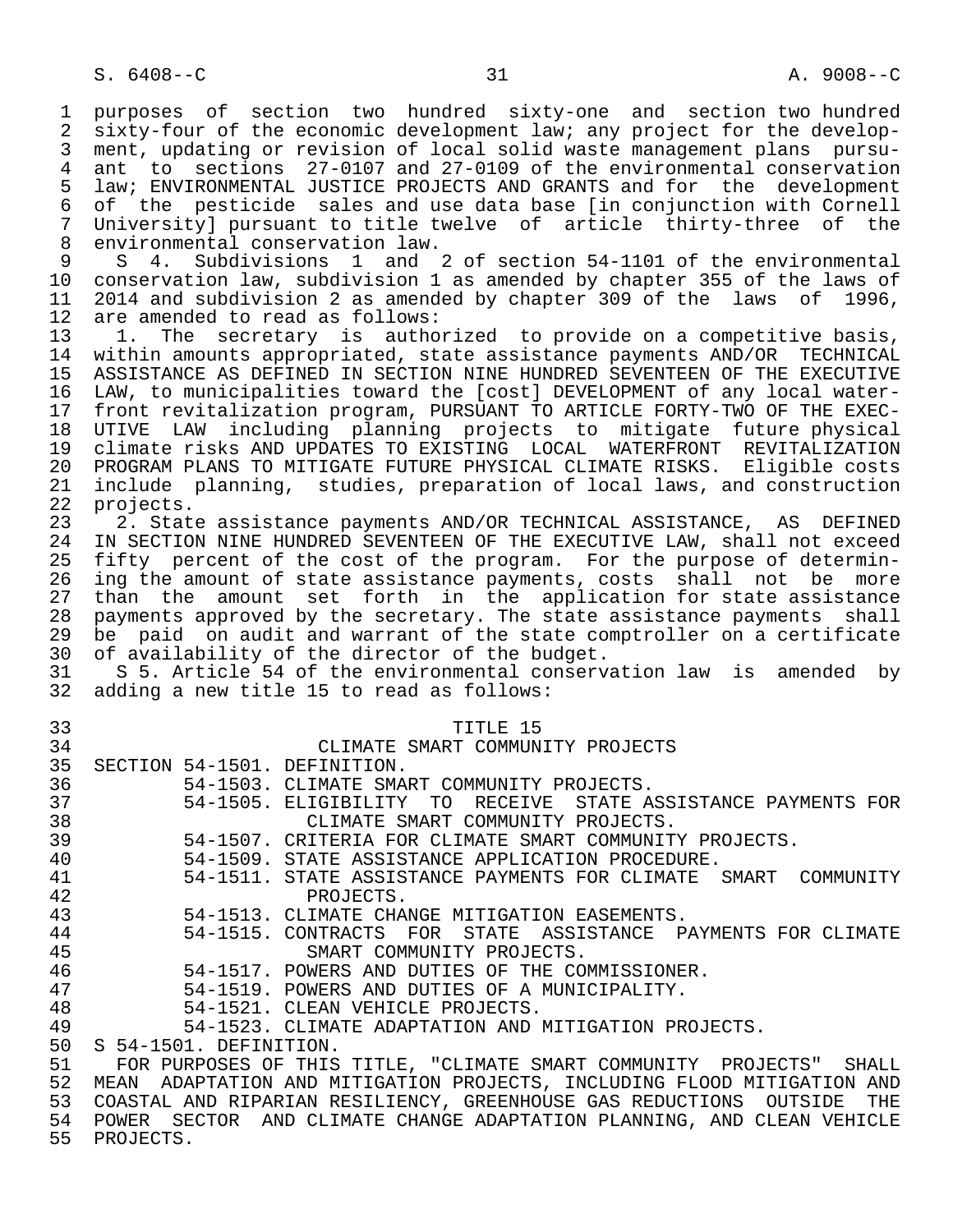S. 6408--C 32 A. 9008--C 1 S 54-1503. CLIMATE SMART COMMUNITY PROJECTS.<br>2 THE COMMISSIONER, PURSUANT TO APPROPRIATIO 2 THE COMMISSIONER, PURSUANT TO APPROPRIATION THEREFOR, IS AUTHORIZED TO<br>3 UNDERTAKE CLIMATE SMART COMMUNITY PROJECTS. 3 UNDERTAKE CLIMATE SMART COMMUNITY PROJECTS.<br>4 S 54-1505, ELIGIBILITY TO RECEIVE STATE ASS 4 S 54-1505. ELIGIBILITY TO RECEIVE STATE ASSISTANCE PAYMENTS FOR CLIMATE<br>5 SMART COMMUNITY PROJECTS. 5 SMART COMMUNITY PROJECTS.<br>6 ANY MUNICIPALITY MAY APPLY FOR STATE 6 ANY MUNICIPALITY MAY APPLY FOR STATE ASSISTANCE PAYMENTS TOWARD THE 30 COST OF A CLIMATE SMART COMMUNITY PROJECT. ANY APPLICATION MUST COMPLY 7 COST OF A CLIMATE SMART COMMUNITY PROJECT. ANY APPLICATION MUST COMPLY<br>8 WITH ALL APPLICABLE RULES AND REGULATIONS DETERMINED BY THE DEPARTMENT. 8 WITH ALL APPLICABLE RULES AND REGULATIONS DETERMINED BY THE DEPARTMENT.<br>9 S 54-1507. CRITERIA FOR CLIMATE SMART COMMUNITY PROJECTS. 9 S 54-1507. CRITERIA FOR CLIMATE SMART COMMUNITY PROJECTS.<br>10 COSTS INCURRED PRIOR TO APRIL FIRST, TWO THOUSAND SIXTE 10 COSTS INCURRED PRIOR TO APRIL FIRST, TWO THOUSAND SIXTEEN, SHALL NOT<br>11 BE ELIGIBLE FOR STATE ASSISTANCE PAYMENTS FUNDED PURSUANT TO THIS TITLE. 11 BE ELIGIBLE FOR STATE ASSISTANCE PAYMENTS FUNDED PURSUANT TO THIS TITLE.<br>12 PROJECTS MUST DEMONSTRATE AN ABILITY TO IDENTIFY, MITIGATE AND/OR ADAPT 12 PROJECTS MUST DEMONSTRATE AN ABILITY TO IDENTIFY, MITIGATE AND/OR ADAPT<br>13 TO CLIMATE CHANGE VULNERABILITY AND RISK OR DEMONSTRATE POTENTIAL TO 13 TO CLIMATE CHANGE VULNERABILITY AND RISK OR DEMONSTRATE POTENTIAL TO<br>14 REDUCE GREENHOUSE GAS EMISSIONS OUTSIDE THE POWER SECTOR 14 REDUCE GREENHOUSE GAS EMISSIONS OUTSIDE THE POWER SECTOR.<br>15 S 54-1509. STATE ASSISTANCE APPLICATION PROCEDURE. 15 S 54-1509. STATE ASSISTANCE APPLICATION PROCEDURE. 16 1. A MUNICIPALITY, UPON THE APPROVAL OF ITS GOVERNING BODY, MAY SUBMIT<br>17 AN APPLICATION TO THE COMMISSIONER, IN SUCH FORM AND CONTAINING SUCH 17 AN APPLICATION TO THE COMMISSIONER, IN SUCH FORM AND CONTAINING SUCH 18 INFORMATION AS THE COMMISSIONER MAY REOUIRE, FOR STATE ASSISTANCE 18 INFORMATION AS THE COMMISSIONER MAY REQUIRE, FOR STATE ASSISTANCE<br>19 PAYMENTS TOWARD THE COST OF A PROJECT WHICH IS WITHIN THE STATE OF NEW 19 PAYMENTS TOWARD THE COST OF A PROJECT WHICH IS WITHIN THE STATE OF NEW<br>20 YORK AND WHICH IS ELIGIBLE FOR STATE ASSISTANCE PURSUANT TO THIS TITLE. 20 YORK AND WHICH IS ELIGIBLE FOR STATE ASSISTANCE PURSUANT TO THIS TITLE.<br>21 2. THE COMMISSIONER SHALL REVIEW SUCH PROJECT APPLICATION AND MAY 21 2. THE COMMISSIONER SHALL REVIEW SUCH PROJECT APPLICATION AND MAY<br>22 APPROVE, DISAPPROVE OR RECOMMEND MODIFICATIONS THERETO CONSISTENT WITH 22 APPROVE, DISAPPROVE OR RECOMMEND MODIFICATIONS THERETO CONSISTENT WITH<br>23 APPLICABLE LAW, CRITERIA, STANDARDS OR RULES AND REGULATIONS RELATIVE TO 23 APPLICABLE LAW, CRITERIA, STANDARDS OR RULES AND REGULATIONS RELATIVE TO<br>24 SUCH PROJECTS, IN REVIEWING APPLICATIONS FOR PROJECTS PURSUANT TO THIS 24 SUCH PROJECTS. IN REVIEWING APPLICATIONS FOR PROJECTS PURSUANT TO THIS<br>25 SECTION, THE COMMISSIONER SHALL GIVE DUE CONSIDERATION TO: 25 SECTION, THE COMMISSIONER SHALL GIVE DUE CONSIDERATION TO: 26 A. THE URGENCY OF NEED TO PROVIDE STATE ASSISTANCE PAYMENTS FOR THE 27 PROJECT IN RELATION TO THE PROVISION OF MONIES FOR OTHER PROJECT NEEDS 27 PROJECT IN RELATION TO THE PROVISION OF MONIES FOR OTHER PROJECT NEEDS<br>28 IN THE STATE KNOWN AT THE TIME SUCH APPLICATION IS MADE; 28 IN THE STATE KNOWN AT THE TIME SUCH APPLICATION IS MADE;<br>29 B. THE PROJECT'S CONTRIBUTION TO THE STATE'S CLIMATE G 29 B. THE PROJECT'S CONTRIBUTION TO THE STATE'S CLIMATE GOALS; AND 20 C. THE ARTLITY OF THE MINICIPALITY TO PAY FOR THE COSTS OF THE 30 C. THE ABILITY OF THE MUNICIPALITY TO PAY FOR THE COSTS OF THE CLIMATE 31 SMART COMMUNITY PROJECT. 31 SMART COMMUNITY PROJECT.<br>32 S 54-1511. STATE ASSIST 32 S 54-1511. STATE ASSISTANCE PAYMENTS FOR CLIMATE SMART COMMUNITY 33 PROJECTS.<br>34 1. UNLESS OTHERWISE 34 1. UNLESS OTHERWISE SPECIFIED BY LAW, THE COMMISSIONER IS AUTHORIZED<br>35 TO PROVIDE ON A COMPETITIVE BASIS, WITHIN AMOUNTS APPROPRIATED, STATE 35 TO PROVIDE ON A COMPETITIVE BASIS, WITHIN AMOUNTS APPROPRIATED, STATE<br>36 ASSISTANCE PAYMENTS TO A MUNICIPALITY TOWARD THE COST OF ANY CLIMATE 36 ASSISTANCE PAYMENTS TO A MUNICIPALITY TOWARD THE COST OF ANY CLIMATE 37 SMART COMMUNITY PROJECT APPROVED BY THE COMMISSIONER PROVIDED THAT THE 38 COMMISSIONER DETERMINES THAT FUTURE PHYSICAL CLIMATE RISK DUE TO SEA LEVEL RISE, AND/OR STORM SURGES AND/OR FLOODING, BASED ON AVAILABLE DATA 40 PREDICTING THE LIKELIHOOD OF FUTURE EXTREME WEATHER EVENTS, INCLUDING<br>41 HAZARD RISK ANALYSIS DATA IF APPLICABLE, HAS BEEN CONSIDERED, EXCEPT 41 HAZARD RISK ANALYSIS DATA IF APPLICABLE, HAS BEEN CONSIDERED, EXCEPT 42 THAT SUCH DETERMINATION SHALL NOT APPLY TO REBATES FOR ELIGIBLE 43 PURCHASES PURSUANT TO SECTION 54-1521 OF THIS TITLE. 43 PURCHASES PURSUANT TO SECTION 54-1521 OF THIS TITLE. 44 2. THE COMMISSIONER AND A MUNICIPALITY MAY ENTER INTO A CONTRACT FOR<br>45 THE UNDERTAKING OF A CLIMATE SMART COMMUNITY PROJECT. SUCH PROJECT SHALL THE UNDERTAKING OF A CLIMATE SMART COMMUNITY PROJECT. SUCH PROJECT SHALL 46 BE RECOMMENDED TO THE COMMISSIONER BY THE GOVERNING BODY OF THE MUNICI-<br>47 PALITY, AND WHEN APPROVED BY THE COMMISSIONER, UNDERTAKEN BY THE MUNICI-47 PALITY, AND WHEN APPROVED BY THE COMMISSIONER, UNDERTAKEN BY THE MUNICI-<br>48 PALITY PURSUANT TO THIS ARTICLE AND ANY OTHER APPLICABLE PROVISIONS OF 48 PALITY PURSUANT TO THIS ARTICLE AND ANY OTHER APPLICABLE PROVISIONS OF 49 LAW. 49 LAW.<br>50 3. 50 3. STATE ASSISTANCE PAYMENTS SHALL NOT EXCEED FIFTY PERCENT OF THE<br>51 PROJECT COST OR TWO MILLION DOLLARS, WHICHEVER IS LESS. SUCH COSTS ARE 51 PROJECT COST OR TWO MILLION DOLLARS, WHICHEVER IS LESS. SUCH COSTS ARE 52 SUBJECT TO FINAL COMPUTATION AND DETERMINATION BY THE COMMISSIONER UPON 53 COMPLETION OF THE PROJECT, AND SHALL NOT EXCEED THE MAXIMUM ELIGIBLE 54 COST SET FORTH IN THE CONTRACT.<br>55 4. THE COMMISSIONER SHALL PROM 55 THE COMMISSIONER SHALL PROMULGATE RULES AND REGULATIONS WHICH SHALL 56 TNCLUDE CRITERIA FOR DETERMINING ELIGIBLE EXPENDITURES AND PROCEDURES 56 INCLUDE CRITERIA FOR DETERMINING ELIGIBLE EXPENDITURES AND PROCEDURES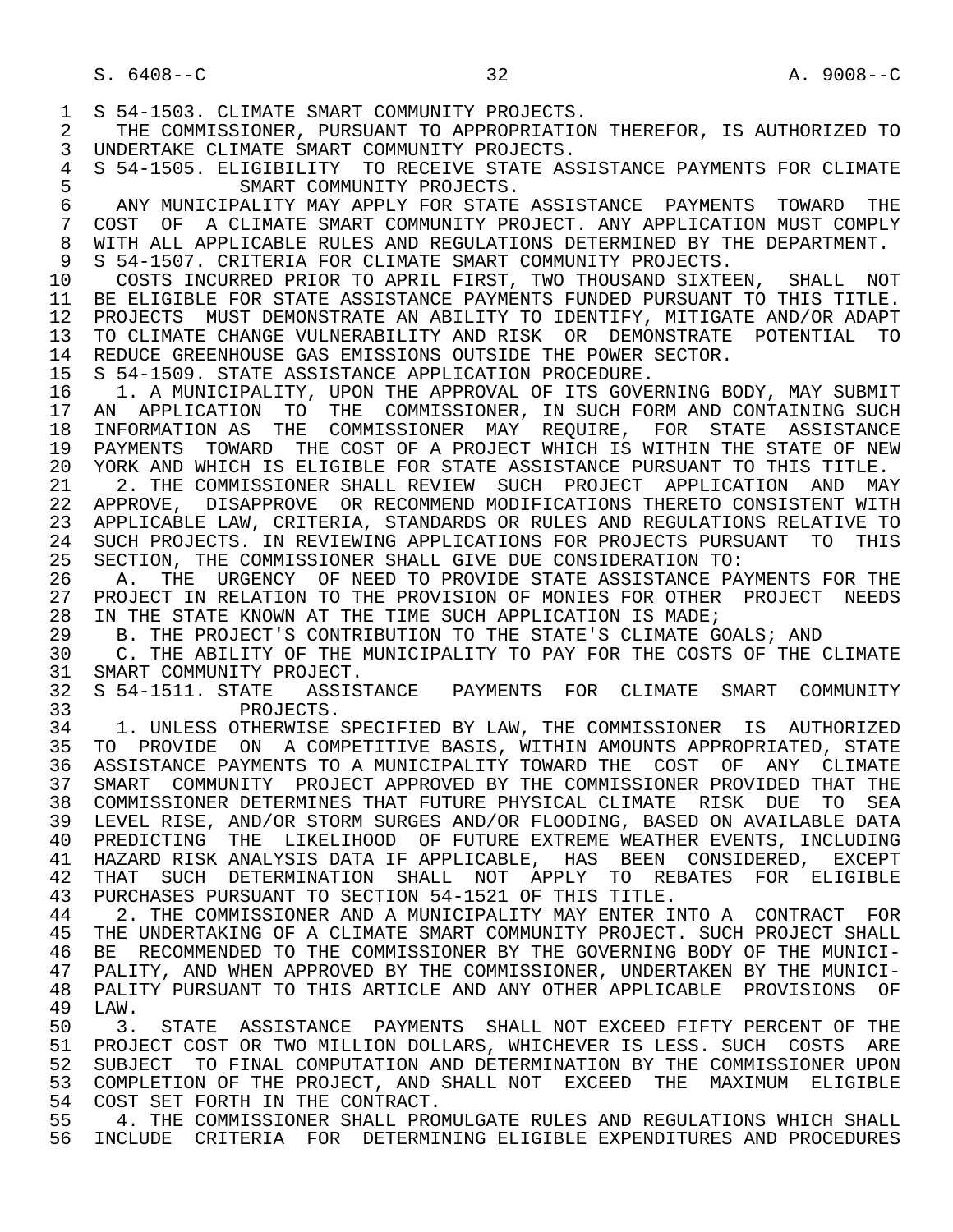1 FOR GOVERNING THE COMMITMENT AND DISBURSEMENT OF FUNDS APPROPRIATED IN<br>2 ACCORDANCE WITH THIS TITLE. THE COMMISSIONER SHALL ALSO PROMULGATE RULES 2 ACCORDANCE WITH THIS TITLE. THE COMMISSIONER SHALL ALSO PROMULGATE RULES<br>3 AND REGULATIONS WHICH SHALL INCLUDE APPLICATION PROCEDURES, REVIEW PROC- 3 AND REGULATIONS WHICH SHALL INCLUDE APPLICATION PROCEDURES, REVIEW PROC- 4 ESSES, AND PROJECT APPROVAL GUIDELINES AND CRITERIA.<br>5 S 54-1513. CLIMATE CHANGE MITIGATION EASEMENTS. 5 S 54-1513. CLIMATE CHANGE MITIGATION EASEMENTS.<br>6 A MUNICIPALITY WHICH DEVELOPS, IMPROVES, 6 A MUNICIPALITY WHICH DEVELOPS, IMPROVES, RESTORES OR REHABILITATES<br>7 REAL PROPERTY THAT IS NOT OWNED BY THE MUNICIPALITY PURSUANT TO THIS 7 REAL PROPERTY THAT IS NOT OWNED BY THE MUNICIPALITY PURSUANT TO THIS 8 TITLE WITH FUNDS MADE AVAILABLE PURSUANT TO THIS TITLE SHALL OBTAIN A 9 CLIMATE CHANGE MITIGATION EASEMENT FROM THE OWNER OF THE REAL PROPERTY. 10 CLIMATE CHANGE MITIGATION EASEMENTS SHALL BE ENFORCED AS CONSERVATION 11 EASEMENTS ARE ENFORCED IN SECTION 49-0305 OF THIS CHAPTER. 12 S 54-1515. CONTRACTS FOR STATE ASSISTANCE PAYMENTS FOR CLIMATE SMART<br>COMMUNITY PROJECTS. 13 COMMUNITY PROJECTS.<br>14 1. AFTER APPROVAL OF THE A 1. AFTER APPROVAL OF THE APPLICATION, THE COMMISSIONER MAY, IN THE 15 NAME OF THE STATE, ENTER INTO CONTRACTS WITH MUNICIPALITIES, TO PROVIDE 16 STATE ASSISTANCE PAYMENTS TOWARD THE COST OF CLIMATE SMART COMMUNITY<br>17 PROJECTS, WHICH SHALL INCLUDE THE FOLLOWING PROVISIONS: 17 PROJECTS, WHICH SHALL INCLUDE THE FOLLOWING PROVISIONS:<br>18 A. AN ESTIMATE OF THE COSTS OF THE PROJECT AS DET A. AN ESTIMATE OF THE COSTS OF THE PROJECT AS DETERMINED BY THE 19 COMMISSIONER;<br>20 B. AN AGREI 20 B. AN AGREEMENT BY THE COMMISSIONER TO MAKE STATE ASSISTANCE PAYMENTS 21 TOWARD THE COST OF THE PROJECT BY PERIODICALLY REIMBURSING THE MUNICI- 22 PALITY DURING THE PROGRESS OF PROJECT DEVELOPMENT OR FOLLOWING 23 COMPLETION OF THE PROJECT AS MAY BE AGREED UPON BY THE PARTIES, IN AN 24 AMOUNT NOT TO EXCEED THE AMOUNTS ESTABLISHED ELSEWHERE IN THIS TITLE;<br>25 AND 25 AND 26 C. AN AGREEMENT BY THE MUNICIPALITY:<br>27 (I) TO PROCEED EXPEDITIOUSLY WITH AN 27 (I) TO PROCEED EXPEDITIOUSLY WITH AND COMPLETE THE PROJECT AS APPROVED<br>28 BY THE COMMISSIONER; 28 BY THE COMMISSIONER;<br>29 (II) TO UNDERTAKE 29 (II) TO UNDERTAKE AND MAINTAIN THE CLIMATE SMART COMMUNITY PROJECT IN<br>30 ACCORDANCE WITH APPLICARLE LAW AND RULES AND REGULATIONS; 30 ACCORDANCE WITH APPLICABLE LAW AND RULES AND REGULATIONS;<br>31 (III) TO PROVIDE FOR THE PAYMENT OF THE MUNICIPALITY 31 (III) TO PROVIDE FOR THE PAYMENT OF THE MUNICIPALITY'S SHARE OF THE 32 COST OF THE PROJECT; 32 COST OF THE PROJECT;<br>33 (IV) TO ASSUME THE 33 (IV) TO ASSUME THE FULL COST OF ANY ADDITIONAL ELEMENTS OR CONTINUED 34 OPERATION OF THE PROJECT;<br>35 (V) TO REPAY WITHIN ON 35 (V) TO REPAY WITHIN ONE YEAR OF NOTIFICATION BY THE COMMISSIONER, ANY 36 STATE ASSISTANCE PAYMENTS MADE TOWARD THE COST OF THE PROJECT OR AN 37 EQUITABLE PORTION OF SUCH MONIES DECLARED APPROPRIATE BY THE COMMISSION-<br>38 ER, IF THE MUNICIPALITY FAILS TO COMPLETE THE PROJECT AS APPROVED. NO 38 ER, IF THE MUNICIPALITY FAILS TO COMPLETE THE PROJECT AS APPROVED. NO<br>39 REPAYMENT, HOWEVER, SHALL BE REOUIRED WHERE THE COMMISSION DETERMINES 39 REPAYMENT, HOWEVER, SHALL BE REQUIRED WHERE THE COMMISSION DETERMINES<br>40 THAT SUCH FAILURE, DISPOSITION OR CHANGE OF USE WAS IMMEDIATELY NECES-40 THAT SUCH FAILURE, DISPOSITION OR CHANGE OF USE WAS IMMEDIATELY NECES-<br>41 SARY TO PROTECT PUBLIC HEALTH AND SAFETY; AND 41 SARY TO PROTECT PUBLIC HEALTH AND SAFETY; AND 42 (VI) TO APPLY FOR AND MAKE REASONABLE E 42 (VI) TO APPLY FOR AND MAKE REASONABLE EFFORTS TO SECURE FEDERAL<br>43 ASSISTANCE FOR THE PROJECT 43 ASSISTANCE FOR THE PROJECT.<br>44 2. IN CONNECTION WITH 44 2. IN CONNECTION WITH EACH CONTRACT, THE COMMISSIONER SHALL KEEP<br>45 ADEOUATE RECORDS OF THE AMOUNT OF THE PAYMENT BY THE STATE, IF ANY, ADEQUATE RECORDS OF THE AMOUNT OF THE PAYMENT BY THE STATE, IF ANY, 46 RECEIVED BY THE MUNICIPALITY. SUCH RECORDS SHALL BE RETAINED BY THE 47 COMMISSIONER AND SHALL ESTABLISH THE BASIS FOR RECALCULATION OF THE 47 COMMISSIONER AND SHALL ESTABLISH THE BASIS FOR RECALCULATION OF THE 48 STATE PAYMENT AS REOUIRED HEREIN. 48 STATE PAYMENT AS REQUIRED HEREIN.<br>49 3. THE COMMISSIONER SHALL I 49 3. THE COMMISSIONER SHALL IMPOSE SUCH CONTRACTUAL REQUIREMENTS AND<br>50 CONDITIONS UPON ANY MUNICIPALITY WHICH RECEIVES STATE ASSISTANCE 50 CONDITIONS UPON ANY MUNICIPALITY WHICH RECEIVES STATE ASSISTANCE<br>51 PAYMENTS PURSUANT TO THIS TITLE AS MAY BE NECESSARY AND APPROPRIATE TO 51 PAYMENTS PURSUANT TO THIS TITLE AS MAY BE NECESSARY AND APPROPRIATE TO 52 ENSURE THAT A PUBLIC BENEFIT SHALL ACCRUE FROM THE USE OF PUBLIC FUNDS 53 BY SUCH MUNICIPALITY. SUCH CONDITIONS SHALL INCLUDE LIMITATIONS ON THE 54 RIGHT OF THE MUNICIPALITY TO DEMOLISH OR CONVEY SUCH PROPERTY, 55 PROVISIONS FOR PUBLIC ACCESS OR USE WHERE APPROPRIATE, A REQUIREMENT 56 THAT ALL PLANS FOR RESTORATION, REHABILITATION, IMPROVEMENT, DEMOLITION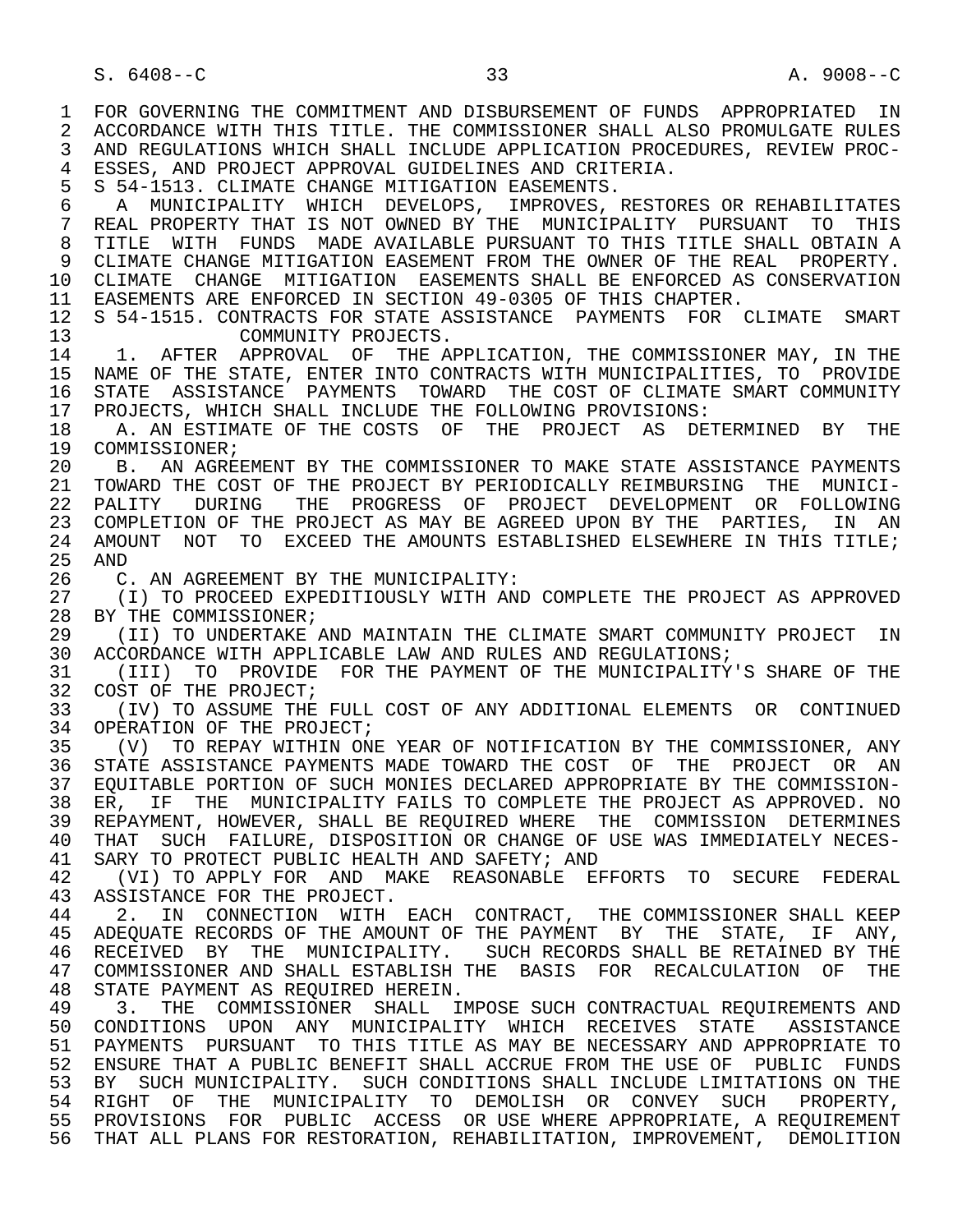1 OR OTHER PHYSICAL CHANGE MUST BE SUBJECT TO THE COMMISSIONER'S APPROVAL,<br>2 AND SUCH OTHER CONDITIONS WHICH SHALL ASSURE THE PRESERVATION AND 2 AND SUCH OTHER CONDITIONS WHICH SHALL ASSURE THE PRESERVATION AND<br>3 PROTECTION OF THE PROJECT. PROTECTION OF THE PROJECT. 4 S 54-1517. POWERS AND DUTIES OF THE COMMISSIONER. 5 IN ADMINISTERING THE PROVISIONS OF THIS TITLE THE COMMISSIONER:<br>6 1. SHALL MAKE AN ITEMIZED ESTIMATE OF FUNDS OR APPROPR 6 1. SHALL MAKE AN ITEMIZED ESTIMATE OF FUNDS OR APPROPRIATIONS<br>7 REQUESTED ANNUALLY FOR INCLUSION IN THE EXECUTIVE BUDGET; REQUESTED ANNUALLY FOR INCLUSION IN THE EXECUTIVE BUDGET; 8 2. MAY, IN THE NAME OF THE STATE, AS FURTHER PROVIDED WITHIN THIS<br>9 ARTICLE, CONTRACT TO MAKE, WITHIN THE LIMITATIONS OF APPROPRIATION 9 ARTICLE, CONTRACT TO MAKE, WITHIN THE LIMITATIONS OF APPROPRIATION<br>10 AVAILABLE THEREFOR, STATE ASSISTANCE PAYMENTS TOWARD THE COSTS OF AN 10 AVAILABLE THEREFOR, STATE ASSISTANCE PAYMENTS TOWARD THE COSTS OF AN<br>11 APPROVED PROJECT. SUCH CONTRACTS SHALL BE SUBJECT TO APPROVAL BY THE 11 APPROVED PROJECT. SUCH CONTRACTS SHALL BE SUBJECT TO APPROVAL BY THE 12 STATE COMPTROLLER AND, AS TO FORM, BY THE ATTORNEY GENERAL; 12 STATE COMPTROLLER AND, AS TO FORM, BY THE ATTORNEY GENERAL;<br>13 3. SHALL APPROVE VOUCHERS FOR THE PAYMENTS PURSUANT TO 13 3. SHALL APPROVE VOUCHERS FOR THE PAYMENTS PURSUANT TO AN APPROVED<br>14 CONTRACT, ALL, SUCH PAYMENTS SHALL BE PAID ON THE AUDIT AND WARRANT OF 14 CONTRACT. ALL SUCH PAYMENTS SHALL BE PAID ON THE AUDIT AND WARRANT OF 15 THE STATE COMPTROLLER; AND<br>16 14. MAY PERFORM SUCH OTHER 16 4. MAY PERFORM SUCH OTHER AND FURTHER ACTS AS MAY BE NECESSARY, PROPER 17 OR DESIRABLE TO CARRY OUT THE PROVISIONS OF THIS ARTICLE. 17 OR DESIRABLE TO CARRY OUT THE PROVISIONS OF THIS ARTICLE.<br>18 S 54-1519. POWERS AND DUTIES OF A MUNICIPALITY. 18 S 54-1519. POWERS AND DUTIES OF A MUNICIPALITY. 19 A MUNICIPALITY SHALL HAVE THE POWER AND AUTHORITY TO:<br>20 1. UNDERTAKE AND CARRY OUT ANY PROJECT FOR WHICH 20 1. UNDERTAKE AND CARRY OUT ANY PROJECT FOR WHICH STATE ASSISTANCE<br>21 PAYMENTS PURSUANT TO CONTRACT ARE RECEIVED OR ARE TO BE RECEIVED PURSU-21 PAYMENTS PURSUANT TO CONTRACT ARE RECEIVED OR ARE TO BE RECEIVED PURSU-<br>22 ANT TO THIS ARTICLE AND MAINTAIN AND OPERATE SUCH PROJECT; 22 ANT TO THIS ARTICLE AND MAINTAIN AND OPERATE SUCH PROJECT;<br>23 2. EXPEND MONEY RECEIVED FROM THE STATE PURSUANT TO THIS 2. EXPEND MONEY RECEIVED FROM THE STATE PURSUANT TO THIS ARTICLE FOR 24 COSTS INCURRED IN CONJUNCTION WITH THE APPROVED PROJECT; AND 25 3. PERFORM SUCH OTHER AND FURTHER ACTS AS MAY BE NECESSARY 25 3. PERFORM SUCH OTHER AND FURTHER ACTS AS MAY BE NECESSARY, PROPER OR 26 DESIRABLE TO CARRY OUT A PROJECT OR OBLIGATION, DUTY OR FUNCTION RELATED 27 THERETO. 27 THERETO.<br>28 S 54-152 28 S 54-1521. CLEAN VEHICLE PROJECTS.<br>29 1. AS USED IN THIS SECTION, THE 29 1. AS USED IN THIS SECTION, THE FOLLOWING TERMS SHALL HAVE THE FOLLOW-<br>30 ING MEANINGS: 30 ING MEANINGS:<br>31 A. "ELIGIBL 31 A. "ELIGIBLE INFRASTRUCTURE PROJECT" SHALL MEAN ANY FACILITY (NOT<br>32 INCLUDING A BUILDING AND ITS STRUCTURAL COMPONENTS) THAT IS USED PRIMA-32 INCLUDING A BUILDING AND ITS STRUCTURAL COMPONENTS) THAT IS USED PRIMA-<br>33 RILY FOR THE PUBLIC CHARGING AND/OR FUELING OF VEHICLES WHICH MEET THE RILY FOR THE PUBLIC CHARGING AND/OR FUELING OF VEHICLES WHICH MEET THE 34 ELIGIBLE VEHICLE DEFINITION THAT HAS RECEIVED REQUIRED FEDERAL, STATE<br>35 AND LOCAL PERMITS AND AUTHORIZATIONS COMPLIES WITH ZONING. 35 AND LOCAL PERMITS AND AUTHORIZATIONS COMPLIES WITH ZONING.<br>36 B. "ELIGIBLE PURCHASE" SHALL MEAN THE PURCHASE BY A MUI 36 B. "ELIGIBLE PURCHASE" SHALL MEAN THE PURCHASE BY A MUNICIPALITY TO 37 OWN OR LEASE FOR A PERIOD OF NOT LESS THAN THIRTY-SIX MONTHS OF AN 38 ELIGIBLE VEHICLE PLACED INTO SERVICE ON OR AFTER APRIL FIRST, TWO THOU-<br>39 SAND SIXTEEN AT A DEALER LOCATED WITHIN NEW YORK. 39 SAND SIXTEEN AT A DEALER LOCATED WITHIN NEW YORK.<br>40 C. "ELIGIBLE VEHICLE" MEANS AND INCLUDES A NEW 40 C. "ELIGIBLE VEHICLE" MEANS AND INCLUDES A NEW MOTOR VEHICLE THAT:<br>41 (T) HAS FOUR WHEELS; 41 (I) HAS FOUR WHEELS;<br>42 (II) WAS MANUFACTU 42 (II) WAS MANUFACTURED FOR USE PRIMARILY ON PUBLIC STREETS, ROADS AND<br>43 HIGHWAYS: 43 HIGHWAYS;<br>44 (III) T 44 (III) THE POWERTRAIN OF WHICH HAS NOT BEEN MODIFIED FROM THE ORIGINAL<br>45 MANUFACTURER'S SPECIFICATIONS; MANUFACTURER'S SPECIFICATIONS; 46 (IV) IS RATED AT NOT MORE THAN EIGHT THOUSAND FIVE HUNDRED POUNDS<br>47 GROSS VEHICLE WEIGHT; 47 GROSS VEHICLE WEIGHT;<br>48 (V) HAS A MAXIMUM S 48 (V) HAS A MAXIMUM SPEED CAPABILITY OF AT LEAST FIFTY-FIVE MILES PER 49 HOUR; AND<br>50 (VI) IS 50 (VI) IS PROPELLED AT LEAST IN PART BY AN ELECTRIC MOTOR AND ASSOCIATED<br>51 POWER ELECTRONICS WHICH PROVIDE ACCELERATION TOROUE TO THE DRIVE WHEELS 51 POWER ELECTRONICS WHICH PROVIDE ACCELERATION TORQUE TO THE DRIVE WHEELS 52 SOMETIME DURING NORMAL VEHICLE OPERATION, AND THAT DRAWS ELECTRICITY 53 FROM A HYDROGEN FUEL CELL OR FROM A BATTERY THAT:<br>54 (A) HAS A CAPACITY OF NOT LESS THAN FOUR KILOWA 54 (A) HAS A CAPACITY OF NOT LESS THAN FOUR KILOWATT HOURS; AND<br>55 (B) IS CAPABLE OF BEING RECHARGED FROM AN EXTERNAL SOURCE OF 55 (B) IS CAPABLE OF BEING RECHARGED FROM AN EXTERNAL SOURCE OF ELECTRIC- ITY.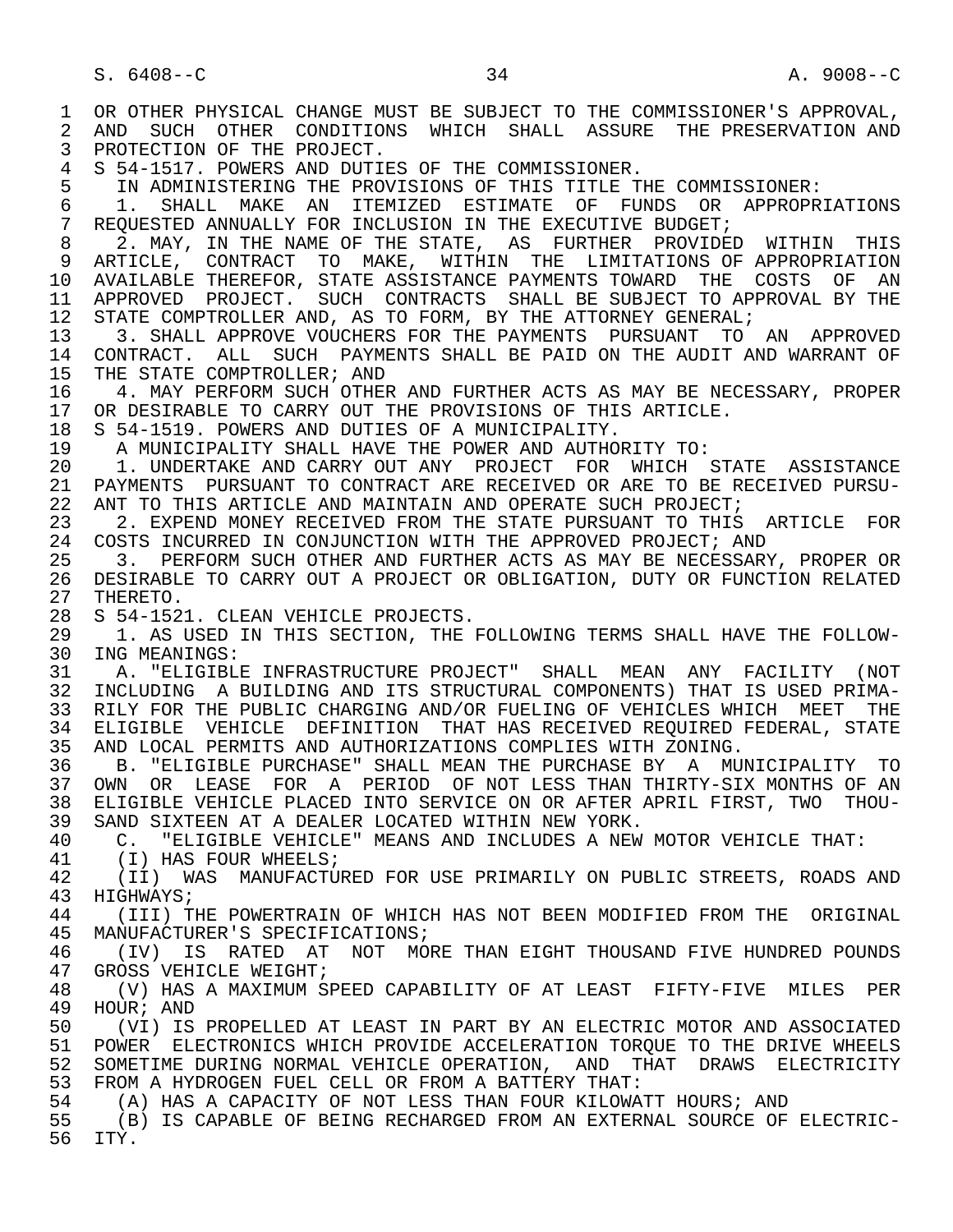1 2. A. UNTIL APRIL 1, 2023, THE COMMISSIONER, IN CONSULTATION WITH THE 2 NEW YORK STATE ENERGY RESEARCH DEVELOPMENT AUTHORITY, IS AUTHORIZED TO 2 NEW YORK STATE ENERGY RESEARCH DEVELOPMENT AUTHORITY, IS AUTHORIZED TO<br>3 ISSUE REBATES UNTIL THE ANNUAL ALLOCATION IS EXHAUSTED TO MUNICIPALITIES ISSUE REBATES UNTIL THE ANNUAL ALLOCATION IS EXHAUSTED TO MUNICIPALITIES 4 TOWARD THE COST OF ANY ELIGIBLE INFRASTRUCTURE PROJECTS WHICH SUPPORT<br>5 THE DEVELOPMENT OF CLEAN VEHICLES. 5 THE DEVELOPMENT OF CLEAN VEHICLES.<br>6 B. THE DEPARTMENT, IN CONSULT

6 B. THE DEPARTMENT, IN CONSULTATION WITH THE NEW YORK STATE ENERGY<br>7 RESEARCH AND DEVELOPMENT AUTHORITY, SHALL DETERMINE THE AMOUNT OF THE 7 RESEARCH AND DEVELOPMENT AUTHORITY, SHALL DETERMINE THE AMOUNT OF THE 8 REBATE FOR ELIGIBLE INFRASTRUCTURE PROJECTS, PROVIDED THAT AN APPLICANT<br>9 FOR SUCH ELIGIBLE INFRASTRUCTURE PROJECT REBATE MAY RECEIVE A MAXIMUM 9 FOR SUCH ELIGIBLE INFRASTRUCTURE PROJECT REBATE MAY RECEIVE A MAXIMUM 10 REBATE OF TWO HUNDRED FIFTY THOUSAND DOLLARS PER FACILITY.<br>11 3. A. UNTIL APRIL 1, 2023, THE COMMISSIONER, IN CONSULT.

 11 3. A. UNTIL APRIL 1, 2023, THE COMMISSIONER, IN CONSULTATION WITH THE 12 NEW YORK STATE ENERGY RESEARCH AND DEVELOPMENT AUTHORITY, IS AUTHORIZED<br>13 TO ISSUE REBATES UNTIL THE ANNUAL ALLOCATION IS EXHAUSTED TO MUNICI-13 TO ISSUE REBATES UNTIL THE ANNUAL ALLOCATION IS EXHAUSTED TO MUNICI-<br>14 PALITIES TOWARD THE COST OF ELIGIBLE PURCHASES OF CLEAN VEHICLES. PALITIES TOWARD THE COST OF ELIGIBLE PURCHASES OF CLEAN VEHICLES.

 15 B. THE DEPARTMENT, IN CONSULTATION WITH THE NEW YORK STATE ENERGY 16 RESEARCH AND DEVELOPMENT AUTHORITY, SHALL DETERMINE THE AMOUNT OF THE 17 REBATE TAKING INTO CONSIDERATION THE ELECTRIC RANGE OF THE VEHICLE,<br>18 PROVIDED THAT A REBATE OF AN ELIGIBLE PURCHASE SHALL BE NOT LESS THAN 18 PROVIDED THAT A REBATE OF AN ELIGIBLE PURCHASE SHALL BE NOT LESS THAN<br>19 SEVEN HUNDRED FIFTY DOLLARS PER VEHICLE AND NOT MORE THAN FIVE THOUSAND 19 SEVEN HUNDRED FIFTY DOLLARS PER VEHICLE AND NOT MORE THAN FIVE THOUSAND<br>20 DOLLARS PER VEHICLE. 20 DOLLARS PER VEHICLE.<br>21 4. THE DEPARTMEN

21 4. THE DEPARTMENT, IN CONSULTATION WITH THE NEW YORK STATE ENERGY<br>22 RESEARCH AND DEVELOPMENT AUTHORITY, SHALL PROMULGATE RULES TO IMPLEMENT 22 RESEARCH AND DEVELOPMENT AUTHORITY, SHALL PROMULGATE RULES TO IMPLEMENT 23 AND ADMINISTER THIS TITLE INCLUDING RULES RELATING TO THE FORMS REQUIRED 24 TO CLAIM A REBATE, THE REQUIRED DOCUMENTATION FOR ESTABLISHING ELIGIBIL-<br>25 ITY FOR A REBATE, PROCEDURES AND GUIDELINES FOR CLAIMING A REBATE, AND ITY FOR A REBATE, PROCEDURES AND GUIDELINES FOR CLAIMING A REBATE, AND 26 THE COLLECTION OF ECONOMIC IMPACT DATA FROM APPLICANTS AND ANY OTHER 27 REQUIREMENTS THE DEPARTMENT AND NEW YORK STATE ENERGY RESEARCH AND 28 DEVELOPMENT AUTHORITY DEEM NECESSARY. THE DEPARTMENT SHALL DETERMINE AND 29 PUBLISH ON ITS WEBSITE ON AN ONGOING BASIS THE AMOUNT OF AVAILABLE FUND- 30 ING FOR REBATES REMAINING IN EACH FISCAL YEAR.<br>31 5. NO LATER THAN APRIL FIRST, TWO THOUSAND E

31 5. NO LATER THAN APRIL FIRST, TWO THOUSAND EIGHTEEN AND ANNUALLY THER-<br>32 EAFTER, THE DEPARTMENT SHALL ISSUE A REPORT TO THE TEMPORARY PRESIDENT 32 EAFTER, THE DEPARTMENT SHALL ISSUE A REPORT TO THE TEMPORARY PRESIDENT<br>33 OF THE SENATE AND THE SPEAKER OF THE ASSEMBLY DETAILING THE STATUS OF 33 OF THE SENATE AND THE SPEAKER OF THE ASSEMBLY DETAILING THE STATUS OF 34 ITS PROGRAM TO ENCOURAGE THE DEPLOYMENT OF CLEAN VEHICLES. SUCH REPORT 34 ITS PROGRAM TO ENCOURAGE THE DEPLOYMENT OF CLEAN VEHICLES. SUCH REPORT 35 SHALL INCLUDE: 35 SHALL INCLUDE:<br>36 A. THE AMO

36 A. THE AMOUNT OF FUNDING DEDICATED BY THE DEPARTMENT FOR THE PROGRAM 37 IN THE PRECEDING YEAR: 37 IN THE PRECEDING YEAR;<br>38 B. THE AMOUNT OF 1

38 B. THE AMOUNT OF ELIGIBLE PURCHASES AND ELIGIBLE INFRASTRUCTURE<br>39 PROJECTS FOR WHICH A REBATE WAS AWARDED; 39 PROJECTS FOR WHICH A REBATE WAS AWARDED;<br>40 C. THE AMOUNT AND GEOGRAPHIC DISTRIBUT

40 C. THE AMOUNT AND GEOGRAPHIC DISTRIBUTION OF REBATES; AND 41 D. ANY OTHER INFORMATION THE DEPARTMENT DEEMS NECESSARY.

41 D. ANY OTHER INFORMATION THE DEPARTMENT DEEMS NECESSARY.<br>42 S 54-1523. CLIMATE ADAPTATION AND MITIGATION PROJECTS.

42 S 54-1523. CLIMATE ADAPTATION AND MITIGATION PROJECTS.<br>43 1. THE COMMISSIONER IS AUTHORIZED TO PROVIDE ON A

43 1. THE COMMISSIONER IS AUTHORIZED TO PROVIDE ON A COMPETITIVE BASIS,<br>44 WITHIN AMOUNTS APPROPRIATED, STATE ASSISTANCE PAYMENTS TO A MUNICIPALITY 44 WITHIN AMOUNTS APPROPRIATED, STATE ASSISTANCE PAYMENTS TO A MUNICIPALITY<br>45 TOWARD THE COST OF ANY CLIMATE ADAPTATION OR MITIGATION PROJECTS. SUCH 45 TOWARD THE COST OF ANY CLIMATE ADAPTATION OR MITIGATION PROJECTS. SUCH 46 PROJECTS SHALL INCLUDE:<br>47 A. THE CONSTRUCTION

47 A. THE CONSTRUCTION OF NATURAL RESILIENCY MEASURES, CONSERVATION OR<br>48 RESTORATION OF RIPARIAN AREAS AND TIDAL MARSH MIGRATION AREAS; 48 RESTORATION OF RIPARIAN AREAS AND TIDAL MARSH MIGRATION AREAS;<br>49 B. NATURE-BASED SOLUTIONS SUCH AS WETLAND PROTECTIONS TO ADD

 49 B. NATURE-BASED SOLUTIONS SUCH AS WETLAND PROTECTIONS TO ADDRESS PHYS- 50 ICAL CLIMATE RISK DUE TO SEA LEVEL RISE, AND/OR STORM SURGES AND/OR<br>51 FLOODING, BASED ON AVAILABLE DATA PREDICTING THE LIKELIHOOD OF FUTURE 51 FLOODING, BASED ON AVAILABLE DATA PREDICTING THE LIKELIHOOD OF FUTURE 52 EXTREME WEATHER EVENTS, INCLUDING HAZARD RISK ANALYSIS DATA IF APPLICA- 53 BLE;<br>54 C.

 54 C. RELOCATION OR RETROFIT OF FACILITIES TO ADDRESS PHYSICAL CLIMATE 55 RISK DUE TO SEA LEVEL RISE, AND/OR STORM SURGES AND/OR FLOODING BASED ON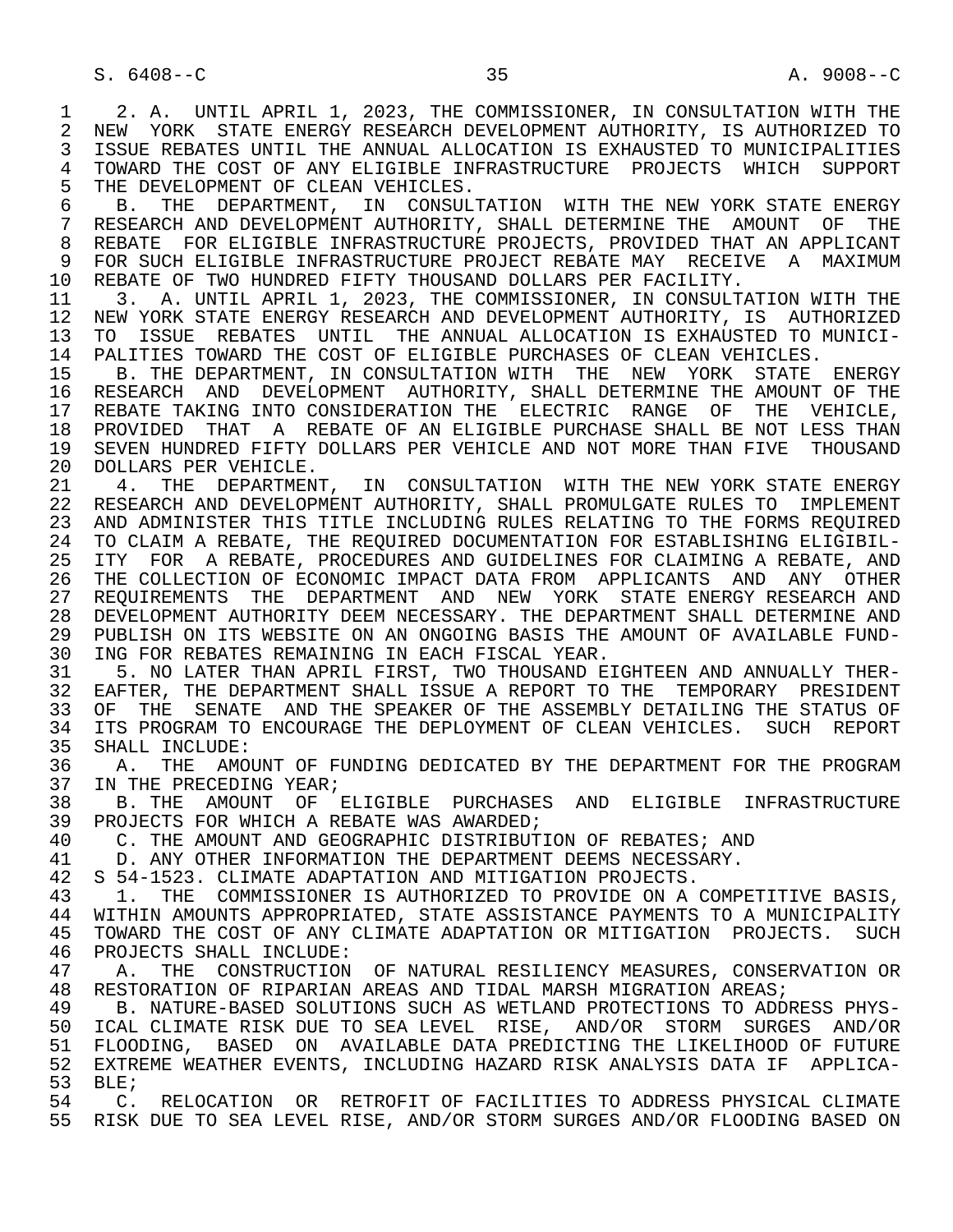1 AVAILABLE DATA PREDICTING THE LIKELIHOOD OF FUTURE EXTREME WEATHER<br>2 EVENTS, INCLUDING HAZARD RISK ANALYSIS DATA IF APPLICABLE; 2 EVENTS, INCLUDING HAZARD RISK ANALYSIS DATA IF APPLICABLE;<br>3 D. FLOOD RISK REDUCTION;

3 D. FLOOD RISK REDUCTION;<br>4 E. GREENHOUSE GAS EMISSI

4 E. GREENHOUSE GAS EMISSION REDUCTIONS OUTSIDE THE POWER SECTOR;<br>5 F. ENABLING COMMUNITIES TO BECOME CERTIFIED UNDER THE CLIMAT

5 F. ENABLING COMMUNITIES TO BECOME CERTIFIED UNDER THE CLIMATE SMART<br>6 COMMUNITIES PROGRAM, INCLUDING BY DEVELOPING NATURAL RESOURCES INVENTO-6 COMMUNITIES PROGRAM, INCLUDING BY DEVELOPING NATURAL RESOURCES<br>7 RIES, RIGHT SIZING OF MUNICIPAL FLEETS AND DEVELOPING CLIMATE A 7 RIES, RIGHT SIZING OF MUNICIPAL FLEETS AND DEVELOPING CLIMATE ADAPTATION<br>8 STRATEGIES: AND 8 STRATEGIES; AND<br>9 G. CLIMATE CI

9 G. CLIMATE CHANGE ADAPTATION PLANNING AND SUPPORTING STUDIES, INCLUD-<br>10 ING BUT NOT LIMITED TO VULNERABILITY ASSESSMENT AND RISK ANALYSIS OF 10 ING BUT NOT LIMITED TO VULNERABILITY ASSESSMENT AND RISK ANALYSIS OF<br>11 MUNICIPAL DRINKING WATER, WASTEWATER, AND TRANSPORTATION INFRASTRUCTURE. 11 MUNICIPAL DRINKING WATER, WASTEWATER, AND TRANSPORTATION INFRASTRUCTURE.<br>12 3. TO THE FULLEST EXTENT PRACTICABLE, IT IS THE POLICY OF THE STATE TO 12 12 2. TO THE FULLEST EXTENT PRACTICABLE, IT IS THE POLICY OF THE STATE TO 13 PROMOTE AN EOUITABLE REGIONAL DISTRIBUTION OF CLIMATE ADAPTATION AND

13 PROMOTE AN EQUITABLE REGIONAL DISTRIBUTION OF CLIMATE ADAPTATION AND<br>14 MITIGATION PROJECTS, CONSISTENT WITH THE PURPOSE OF THIS TITLE, TAKING 14 MITIGATION PROJECTS, CONSISTENT WITH THE PURPOSE OF THIS TITLE, TAKING<br>15 INTO ACCOUNT REGIONAL DIFFERENCES IN CLIMATE CHANGE RISKS, SOCIOECONOMIC 15 INTO ACCOUNT REGIONAL DIFFERENCES IN CLIMATE CHANGE RISKS, SOCIOECONOMIC<br>16 CONDITIONS AND ECOLOGICAL RESOURCES. 16 CONDITIONS AND ECOLOGICAL RESOURCES.<br>17 3. NO MONIES SHALL BE EXPENDED FOR

17 3. NO MONIES SHALL BE EXPENDED FOR LAND ACQUISITION.<br>18 S 6. Paragraph (a) of subdivision 1 of section 33-12

18 S 6. Paragraph (a) of subdivision 1 of section 33-1201 of the environ-<br>19 mental conservation law, as added by chapter 279 of the laws of 1996, is 19 mental conservation law, as added by chapter 279 of the laws of 1996, is 20 amended to read as follows: 20 amended to read as follows:<br>21 a. The department shal

21 a. The department shall develop a pesticide sales and use computer<br>22 data base (in conjunction with Cornell University). The data base shall 22 data base  $\begin{bmatrix} \text{in} \end{bmatrix}$  conjunction with Cornell University]. The data base shall  $\begin{bmatrix} 23 \end{bmatrix}$  be maintained at the department. 23 be maintained at the department.<br>24 S 7. Paragraph b of subdivisio

24 S 7. Paragraph b of subdivision 1 of section 918 of the executive law,<br>25 as added by chapter 840 of the laws of 1981, is amended to read as as added by chapter 840 of the laws of 1981, is amended to read as 26 follows:<br>27 b.

27 b. To any local government or local government agency for research,<br>28 design, and other activities which serve to facilitate construction 28 design, and other activities which serve to facilitate construction<br>29 projects provided for in an approved waterfront revitalization program; 29 projects provided for in an approved waterfront revitalization program;<br>20 provided, however, THAT SUCH PROJECTS SHALL TAKE INTO ACCOUNT THE FUTURE 30 provided, however, THAT SUCH PROJECTS SHALL TAKE INTO ACCOUNT THE FUTURE 31 PHYSICAL CLIMATE RISK DUE TO SEA LEVEL RISE, AND/OR STORM SURGES AND/OR<br>32 FLOODING, BASED ON AVAILABLE DATA PREDICTING THE LIKELIHOOD OF FUTURE 32 FLOODING, BASED ON AVAILABLE DATA PREDICTING THE LIKELIHOOD OF FUTURE<br>33 EXTREME WEATHER EVENTS INCLUDING HAZARD RISK ANALYSIS DATA IF APPLICABLE 33 EXTREME WEATHER EVENTS INCLUDING HAZARD RISK ANALYSIS DATA IF APPLICABLE<br>34 AND PROVIDED, FURTHER, that such grants or payments shall not exceed ten 34 AND PROVIDED, FURTHER, that such grants or payments shall not exceed ten<br>35 percent of the estimated cost of such construction project. 35 percent of the estimated cost of such construction project.<br>36 S 8. Until January 1, 2018 or such time as regulations

 36 S 8. Until January 1, 2018 or such time as regulations are adopted 37 pursuant to section 54-1521 of the environmental conservation law, 38 whichever is sooner, the department of environmental conservation, in<br>39 consultation with the New York state energy research and development 39 consultation with the New York state energy research and development<br>40 authority, is authorized to issue rebates pursuant to a request for 40 authority, is authorized to issue rebates pursuant to a request for<br>41 proposal which shall specify rules relating to the forms, procedures and 41 proposal which shall specify rules relating to the forms, procedures and<br>42 quidelines for claiming a rebate for the purchase of eligible vehicles 42 guidelines for claiming a rebate for the purchase of eligible vehicles<br>43 and eligible infrastructure projects. Until January 1. 2018 or such 43 and eligible infrastructure projects. Until January 1, 2018 or such<br>44 time as regulations are adopted pursuant to section 54-1511 of the envi-44 time as regulations are adopted pursuant to section 54-1511 of the envi-<br>45 ronmental conservation law, whichever is sooner, the department of environmental conservation law, whichever is sooner, the department of envi-46 ronmental conservation is authorized to provide state assistance to<br>47 municipalities pursuant to one or more request for proposal which shall municipalities pursuant to one or more request for proposal which shall 48 include criteria for determining scoring of projects, eligible expendi- 49 tures and procedures governing the commitment and disbursement of funds<br>50 pursuant to section 54-1523 of the environmental conservation law. The 50 pursuant to section 54-1523 of the environmental conservation law. The<br>51 department shall make all information required to be included in a 51 department shall make all information required to be included in a<br>52 request for proposal pursuant to this section publicly available. 52 request for proposal pursuant to this section publicly available.<br>53 59. Paragraph (h) of subdivision 1 of section 56-0303 of the e

53 S 9. Paragraph (h) of subdivision 1 of section 56-0303 of the environ-<br>54 mental conservation law, as added by chapter 413 of the laws of 1996, is 54 mental conservation law, as added by chapter 413 of the laws of 1996, is<br>55 amended to read as follows: amended to read as follows: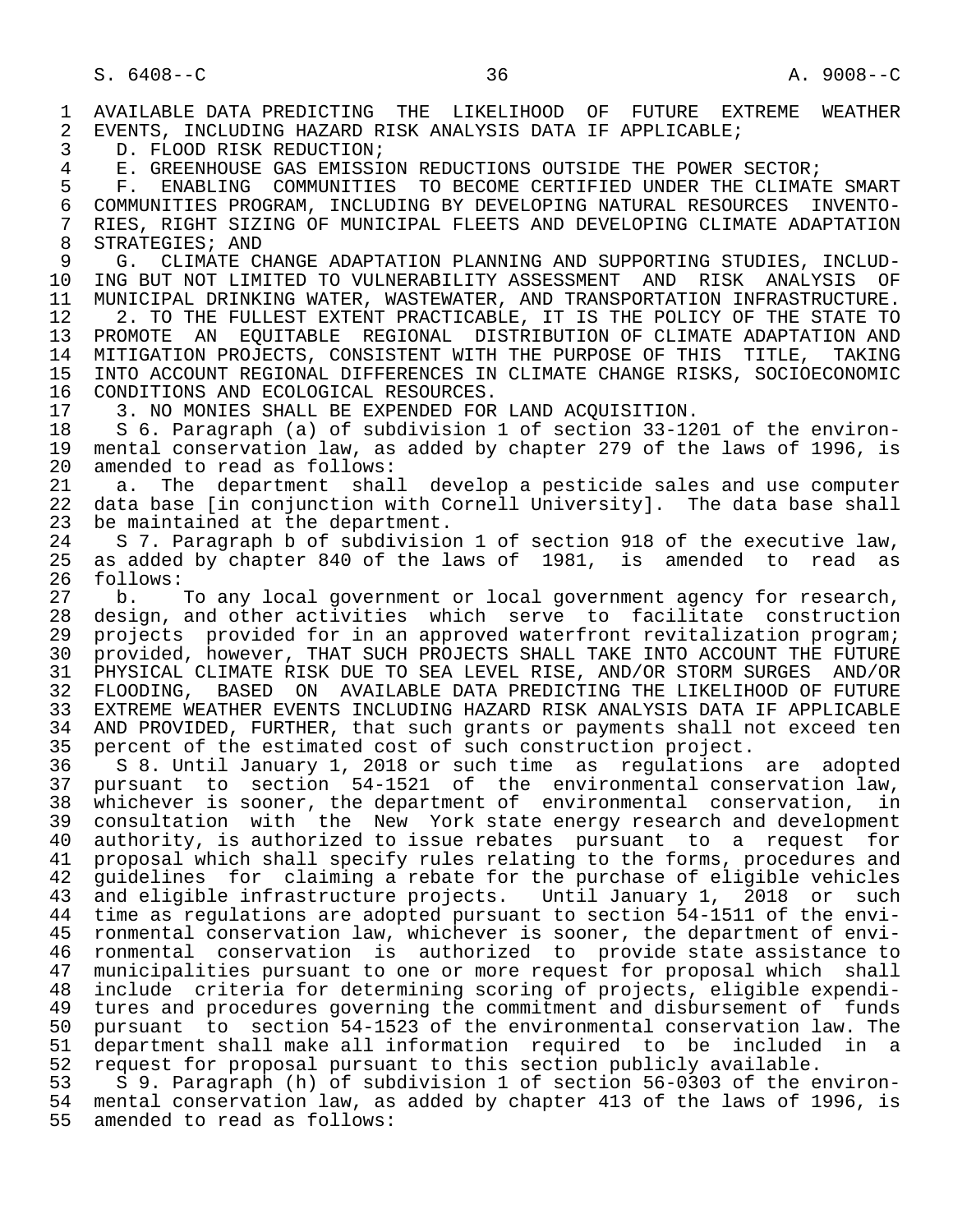S. 6408--C 37 A. 9008--C

 1 (h) For state assistance payments for the cost of water quality 2 improvement projects intended for any waters of the state FOR PROJECTS<br>3 TO SUPPORT A STUDY OF GROUNDWATER OUALITY IN LONG ISLAND OR OPEN SPACE 3 TO SUPPORT A STUDY OF GROUNDWATER QUALITY IN LONG ISLAND OR OPEN SPACE<br>4 LAND CONSERVATION PROJECTS which have been (a) approved by the commis-4 LAND CONSERVATION PROJECTS which have been (a) approved by the commis-<br>5 sioner, (b) identified in plans in accordance with section 1455b of the 5 sioner, (b) identified in plans in accordance with section 1455b of the 6 federal [costal] COASTAL zone management act or article forty-two of the 7 executive law and approved by the secretary of state, or (c) developed<br>8 in accordance with title eleven-b of article two of the soil and water 8 in accordance with title eleven-b of article two of the soil and water 9 conservation districts law and approved by the state soil and water<br>10 conservation committee and commissioner of agriculture and markets. 10 conservation committee and commissioner of agriculture and markets.<br>11 S 10. This act shall take effect immediately, provided, however,

11 S 10. This act shall take effect immediately, provided, however, that<br>12 section six of this act shall take effect on April 1, 2018. section six of this act shall take effect on April 1, 2018.

## 13 PART V

## 14 Intentionally Omitted

#### 15 PART W

16 Section 1. Subdivision 2 of section 16-w of section 1 of chapter 174<br>17 of the laws of 1968, constituting the New York state urban development 17 of the laws of 1968, constituting the New York state urban development<br>18 corporation act, as amended by section 1 of part FF of chapter 58 of the 18 corporation act, as amended by section 1 of part FF of chapter 58 of the<br>19 laws of 2015, is amended to read as follows: 19 laws of 2015, is amended to read as follows:<br>20 2. The corporation shall consult with the

20 2. The corporation shall consult with the department of agriculture<br>21 and markets in order to establish such criteria governing the award of 21 and markets in order to establish such criteria governing the award of<br>22 grants as authorized herein, as the corporation and such department deem 22 grants as authorized herein, as the corporation and such department deem<br>23 necessary. Such criteria shall include, but not be limited to[: 23 necessary. Such criteria shall include, but not be limited to  $:$  24 (a)], farmers who have not produced an "agricultural pro

24 (a)], farmers who have not produced an "agricultural product" as<br>25 defined by section three hundred twenty-eight of the agriculture and 25 defined by section three hundred twenty-eight of the agriculture and<br>26 markets law, for more than ten consecutive vears, and who will mate-26 markets law, for more than ten consecutive years, and who will mate-<br>27 rially and substantially participate in the production of an agricul-27 rially and substantially participate in the production of an agricul-<br>28 tural product within a region of the state. 28 tural product within a region of the state.<br>29  $(6)$  farms of one hundred fifty acres or

29 [(b) farms of one hundred fifty acres or less.]<br>30 S 2. This act shall take effect immediately.

S 2. This act shall take effect immediately.

#### 31 PART X

 32 Section 1. Subdivisions 3, 5 and 7 of section 19-0323 of the environ- 33 mental conservation law, subdivisions 3 and 5 as amended by section 1<br>34 and subdivision 7 as amended by section 2 of part II of chapter 58 of 34 and subdivision 7 as amended by section 2 of part II of chapter 58 of 35 the laws of 2015, are amended to read as follows:

36 3. Any diesel powered heavy duty vehicle that is owned by, operated by<br>37 or on behalf of, or leased by a state agency and state and regional 37 or on behalf of, or leased by a state agency and state and regional<br>38 public authority with more than half of its governing body appointed by 38 public authority with more than half of its governing body appointed by<br>39 the governor shall utilize the best available retrofit technology for 39 the governor shall utilize the best available retrofit technology for<br>40 reducing the emission of pollutants. The commissioner shall promulgate 40 reducing the emission of pollutants. The commissioner shall promulgate<br>41 regulations for the implementation of this subdivision specifying that 41 regulations for the implementation of this subdivision specifying that<br>42 all vehicles covered by this subdivision shall have best available 42 all vehicles covered by this subdivision shall have best available<br>43 retrofit technology on or before December 31, [2016] 2017. 43 retrofit technology on or before December 31, [2016] 2017.<br>44 This subdivision shall not apply to any vehicle subject

44 This subdivision shall not apply to any vehicle subject to a lease or<br>45 public works contract entered into or renewed prior to the effective public works contract entered into or renewed prior to the effective 46 date of this section.<br>47 5. In addition to

 47 5. In addition to any waiver which may be issued pursuant to subdivi- 48 sion four of this section, the department shall issue a waiver to a<br>49 state agency, a state or regional public authority, or a person operat-49 state agency, a state or regional public authority, or a person operat-<br>50 ing any diesel-powered heavy duty vehicle on behalf of a state agency, ing any diesel-powered heavy duty vehicle on behalf of a state agency,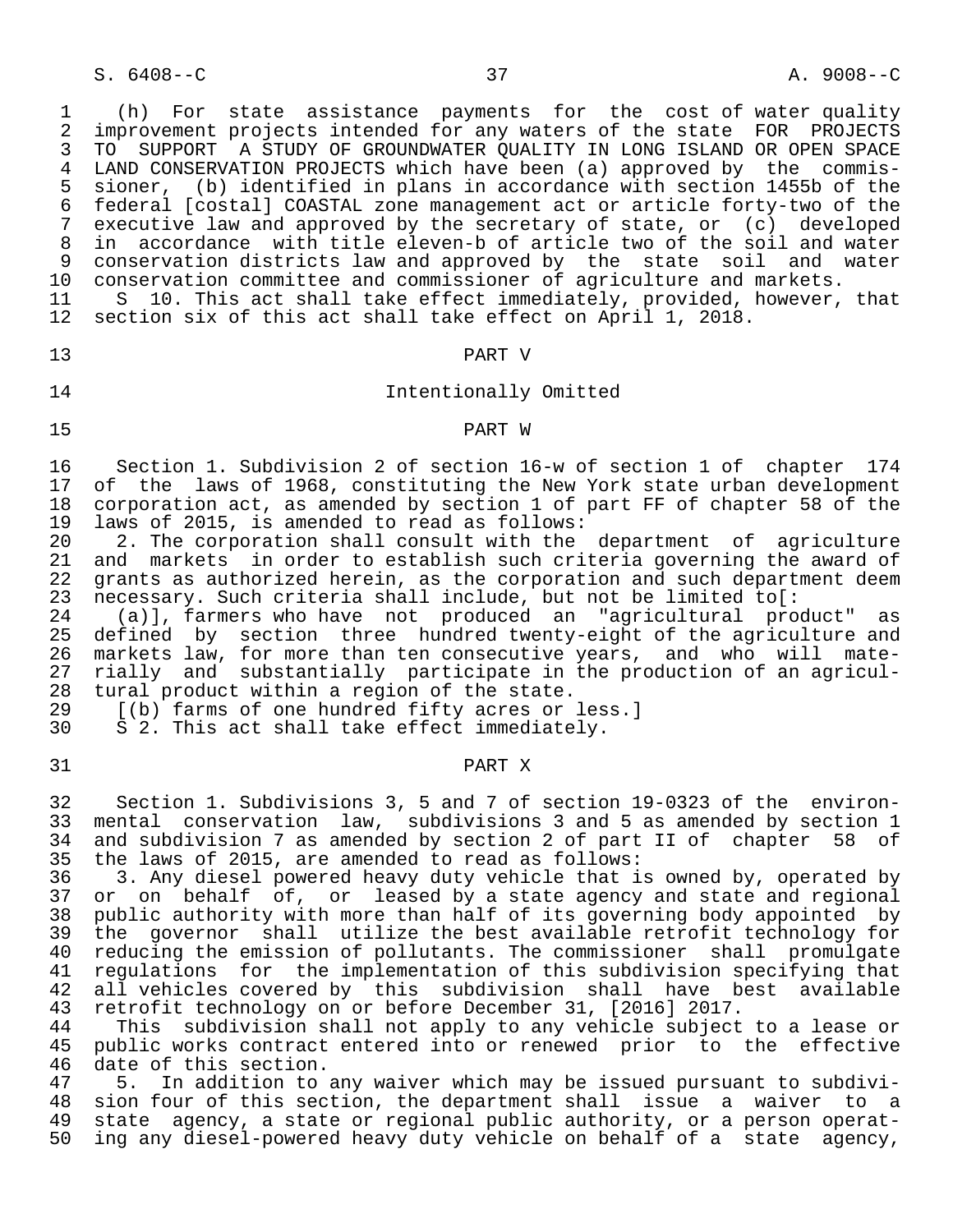1 state or regional public authority, upon a request in a form acceptable<br>2 to the department for a waiver from the provisions of subdivision three 2 to the department for a waiver from the provisions of subdivision three<br>3 of this section for a vehicle engine provided that such vehicle engine 3 of this section for a vehicle engine provided that such vehicle engine<br>4 will cease to be used in the state on or before December thirty-first. 4 will cease to be used in the state on or before December thirty-first,<br>5 two thousand [seventeen] EIGHTEEN. Any waiver issued pursuant to this 5 two thousand [seventeen] EIGHTEEN. Any waiver issued pursuant to this<br>6 subdivision shall expire when a state agency, a state or regional public 6 subdivision shall expire when a state agency, a state or regional public 7 authority, or a person operating any diesel-powered heavy duty vehicle<br>8 on behalf of a state agency, state or regional public authority ceases 8 on behalf of a state agency, state or regional public authority ceases<br>8 to use the engine in the state but not later than December thirty-first. 9 to use the engine in the state but not later than December thirty-first,<br>10 two thousand [seventeen] EIGHTEEN.

10 two thousand [seventeen] EIGHTEEN.<br>11 7. On or before January 1, 2008. 11 7. On or before January 1, 2008 and every year thereafter, the commis-<br>12 sioner shall report to the governor and legislature on the use of ultra 12 sioner shall report to the governor and legislature on the use of ultra<br>13 low sulfur diesel fuel. On or before January 1, [2017] 2018 and every 13 low sulfur diesel fuel. On or before January 1, [2017] 2018 and every<br>14 vear thereafter, the commissioner shall include in the report to the year thereafter, the commissioner shall include in the report to the 15 governor and legislature the use of the best available retrofit technol-<br>16 ogy as required under this section. The information contained in this 16 ogy as required under this section. The information contained<br>17 report shall include, but not be limited to, for each state a 17 report shall include, but not be limited to, for each state agency and<br>18 public authority covered by this section: (a) the total number of diesel 18 public authority covered by this section: (a) the total number of diesel<br>19 fuel-powered motor vehicles owned or operated by such agency and author-19 fuel-powered motor vehicles owned or operated by such agency and author-<br>20 ity; (b) the number of such motor vehicles that were powered by ultra 20 ity; (b) the number of such motor vehicles that were powered by ultra<br>21 low sulfur diesel fuel; (c) the total number of diesel fuel-powered 21 low sulfur diesel fuel; (c) the total number of diesel fuel-powered<br>22 motor vehicles owned or operated by such agency and authority having a 22 motor vehicles owned or operated by such agency and authority having a<br>23 gross vehicle weight rating of more than 8,500 pounds; (d) the number of gross vehicle weight rating of more than 8,500 pounds; (d) the number of 24 such motor vehicles that utilized the best available retrofit technolo-<br>25 gy, including a breakdown by motor vehicle model, engine, year, and, the 25 gy, including a breakdown by motor vehicle model, engine year and the 26 type of technology used for each vehicle; (e) the number of such motor<br>27 vehicles that are equipped with an engine certified to the applicable 27 vehicles that are equipped with an engine certified to the applicable<br>28 2007 United States environmental protection agency standard for particu- 28 2007 United States environmental protection agency standard for particu late matter as set forth in section 86.007-11 of title 40 of the code of 30 federal regulations or to any subsequent United States environmental<br>31 protection agency standard for particulate matter that is at least as 31 protection agency standard for particulate matter that is at least as<br>32 stringent; and (f) all waivers, findings, and renewals of such findings, 32 stringent; and (f) all waivers, findings, and renewals of such findings,<br>33 which, for each waiver, shall include, but not be limited to, the quan-33 which, for each waiver, shall include, but not be limited to, the quan-<br>34 tity of diesel fuel needed to power diesel fuel-powered motor vehicles 34 tity of diesel fuel needed to power diesel fuel-powered motor vehicles<br>35 owned or operated by such agency and authority; specific information 35 owned or operated by such agency and authority; specific information<br>36 concerning the availability of ultra low sulfur diesel fuel. concerning the availability of ultra low sulfur diesel fuel. 37 S 2. This act shall take effect immediately.

# 38 PART Y

 39 Section 1. The opening paragraph of section 2231 of the vehicle and 40 traffic law is designated subdivision 1 and a new subdivision 2 is added<br>41 to read as follows: 41 to read as follows:<br>42 2. NOTWITHSTANDI

42 2. NOTWITHSTANDING SUBDIVISION ONE OF THIS SECTION, THE COMMISSIONER<br>43 SHALL ALSO DEPOSIT FIVE DOLLARS OF THE FEES COLLECTED PURSUANT TO PARA-SHALL ALSO DEPOSIT FIVE DOLLARS OF THE FEES COLLECTED PURSUANT TO PARA-44 GRAPHS (A), (B) AND (C) OF SUBDIVISION FOUR OF SECTION TWO THOUSAND TWO<br>45 HUNDRED TWENTY-TWO OF THIS ARTICLE, TO THE CREDIT OF THE SNOWMOBILE 45 HUNDRED TWENTY-TWO OF THIS ARTICLE, TO THE CREDIT OF THE SNOWMOBILE 46 TRAIL DEVELOPMENT AND MAINTENANCE FUND.<br>47 S 2. This act shall take effect Octob

S 2. This act shall take effect October 1, 2016.

#### 48 PART Z

 49 Section 1. Paragraph (e) of subdivision 1 of section 66-j of the public service law, as amended by chapter 355 of the laws of 2009, and 51 the opening paragraph as amended by chapter 336 of the laws of 2010, is 52 amended to read as follows: amended to read as follows: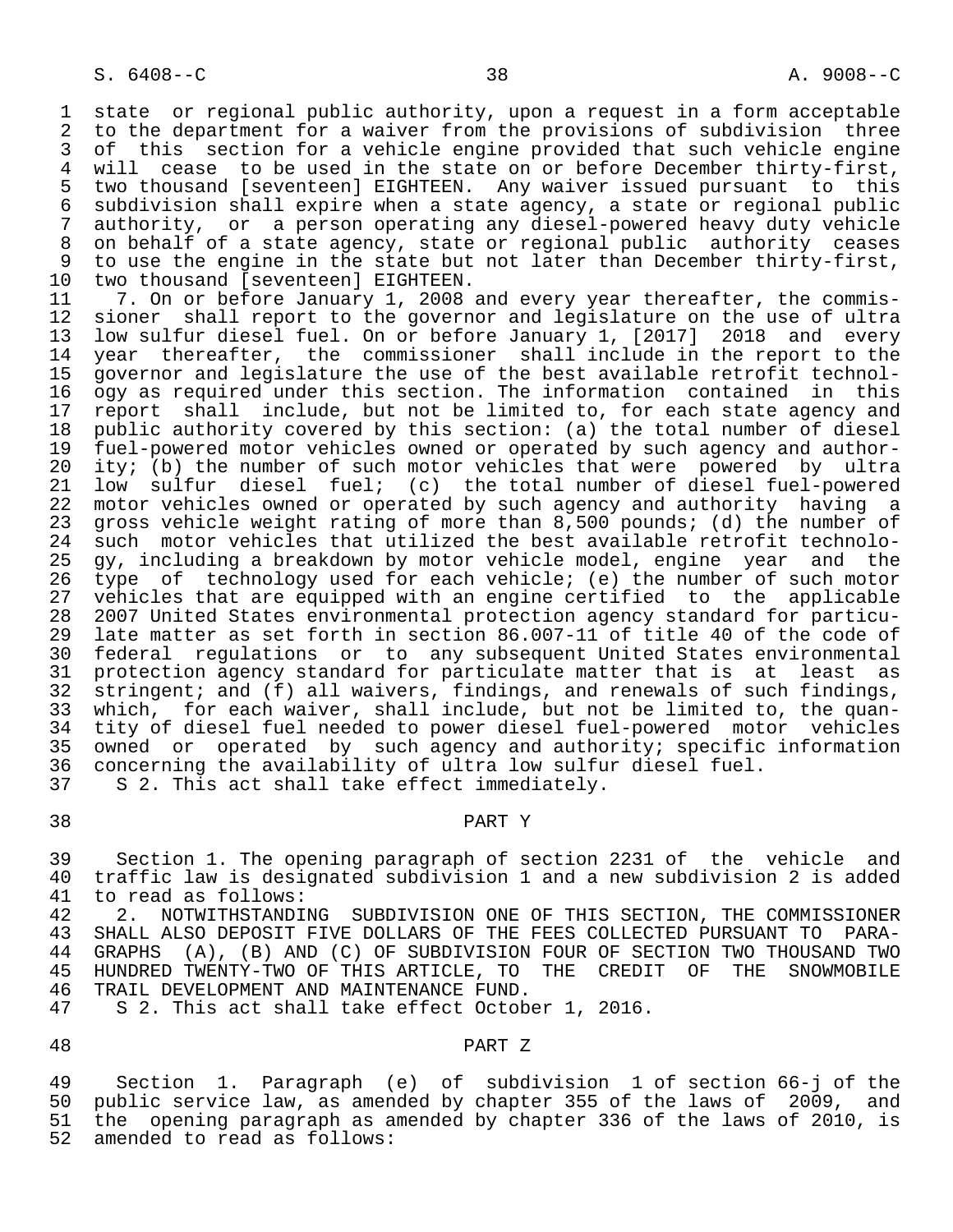1 (e) "Farm waste electric generating equipment" means equipment that 2 generates electric energy from biogas produced by the anaerobic<br>3 digestion-of-agricultural waste, such as livestock manure, farming digestion of agricultural waste, such as livestock manure, farming 4 wastes and food processing wastes with a rated capacity of not more than<br>5 [one] TWO thousand kilowatts, that is: 5 [one] TWO thousand kilowatts, that is:<br>6 (i) manufactured, installed, and op 6 (i) manufactured, installed, and operated in accordance with applica- 7 ble government and industry standards;<br>8 (ii) connected to the electric system 8 (ii) connected to the electric system and operated in conjunction with<br>9 an electric corporation's transmission and distribution facilities; 9 an electric corporation's transmission and distribution facilities;<br>10 (iii) operated in compliance with any standards and require 10 (iii) operated in compliance with any standards and requirements 11 established under this section;<br>12 (iv) fueled at a minimum 12 (iv) fueled at a minimum of ninety percent on an annual basis by 13 biogas produced from the anaerobic digestion of agricultural waste such<br>14 as livestock manure materials, crop residues, and food processing waste; 14 as livestock manure materials, crop residues, and food processing waste;<br>15 and  $15$  and<br> $16$  ( 16 (v) fueled by biogas generated by anaerobic digestion with at least 17 fifty percent by weight of its feedstock being livestock manure materi-<br>18 als on an annual basis. 18 als on an annual basis.<br>19 S 2. This act shall t S 2. This act shall take effect immediately. 20 PART AA 21 Section 1. Zero emissions vehicle and electric vehicle rebate program. 22 1. Definitions. For purposes of this act, the following terms shall<br>23 have the following meanings: have the following meanings: 24 a. "Authority" shall mean the New York state energy research and<br>25 development authority. 25 development authority.<br>26 b. "Eligible vehicle 26 b. "Eligible vehicle" means and includes a new motor vehicle that:<br>27 (i) has four wheels; 27 (i) has four wheels;<br>28 (ii) was manufactu: 28 (ii) was manufactured for use primarily on public streets, roads and 29 highways;<br>30 (iii)t 30 (iii) the powertrain of which has not been modified from the original 31 manufacturer's specifications;<br>32 (iv) is rated at not mo 32 (iv) is rated at not more than eight thousand five hundred pounds<br>33 gross vehicle weight; 33 gross vehicle weight;<br>34 (v) has a maximum s 34 (v) has a maximum speed capability of at least fifty-five miles per  $35$  hour; and<br> $36$  (vi) is 36 (vi) is propelled at least in part by an electric motor and associated 37 power electronics which provide acceleration torque to the drive wheels<br>38 sometime during normal vehicle operation, and that draws electricity 38 sometime during normal vehicle operation, and that draws electricity<br>39 from a hydrogen fuel cell or from a battery that: 39 from a hydrogen fuel cell or from a battery that: 40 (A) has a capacity of not less than four kilowatt hours; and<br>41 (B) is capable of being recharged from an external source of 41 (B) is capable of being recharged from an external source of electric- 42 ity. 2. No later than one year after the effective date of this act, the 44 authority shall develop a program to encourage the deployment of zero<br>45 emissions vehicles and electric vehicles. emissions vehicles and electric vehicles. 46 3. The program created pursuant to this act shall include rebates for 47 eligible purchases, provided that a rebate for an eligible purchase<br>48 shall not exceed two thousand dollars. 48 shall not exceed two thousand dollars.<br>49 4. Within one year of the effecti 4. Within one year of the effective date of this act, the authority 50 shall implement and administer this act including rules relating to the 51 forms required to claim a rebate, the required documentation for estab-<br>52 lishing eligibility for a rebate, procedures and quidelines for claiming 52 lishing eligibility for a rebate, procedures and guidelines for claiming<br>53 a rebate, and the collection of economic impact data from applicants and 53 a rebate, and the collection of economic impact data from applicants and<br>54 any other requirements the authority deems necessary. any other requirements the authority deems necessary.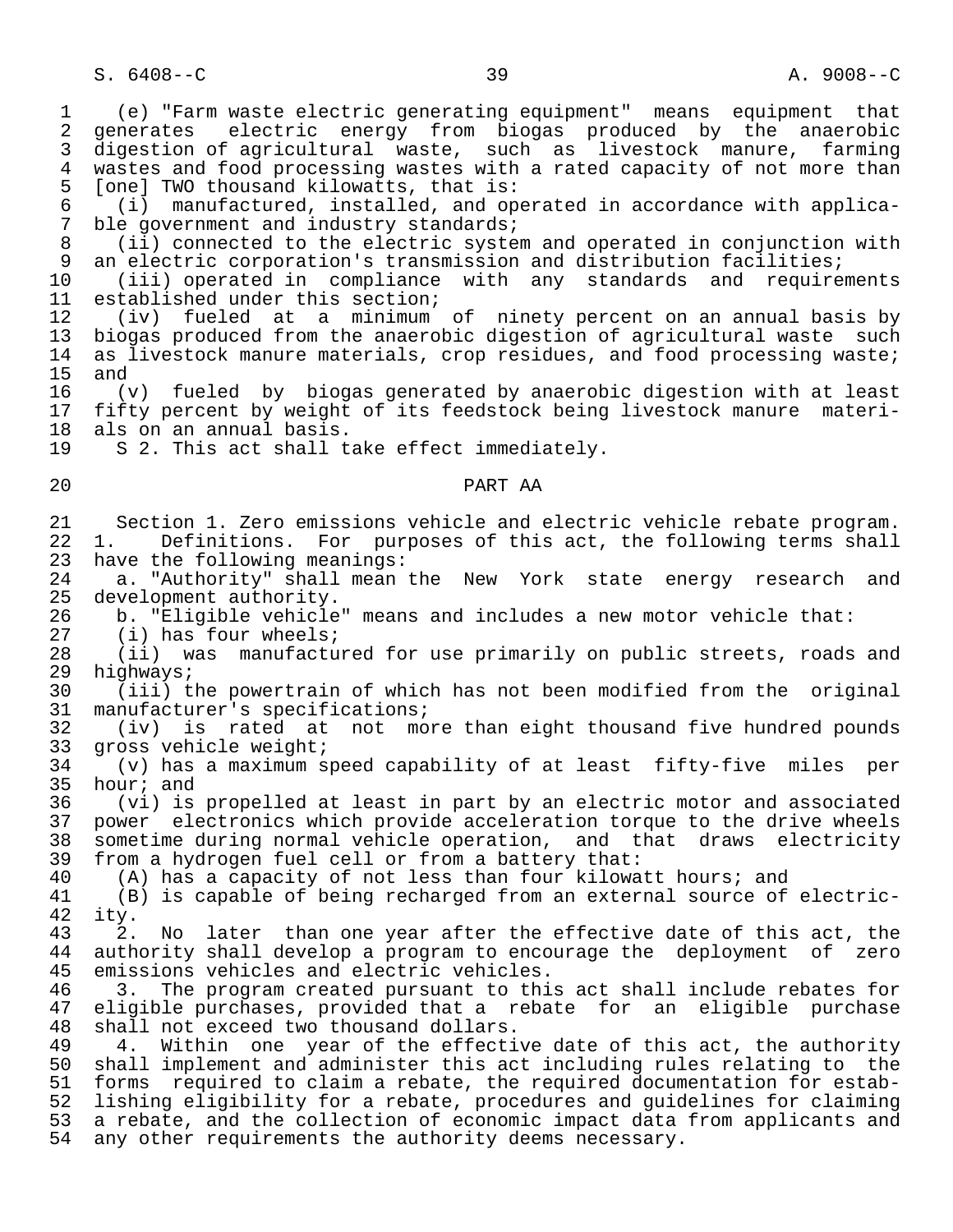1 The authority shall determine and publish on its website on an ongoing<br>2 basis the amount of available funding for rebates remaining in each 2 basis the amount of available funding for rebates remaining in each<br>3 fiscal vear. 3 fiscal year.<br>4 5 No lat

4 5. No later than April 1, 2018 and annually thereafter, the authority<br>5 shall issue a report to the temporary president of the senate, the 5 shall issue a report to the temporary president of the senate, the 6 speaker of the assembly, the chair of the senate committee on energy and 7 telecommunications and the chair of the assembly committee on energy<br>8 detailing the status of its program to encourage the deployment of zero 8 detailing the status of its program to encourage the deployment of zero<br>9 emissions vehicles and electric vehicles. Such report shall include:

9 emissions vehicles and electric vehicles. Such report shall include:<br>10 a. the amount of funding dedicated by the authority for the program 10 a. the amount of funding dedicated by the authority for the program in<br>11 the preceding year;

- 11 the preceding year;<br>12 b. the amount of
- 12 b. the amount of eligible purchases for which a rebate was awarded;<br>13 c. the amount and geographic distribution of rebates; and

13 c. the amount and geographic distribution of rebates; and<br>14 d. any other information the authority deems necessary.

14 d. any other information the authority deems necessary.<br>15 S 2. This act shall take effect immediately.

S 2. This act shall take effect immediately.

#### 16 PART BB

17 Section 1. Sections 1 and 2 of subpart H of part C of chapter 20 of<br>18 the laws of 2015, appropriating money for certain municipal corporations 18 the laws of 2015, appropriating money for certain municipal corporations<br>19 and school districts are REPEALED and two new sections 1 and 2 are added 19 and school districts are REPEALED and two new sections 1 and 2 are added<br>20 to read as follows: 20 to read as follows:<br>21 SECTION 1. CONTIN

21 SECTION 1. CONTINGENT UPON AVAILABLE FUNDING, AND NOT TO EXCEED<br>22 \$30,000,000, MONEYS FROM THE URBAN DEVELOPMENT CORPORATION SHALL BE 22 \$30,000,000, MONEYS FROM THE URBAN DEVELOPMENT CORPORATION SHALL BE<br>23 AVAILABLE FOR A LOCAL GOVERNMENT ENTITY, WHICH FOR THE PURPOSES OF THIS 23 AVAILABLE FOR A LOCAL GOVERNMENT ENTITY, WHICH FOR THE PURPOSES OF THIS<br>24 SECTION SHALL MEAN A COUNTY, CITY, TOWN, VILLAGE, SCHOOL DISTRICT OR 24 SECTION SHALL MEAN A COUNTY, CITY, TOWN, VILLAGE, SCHOOL DISTRICT OR<br>25 SPECIAL DISTRICT, WHERE (I) ON OR AFTER JUNE 25, 2015, AN ELECTRIC SPECIAL DISTRICT, WHERE (I) ON OR AFTER JUNE 26 GENERATING FACILITY LOCATED WITHIN SUCH LOCAL GOVERNMENT ENTITY HAS<br>27 CEASED OPERATIONS, AND (II) THE CLOSING OF SUCH FACILITY HAS CAUSED A CEASED OPERATIONS, AND (II) THE CLOSING OF SUCH FACILITY HAS CAUSED A 28 REDUCTION IN THE REAL PROPERTY TAX COLLECTIONS OR PAYMENTS IN LIEU OF<br>29 TAXES OF AT LEAST TWENTY PERCENT OWED BY SUCH ELECTRIC GENERATING FACIL-29 TAXES OF AT LEAST TWENTY PERCENT OWED BY SUCH ELECTRIC GENERATING FACIL-<br>30 ITY, SUCH MONEYS ATTRIBUTABLE TO THE CESSATION OF OPERATIONS, SHALL BE 30 ITY. SUCH MONEYS ATTRIBUTABLE TO THE CESSATION OF OPERATIONS, SHALL BE<br>31 PAID ANNUALLY ON A FIRST COME, FIRST SERVED BASIS BY THE URBAN DEVELOP-PAID ANNUALLY ON A FIRST COME, FIRST SERVED BASIS BY THE URBAN DEVELOP-32 MENT CORPORATION TO SUCH LOCAL GOVERNMENT ENTITY WITHIN A REASONABLE<br>33 TIME UPON CONFIRMATION FROM THE STATE OFFICE OF REAL PROPERTY TAX 33 TIME UPON CONFIRMATION FROM THE STATE OFFICE OF-REAL-PROPERTY-TAX<br>34 SERVICES-OR THE LOCAL INDUSTRIAL DEVELOPMENT AUTHORITY ESTABLISHED 34 SERVICES OR THE LOCAL INDUSTRIAL DEVELOPMENT AUTHORITY ESTABLISHED 35 PURSUANT TO TITLES ELEVEN AND FIFTEEN OF ARTICLE EIGHT OF THE PUBLIC 36 AUTHORITIES LAW, OR THE LOCAL INDUSTRIAL DEVELOPMENT AGENCY ESTABLISHED<br>37 PURSUANT TO ARTICLE EIGHTEEN-A OF THE GENERAL MUNICIPAL LAW THAT SUCH 37 PURSUANT TO ARTICLE EIGHTEEN-A OF THE GENERAL MUNICIPAL LAW THAT SUCH<br>38 CESSATION HAS RESULTED IN A REDUCTION IN THE REAL PROPERTY TAX 38 CESSATION HAS RESULTED IN A REDUCTION IN THE REAL PROPERTY TAX 39 COLLECTIONS OR PAYMENTS IN LIEU OF TAXES, PROVIDED, HOWEVER, THAT THE 40 URBAN DEVELOPMENT CORPORATION SHALL NOT PROVIDE ASSISTANCE TO SUCH LOCAL<br>41 GOVERNMENT ENTITY FOR MORE THAN FIVE YEARS, AND SHALL NOT AWARD IN THE 41 GOVERNMENT ENTITY FOR MORE THAN FIVE YEARS, AND SHALL NOT AWARD IN<br>42 FIRST YEAR MORE THAN EIGHTY PERCENT OF THE LOSS OF REVENUES DUE TO 42 FIRST YEAR MORE THAN EIGHTY PERCENT OF THE LOSS OF REVENUES DUE TO THE 43 CESSATION OF OPERATIONS. A LOCAL GOVERNMENT ENTITY SHALL BE ELIGIBLE FOR 44 ONLY ONE PAYMENT OF FUNDS HEREUNDER PER YEAR. A LOCAL GOVERNMENT ENTITY<br>45 MAY SEEK ASSISTANCE UNDER THE ELECTRIC GENERATION FACILITY CESSATION 45 MAY SEEK ASSISTANCE UNDER THE ELECTRIC GENERATION FACILITY CESSATION 46 MITIGATION FUND ONCE A GENERATOR HAS SUBMITTED ITS NOTICE TO THE FEDER- ALLY DESIGNATED ELECTRIC BULK SYSTEM OPERATOR (BSO) SERVING THE STATE OF 48 NEW YORK OF ITS INTENT TO RETIRE THE FACILITY OR OF ITS INTENT TO VOLUN- 49 TARILY REMOVE THE FACILITY FROM SERVICE SUBJECT TO ANY RETURN-TO-SERVICE 50 PROVISIONS OF ANY TARIFF, AND THAT THE FACILITY ALSO IS INELIGIBLE TO 51 PARTICIPATE IN THE MARKETS OPERATED BY THE BSO. THE DATE OF SUBMISSION<br>52 OF A LOCAL GOVERNMENT ENTITY'S APPLICATION FOR ASSISTANCE SHALL ESTAB-52 OF A LOCAL GOVERNMENT ENTITY'S APPLICATION FOR ASSISTANCE SHALL ESTAB-<br>53 LISH THE ORDER IN WHICH ASSISTANCE IS PAID TO PROGRAM APPLICANTS, EXCEPT 53 LISH THE ORDER IN WHICH ASSISTANCE IS PAID TO PROGRAM APPLICANTS, EXCEPT<br>54 THAT IN NO EVENT SHALL ASSISTANCE BE PAID TO A LOCAL GOVERNMENT ENTITY IN NO EVENT SHALL ASSISTANCE BE PAID TO A LOCAL GOVERNMENT ENTITY